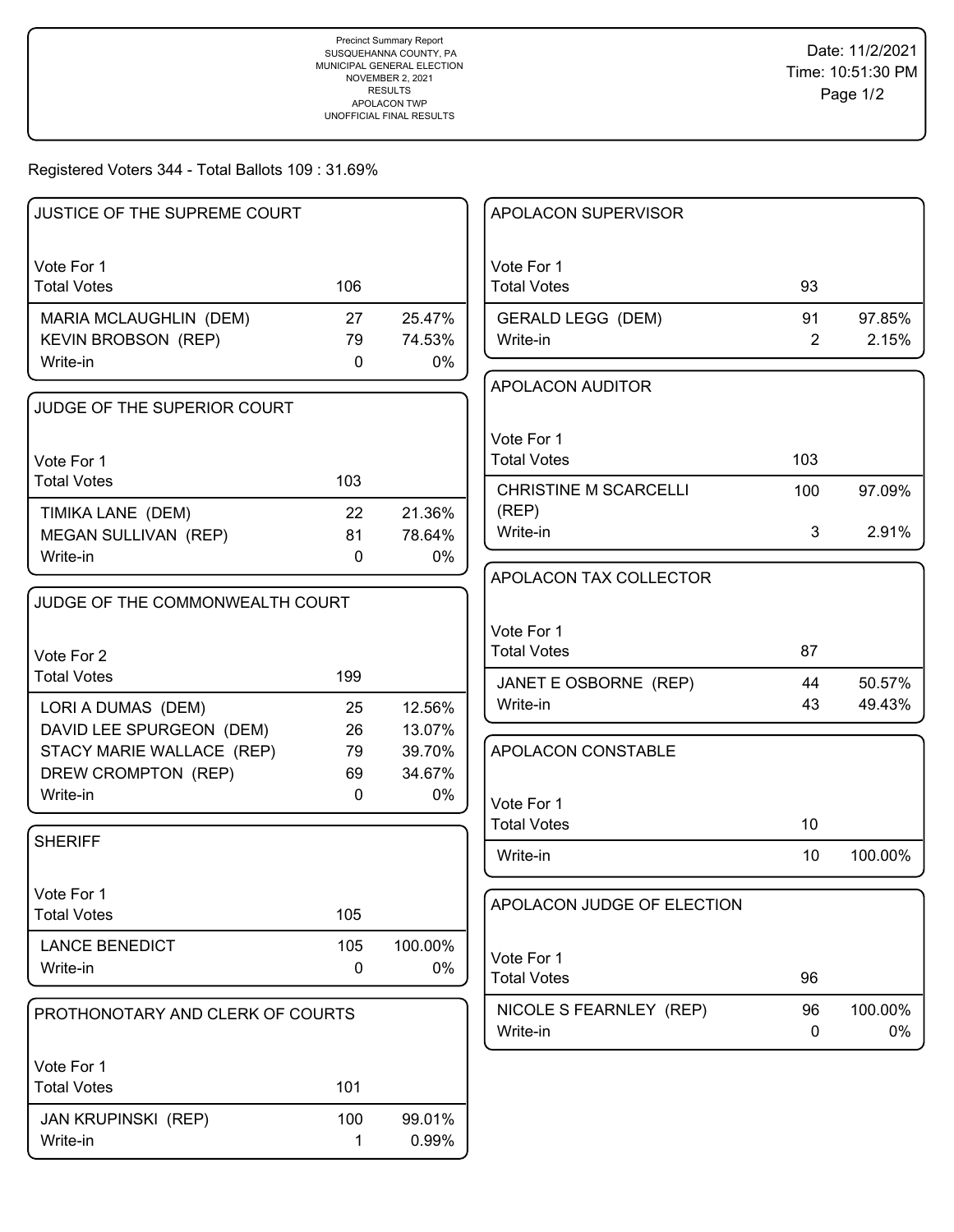## Registered Voters 344 - Total Ballots 109 : 31.69%

| APOLACON INSPECTOR OF ELECTION   |     |        |
|----------------------------------|-----|--------|
| Vote For 1<br><b>Total Votes</b> | 106 |        |
| KIRSTEN A GRIFFIN (DEM)          | 27  | 25.47% |
| TOMMY R JACKSON (REP)            | 79  | 74.53% |
| Write-in                         |     | $0\%$  |

| SCHOOL DIRECTOR MONTROSE 3       |    |        |
|----------------------------------|----|--------|
| Vote For 1<br><b>Total Votes</b> | 93 |        |
| JOHN FREDERICK WOOD<br>(REP)     | 91 | 97.85% |
| Write-in                         | 2  | 2.15%  |

| <b>SUPERIOR COURT - BENDER</b> |          |                  |
|--------------------------------|----------|------------------|
| l Total Votes                  | 97       |                  |
| <b>YES</b><br><b>NO</b>        | 66<br>31 | 68.04%<br>31.96% |

| SUPERIOR COURT - BOWES |     |        |
|------------------------|-----|--------|
| Total Votes            | 101 |        |
| <b>YES</b>             | 70  | 69.31% |
| NΟ                     | 31  | 30.69% |

| COMMONWEALTH COURT - COVEY |          |                  |
|----------------------------|----------|------------------|
| <b>Total Votes</b>         | 97       |                  |
| <b>YES</b><br>NO           | 67<br>30 | 69.07%<br>30.93% |

| COMMONWEALTH COURT - JUBELIRER |          |                  |
|--------------------------------|----------|------------------|
| Total Votes                    | 101      |                  |
| <b>YES</b><br>NO               | 67<br>34 | 66.34%<br>33.66% |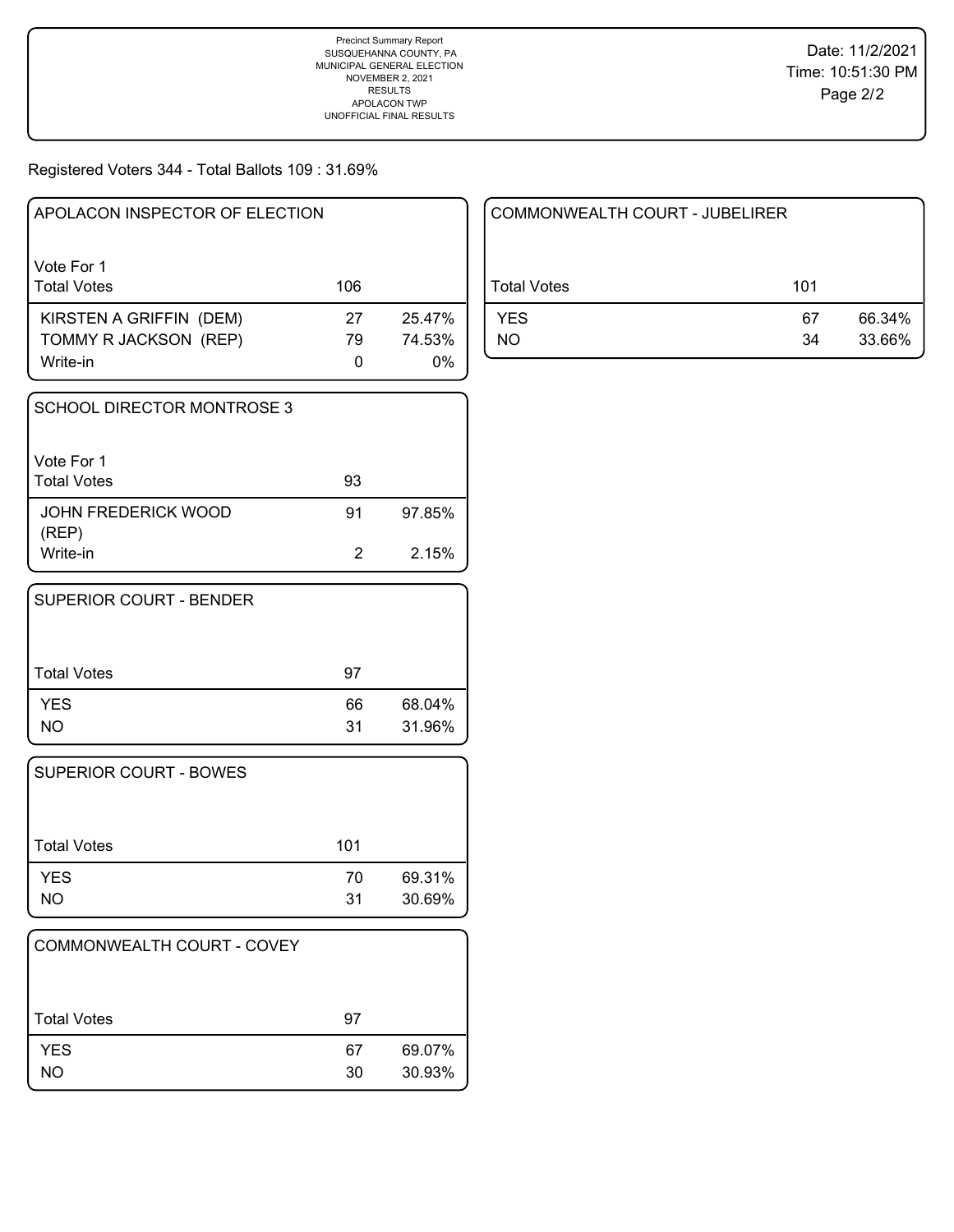### Registered Voters 403 - Total Ballots 135 : 33.50%

| JUSTICE OF THE SUPREME COURT     |             |         | <b>ARARAT SUPERVISOR</b>         |     |         |
|----------------------------------|-------------|---------|----------------------------------|-----|---------|
| Vote For 1<br><b>Total Votes</b> | 131         |         | Vote For 1<br><b>Total Votes</b> | 119 |         |
| MARIA MCLAUGHLIN (DEM)           | 34          | 25.95%  | DAVID G COTTRELL (REP)           | 111 | 93.28%  |
| <b>KEVIN BROBSON (REP)</b>       | 97          | 74.05%  | Write-in                         | 8   | 6.72%   |
| Write-in                         | $\mathbf 0$ | $0\%$   |                                  |     |         |
|                                  |             |         | <b>ARARAT AUDITOR</b>            |     |         |
| JUDGE OF THE SUPERIOR COURT      |             |         |                                  |     |         |
|                                  |             |         | Vote For 1                       |     |         |
| Vote For 1                       |             |         | <b>Total Votes</b>               | 23  |         |
| <b>Total Votes</b>               | 126         |         | Write-in                         | 23  | 100.00% |
| TIMIKA LANE (DEM)                | 28          | 22.22%  |                                  |     |         |
| MEGAN SULLIVAN (REP)             | 97          | 76.98%  | ARARAT TAX COLLECTOR             |     |         |
| Write-in                         | 1           | 0.79%   |                                  |     |         |
|                                  |             |         |                                  |     |         |
| JUDGE OF THE COMMONWEALTH COURT  |             |         | Vote For 1                       |     |         |
|                                  |             |         | <b>Total Votes</b>               | 121 |         |
| Vote For 2                       |             |         | NICOLE E STONE (REP)             | 118 | 97.52%  |
| <b>Total Votes</b>               | 228         |         | Write-in                         | 3   | 2.48%   |
| LORI A DUMAS (DEM)               | 29          | 12.72%  |                                  |     |         |
| DAVID LEE SPURGEON (DEM)         | 24          | 10.53%  | <b>ARARAT CONSTABLE</b>          |     |         |
| STACY MARIE WALLACE (REP)        | 94          | 41.23%  |                                  |     |         |
| DREW CROMPTON (REP)              | 80          | 35.09%  | Vote For 1                       |     |         |
| Write-in                         | 1           | 0.44%   | <b>Total Votes</b>               | 28  |         |
|                                  |             |         | Write-in                         | 28  | 100.00% |
| <b>SHERIFF</b>                   |             |         |                                  |     |         |
|                                  |             |         | ARARAT JUDGE OF ELECTION         |     |         |
| Vote For 1                       |             |         |                                  |     |         |
| <b>Total Votes</b>               | 126         |         | Vote For 1                       |     |         |
| <b>LANCE BENEDICT</b>            | 126         | 100.00% | <b>Total Votes</b>               | 20  |         |
| Write-in                         | $\mathbf 0$ | 0%      | Write-in                         | 20  | 100.00% |
|                                  |             |         |                                  |     |         |
| PROTHONOTARY AND CLERK OF COURTS |             |         | ARARAT INSPECTOR OF ELECTION     |     |         |
|                                  |             |         |                                  |     |         |
| Vote For 1                       |             |         | Vote For 1                       |     |         |
| <b>Total Votes</b>               | 116         |         | <b>Total Votes</b>               | 17  |         |
| <b>JAN KRUPINSKI (REP)</b>       | 115         | 99.14%  | Write-in                         | 17  | 100.00% |
| Write-in                         | 1           | 0.86%   |                                  |     |         |
|                                  |             |         |                                  |     |         |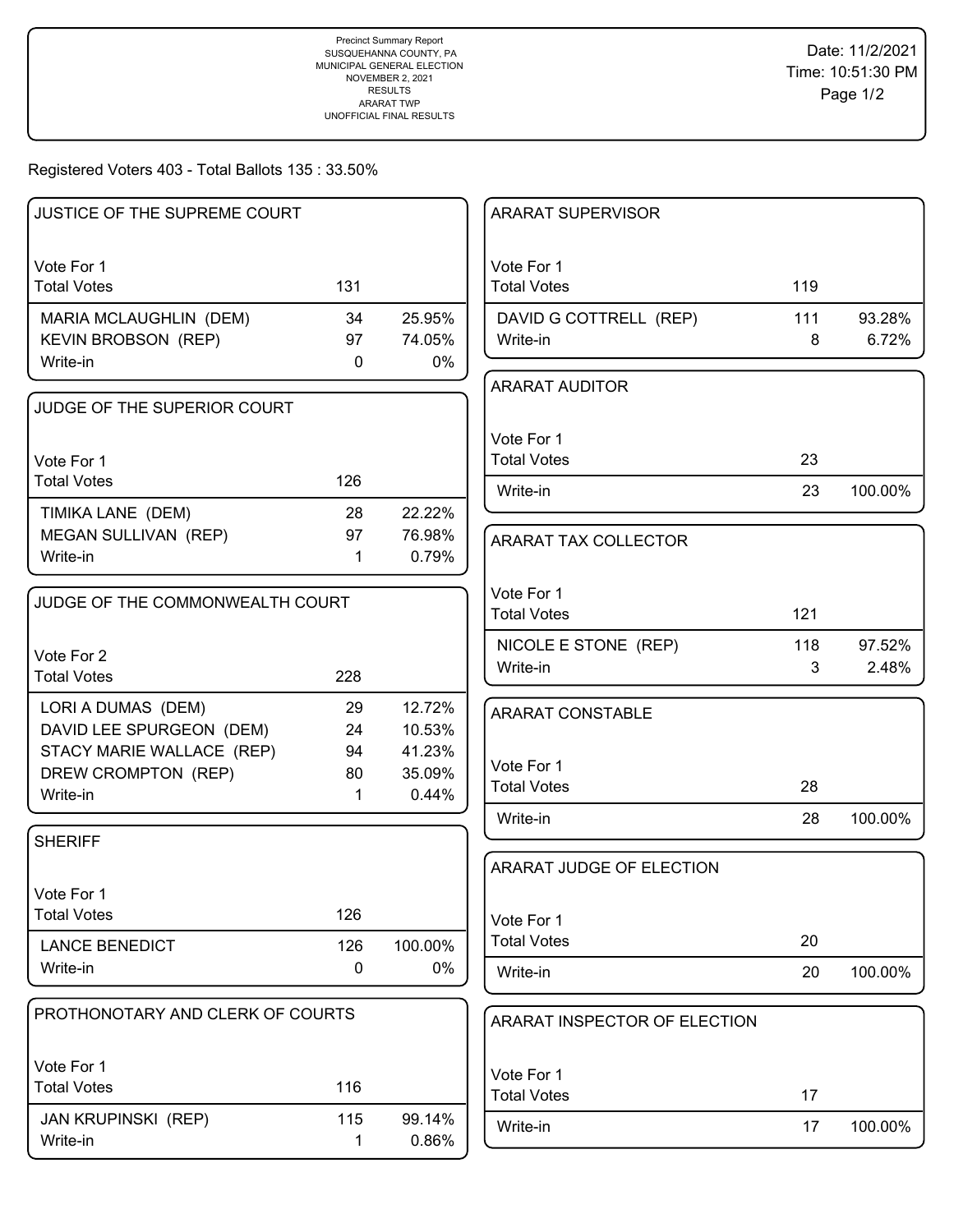Registered Voters 403 - Total Ballots 135 : 33.50%

| <b>SCHOOL DIRECTOR SUSQUEHANNA 3</b> |    |         |
|--------------------------------------|----|---------|
| l Vote For 1<br>  Total Votes        | 20 |         |
| Write-in                             | 20 | 100.00% |

| <b>SUPERIOR COURT - BENDER</b> |          |                  |
|--------------------------------|----------|------------------|
| <b>Total Votes</b>             | 120      |                  |
| <b>YES</b><br>NO.              | 76<br>44 | 63.33%<br>36.67% |

| <b>SUPERIOR COURT - BOWES</b> |          |                  |
|-------------------------------|----------|------------------|
| <b>Total Votes</b>            | 118      |                  |
| <b>YES</b><br>NΟ              | 78<br>40 | 66.10%<br>33.90% |

| COMMONWEALTH COURT - COVEY |          |                  |
|----------------------------|----------|------------------|
| <b>Total Votes</b>         | 115      |                  |
| <b>YES</b><br>NΟ           | 79<br>36 | 68.70%<br>31.30% |

| COMMONWEALTH COURT - JUBELIRER |          |                  |
|--------------------------------|----------|------------------|
| <b>Total Votes</b>             | 115      |                  |
| <b>YES</b><br>NO.              | 76<br>39 | 66.09%<br>33.91% |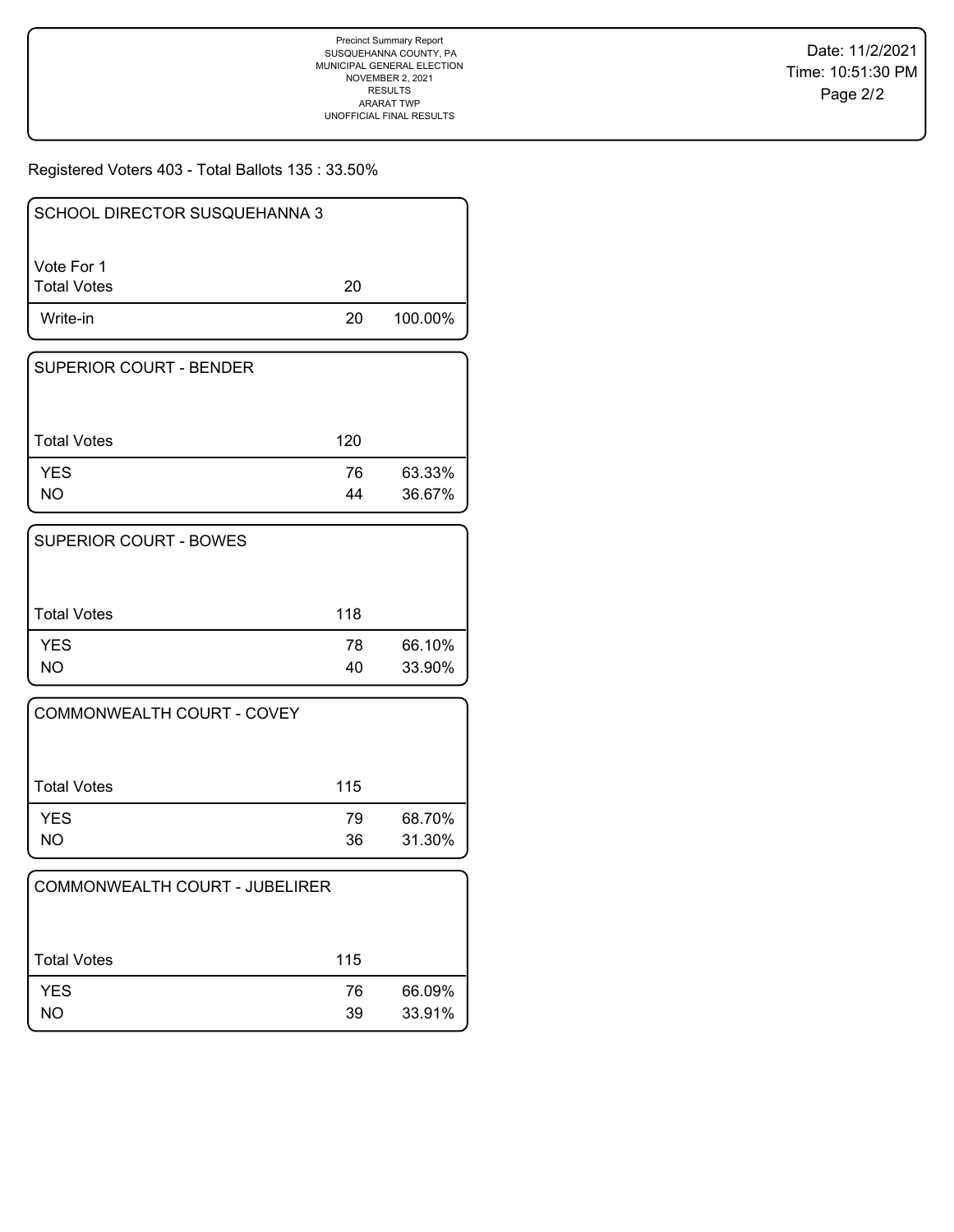Registered Voters 1,120 - Total Ballots 366 : 32.68%

| JUSTICE OF THE SUPREME COURT                     |                |                  | <b>AUBURN SUPERVISOR</b>          |             |                 |
|--------------------------------------------------|----------------|------------------|-----------------------------------|-------------|-----------------|
| Vote For 1                                       |                |                  | Vote For 1                        |             |                 |
| <b>Total Votes</b>                               | 357            |                  | <b>Total Votes</b>                | 334         |                 |
| MARIA MCLAUGHLIN (DEM)                           | 76             | 21.29%           | DANIEL STROHL (REP)               | 320         | 95.81%          |
| <b>KEVIN BROBSON (REP)</b>                       | 281            | 78.71%           | Write-in                          | 14          | 4.19%           |
| Write-in                                         | $\mathbf{0}$   | $0\%$            |                                   |             |                 |
| JUDGE OF THE SUPERIOR COURT                      |                |                  | <b>AUBURN AUDITOR</b>             |             |                 |
|                                                  |                |                  | Vote For 1                        |             |                 |
| Vote For 1                                       |                |                  | <b>Total Votes</b>                | 348         |                 |
| <b>Total Votes</b>                               | 356            |                  |                                   | 345         | 99.14%          |
| TIMIKA LANE (DEM)                                | 75             | 21.07%           | LARRY R MOWRY (REP)<br>Write-in   | 3           | 0.86%           |
| MEGAN SULLIVAN (REP)                             | 281            | 78.93%           |                                   |             |                 |
| Write-in                                         | $\mathbf{0}$   | $0\%$            | AUBURN TAX COLLECTOR              |             |                 |
|                                                  |                |                  |                                   |             |                 |
| JUDGE OF THE COMMONWEALTH COURT                  |                |                  | Vote For 1                        |             |                 |
|                                                  |                |                  | <b>Total Votes</b>                | 355         |                 |
| Vote For 2                                       |                |                  | BETTY JEAN WHITE (REP)            | 354         | 99.72%          |
| <b>Total Votes</b>                               | 642            |                  | Write-in                          | $\mathbf 1$ | 0.28%           |
| LORI A DUMAS (DEM)                               | 69             | 10.75%           |                                   |             |                 |
| DAVID LEE SPURGEON (DEM)                         | 66             | 10.28%           | AUBURN JUDGE OF ELECTION          |             |                 |
| STACY MARIE WALLACE (REP)<br>DREW CROMPTON (REP) | 261<br>244     | 40.65%<br>38.01% |                                   |             |                 |
| Write-in                                         | 2              | 0.31%            | Vote For 1                        |             |                 |
|                                                  |                |                  | <b>Total Votes</b>                | 350         |                 |
| <b>SHERIFF</b>                                   |                |                  | CINDY BONAVITA (REP)              | 347         | 99.14%          |
|                                                  |                |                  | Write-in                          | 3           | 0.86%           |
| Vote For 1                                       |                |                  |                                   |             |                 |
| <b>Total Votes</b>                               | 340            |                  | AUBURN INSPECTOR OF ELECTION      |             |                 |
| <b>LANCE BENEDICT</b>                            | 337            | 99.12%           |                                   |             |                 |
| Write-in                                         | 3              | 0.88%            | Vote For 1<br><b>Total Votes</b>  | 347         |                 |
|                                                  |                |                  |                                   |             |                 |
| PROTHONOTARY AND CLERK OF COURTS                 |                |                  | CHERIE BONAVITA (REP)<br>Write-in | 342<br>5    | 98.56%<br>1.44% |
|                                                  |                |                  |                                   |             |                 |
| Vote For 1                                       |                |                  |                                   |             |                 |
| <b>Total Votes</b>                               | 347            |                  |                                   |             |                 |
| <b>JAN KRUPINSKI (REP)</b>                       | 345            | 99.42%           |                                   |             |                 |
| Write-in                                         | $\overline{2}$ | 0.58%            |                                   |             |                 |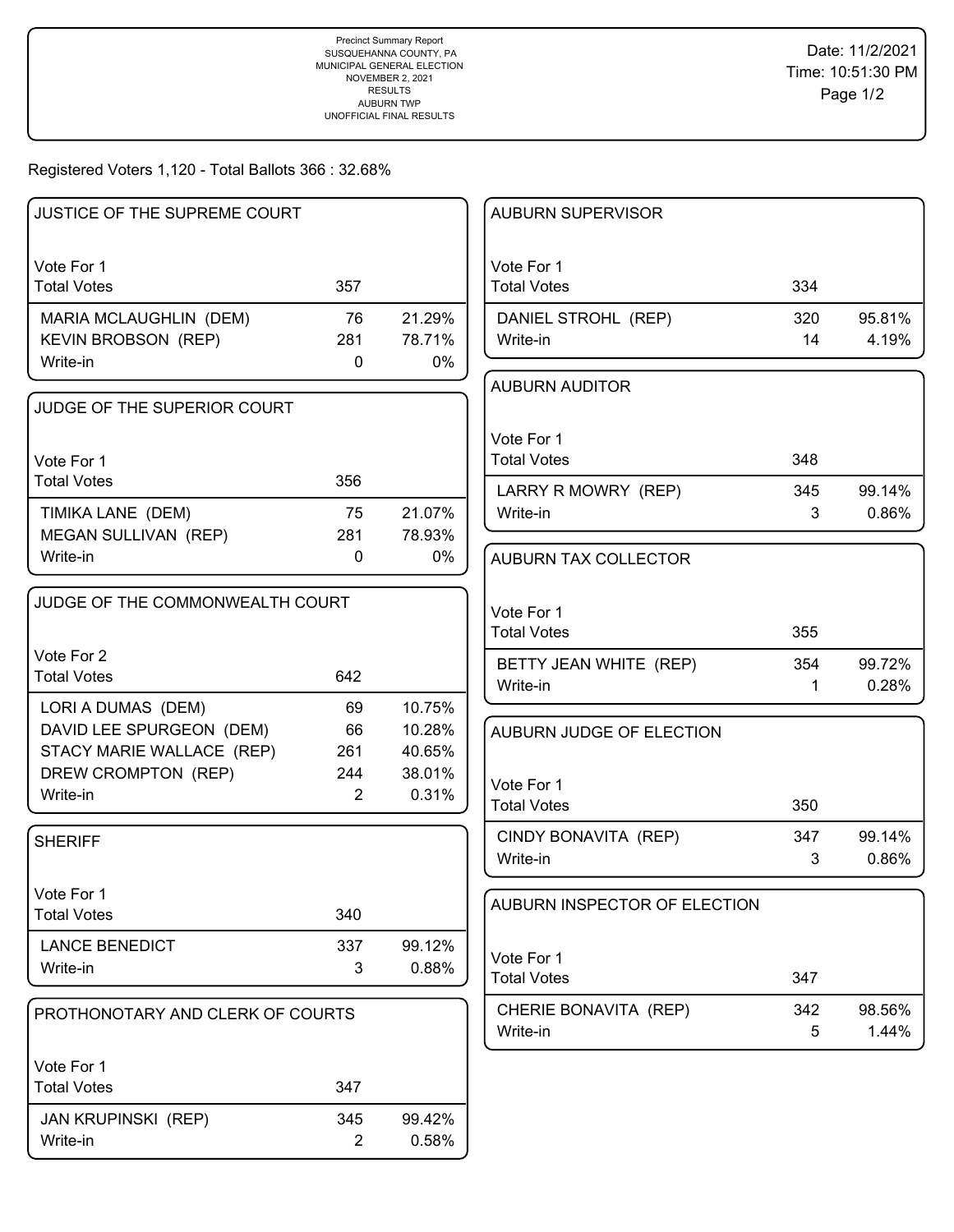Registered Voters 1,120 - Total Ballots 366 : 32.68%

| SCHOOL DIRECTOR ELK LAKE 2       |           |                 |
|----------------------------------|-----------|-----------------|
| Vote For 1<br><b>Total Votes</b> | 331       |                 |
| <b>JACK H SIBLE</b><br>Write-in  | 308<br>23 | 93.05%<br>6.95% |

| I SUPERIOR COURT - BENDER |           |                  |
|---------------------------|-----------|------------------|
| l Total Votes             | 320       |                  |
| <b>YES</b><br>NΟ          | 222<br>98 | 69.38%<br>30.62% |

| <b>SUPERIOR COURT - BOWES</b> |            |                  |
|-------------------------------|------------|------------------|
| <b>Total Votes</b>            | 317        |                  |
| <b>YES</b><br>NO              | 214<br>103 | 67.51%<br>32.49% |

| COMMONWEALTH COURT - COVEY |            |                  |
|----------------------------|------------|------------------|
| Total Votes                | 315        |                  |
| <b>YES</b><br>NO           | 212<br>103 | 67.30%<br>32.70% |

| COMMONWEALTH COURT - JUBELIRER |            |                  |
|--------------------------------|------------|------------------|
| Total Votes                    | 316        |                  |
| <b>YES</b><br>NO               | 206<br>110 | 65.19%<br>34.81% |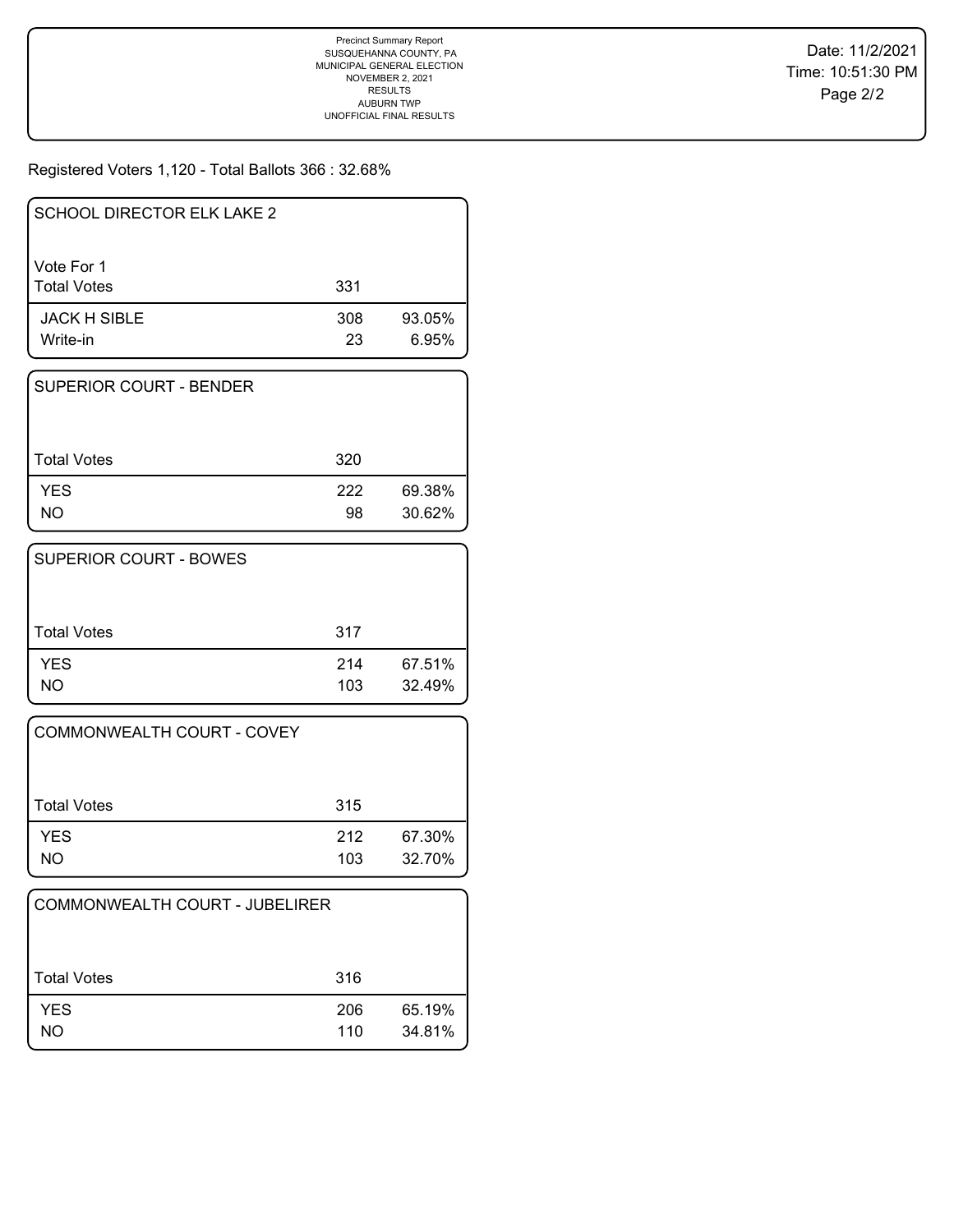Registered Voters 1,769 - Total Ballots 564 : 31.88%

| JUSTICE OF THE SUPREME COURT     |                |        | <b>BRIDGEWATER SUPERVISOR</b>     |                |         |
|----------------------------------|----------------|--------|-----------------------------------|----------------|---------|
| Vote For 1<br><b>Total Votes</b> | 549            |        | Vote For 1<br><b>Total Votes</b>  | 501            |         |
| MARIA MCLAUGHLIN (DEM)           | 171            | 31.15% | KENNETH O MEAD (REP)              | 499            | 99.60%  |
| KEVIN BROBSON (REP)              | 378            | 68.85% | Write-in                          | $\overline{2}$ | 0.40%   |
| Write-in                         | $\mathbf 0$    | $0\%$  |                                   |                |         |
| JUDGE OF THE SUPERIOR COURT      |                |        | <b>BRIDGEWATER AUDITOR</b>        |                |         |
|                                  |                |        | Vote For 1                        |                |         |
| Vote For 1                       |                |        | <b>Total Votes</b>                | 28             |         |
| <b>Total Votes</b>               | 546            |        | Write-in                          | 28             | 100.00% |
| TIMIKA LANE (DEM)                | 153            | 28.02% |                                   |                |         |
| MEGAN SULLIVAN (REP)             | 393            | 71.98% | <b>BRIDGEWATER TAX COLLECTOR</b>  |                |         |
| Write-in                         | $\mathbf{0}$   | 0%     |                                   |                |         |
| JUDGE OF THE COMMONWEALTH COURT  |                |        | Vote For 1                        |                |         |
|                                  |                |        | <b>Total Votes</b>                | 522            |         |
| Vote For 2                       |                |        | DAWN D ARNOLD (REP)               | 521            | 99.81%  |
| <b>Total Votes</b>               | 1,012          |        | Write-in                          | 1              | 0.19%   |
| LORI A DUMAS (DEM)               | 166            | 16.40% | BRIDGEWATER JUDGE OF ELECTION     |                |         |
| DAVID LEE SPURGEON (DEM)         | 136            | 13.44% |                                   |                |         |
| STACY MARIE WALLACE (REP)        | 362            | 35.77% | Vote For 1                        |                |         |
| DREW CROMPTON (REP)              | 348            | 34.39% | <b>Total Votes</b>                | 30             |         |
| Write-in                         | 0              | 0%     | Write-in                          | 30             | 100.00% |
| <b>SHERIFF</b>                   |                |        |                                   |                |         |
|                                  |                |        | BRIDGEWATER INSPECTOR OF ELECTION |                |         |
| Vote For 1                       |                |        |                                   |                |         |
| <b>Total Votes</b>               | 530            |        | Vote For 1                        |                |         |
| <b>LANCE BENEDICT</b>            | 528            | 99.62% | <b>Total Votes</b>                | 505            |         |
| Write-in                         | $\overline{2}$ | 0.38%  | BETH WISEMAN-LAWRENCE             | 500            | 99.01%  |
| PROTHONOTARY AND CLERK OF COURTS |                |        | (REP)<br>Write-in                 | 5              | 0.99%   |
|                                  |                |        |                                   |                |         |
| Vote For 1                       |                |        |                                   |                |         |
| <b>Total Votes</b>               | 511            |        |                                   |                |         |
| JAN KRUPINSKI (REP)              | 507            | 99.22% |                                   |                |         |
| Write-in                         | 4              | 0.78%  |                                   |                |         |
|                                  |                |        |                                   |                |         |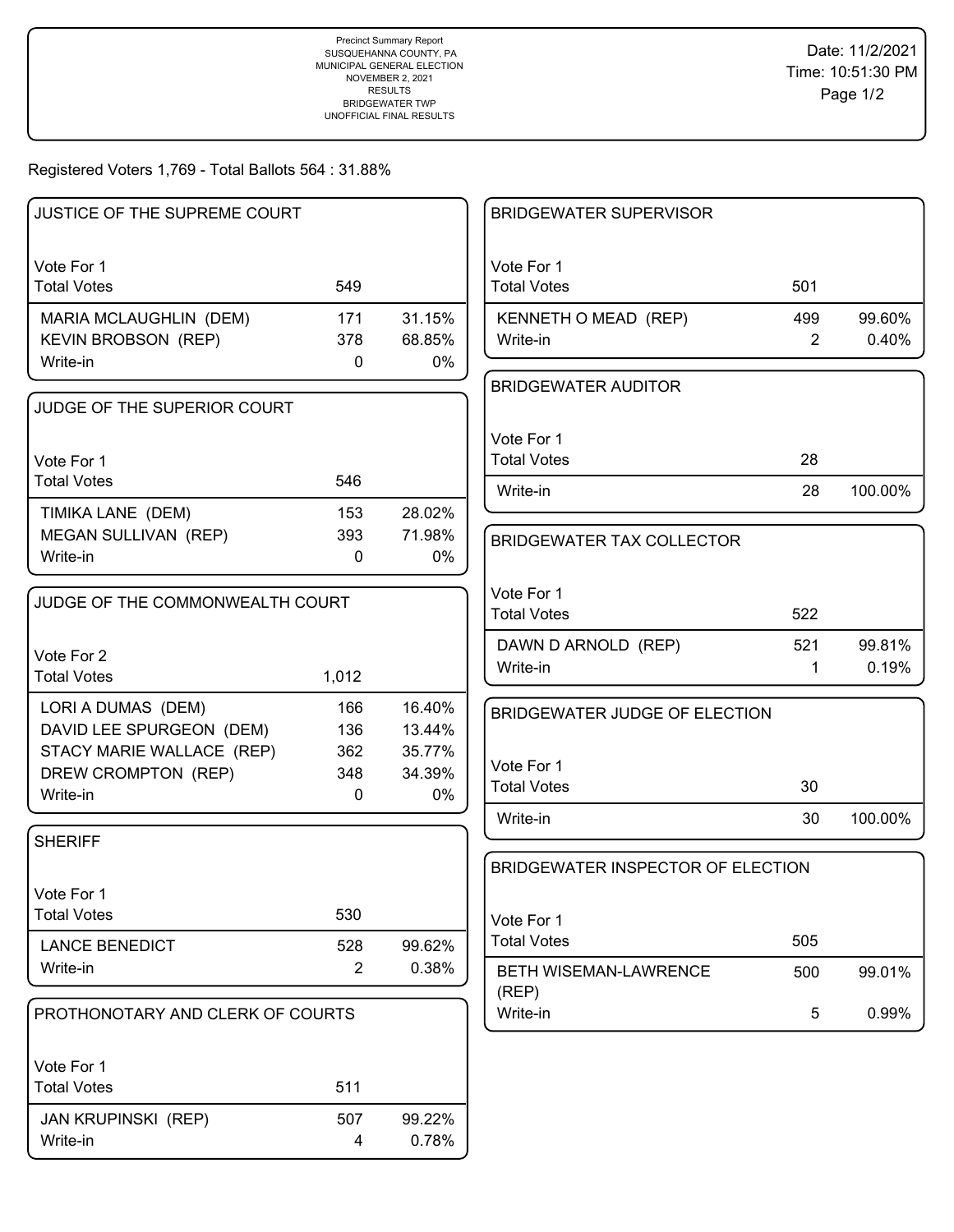Registered Voters 1,769 - Total Ballots 564 : 31.88%

| SCHOOL DIRECTOR MONTROSE 2 4 YEAR  |           |                 |
|------------------------------------|-----------|-----------------|
| Vote For 1<br><b>Total Votes</b>   | 475       |                 |
| RICHARD M JORDAN (REP)<br>Write-in | 464<br>11 | 97.68%<br>2.32% |

| SCHOOL DIRECTOR MONTROSE 2 2 YEAR |          |                 |
|-----------------------------------|----------|-----------------|
| Vote For 1<br><b>Total Votes</b>  | 499      |                 |
| DOUG WILCOX<br>Write-in           | 493<br>6 | 98.80%<br>1.20% |

| SUPERIOR COURT - BENDER |            |                  |
|-------------------------|------------|------------------|
| <b>Total Votes</b>      | 493        |                  |
| <b>YES</b><br>NO.       | 319<br>174 | 64.71%<br>35.29% |

| <b>SUPERIOR COURT - BOWES</b> |            |                  |
|-------------------------------|------------|------------------|
| Total Votes                   | 490        |                  |
| <b>YES</b><br>NO              | 325<br>165 | 66.33%<br>33.67% |

| <b>COMMONWEALTH COURT - COVEY</b> |            |                  |
|-----------------------------------|------------|------------------|
| <b>Total Votes</b>                | 484        |                  |
| <b>YES</b><br>NΟ                  | 315<br>169 | 65.08%<br>34.92% |

| COMMONWEALTH COURT - JUBELIRER |            |                  |
|--------------------------------|------------|------------------|
| Total Votes                    | 485        |                  |
| <b>YES</b><br>NΟ               | 323<br>162 | 66.60%<br>33.40% |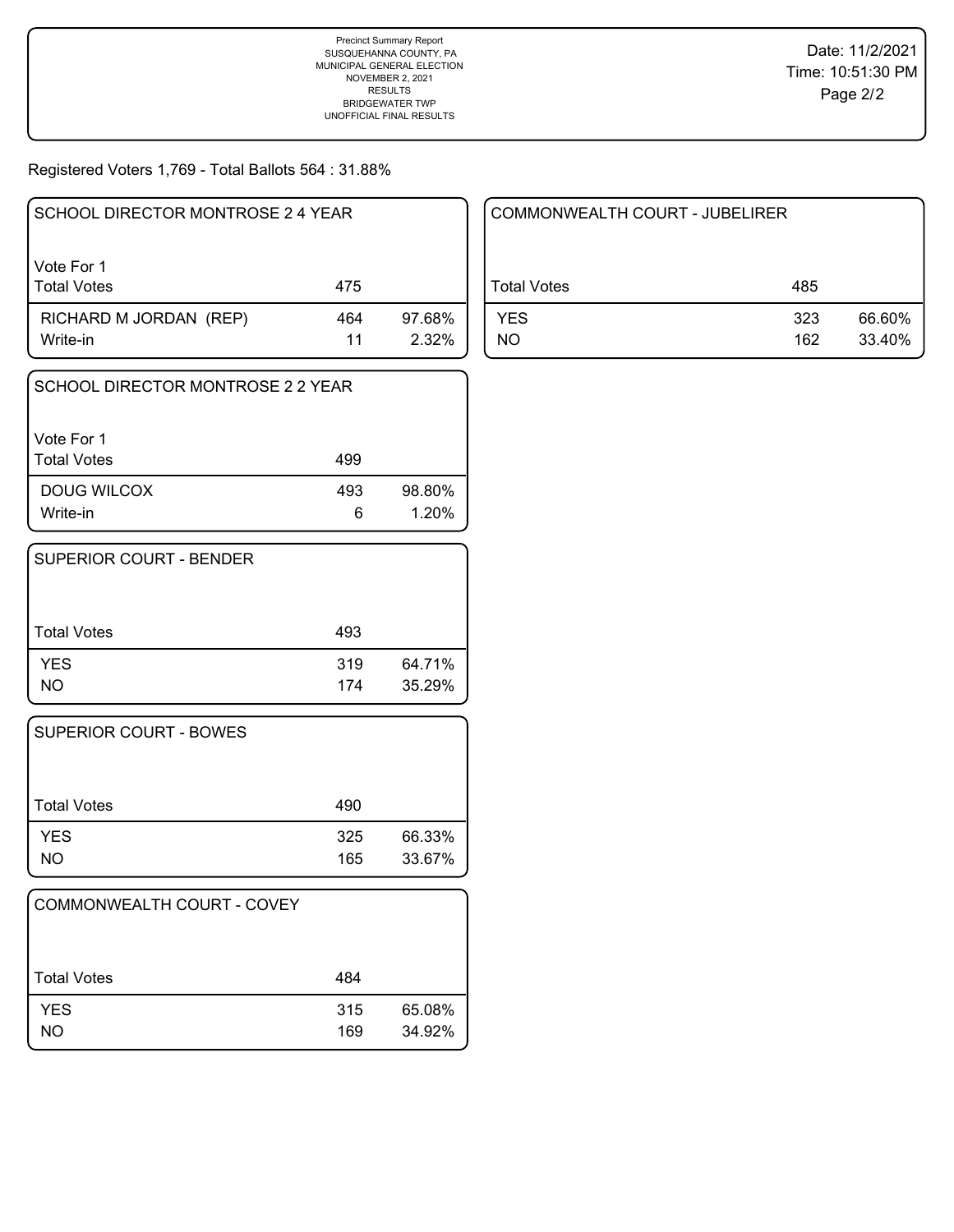## Registered Voters 572 - Total Ballots 191 : 33.39%

| JUSTICE OF THE SUPREME COURT                         |              |                  | <b>BROOKLYN SUPERVISOR</b>       |                |                 |
|------------------------------------------------------|--------------|------------------|----------------------------------|----------------|-----------------|
|                                                      |              |                  |                                  |                |                 |
| Vote For 1<br><b>Total Votes</b>                     | 189          |                  | Vote For 1<br><b>Total Votes</b> | 168            |                 |
|                                                      |              |                  |                                  |                |                 |
| MARIA MCLAUGHLIN (DEM)<br><b>KEVIN BROBSON (REP)</b> | 51<br>138    | 26.98%<br>73.02% | BRYCE E BEEMAN (REP)<br>Write-in | 165<br>3       | 98.21%<br>1.79% |
| Write-in                                             | $\mathbf 0$  | $0\%$            |                                  |                |                 |
|                                                      |              |                  | <b>BROOKLYN AUDITOR</b>          |                |                 |
| JUDGE OF THE SUPERIOR COURT                          |              |                  |                                  |                |                 |
|                                                      |              |                  | Vote For 1                       |                |                 |
| Vote For 1                                           |              |                  | <b>Total Votes</b>               | 171            |                 |
| <b>Total Votes</b>                                   | 191          |                  | BEVERLY A STEPNIAK (REP)         | 169            | 98.83%          |
| TIMIKA LANE (DEM)                                    | 48           | 25.13%           | Write-in                         | $\overline{2}$ | 1.17%           |
| MEGAN SULLIVAN (REP)                                 | 143          | 74.87%           |                                  |                |                 |
| Write-in                                             | $\mathbf{0}$ | $0\%$            | <b>BROOKLYN TAX COLLECTOR</b>    |                |                 |
|                                                      |              |                  |                                  |                |                 |
| JUDGE OF THE COMMONWEALTH COURT                      |              |                  | Vote For 1                       |                |                 |
|                                                      |              |                  | <b>Total Votes</b>               | 174            |                 |
| Vote For 2<br><b>Total Votes</b>                     | 353          |                  | <b>SHAUN M HOLTSMASTER</b>       | 173            | 99.43%          |
|                                                      |              |                  | (REP)<br>Write-in                |                | 0.57%           |
| LORI A DUMAS (DEM)<br>DAVID LEE SPURGEON (DEM)       | 49<br>42     | 13.88%<br>11.90% |                                  | 1              |                 |
| STACY MARIE WALLACE (REP)                            | 136          | 38.53%           | <b>BROOKLYN CONSTABLE</b>        |                |                 |
| DREW CROMPTON (REP)                                  | 126          | 35.69%           |                                  |                |                 |
| Write-in                                             | $\mathbf 0$  | 0%               | Vote For 1                       |                |                 |
|                                                      |              |                  | <b>Total Votes</b>               | $\overline{7}$ |                 |
| <b>SHERIFF</b>                                       |              |                  | Write-in                         | $\overline{7}$ | 100.00%         |
|                                                      |              |                  |                                  |                |                 |
| Vote For 1                                           |              |                  | BROOKLYN JUDGE OF ELECTION       |                |                 |
| <b>Total Votes</b>                                   | 182          |                  |                                  |                |                 |
| <b>LANCE BENEDICT</b>                                | 181          | 99.45%           | Vote For 1                       |                |                 |
| Write-in                                             | $\mathbf 1$  | 0.55%            | <b>Total Votes</b>               | 171            |                 |
|                                                      |              |                  | MELANIE S LASHER (REP)           | 170            | 99.42%          |
| PROTHONOTARY AND CLERK OF COURTS                     |              |                  | Write-in                         | 1              | 0.58%           |
|                                                      |              |                  |                                  |                |                 |
| Vote For 1<br><b>Total Votes</b>                     | 166          |                  |                                  |                |                 |
|                                                      |              |                  |                                  |                |                 |
| <b>JAN KRUPINSKI (REP)</b>                           | 166          | 100.00%          |                                  |                |                 |
| Write-in                                             | $\mathbf 0$  | 0%               |                                  |                |                 |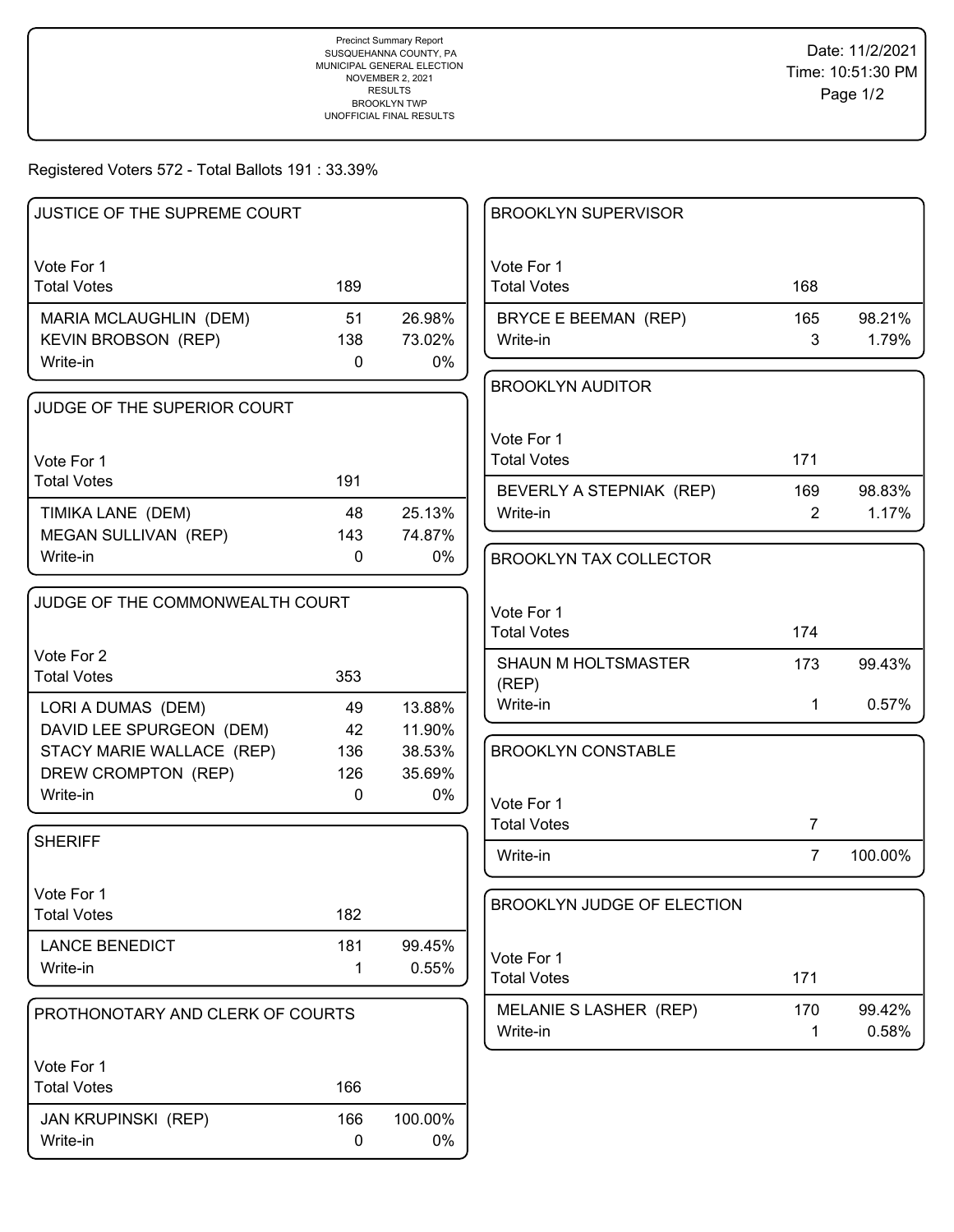Registered Voters 572 - Total Ballots 191 : 33.39%

| BROOKLYN INSPECTOR OF ELECTION   |     |        |
|----------------------------------|-----|--------|
| Vote For 1<br><b>Total Votes</b> | 189 |        |
| LUCRECIA D JESSE (DEM)           | 46  | 24.34% |
| DEBORAH L CHIDESTER (REP)        | 143 | 75.66% |
| Write-in                         | 0   | 0%     |

| SCHOOL DIRECTOR MOUNTAIN VIEW 3A  |     |                 |
|-----------------------------------|-----|-----------------|
| Vote For 1<br><b>Total Votes</b>  | 172 |                 |
| <b>JASON RICHMOND</b><br>Write-in | 170 | 98.84%<br>1.16% |

| SUPERIOR COURT - BENDER |           |                  |
|-------------------------|-----------|------------------|
| <b>Total Votes</b>      | 172       |                  |
| <b>YES</b><br>NO.       | 114<br>58 | 66.28%<br>33.72% |

| <b>SUPERIOR COURT - BOWES</b> |           |                  |
|-------------------------------|-----------|------------------|
| Total Votes                   | 168       |                  |
| <b>YES</b><br>NO.             | 112<br>56 | 66.67%<br>33.33% |

| COMMONWEALTH COURT - COVEY |           |                  |
|----------------------------|-----------|------------------|
| <b>Total Votes</b>         | 170       |                  |
| <b>YES</b><br>NO           | 117<br>53 | 68.82%<br>31.18% |

| COMMONWEALTH COURT - JUBELIRER |           |                  |
|--------------------------------|-----------|------------------|
| l Total Votes                  | 170       |                  |
| <b>YES</b><br>NΟ               | 114<br>56 | 67.06%<br>32.94% |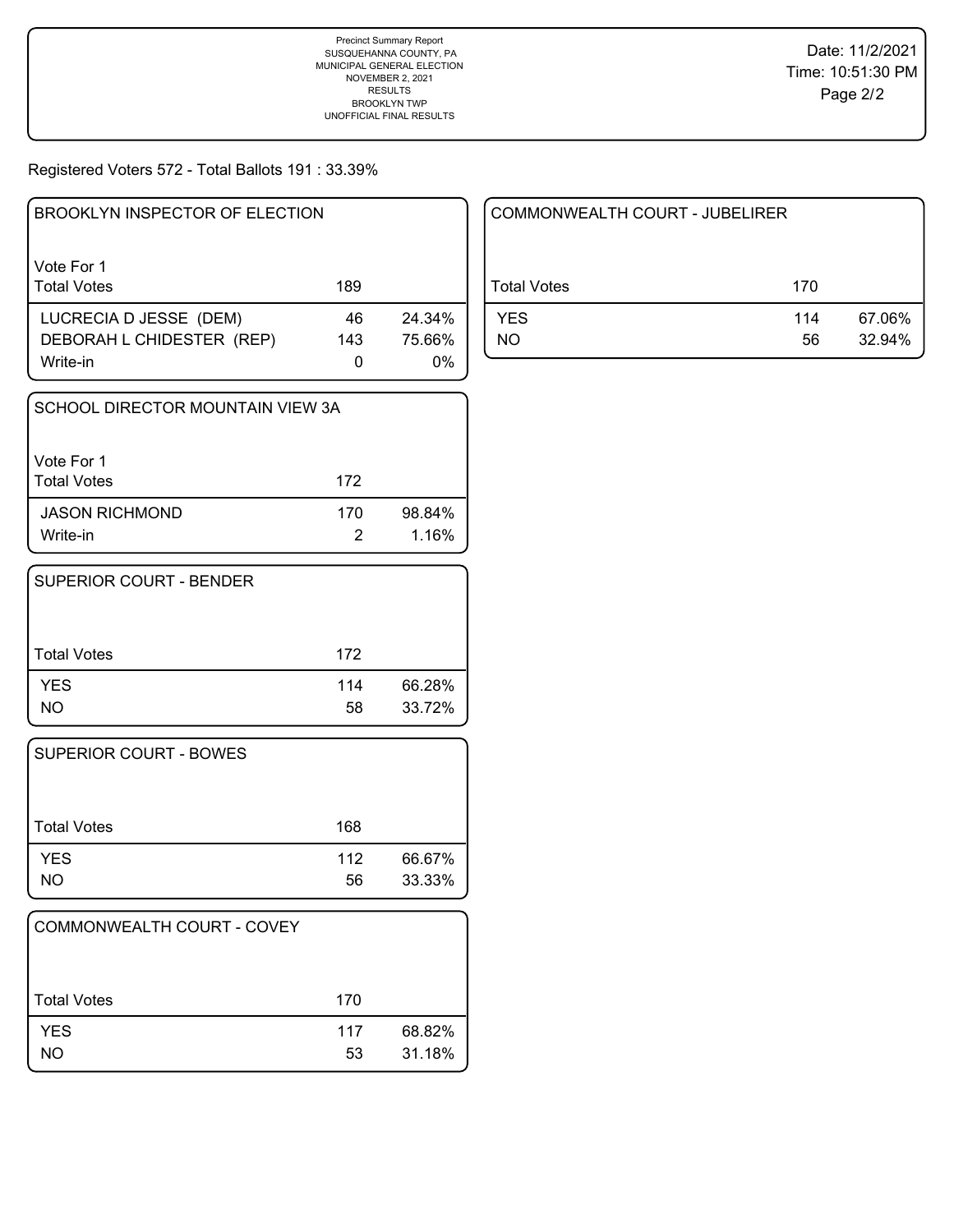## Registered Voters 522 - Total Ballots 162 : 31.03%

| JUSTICE OF THE SUPREME COURT     |                |        | <b>CHOCONUT SUPERVISOR</b>       |     |         |
|----------------------------------|----------------|--------|----------------------------------|-----|---------|
|                                  |                |        |                                  |     |         |
| Vote For 1                       |                |        | Vote For 1                       |     |         |
| <b>Total Votes</b>               | 161            |        | <b>Total Votes</b>               | 144 |         |
| MARIA MCLAUGHLIN (DEM)           | 44             | 27.33% | MICHAEL MORDOVANCEY              | 139 | 96.53%  |
| KEVIN BROBSON (REP)              | 117            | 72.67% | (REP)                            |     |         |
| Write-in                         | 0              | 0%     | Write-in                         | 5   | 3.47%   |
| JUDGE OF THE SUPERIOR COURT      |                |        | <b>CHOCONUT AUDITOR</b>          |     |         |
|                                  |                |        | Vote For 1                       |     |         |
| Vote For 1<br><b>Total Votes</b> | 160            |        | <b>Total Votes</b>               | 146 |         |
|                                  |                |        |                                  |     |         |
| TIMIKA LANE (DEM)                | 44             | 27.50% | JOHN MEEHAN (REP)                | 146 | 100.00% |
| MEGAN SULLIVAN (REP)             | 116            | 72.50% | Write-in                         | 0   | 0%      |
| Write-in                         | 0              | 0%     | CHOCONUT TAX COLLECTOR           |     |         |
| JUDGE OF THE COMMONWEALTH COURT  |                |        |                                  |     |         |
|                                  |                |        |                                  |     |         |
|                                  |                |        | Vote For 1                       | 149 |         |
| Vote For 2                       |                |        | <b>Total Votes</b>               |     |         |
| <b>Total Votes</b>               | 285            |        | LOU ANN CRUZ (REP)               | 149 | 100.00% |
| LORI A DUMAS (DEM)               | 42             | 14.74% | Write-in                         | 0   | 0%      |
| DAVID LEE SPURGEON (DEM)         | 38             | 13.33% |                                  |     |         |
| STACY MARIE WALLACE (REP)        | 106            | 37.19% | CHOCONUT CONSTABLE               |     |         |
| DREW CROMPTON (REP)              | 99             | 34.74% |                                  |     |         |
| Write-in                         | 0              | 0%     | Vote For 1                       |     |         |
|                                  |                |        | <b>Total Votes</b>               | 42  |         |
| <b>SHERIFF</b>                   |                |        | Write-in                         | 42  | 100.00% |
| Vote For 1                       |                |        |                                  |     |         |
| <b>Total Votes</b>               | 154            |        | CHOCONUT JUDGE OF ELECTION       |     |         |
| <b>LANCE BENEDICT</b>            | 153            | 99.35% |                                  |     |         |
| Write-in                         | 1              | 0.65%  | Vote For 1<br><b>Total Votes</b> | 141 |         |
|                                  |                |        |                                  |     |         |
| PROTHONOTARY AND CLERK OF COURTS |                |        | WILLIAM M DOVIN (REP)            | 140 | 99.29%  |
|                                  |                |        | Write-in                         | 1   | 0.71%   |
| Vote For 1                       |                |        |                                  |     |         |
| <b>Total Votes</b>               | 144            |        |                                  |     |         |
| <b>JAN KRUPINSKI (REP)</b>       | 142            | 98.61% |                                  |     |         |
| Write-in                         | $\overline{2}$ | 1.39%  |                                  |     |         |
|                                  |                |        |                                  |     |         |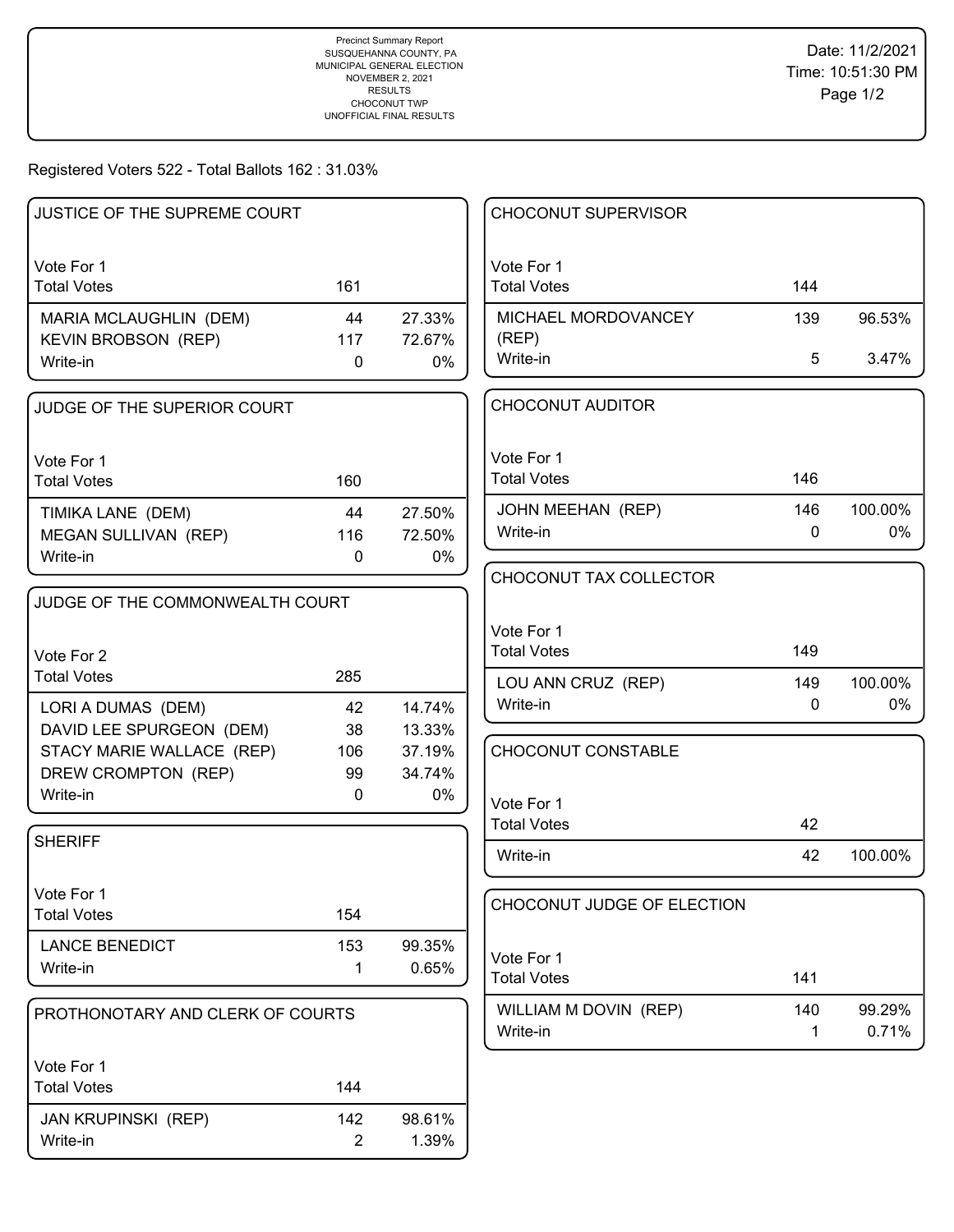Registered Voters 522 - Total Ballots 162 : 31.03%

| CHOCONUT INSPECTOR OF ELECTION                                      |          |                        |
|---------------------------------------------------------------------|----------|------------------------|
| Vote For 1<br><b>Total Votes</b>                                    | 160      |                        |
| SHIRLEY A STEWART (DEM)<br><b>JUDITH I RAMSAY (REP)</b><br>Write-in | 70<br>90 | 43.75%<br>56.25%<br>0% |

| SCHOOL DIRECTOR MONTROSE 3       |     |        |
|----------------------------------|-----|--------|
| Vote For 1<br><b>Total Votes</b> | 145 |        |
| JOHN FREDERICK WOOD<br>(REP)     | 144 | 99.31% |
| Write-in                         |     | 0.69%  |

| SUPERIOR COURT - BENDER |           |                  |
|-------------------------|-----------|------------------|
| Total Votes             | 151       |                  |
| <b>YES</b><br><b>NO</b> | 108<br>43 | 71.52%<br>28.48% |

| <b>SUPERIOR COURT - BOWES</b> |           |                  |
|-------------------------------|-----------|------------------|
| Total Votes                   | 149       |                  |
| <b>YES</b><br><b>NO</b>       | 110<br>39 | 73.83%<br>26.17% |

| COMMONWEALTH COURT - COVEY |           |                  |
|----------------------------|-----------|------------------|
| <b>Total Votes</b>         | 150       |                  |
| <b>YES</b><br><b>NO</b>    | 110<br>40 | 73.33%<br>26.67% |

| COMMONWEALTH COURT - JUBELIRER |           |                  |  |
|--------------------------------|-----------|------------------|--|
| Total Votes                    | 147       |                  |  |
| <b>YES</b><br>NO               | 105<br>42 | 71.43%<br>28.57% |  |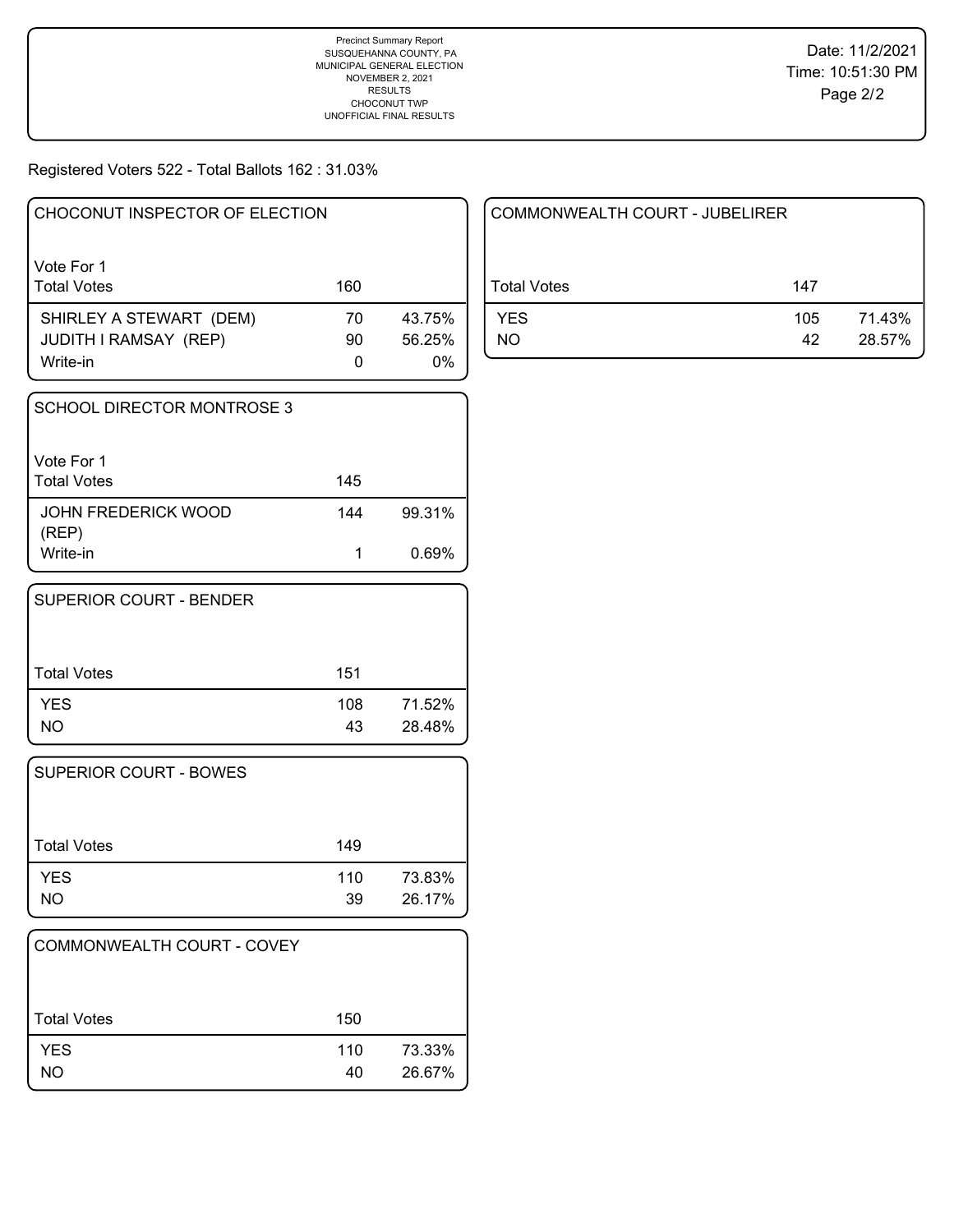Registered Voters 1,508 - Total Ballots 403 : 26.72%

| Vote For 1<br>Vote For 1<br><b>Total Votes</b><br>401<br><b>Total Votes</b><br>344<br>32.67%<br>MARIA MCLAUGHLIN (DEM)<br>131<br>BARRY A SEARLE (REP)<br>331<br>96.22%<br><b>KEVIN BROBSON (REP)</b><br>269<br>67.08%<br>Write-in<br>13<br>3.78%<br>0.25%<br>Write-in<br>$\mathbf 1$<br><b>CLIFFORD AUDITOR 6 YEAR</b><br>JUDGE OF THE SUPERIOR COURT<br>Vote For 1<br><b>Total Votes</b><br>17<br>Vote For 1<br><b>Total Votes</b><br>391<br>Write-in<br>17<br>100.00%<br>TIMIKA LANE (DEM)<br>117<br>29.92%<br>MEGAN SULLIVAN (REP)<br>273<br>69.82%<br><b>CLIFFORD AUDITOR 4 YEAR</b><br>0.26%<br>Write-in<br>1<br>Vote For 1<br>JUDGE OF THE COMMONWEALTH COURT<br><b>Total Votes</b><br>14<br>Write-in<br>14<br>100.00%<br>Vote For 2<br><b>Total Votes</b><br>721<br>CLIFFORD TAX COLLECTOR<br>126<br>17.48%<br>LORI A DUMAS (DEM)<br>DAVID LEE SPURGEON (DEM)<br>105<br>14.56%<br>Vote For 1<br>STACY MARIE WALLACE (REP)<br>249<br>34.54%<br><b>Total Votes</b><br>374<br>DREW CROMPTON (REP)<br>33.29%<br>240<br>Write-in<br>0.14%<br>$\mathbf 1$<br><b>JANICE PRICE</b><br>368<br>98.40%<br>1.60%<br>Write-in<br>6<br><b>SHERIFF</b><br><b>CLIFFORD CONSTABLE</b><br>Vote For 1<br>370<br><b>Total Votes</b><br>Vote For 1<br><b>Total Votes</b><br>348<br><b>LANCE BENEDICT</b><br>366<br>98.92%<br>1.08%<br>Write-in<br>4<br>KEVIN J MUNLEY (REP)<br>347<br>99.71%<br>0.29%<br>Write-in<br>1<br>PROTHONOTARY AND CLERK OF COURTS<br>CLIFFORD JUDGE OF ELECTION<br>Vote For 1<br><b>Total Votes</b><br>343<br>Vote For 1<br><b>Total Votes</b><br>353<br>339<br>98.83%<br><b>JAN KRUPINSKI (REP)</b><br>1.17%<br>Write-in<br>4<br>352<br>PHILLIP PRICE (REP)<br>99.72%<br>1. | JUSTICE OF THE SUPREME COURT |  | <b>CLIFFORD SUPERVISOR</b> |       |
|-----------------------------------------------------------------------------------------------------------------------------------------------------------------------------------------------------------------------------------------------------------------------------------------------------------------------------------------------------------------------------------------------------------------------------------------------------------------------------------------------------------------------------------------------------------------------------------------------------------------------------------------------------------------------------------------------------------------------------------------------------------------------------------------------------------------------------------------------------------------------------------------------------------------------------------------------------------------------------------------------------------------------------------------------------------------------------------------------------------------------------------------------------------------------------------------------------------------------------------------------------------------------------------------------------------------------------------------------------------------------------------------------------------------------------------------------------------------------------------------------------------------------------------------------------------------------------------------------------------------------------------------------------------------------------------------|------------------------------|--|----------------------------|-------|
|                                                                                                                                                                                                                                                                                                                                                                                                                                                                                                                                                                                                                                                                                                                                                                                                                                                                                                                                                                                                                                                                                                                                                                                                                                                                                                                                                                                                                                                                                                                                                                                                                                                                                         |                              |  |                            |       |
|                                                                                                                                                                                                                                                                                                                                                                                                                                                                                                                                                                                                                                                                                                                                                                                                                                                                                                                                                                                                                                                                                                                                                                                                                                                                                                                                                                                                                                                                                                                                                                                                                                                                                         |                              |  |                            |       |
|                                                                                                                                                                                                                                                                                                                                                                                                                                                                                                                                                                                                                                                                                                                                                                                                                                                                                                                                                                                                                                                                                                                                                                                                                                                                                                                                                                                                                                                                                                                                                                                                                                                                                         |                              |  |                            |       |
|                                                                                                                                                                                                                                                                                                                                                                                                                                                                                                                                                                                                                                                                                                                                                                                                                                                                                                                                                                                                                                                                                                                                                                                                                                                                                                                                                                                                                                                                                                                                                                                                                                                                                         |                              |  |                            |       |
|                                                                                                                                                                                                                                                                                                                                                                                                                                                                                                                                                                                                                                                                                                                                                                                                                                                                                                                                                                                                                                                                                                                                                                                                                                                                                                                                                                                                                                                                                                                                                                                                                                                                                         |                              |  |                            |       |
|                                                                                                                                                                                                                                                                                                                                                                                                                                                                                                                                                                                                                                                                                                                                                                                                                                                                                                                                                                                                                                                                                                                                                                                                                                                                                                                                                                                                                                                                                                                                                                                                                                                                                         |                              |  |                            |       |
|                                                                                                                                                                                                                                                                                                                                                                                                                                                                                                                                                                                                                                                                                                                                                                                                                                                                                                                                                                                                                                                                                                                                                                                                                                                                                                                                                                                                                                                                                                                                                                                                                                                                                         |                              |  |                            |       |
|                                                                                                                                                                                                                                                                                                                                                                                                                                                                                                                                                                                                                                                                                                                                                                                                                                                                                                                                                                                                                                                                                                                                                                                                                                                                                                                                                                                                                                                                                                                                                                                                                                                                                         |                              |  |                            |       |
|                                                                                                                                                                                                                                                                                                                                                                                                                                                                                                                                                                                                                                                                                                                                                                                                                                                                                                                                                                                                                                                                                                                                                                                                                                                                                                                                                                                                                                                                                                                                                                                                                                                                                         |                              |  |                            |       |
|                                                                                                                                                                                                                                                                                                                                                                                                                                                                                                                                                                                                                                                                                                                                                                                                                                                                                                                                                                                                                                                                                                                                                                                                                                                                                                                                                                                                                                                                                                                                                                                                                                                                                         |                              |  |                            |       |
|                                                                                                                                                                                                                                                                                                                                                                                                                                                                                                                                                                                                                                                                                                                                                                                                                                                                                                                                                                                                                                                                                                                                                                                                                                                                                                                                                                                                                                                                                                                                                                                                                                                                                         |                              |  |                            |       |
|                                                                                                                                                                                                                                                                                                                                                                                                                                                                                                                                                                                                                                                                                                                                                                                                                                                                                                                                                                                                                                                                                                                                                                                                                                                                                                                                                                                                                                                                                                                                                                                                                                                                                         |                              |  |                            |       |
|                                                                                                                                                                                                                                                                                                                                                                                                                                                                                                                                                                                                                                                                                                                                                                                                                                                                                                                                                                                                                                                                                                                                                                                                                                                                                                                                                                                                                                                                                                                                                                                                                                                                                         |                              |  |                            |       |
|                                                                                                                                                                                                                                                                                                                                                                                                                                                                                                                                                                                                                                                                                                                                                                                                                                                                                                                                                                                                                                                                                                                                                                                                                                                                                                                                                                                                                                                                                                                                                                                                                                                                                         |                              |  |                            |       |
|                                                                                                                                                                                                                                                                                                                                                                                                                                                                                                                                                                                                                                                                                                                                                                                                                                                                                                                                                                                                                                                                                                                                                                                                                                                                                                                                                                                                                                                                                                                                                                                                                                                                                         |                              |  |                            |       |
|                                                                                                                                                                                                                                                                                                                                                                                                                                                                                                                                                                                                                                                                                                                                                                                                                                                                                                                                                                                                                                                                                                                                                                                                                                                                                                                                                                                                                                                                                                                                                                                                                                                                                         |                              |  |                            |       |
|                                                                                                                                                                                                                                                                                                                                                                                                                                                                                                                                                                                                                                                                                                                                                                                                                                                                                                                                                                                                                                                                                                                                                                                                                                                                                                                                                                                                                                                                                                                                                                                                                                                                                         |                              |  |                            |       |
|                                                                                                                                                                                                                                                                                                                                                                                                                                                                                                                                                                                                                                                                                                                                                                                                                                                                                                                                                                                                                                                                                                                                                                                                                                                                                                                                                                                                                                                                                                                                                                                                                                                                                         |                              |  |                            |       |
|                                                                                                                                                                                                                                                                                                                                                                                                                                                                                                                                                                                                                                                                                                                                                                                                                                                                                                                                                                                                                                                                                                                                                                                                                                                                                                                                                                                                                                                                                                                                                                                                                                                                                         |                              |  |                            |       |
|                                                                                                                                                                                                                                                                                                                                                                                                                                                                                                                                                                                                                                                                                                                                                                                                                                                                                                                                                                                                                                                                                                                                                                                                                                                                                                                                                                                                                                                                                                                                                                                                                                                                                         |                              |  |                            |       |
|                                                                                                                                                                                                                                                                                                                                                                                                                                                                                                                                                                                                                                                                                                                                                                                                                                                                                                                                                                                                                                                                                                                                                                                                                                                                                                                                                                                                                                                                                                                                                                                                                                                                                         |                              |  |                            |       |
|                                                                                                                                                                                                                                                                                                                                                                                                                                                                                                                                                                                                                                                                                                                                                                                                                                                                                                                                                                                                                                                                                                                                                                                                                                                                                                                                                                                                                                                                                                                                                                                                                                                                                         |                              |  |                            |       |
|                                                                                                                                                                                                                                                                                                                                                                                                                                                                                                                                                                                                                                                                                                                                                                                                                                                                                                                                                                                                                                                                                                                                                                                                                                                                                                                                                                                                                                                                                                                                                                                                                                                                                         |                              |  |                            |       |
|                                                                                                                                                                                                                                                                                                                                                                                                                                                                                                                                                                                                                                                                                                                                                                                                                                                                                                                                                                                                                                                                                                                                                                                                                                                                                                                                                                                                                                                                                                                                                                                                                                                                                         |                              |  |                            |       |
|                                                                                                                                                                                                                                                                                                                                                                                                                                                                                                                                                                                                                                                                                                                                                                                                                                                                                                                                                                                                                                                                                                                                                                                                                                                                                                                                                                                                                                                                                                                                                                                                                                                                                         |                              |  |                            |       |
|                                                                                                                                                                                                                                                                                                                                                                                                                                                                                                                                                                                                                                                                                                                                                                                                                                                                                                                                                                                                                                                                                                                                                                                                                                                                                                                                                                                                                                                                                                                                                                                                                                                                                         |                              |  |                            |       |
|                                                                                                                                                                                                                                                                                                                                                                                                                                                                                                                                                                                                                                                                                                                                                                                                                                                                                                                                                                                                                                                                                                                                                                                                                                                                                                                                                                                                                                                                                                                                                                                                                                                                                         |                              |  |                            |       |
|                                                                                                                                                                                                                                                                                                                                                                                                                                                                                                                                                                                                                                                                                                                                                                                                                                                                                                                                                                                                                                                                                                                                                                                                                                                                                                                                                                                                                                                                                                                                                                                                                                                                                         |                              |  |                            |       |
|                                                                                                                                                                                                                                                                                                                                                                                                                                                                                                                                                                                                                                                                                                                                                                                                                                                                                                                                                                                                                                                                                                                                                                                                                                                                                                                                                                                                                                                                                                                                                                                                                                                                                         |                              |  |                            |       |
|                                                                                                                                                                                                                                                                                                                                                                                                                                                                                                                                                                                                                                                                                                                                                                                                                                                                                                                                                                                                                                                                                                                                                                                                                                                                                                                                                                                                                                                                                                                                                                                                                                                                                         |                              |  |                            |       |
|                                                                                                                                                                                                                                                                                                                                                                                                                                                                                                                                                                                                                                                                                                                                                                                                                                                                                                                                                                                                                                                                                                                                                                                                                                                                                                                                                                                                                                                                                                                                                                                                                                                                                         |                              |  |                            |       |
|                                                                                                                                                                                                                                                                                                                                                                                                                                                                                                                                                                                                                                                                                                                                                                                                                                                                                                                                                                                                                                                                                                                                                                                                                                                                                                                                                                                                                                                                                                                                                                                                                                                                                         |                              |  |                            |       |
|                                                                                                                                                                                                                                                                                                                                                                                                                                                                                                                                                                                                                                                                                                                                                                                                                                                                                                                                                                                                                                                                                                                                                                                                                                                                                                                                                                                                                                                                                                                                                                                                                                                                                         |                              |  |                            |       |
|                                                                                                                                                                                                                                                                                                                                                                                                                                                                                                                                                                                                                                                                                                                                                                                                                                                                                                                                                                                                                                                                                                                                                                                                                                                                                                                                                                                                                                                                                                                                                                                                                                                                                         |                              |  |                            |       |
|                                                                                                                                                                                                                                                                                                                                                                                                                                                                                                                                                                                                                                                                                                                                                                                                                                                                                                                                                                                                                                                                                                                                                                                                                                                                                                                                                                                                                                                                                                                                                                                                                                                                                         |                              |  |                            |       |
|                                                                                                                                                                                                                                                                                                                                                                                                                                                                                                                                                                                                                                                                                                                                                                                                                                                                                                                                                                                                                                                                                                                                                                                                                                                                                                                                                                                                                                                                                                                                                                                                                                                                                         |                              |  |                            |       |
|                                                                                                                                                                                                                                                                                                                                                                                                                                                                                                                                                                                                                                                                                                                                                                                                                                                                                                                                                                                                                                                                                                                                                                                                                                                                                                                                                                                                                                                                                                                                                                                                                                                                                         |                              |  | Write-in                   | 0.28% |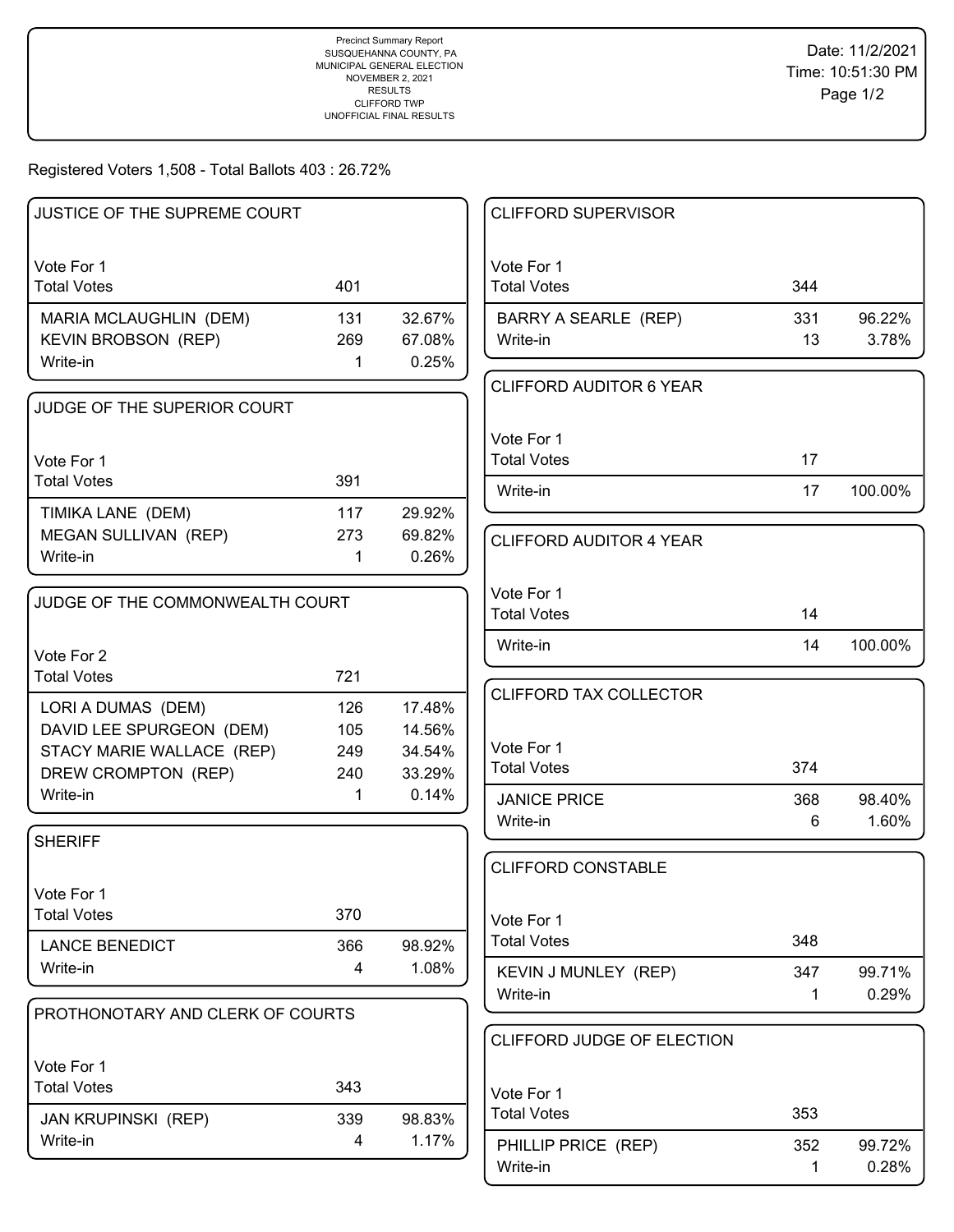Registered Voters 1,508 - Total Ballots 403 : 26.72%

| CLIFFORD INSPECTOR OF ELECTION   |     |              |
|----------------------------------|-----|--------------|
| Vote For 1<br><b>Total Votes</b> | 396 |              |
| LAURIE L GRAHAM (DEM)            | 100 | 25.25%       |
| ELLIE DEFAZIO (REP)<br>Write-in  | 296 | 74.75%<br>0% |

| SCHOOL DIRECTOR MOUNTAIN VIEW 1B  |     |                 |  |
|-----------------------------------|-----|-----------------|--|
| Vote For 1<br><b>Total Votes</b>  | 349 |                 |  |
| MICHAEL BARHITE (REP)<br>Write-in | 345 | 98.85%<br>1.15% |  |

| <b>SUPERIOR COURT - BENDER</b> |            |                  |
|--------------------------------|------------|------------------|
| Total Votes                    | 363        |                  |
| <b>YES</b><br><b>NO</b>        | 252<br>111 | 69.42%<br>30.58% |

| <b>SUPERIOR COURT - BOWES</b> |            |                  |
|-------------------------------|------------|------------------|
| Total Votes                   | 352        |                  |
| <b>YES</b><br>NO              | 241<br>111 | 68.47%<br>31.53% |

| COMMONWEALTH COURT - COVEY |            |                  |
|----------------------------|------------|------------------|
| <b>Total Votes</b>         | 348        |                  |
| <b>YES</b><br>NO.          | 238<br>110 | 68.39%<br>31.61% |

| COMMONWEALTH COURT - JUBELIRER |            |                  |  |
|--------------------------------|------------|------------------|--|
| Total Votes                    | 347        |                  |  |
| <b>YES</b><br>NO               | 232<br>115 | 66.86%<br>33.14% |  |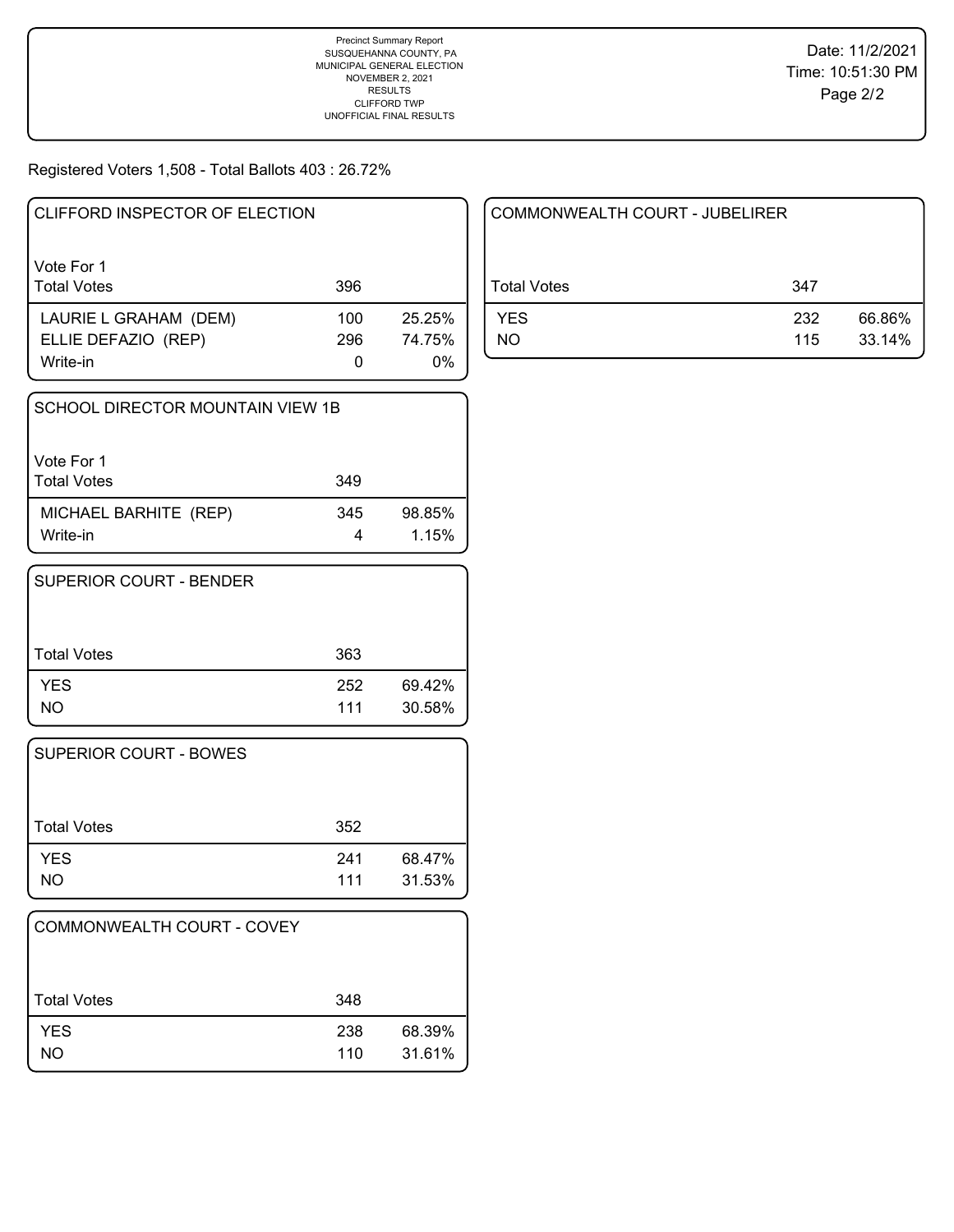# Registered Voters 867 - Total Ballots 273 : 31.49%

| JUSTICE OF THE SUPREME COURT     |              |              | <b>DIMOCK SUPERVISOR</b>     |                |         |
|----------------------------------|--------------|--------------|------------------------------|----------------|---------|
| Vote For 1                       |              |              | Vote For 1                   |                |         |
| <b>Total Votes</b>               | 264          |              | <b>Total Votes</b>           | 240            |         |
| MARIA MCLAUGHLIN (DEM)           | 72           | 27.27%       | GERALD ALAN ELLIS SR (REP)   | 230            | 95.83%  |
| KEVIN BROBSON (REP)              | 192          | 72.73%       | Write-in                     | 10             | 4.17%   |
| Write-in                         | $\mathbf 0$  | 0%           | <b>DIMOCK AUDITOR 6 YEAR</b> |                |         |
| JUDGE OF THE SUPERIOR COURT      |              |              |                              |                |         |
|                                  |              |              | Vote For 1                   |                |         |
| Vote For 1                       |              |              | <b>Total Votes</b>           | 18             |         |
| <b>Total Votes</b>               | 258          |              | Write-in                     | 18             | 100.00% |
| TIMIKA LANE (DEM)                | 68           | 26.36%       |                              |                |         |
| <b>MEGAN SULLIVAN (REP)</b>      | 190          | 73.64%       | <b>DIMOCK AUDITOR 4 YEAR</b> |                |         |
| Write-in                         | $\mathbf{0}$ | 0%           |                              |                |         |
| JUDGE OF THE COMMONWEALTH COURT  |              |              | Vote For 1                   |                |         |
|                                  |              |              | <b>Total Votes</b>           | 248            |         |
| Vote For 2                       |              |              | BRANDY M GOLDEN (REP)        | 246            | 99.19%  |
| <b>Total Votes</b>               | 478          |              | Write-in                     | $\overline{2}$ | 0.81%   |
| LORI A DUMAS (DEM)               | 69           | 14.44%       | <b>DIMOCK AUDITOR 2 YEAR</b> |                |         |
| DAVID LEE SPURGEON (DEM)         | 63           | 13.18%       |                              |                |         |
| STACY MARIE WALLACE (REP)        | 183          | 38.28%       | Vote For 1                   |                |         |
| DREW CROMPTON (REP)<br>Write-in  | 163<br>0     | 34.10%<br>0% | <b>Total Votes</b>           | 27             |         |
|                                  |              |              | Write-in                     | 27             | 100.00% |
| <b>SHERIFF</b>                   |              |              |                              |                |         |
|                                  |              |              | <b>DIMOCK TAX COLLECTOR</b>  |                |         |
| Vote For 1                       |              |              |                              |                |         |
| <b>Total Votes</b>               | 261          |              | Vote For 1                   |                |         |
| <b>LANCE BENEDICT</b>            | 253          | 96.93%       | <b>Total Votes</b>           | 258            |         |
| Write-in                         | 8            | 3.07%        | ESTHER M RAYIAS (REP)        | 257            | 99.61%  |
| PROTHONOTARY AND CLERK OF COURTS |              |              | Write-in                     | $\mathbf 1$    | 0.39%   |
|                                  |              |              |                              |                |         |
| Vote For 1                       |              |              |                              |                |         |
| <b>Total Votes</b>               | 244          |              |                              |                |         |
| <b>JAN KRUPINSKI (REP)</b>       | 240          | 98.36%       |                              |                |         |
| Write-in                         | 4            | 1.64%        |                              |                |         |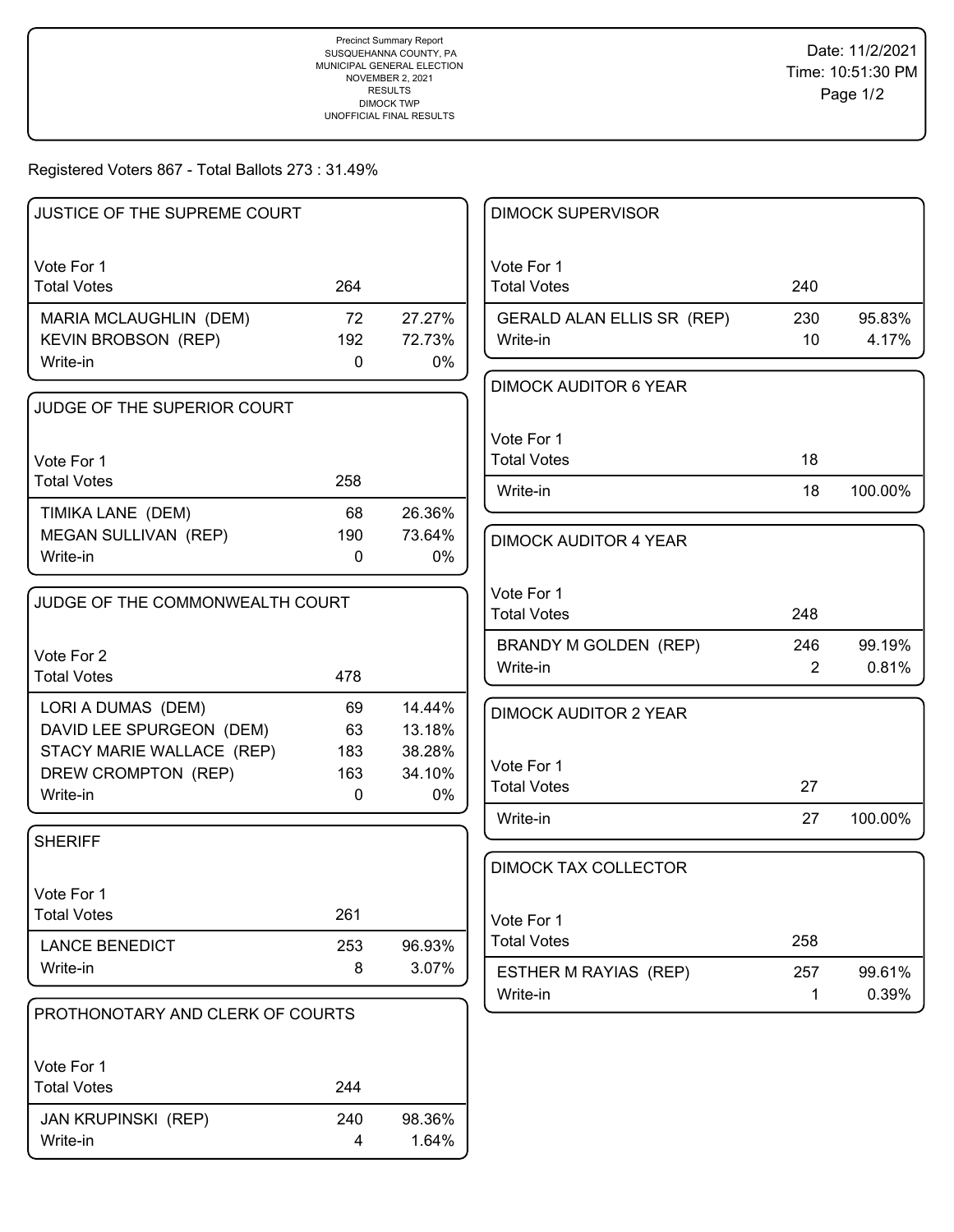## Registered Voters 867 - Total Ballots 273 : 31.49%

| DIMOCK JUDGE OF ELECTION         |     |        |
|----------------------------------|-----|--------|
| Vote For 1<br><b>Total Votes</b> | 201 |        |
| CHRISTINA M HUNSINGER<br>(DEM)   | 182 | 90.55% |
| Write-in                         | 19  | 9.45%  |

| DIMOCK INSPECTOR OF ELECTION                              |           |                        |
|-----------------------------------------------------------|-----------|------------------------|
| Vote For 1<br><b>Total Votes</b>                          | 265       |                        |
| THOMAS R CHARLES (DEM)<br>ANNETTE DEPEW (REP)<br>Write-in | 50<br>215 | 18.87%<br>81.13%<br>0% |

| SUPERIOR COURT - BENDER |           |                  |
|-------------------------|-----------|------------------|
| Total Votes             | 236       |                  |
| <b>YES</b><br>NO        | 162<br>74 | 68.64%<br>31.36% |

| SUPERIOR COURT - BOWES  |           |                  |
|-------------------------|-----------|------------------|
| Total Votes             | 236       |                  |
| <b>YES</b><br><b>NO</b> | 166<br>70 | 70.34%<br>29.66% |

| COMMONWEALTH COURT - COVEY |           |                  |
|----------------------------|-----------|------------------|
| <b>Total Votes</b>         | 233       |                  |
| <b>YES</b><br><b>NO</b>    | 159<br>74 | 68.24%<br>31.76% |

| COMMONWEALTH COURT - JUBELIRER |           |                  |
|--------------------------------|-----------|------------------|
| Total Votes                    | 232       |                  |
| <b>YES</b><br>NO.              | 155<br>77 | 66.81%<br>33.19% |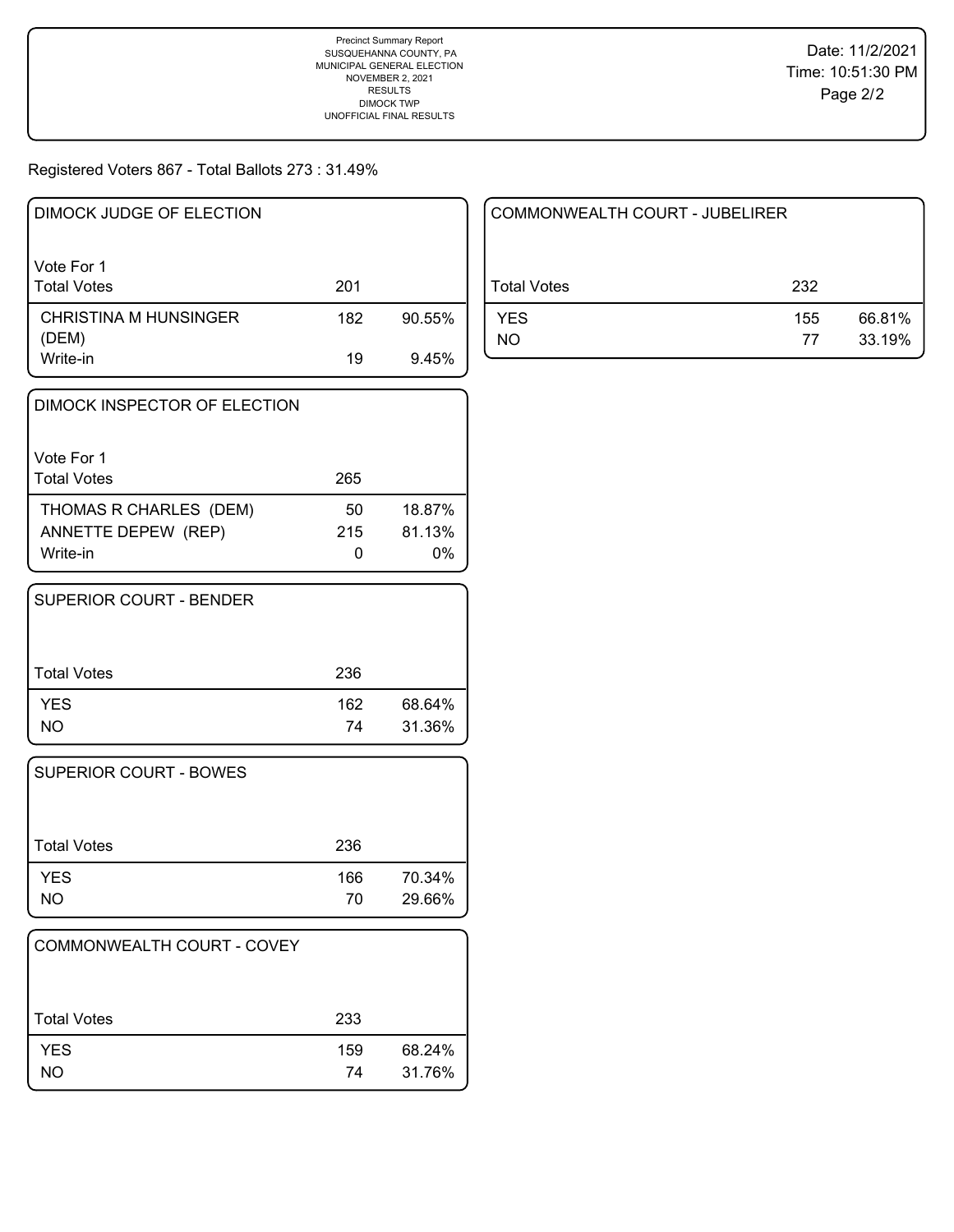Registered Voters 941 - Total Ballots 308 : 32.73%

| JUSTICE OF THE SUPREME COURT     |             |        | <b>FOREST CITY MAYOR</b>                  |              |                 |
|----------------------------------|-------------|--------|-------------------------------------------|--------------|-----------------|
| Vote For 1                       |             |        | Vote For 1                                |              |                 |
| <b>Total Votes</b>               | 302         |        | <b>Total Votes</b>                        | 266          |                 |
| MARIA MCLAUGHLIN (DEM)           | 114         | 37.75% | <b>CHRISTOPHER GLINTON</b>                | 252          | 94.74%          |
| <b>KEVIN BROBSON (REP)</b>       | 188         | 62.25% | Write-in                                  | 14           | 5.26%           |
| Write-in                         | 0           | 0%     |                                           |              |                 |
|                                  |             |        | FOREST CITY COUNCILMAN                    |              |                 |
| JUDGE OF THE SUPERIOR COURT      |             |        |                                           |              |                 |
|                                  |             |        | Vote For 4                                |              |                 |
| Vote For 1                       |             |        | <b>Total Votes</b>                        | 907          |                 |
| <b>Total Votes</b>               | 292         |        | ROBERT LESJACK (DEM)                      | 169          | 18.63%          |
| TIMIKA LANE (DEM)                | 94          | 32.19% | AMY THERESA BEAN (REP)                    | 206          | 22.71%          |
| MEGAN SULLIVAN (REP)             | 198         | 67.81% | TRACEY LAZIER (REP)                       | 191          | 21.06%          |
| Write-in                         | $\mathbf 0$ | 0%     | <b>CHRISTOPHER A</b>                      | 195          | 21.50%          |
|                                  |             |        | DEGONZAGUE (REP)<br>STEPHANIE MARIE SOJKA | 138          | 15.21%          |
| JUDGE OF THE COMMONWEALTH COURT  |             |        | -REISCH (REP)                             |              |                 |
|                                  |             |        | Write-in                                  | 8            | 0.88%           |
| Vote For 2                       |             |        |                                           |              |                 |
| <b>Total Votes</b>               | 535         |        | FOREST CITY TAX COLLECTOR                 |              |                 |
| LORI A DUMAS (DEM)               | 102         | 19.07% |                                           |              |                 |
| DAVID LEE SPURGEON (DEM)         | 86          | 16.07% | Vote For 1                                |              |                 |
| STACY MARIE WALLACE (REP)        | 184         | 34.39% | <b>Total Votes</b>                        | 296          |                 |
| DREW CROMPTON (REP)              | 163         | 30.47% | PAMELA GREEN (DEM)                        | 182          | 61.49%          |
| Write-in                         | $\mathbf 0$ | 0%     | TIM MADDEN (REP)                          | 114          | 38.51%          |
|                                  |             |        | Write-in                                  | $\mathbf{0}$ | 0%              |
| <b>SHERIFF</b>                   |             |        |                                           |              |                 |
|                                  |             |        | FOREST CITY JUDGE OF ELECTION             |              |                 |
| Vote For 1                       |             |        |                                           |              |                 |
| <b>Total Votes</b>               | 282         |        | Vote For 1                                |              |                 |
| <b>LANCE BENEDICT</b>            | 279         | 98.94% | <b>Total Votes</b>                        | 238          |                 |
| Write-in                         | 3           | 1.06%  |                                           |              |                 |
|                                  |             |        | ROBERTA BARNES (DEM)                      | 230<br>8     | 96.64%<br>3.36% |
| PROTHONOTARY AND CLERK OF COURTS |             |        | Write-in                                  |              |                 |
| Vote For 1                       |             |        |                                           |              |                 |
| <b>Total Votes</b>               | 253         |        |                                           |              |                 |
| JAN KRUPINSKI (REP)              | 252         | 99.60% |                                           |              |                 |
| Write-in                         | 1           | 0.40%  |                                           |              |                 |
|                                  |             |        |                                           |              |                 |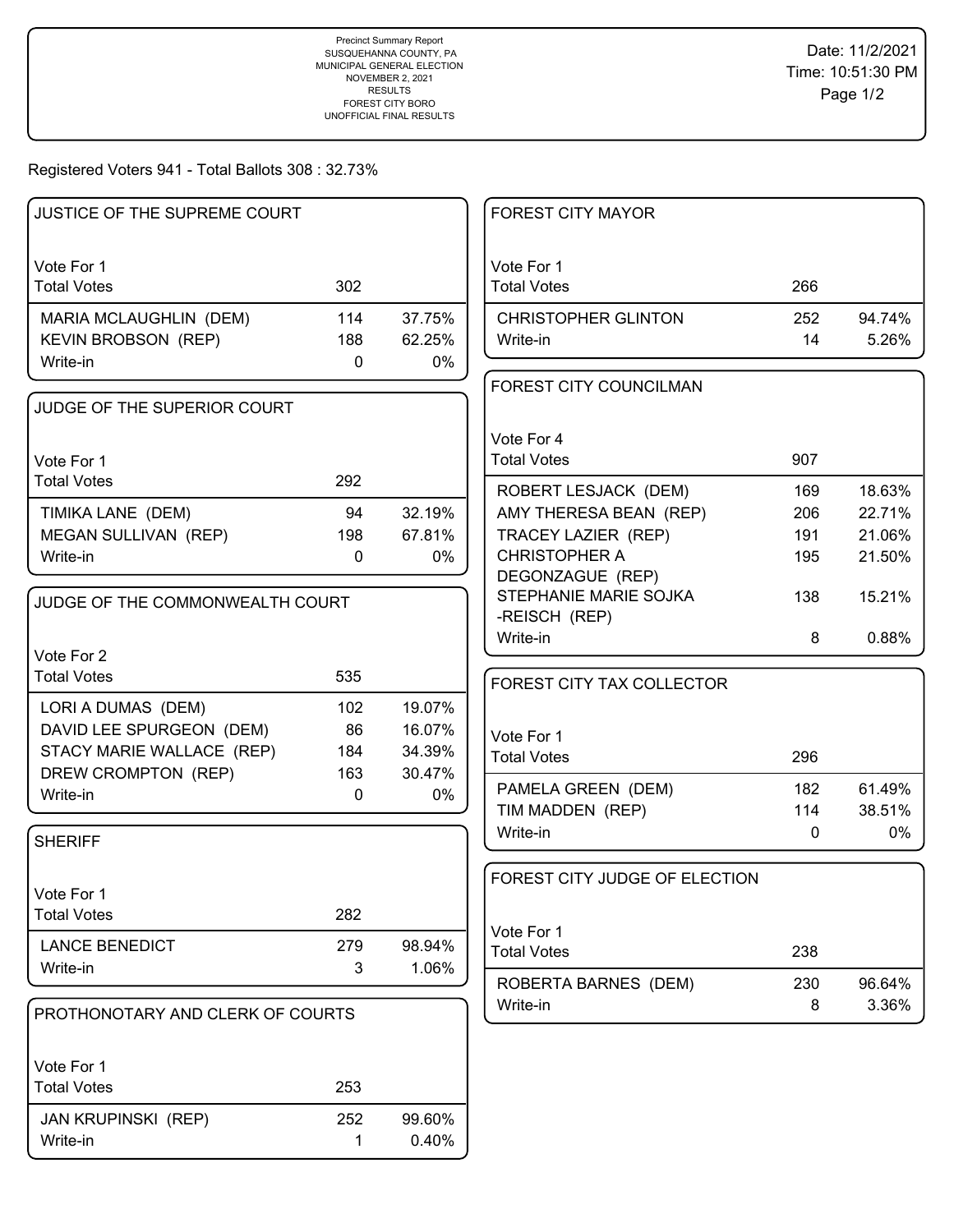Registered Voters 941 - Total Ballots 308 : 32.73%

| FOREST CITY INSPECTOR OF ELECTION |     |        |
|-----------------------------------|-----|--------|
| Vote For 1<br><b>Total Votes</b>  | 302 |        |
| <b>BARBARA MIHELC (DEM)</b>       | 132 | 43.71% |
| <b>CAROLE KAMEEN (REP)</b>        | 169 | 55.96% |
| Write-in                          |     | 0.33%  |

| SCHOOL DIRECTOR FOREST CITY 9        |    |                  |
|--------------------------------------|----|------------------|
| Vote For 1<br><b>Total Votes</b>     | 78 |                  |
| <b>MELISSA R ERDMANN</b><br>Write-in | 78 | 100.00%<br>$0\%$ |

| <b>SUPERIOR COURT - BENDER</b> |           |                  |
|--------------------------------|-----------|------------------|
| Total Votes                    | 269       |                  |
| <b>YES</b><br>NO.              | 197<br>72 | 73.23%<br>26.77% |

| SUPERIOR COURT - BOWES  |           |                  |
|-------------------------|-----------|------------------|
| Total Votes             | 264       |                  |
| <b>YES</b><br><b>NO</b> | 197<br>67 | 74.62%<br>25.38% |

| COMMONWEALTH COURT - COVEY |           |                  |
|----------------------------|-----------|------------------|
| ⊦Total Votes               | 261       |                  |
| <b>YES</b><br><b>NO</b>    | 190<br>71 | 72.80%<br>27.20% |

| COMMONWEALTH COURT - JUBELIRER |           |                  |
|--------------------------------|-----------|------------------|
| Total Votes                    | 267       |                  |
| <b>YES</b><br>NO.              | 191<br>76 | 71.54%<br>28.46% |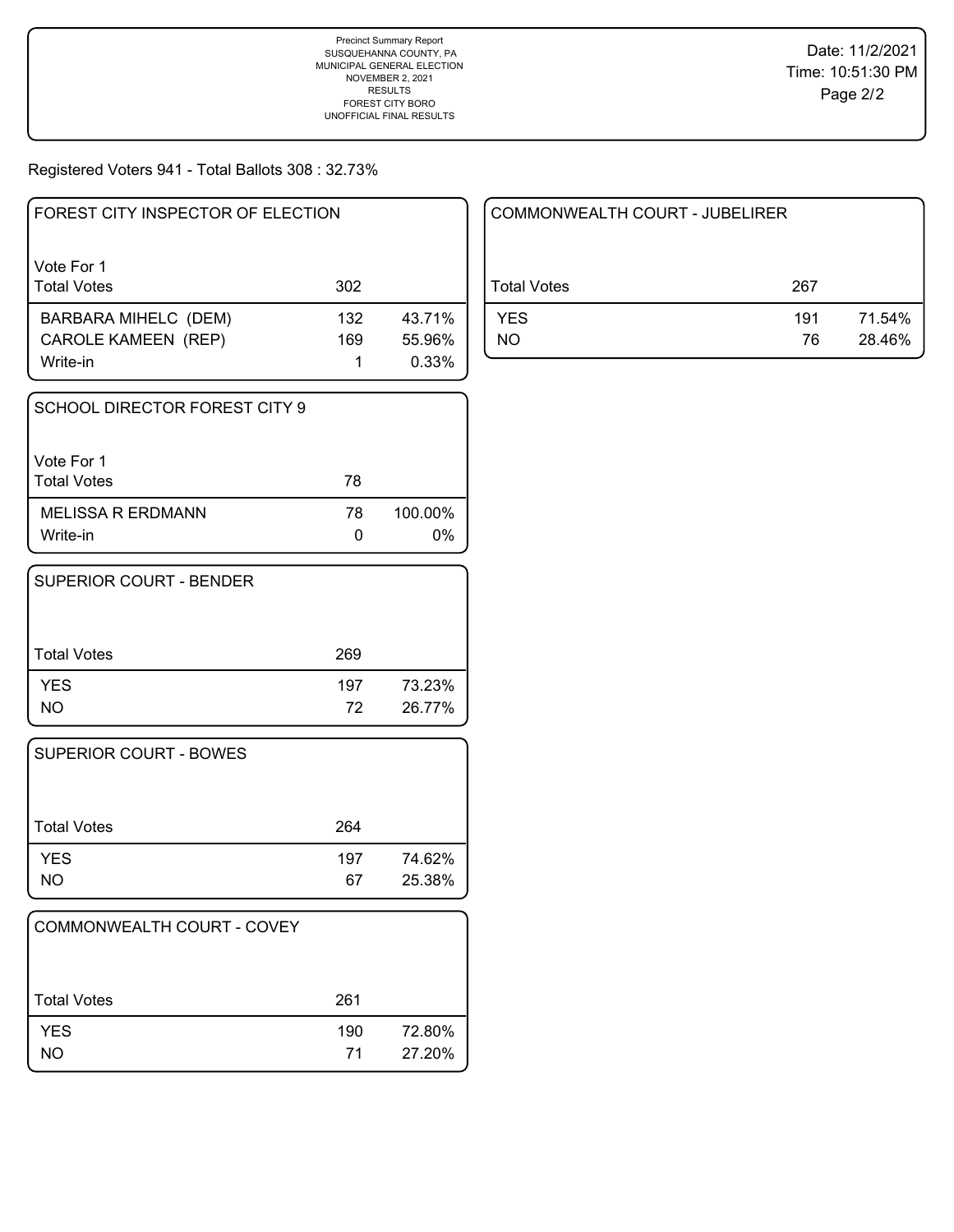Registered Voters 780 - Total Ballots 265 : 33.97%

| <b>JUSTICE OF THE SUPREME COURT</b> |                |                 | <b>FOREST LAKE SUPERVISOR</b>            |                    |                 |
|-------------------------------------|----------------|-----------------|------------------------------------------|--------------------|-----------------|
| Vote For 1                          |                |                 | Vote For 1                               |                    |                 |
| <b>Total Votes</b>                  | 261            |                 | <b>Total Votes</b>                       | 251                |                 |
| MARIA MCLAUGHLIN (DEM)              | 40             | 15.33%          | JOSEPH C SCHNEIDER JR                    | 244                | 97.21%          |
| <b>KEVIN BROBSON (REP)</b>          | 219            | 83.91%          | (REP)                                    |                    |                 |
| Write-in                            | $\overline{2}$ | 0.77%           | Write-in                                 | 7                  | 2.79%           |
| JUDGE OF THE SUPERIOR COURT         |                |                 | <b>FOREST LAKE AUDITOR</b>               |                    |                 |
| Vote For 1                          |                |                 | Vote For 1                               |                    |                 |
| <b>Total Votes</b>                  | 254            |                 | <b>Total Votes</b>                       | 250                |                 |
| TIMIKA LANE (DEM)                   | 32             | 12.60%          | JEANNETTE CASTROGIOVANNI                 | 248                | 99.20%          |
| MEGAN SULLIVAN (REP)                | 220            | 86.61%          | (REP)                                    |                    |                 |
| Write-in                            | $\overline{2}$ | 0.79%           | Write-in                                 | $\overline{2}$     | 0.80%           |
| JUDGE OF THE COMMONWEALTH COURT     |                |                 | FOREST LAKE TAX COLLECTOR                |                    |                 |
|                                     |                |                 | Vote For 1                               |                    |                 |
| Vote For 2                          |                |                 | <b>Total Votes</b>                       | 249                |                 |
| <b>Total Votes</b>                  | 471            |                 |                                          |                    |                 |
| LORI A DUMAS (DEM)                  | 36             | 7.64%           | <b>BRENDA DEMAREST (REP)</b><br>Write-in | 244<br>5           | 97.99%<br>2.01% |
| DAVID LEE SPURGEON (DEM)            | 34             | 7.22%           |                                          |                    |                 |
| STACY MARIE WALLACE (REP)           | 209            | 44.37%          | FOREST LAKE CONSTABLE                    |                    |                 |
| DREW CROMPTON (REP)<br>Write-in     | 191<br>1       | 40.55%<br>0.21% |                                          |                    |                 |
|                                     |                |                 |                                          |                    |                 |
| <b>SHERIFF</b>                      |                |                 | Vote For 1<br><b>Total Votes</b>         | 18                 |                 |
|                                     |                |                 |                                          |                    |                 |
| Vote For 1                          |                |                 | Write-in                                 | 18                 | 100.00%         |
| <b>Total Votes</b>                  | 250            |                 |                                          |                    |                 |
| <b>LANCE BENEDICT</b>               | 248            | 99.20%          | FOREST LAKE JUDGE OF ELECTION            |                    |                 |
| Write-in                            | $\overline{2}$ | 0.80%           |                                          |                    |                 |
|                                     |                |                 | Vote For 1<br><b>Total Votes</b>         | 246                |                 |
| PROTHONOTARY AND CLERK OF COURTS    |                |                 |                                          |                    |                 |
|                                     |                |                 | DAWN C ZALEWSKI (REP)<br>Write-in        | 246<br>$\mathbf 0$ | 100.00%<br>0%   |
| Vote For 1                          |                |                 |                                          |                    |                 |
| <b>Total Votes</b>                  | 247            |                 |                                          |                    |                 |
| <b>JAN KRUPINSKI (REP)</b>          | 242            | 97.98%          |                                          |                    |                 |
| Write-in                            | 5              | 2.02%           |                                          |                    |                 |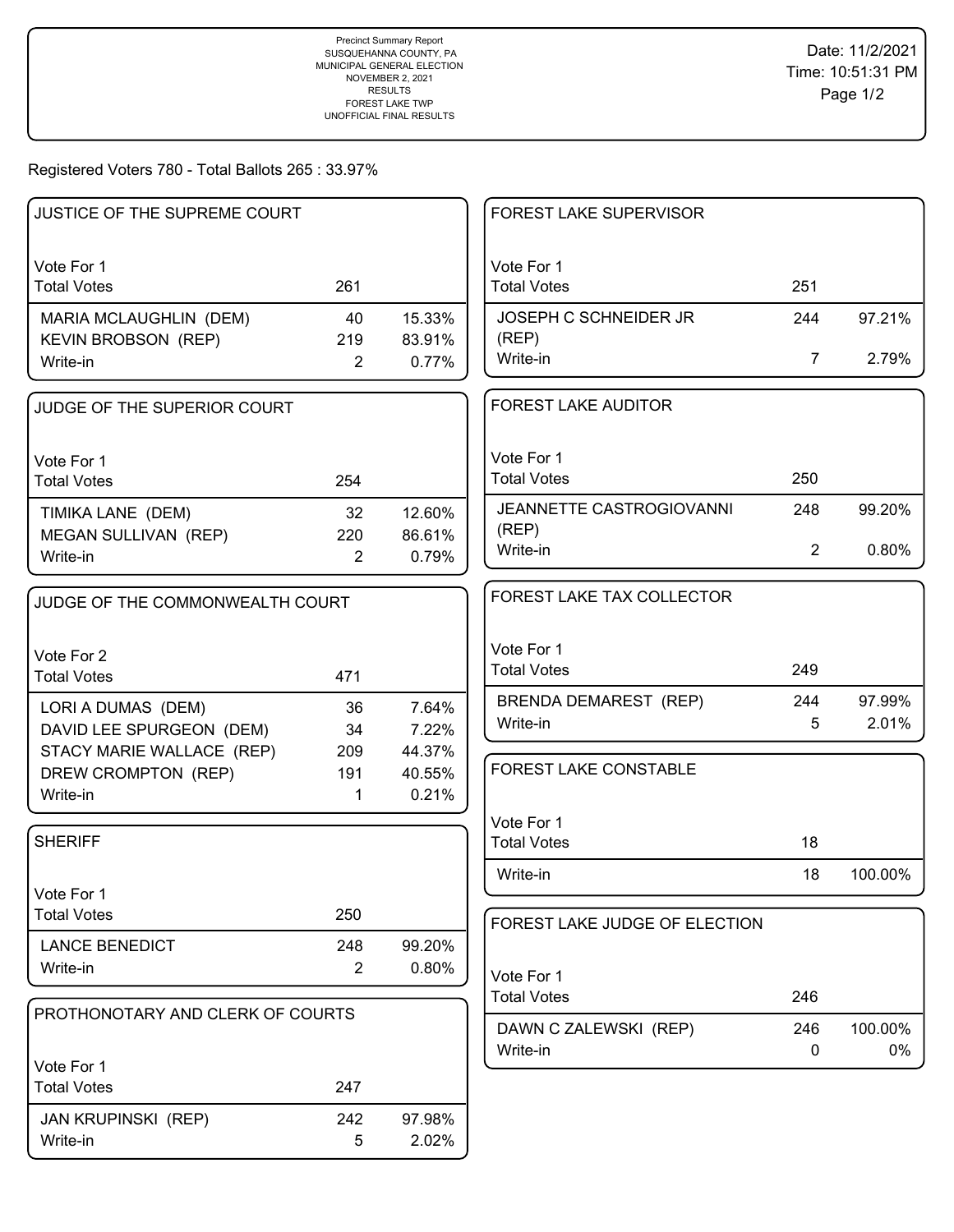Registered Voters 780 - Total Ballots 265 : 33.97%

| l FOREST LAKE INSPECTOR OF ELECTION |    |         |
|-------------------------------------|----|---------|
| Vote For 1<br>  Total Votes         | 16 |         |
| Write-in                            | 16 | 100.00% |

| <b>SCHOOL DIRECTOR MONTROSE 3</b>   |     |        |
|-------------------------------------|-----|--------|
| Vote For 1<br><b>Total Votes</b>    | 242 |        |
| <b>JOHN FREDERICK WOOD</b><br>(REP) | 238 | 98.35% |
| Write-in                            | 4   | 1.65%  |

| SUPERIOR COURT - BENDER |           |                  |
|-------------------------|-----------|------------------|
| <b>Total Votes</b>      | 235       |                  |
| <b>YES</b><br>NO.       | 169<br>66 | 71.91%<br>28.09% |

| <b>SUPERIOR COURT - BOWES</b> |           |                  |
|-------------------------------|-----------|------------------|
| Total Votes                   | 235       |                  |
| <b>YES</b><br>NO.             | 182<br>53 | 77.45%<br>22.55% |

| COMMONWEALTH COURT - COVEY |           |                  |
|----------------------------|-----------|------------------|
| <b>Total Votes</b>         | 235       |                  |
| <b>YES</b><br>NΟ           | 181<br>54 | 77.02%<br>22.98% |

| COMMONWEALTH COURT - JUBELIRER |           |                  |
|--------------------------------|-----------|------------------|
| Total Votes                    | 234       |                  |
| <b>YES</b><br>NO               | 178<br>56 | 76.07%<br>23.93% |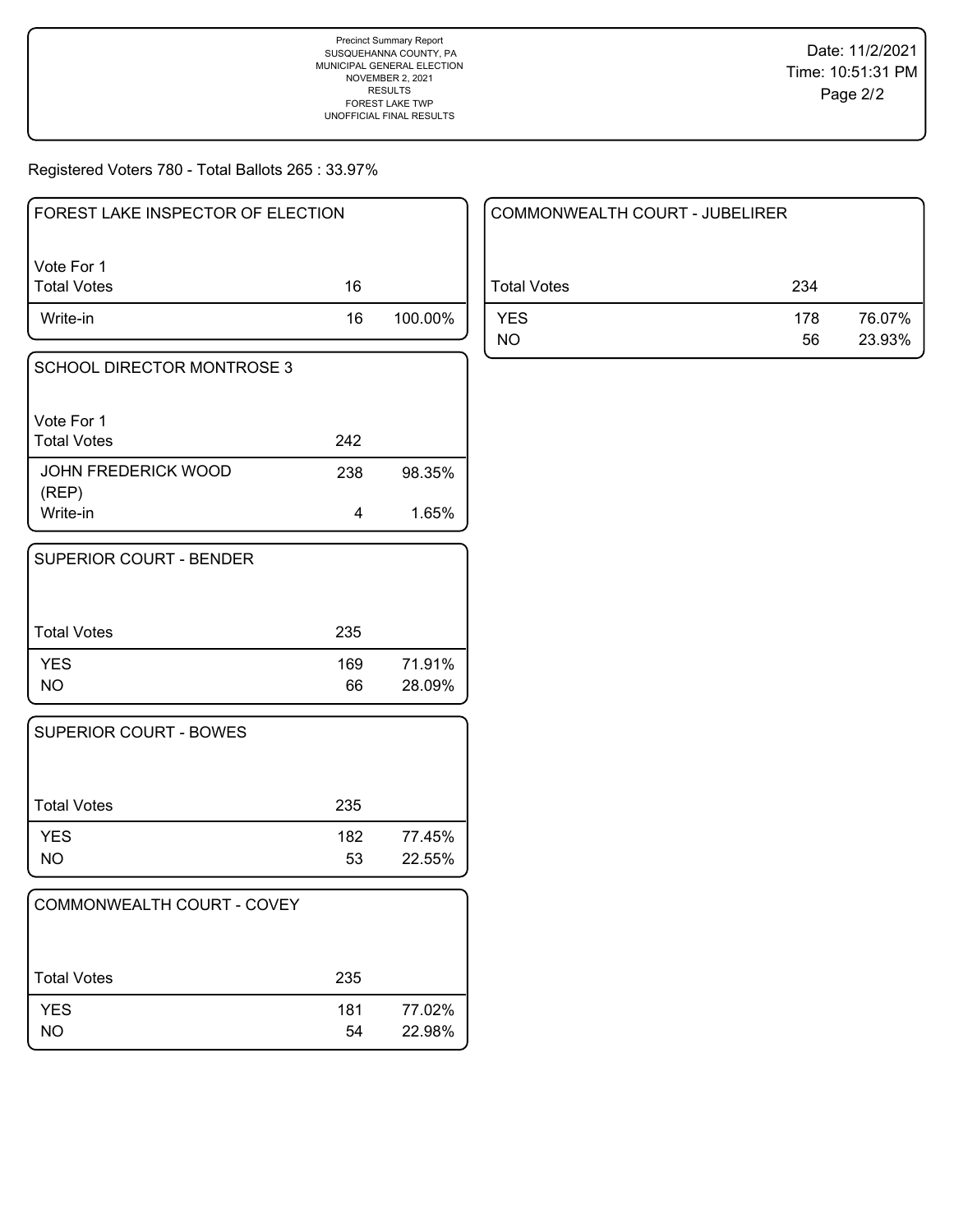## Registered Voters 610 - Total Ballots 219 : 35.90%

| JUSTICE OF THE SUPREME COURT     |                |        | <b>FRANKLIN SUPERVISOR</b>       |          |               |
|----------------------------------|----------------|--------|----------------------------------|----------|---------------|
| Vote For 1                       |                |        | Vote For 1                       |          |               |
| <b>Total Votes</b>               | 212            |        | <b>Total Votes</b>               | 181      |               |
| MARIA MCLAUGHLIN (DEM)           | 52             | 24.53% | MARK G CREAMER (REP)             | 178      | 98.34%        |
| <b>KEVIN BROBSON (REP)</b>       | 160            | 75.47% | Write-in                         | 3        | 1.66%         |
| Write-in                         | $\mathbf 0$    | $0\%$  |                                  |          |               |
|                                  |                |        | <b>FRANKLIN AUDITOR 6 YEAR</b>   |          |               |
| JUDGE OF THE SUPERIOR COURT      |                |        |                                  |          |               |
|                                  |                |        | Vote For 1                       |          |               |
| Vote For 1                       |                |        | <b>Total Votes</b>               | 191      |               |
| <b>Total Votes</b>               | 210            |        | PAULA GRASSI (REP)               | 191      | 100.00%       |
| TIMIKA LANE (DEM)                | 53             | 25.24% | Write-in                         | 0        | 0%            |
| MEGAN SULLIVAN (REP)             | 157            | 74.76% |                                  |          |               |
| Write-in                         | 0              | 0%     | <b>FRANKLIN AUDITOR 4 YEAR</b>   |          |               |
|                                  |                |        |                                  |          |               |
| JUDGE OF THE COMMONWEALTH COURT  |                |        | Vote For 1                       |          |               |
|                                  |                |        | <b>Total Votes</b>               | 197      |               |
| Vote For 2                       |                |        |                                  |          |               |
| <b>Total Votes</b>               | 399            |        | OLIVIA ZAWISKI (REP)<br>Write-in | 197<br>0 | 100.00%<br>0% |
| LORI A DUMAS (DEM)               | 58             | 14.54% |                                  |          |               |
| DAVID LEE SPURGEON (DEM)         | 53             | 13.28% | <b>FRANKLIN AUDITOR 2 YEAR</b>   |          |               |
| STACY MARIE WALLACE (REP)        | 148            | 37.09% |                                  |          |               |
| DREW CROMPTON (REP)              | 138            | 34.59% |                                  |          |               |
| Write-in                         | 2              | 0.50%  | Vote For 1<br><b>Total Votes</b> | 198      |               |
|                                  |                |        |                                  |          |               |
| <b>SHERIFF</b>                   |                |        | KIM LOUISE HENRY (REP)           | 198      | 100.00%       |
|                                  |                |        | Write-in                         | 0        | 0%            |
| Vote For 1                       |                |        |                                  |          |               |
| <b>Total Votes</b>               | 208            |        | FRANKLIN TAX COLLECTOR           |          |               |
| <b>LANCE BENEDICT</b>            | 206            | 99.04% |                                  |          |               |
| Write-in                         | $\overline{2}$ | 0.96%  | Vote For 1                       |          |               |
|                                  |                |        | <b>Total Votes</b>               | 194      |               |
| PROTHONOTARY AND CLERK OF COURTS |                |        | BOBBIE JO KELSEY (REP)           | 194      | 100.00%       |
|                                  |                |        | Write-in                         | 0        | 0%            |
| Vote For 1                       |                |        |                                  |          |               |
| <b>Total Votes</b>               | 195            |        |                                  |          |               |
|                                  |                |        |                                  |          |               |
| <b>JAN KRUPINSKI (REP)</b>       | 193            | 98.97% |                                  |          |               |
| Write-in                         | $\overline{2}$ | 1.03%  |                                  |          |               |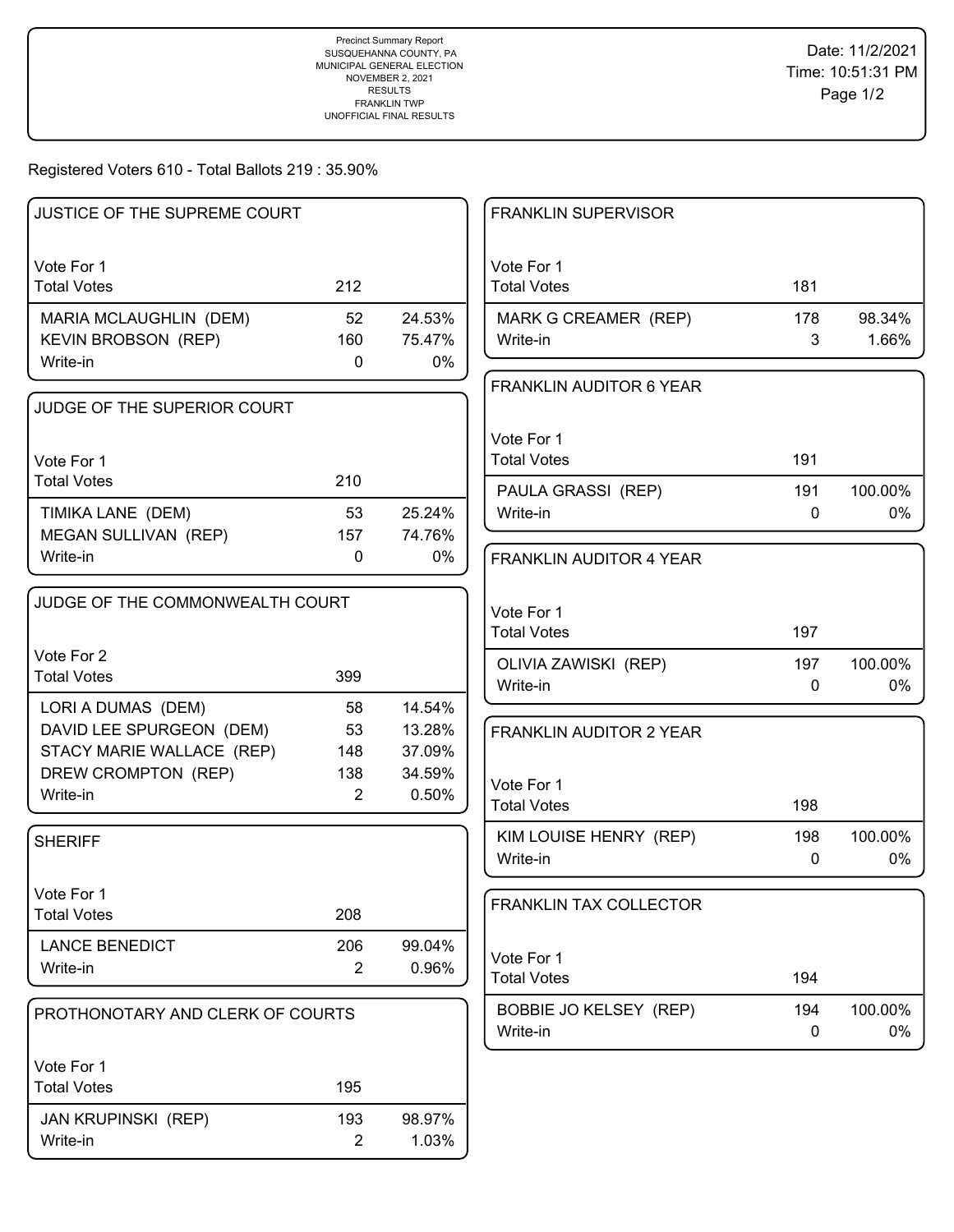# Registered Voters 610 - Total Ballots 219 : 35.90%

| <b>FRANKLIN CONSTABLE</b>         |                       |                 | SUPERIOR COURT - BENDER        |           |                  |
|-----------------------------------|-----------------------|-----------------|--------------------------------|-----------|------------------|
| Vote For 1                        |                       |                 |                                |           |                  |
| <b>Total Votes</b>                | 191                   |                 | <b>Total Votes</b>             | 196       |                  |
| ANGELO GRASSI (REP)               | 190                   | 99.48%          | <b>YES</b>                     | 131       | 66.84%           |
| Write-in                          | $\mathbf{1}$          | 0.52%           | <b>NO</b>                      | 65        | 33.16%           |
| FRANKLIN JUDGE OF ELECTION        |                       |                 | <b>SUPERIOR COURT - BOWES</b>  |           |                  |
| Vote For 1                        |                       |                 |                                |           |                  |
| <b>Total Votes</b>                | 41                    |                 | <b>Total Votes</b>             | 193       |                  |
| Write-in                          | 41                    | 100.00%         | <b>YES</b>                     | 133       | 68.91%           |
|                                   |                       |                 | <b>NO</b>                      | 60        | 31.09%           |
| FRANKLIN INSPECTOR OF ELECTION    |                       |                 | COMMONWEALTH COURT - COVEY     |           |                  |
| Vote For 1                        |                       |                 |                                |           |                  |
| <b>Total Votes</b>                | 214                   |                 |                                |           |                  |
| DIANE M DOCHERTY (DEM)            | 59                    | 27.57%          | <b>Total Votes</b>             | 193       |                  |
| AMY COY (REP)                     | 153                   | 71.50%          | <b>YES</b>                     | 131       | 67.88%           |
| Write-in                          | $\overline{2}$        | 0.93%           | <b>NO</b>                      | 62        | 32.12%           |
| SCHOOL DIRECTOR MONTROSE 2 4 YEAR |                       |                 | COMMONWEALTH COURT - JUBELIRER |           |                  |
|                                   |                       |                 |                                |           |                  |
| Vote For 1                        |                       |                 |                                |           |                  |
| <b>Total Votes</b>                | 191                   |                 | <b>Total Votes</b>             | 188       |                  |
| RICHARD M JORDAN (REP)            | 184                   | 96.34%          | <b>YES</b><br><b>NO</b>        | 112<br>76 | 59.57%<br>40.43% |
| Write-in                          | $\overline{7}$        | 3.66%           |                                |           |                  |
| SCHOOL DIRECTOR MONTROSE 2 2 YEAR |                       |                 |                                |           |                  |
|                                   |                       |                 |                                |           |                  |
| Vote For 1                        |                       |                 |                                |           |                  |
| <b>Total Votes</b>                | 195                   |                 |                                |           |                  |
| DOUG WILCOX<br>Write-in           | 188<br>$\overline{7}$ | 96.41%<br>3.59% |                                |           |                  |
|                                   |                       |                 |                                |           |                  |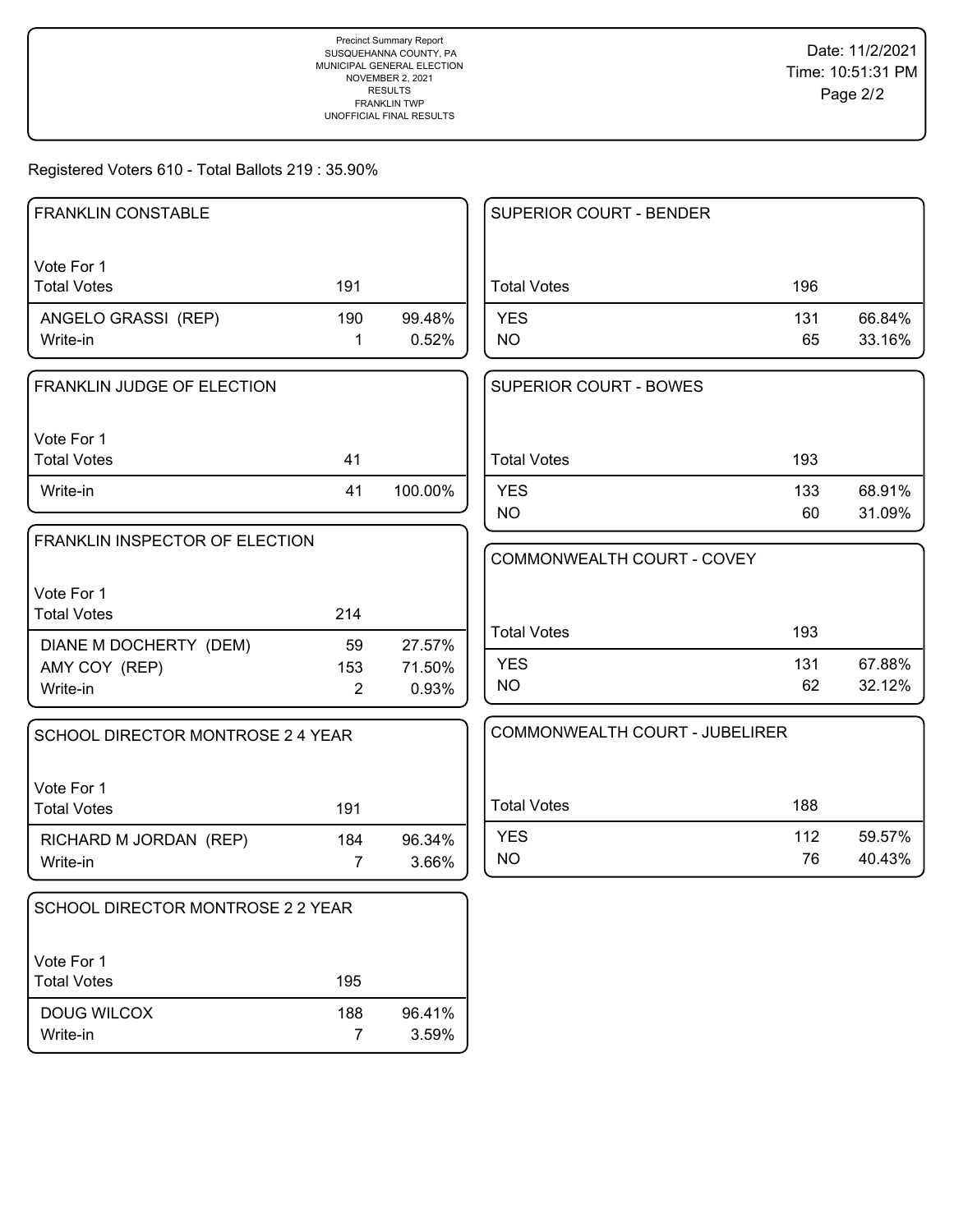# Registered Voters 77 - Total Ballots 32 : 41.56%

| JUSTICE OF THE SUPREME COURT     |              |         | <b>FRIENDSVILLE MAYOR</b>             |                |         |
|----------------------------------|--------------|---------|---------------------------------------|----------------|---------|
|                                  |              |         |                                       |                |         |
| Vote For 1                       |              |         | Vote For 1                            |                |         |
| <b>Total Votes</b>               | 32           |         | <b>Total Votes</b>                    | 32             |         |
| MARIA MCLAUGHLIN (DEM)           | 6            | 18.75%  | ELI WIRTH (REP)                       | 30             | 93.75%  |
| KEVIN BROBSON (REP)              | 26           | 81.25%  | Write-in                              | $\overline{2}$ | 6.25%   |
| Write-in                         | $\mathbf 0$  | 0%      |                                       |                |         |
|                                  |              |         | <b>FRIENDSVILLE COUNCILMAN 4 YEAR</b> |                |         |
| JUDGE OF THE SUPERIOR COURT      |              |         |                                       |                |         |
|                                  |              |         | Vote For 2                            |                |         |
| Vote For 1                       |              |         | <b>Total Votes</b>                    | 49             |         |
| <b>Total Votes</b>               | 31           |         | DARCI WIRTH (REP)                     | 26             | 53.06%  |
| TIMIKA LANE (DEM)                | $\mathbf{1}$ | 3.23%   | Write-in                              | 23             | 46.94%  |
| MEGAN SULLIVAN (REP)             | 30           | 96.77%  |                                       |                |         |
| Write-in                         | $\mathbf{0}$ | $0\%$   | FRIENDSVILLE COUNCILMAN 2 YEAR        |                |         |
|                                  |              |         |                                       |                |         |
| JUDGE OF THE COMMONWEALTH COURT  |              |         | Vote For 1                            |                |         |
|                                  |              |         | <b>Total Votes</b>                    | 25             |         |
| Vote For 2                       |              |         | Write-in                              | 25             | 100.00% |
| <b>Total Votes</b>               | 59           |         |                                       |                |         |
| LORI A DUMAS (DEM)               | 3            | 5.08%   | FRIENDSVILLE AUDITOR 6 YEAR           |                |         |
| DAVID LEE SPURGEON (DEM)         | $\mathbf{1}$ | 1.69%   |                                       |                |         |
| STACY MARIE WALLACE (REP)        | 31           | 52.54%  |                                       |                |         |
| DREW CROMPTON (REP)              | 24           | 40.68%  | Vote For 1                            |                |         |
| Write-in                         | $\mathbf{0}$ | 0%      | <b>Total Votes</b>                    | 26             |         |
|                                  |              |         | Write-in                              | 26             | 100.00% |
| <b>SHERIFF</b>                   |              |         |                                       |                |         |
|                                  |              |         | FRIENDSVILLE AUDITOR 4 YEAR           |                |         |
| Vote For 1                       |              |         |                                       |                |         |
| <b>Total Votes</b>               | 31           |         | Vote For 1                            |                |         |
| <b>LANCE BENEDICT</b>            | 31           | 100.00% | <b>Total Votes</b>                    | 24             |         |
| Write-in                         | 0            | 0%      | Write-in                              | 24             | 100.00% |
|                                  |              |         |                                       |                |         |
| PROTHONOTARY AND CLERK OF COURTS |              |         | FRIENDSVILLE TAX COLLECTOR            |                |         |
|                                  |              |         |                                       |                |         |
| Vote For 1                       |              |         | Vote For 1                            |                |         |
| <b>Total Votes</b>               | 32           |         | <b>Total Votes</b>                    | 27             |         |
| <b>JAN KRUPINSKI (REP)</b>       | 32           | 100.00% |                                       |                |         |
| Write-in                         | 0            | 0%      | Write-in                              | 27             | 100.00% |
|                                  |              |         |                                       |                |         |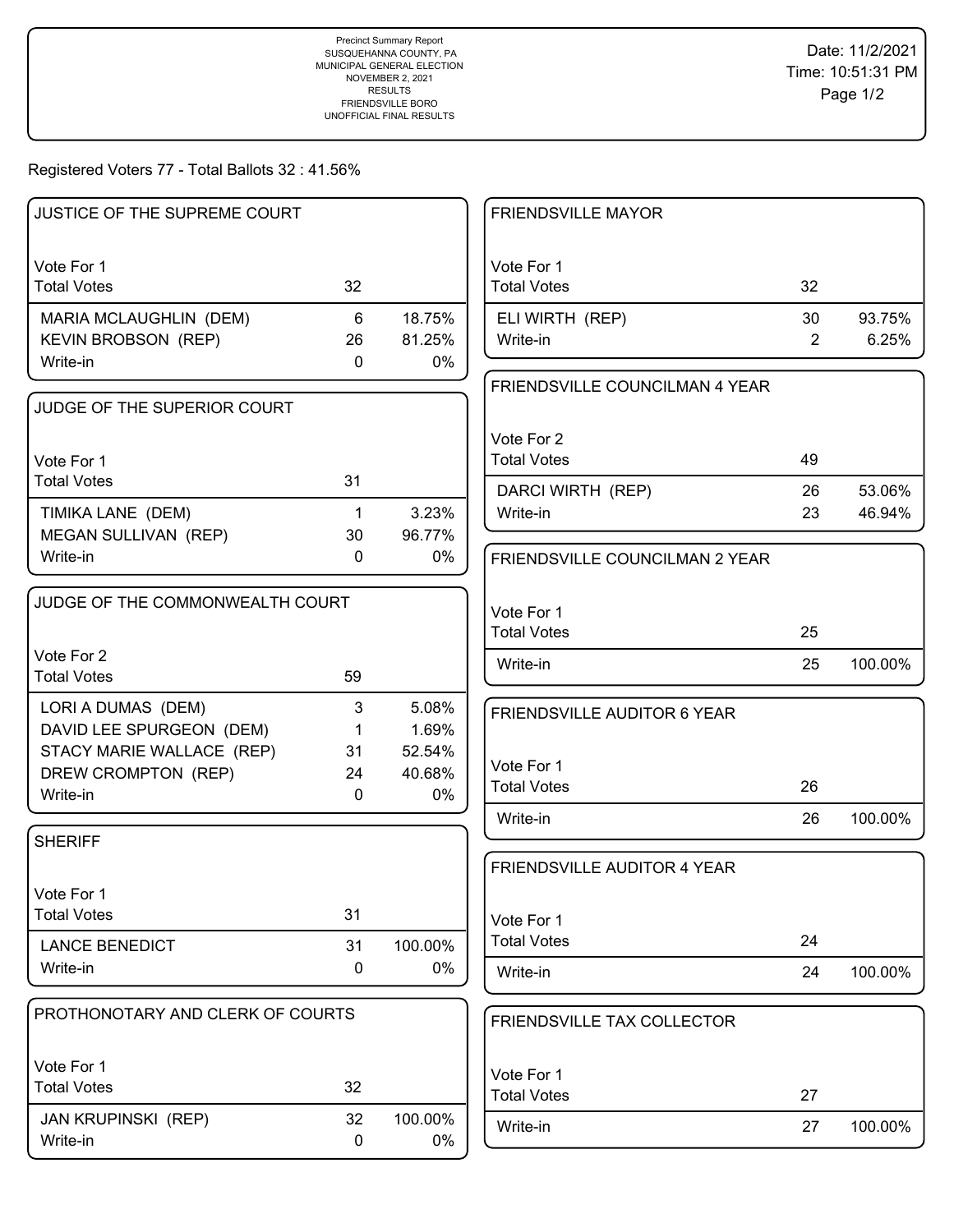Precinct Summary Report SUSQUEHANNA COUNTY, PA MUNICIPAL GENERAL ELECTION NOVEMBER 2, 2021 RESULTS FRIENDSVILLE BORO UNOFFICIAL FINAL RESULTS

Registered Voters 77 - Total Ballots 32 : 41.56%

| FRIENDSVILLE JUDGE OF ELECTION |    |         |
|--------------------------------|----|---------|
| I Vote For 1<br>  Total Votes  | 26 |         |
| Write-in                       | 26 | 100.00% |

| Write-in                           | 24 | 100.00% |
|------------------------------------|----|---------|
| Total Votes                        | 24 |         |
| Vote For 1                         |    |         |
|                                    |    |         |
| FRIENDSVILLE INSPECTOR OF ELECTION |    |         |

| SCHOOL DIRECTOR MONTROSE 3       |    |         |
|----------------------------------|----|---------|
| Vote For 1<br><b>Total Votes</b> | 31 |         |
| JOHN FREDERICK WOOD<br>(REP)     | 31 | 100.00% |
| Write-in                         | O  | በ%      |

| 28 |        |
|----|--------|
| 24 | 85.71% |
| 4  | 14.29% |
|    |        |

| <b>SUPERIOR COURT - BOWES</b> |         |                  |
|-------------------------------|---------|------------------|
| <b>Total Votes</b>            | 29      |                  |
| <b>YES</b><br><b>NO</b>       | 25<br>4 | 86.21%<br>13.79% |

| COMMONWEALTH COURT - COVEY |         |                  |
|----------------------------|---------|------------------|
| <b>Total Votes</b>         | 27      |                  |
| <b>YES</b><br>NO.          | 23<br>4 | 85.19%<br>14.81% |

|             | COMMONWEALTH COURT - JUBELIRER |     |        |
|-------------|--------------------------------|-----|--------|
| Total Votes |                                | 27  |        |
| YFS         |                                | -21 | 77.78% |
| NΟ          |                                | 6   | 22.22% |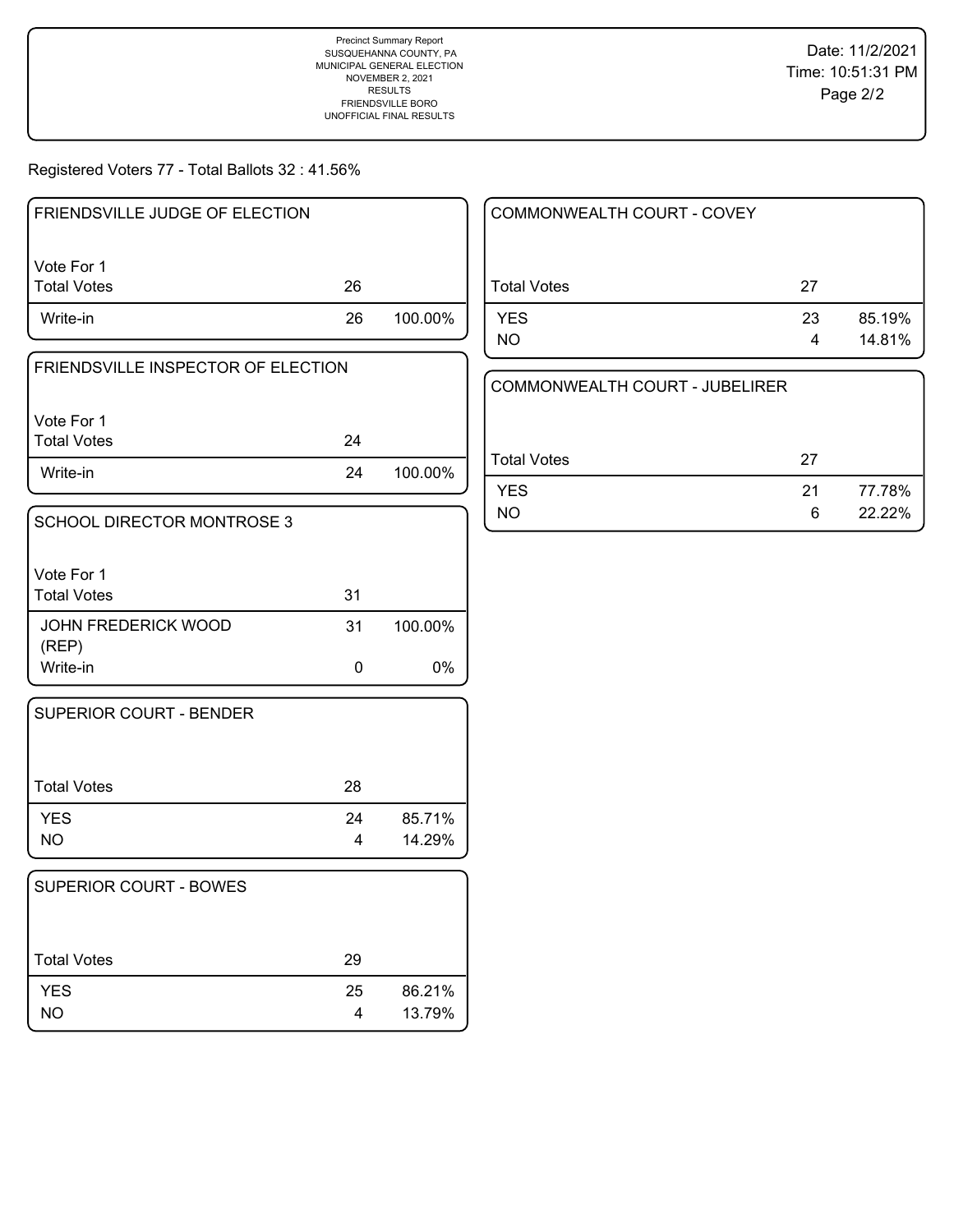## Registered Voters 744 - Total Ballots 249 : 33.47%

| JUSTICE OF THE SUPREME COURT                          |                |                  | <b>GIBSON SUPERVISOR</b>              |             |                 |
|-------------------------------------------------------|----------------|------------------|---------------------------------------|-------------|-----------------|
| Vote For 1                                            |                |                  | Vote For 1                            |             |                 |
| <b>Total Votes</b>                                    | 243            |                  | <b>Total Votes</b>                    | 214         |                 |
| MARIA MCLAUGHLIN (DEM)                                | 72             | 29.63%           | ROBERT FINAGAN (REP)                  | 201         | 93.93%          |
| <b>KEVIN BROBSON (REP)</b>                            | 171            | 70.37%           | Write-in                              | 13          | 6.07%           |
| Write-in                                              | $\mathbf 0$    | 0%               |                                       |             |                 |
| JUDGE OF THE SUPERIOR COURT                           |                |                  | <b>GIBSON AUDITOR</b>                 |             |                 |
|                                                       |                |                  |                                       |             |                 |
| Vote For 1                                            |                |                  | Vote For 1<br><b>Total Votes</b>      | 245         |                 |
| <b>Total Votes</b>                                    | 239            |                  |                                       |             |                 |
| TIMIKA LANE (DEM)                                     | 65             | 27.20%           | <b>CHRISTIAN CHLUDZINSKI</b><br>(DEM) | 77          | 31.43%          |
| MEGAN SULLIVAN (REP)                                  | 174            | 72.80%           | JO ANN DIPALMA (REP)                  | 168         | 68.57%          |
| Write-in                                              | $\mathbf 0$    | 0%               | Write-in                              | $\mathbf 0$ | 0%              |
|                                                       |                |                  |                                       |             |                 |
| JUDGE OF THE COMMONWEALTH COURT                       |                |                  | <b>GIBSON TAX COLLECTOR</b>           |             |                 |
|                                                       |                |                  |                                       |             |                 |
| Vote For 2<br><b>Total Votes</b>                      | 459            |                  | Vote For 1<br><b>Total Votes</b>      | 212         |                 |
|                                                       |                |                  |                                       |             |                 |
| LORI A DUMAS (DEM)                                    | 67<br>64       | 14.60%<br>13.94% | JANET WATSON (REP)<br>Write-in        | 208<br>4    | 98.11%<br>1.89% |
| DAVID LEE SPURGEON (DEM)<br>STACY MARIE WALLACE (REP) | 174            | 37.91%           |                                       |             |                 |
| DREW CROMPTON (REP)                                   | 154            | 33.55%           | <b>GIBSON CONSTABLE</b>               |             |                 |
| Write-in                                              | 0              | 0%               |                                       |             |                 |
|                                                       |                |                  | Vote For 1                            |             |                 |
| <b>SHERIFF</b>                                        |                |                  | <b>Total Votes</b>                    | 42          |                 |
|                                                       |                |                  | Write-in                              | 42          | 100.00%         |
| Vote For 1                                            |                |                  |                                       |             |                 |
| <b>Total Votes</b>                                    | 231            |                  | GIBSON JUDGE OF ELECTION              |             |                 |
| <b>LANCE BENEDICT</b>                                 | 230            | 99.57%           |                                       |             |                 |
| Write-in                                              | 1              | 0.43%            | Vote For 1                            |             |                 |
| PROTHONOTARY AND CLERK OF COURTS                      |                |                  | <b>Total Votes</b>                    | 207         |                 |
|                                                       |                |                  | BETTY EICHELBERGER (REP)              | 201         | 97.10%          |
| Vote For 1                                            |                |                  | Write-in                              | 6           | 2.90%           |
| <b>Total Votes</b>                                    | 212            |                  |                                       |             |                 |
| <b>JAN KRUPINSKI (REP)</b>                            | 210            | 99.06%           |                                       |             |                 |
| Write-in                                              | $\overline{2}$ | 0.94%            |                                       |             |                 |
|                                                       |                |                  |                                       |             |                 |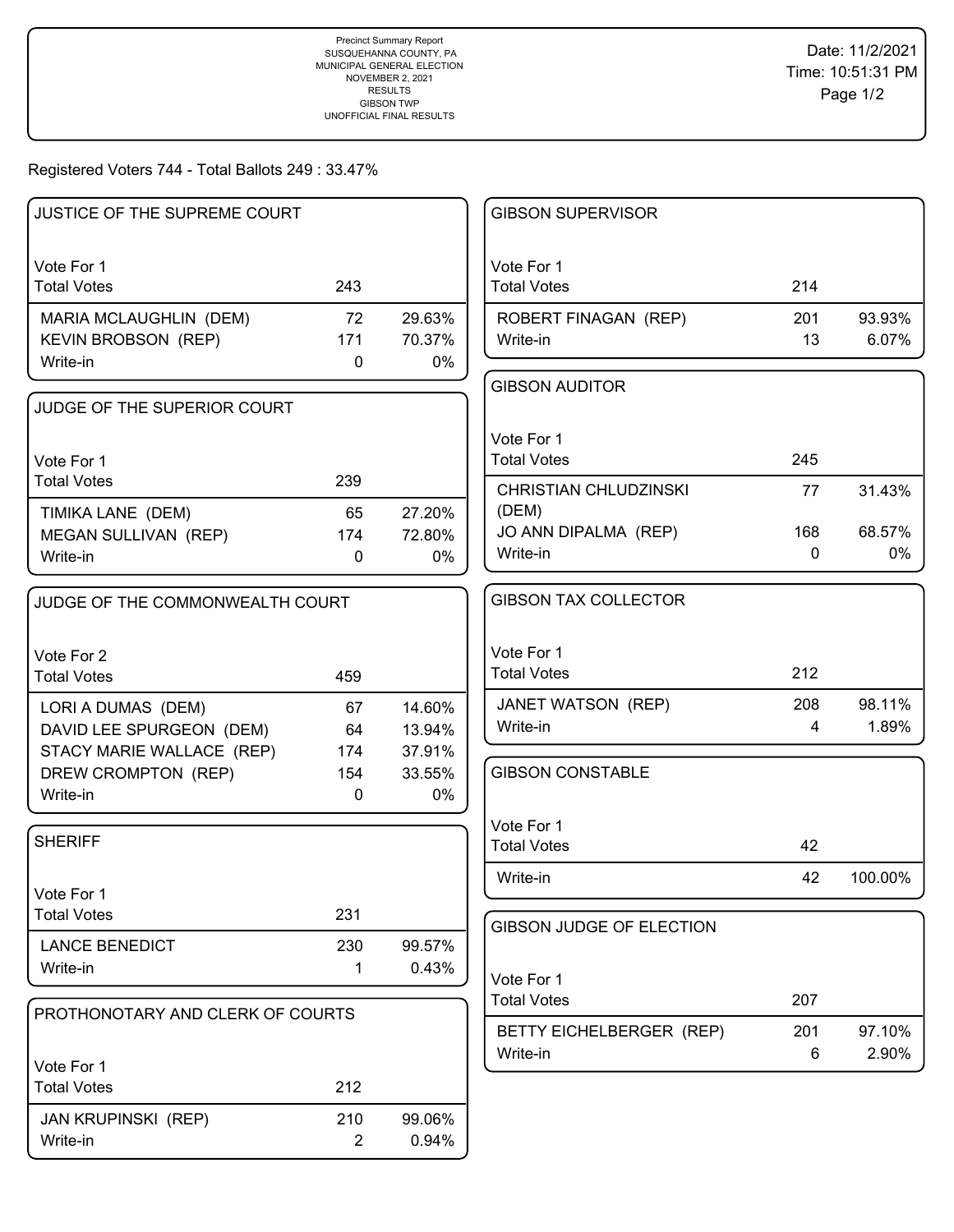Registered Voters 744 - Total Ballots 249 : 33.47%

| GIBSON INSPECTOR OF ELECTION     |               |              |
|----------------------------------|---------------|--------------|
| Vote For 1<br><b>Total Votes</b> | 245           |              |
| NANCY LINDSEY (DEM)              | 72<br>173     | 29.39%       |
| AILEEN M SHAY (REP)<br>Write-in  | $\mathcal{L}$ | 70.61%<br>0% |

| <b>SUPERIOR COURT - BENDER</b> |           |                  |
|--------------------------------|-----------|------------------|
| l Total Votes                  | 214       |                  |
| <b>YES</b><br><b>NO</b>        | 118<br>96 | 55.14%<br>44.86% |

| <b>SUPERIOR COURT - BOWES</b> |           |                  |
|-------------------------------|-----------|------------------|
| <b>Total Votes</b>            | 218       |                  |
| <b>YES</b><br>NΟ              | 124<br>94 | 56.88%<br>43.12% |

| COMMONWEALTH COURT - COVEY |           |                  |
|----------------------------|-----------|------------------|
| Total Votes                | 213       |                  |
| <b>YES</b><br><b>NO</b>    | 123<br>90 | 57.75%<br>42.25% |

| COMMONWEALTH COURT - JUBELIRER |           |                  |
|--------------------------------|-----------|------------------|
| <b>Total Votes</b>             | 213       |                  |
| <b>YES</b><br>NO.              | 121<br>92 | 56.81%<br>43.19% |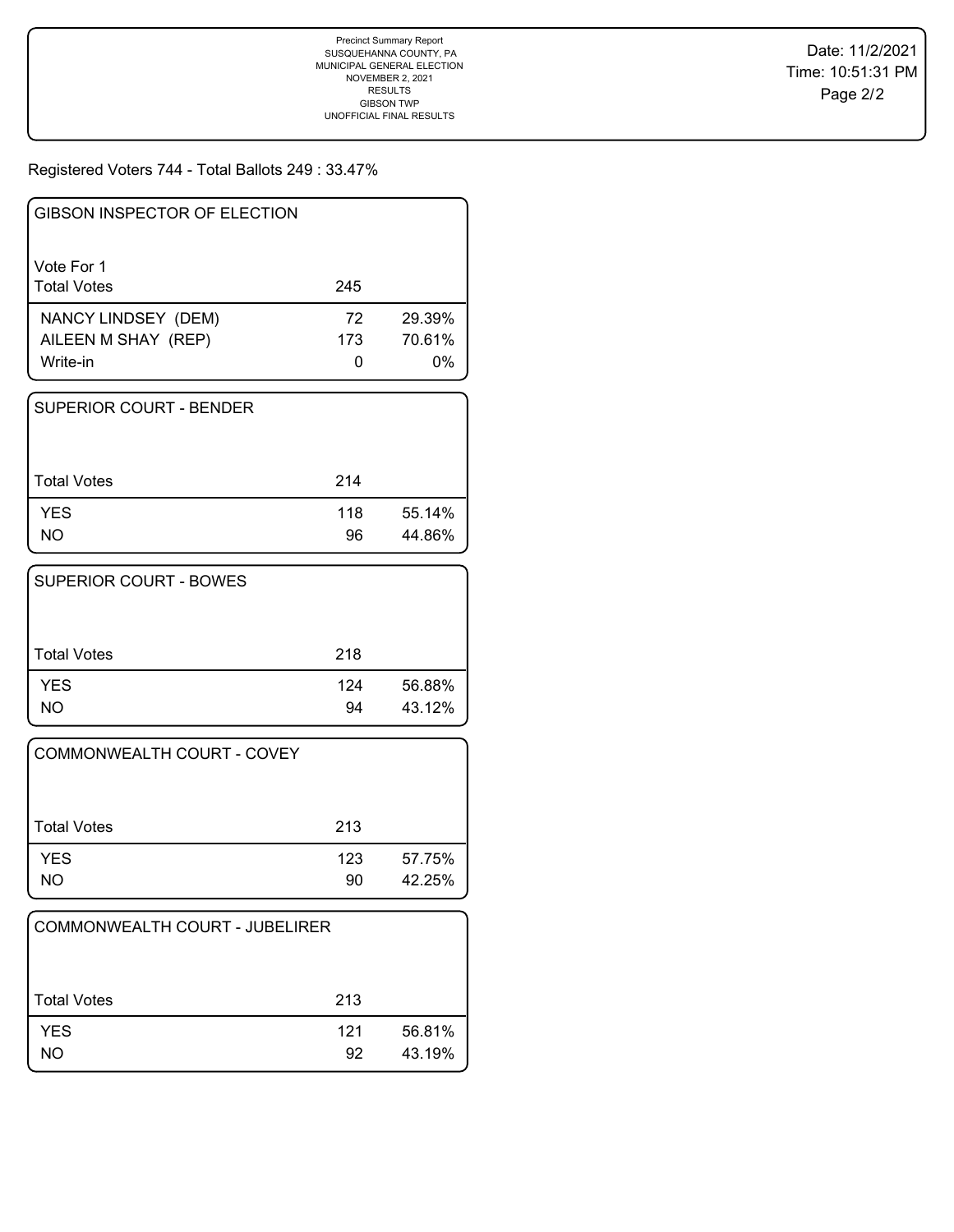Registered Voters 380 - Total Ballots 146 : 38.42%

| JUSTICE OF THE SUPREME COURT     |                |        | <b>GREAT BEND BORO MAYOR</b>          |     |         |
|----------------------------------|----------------|--------|---------------------------------------|-----|---------|
|                                  |                |        |                                       |     |         |
| Vote For 1                       |                |        | Vote For 1                            |     |         |
| <b>Total Votes</b>               | 139            |        | <b>Total Votes</b>                    | 134 |         |
| MARIA MCLAUGHLIN (DEM)           | 55             | 39.57% | JAMES RIECKE (REP)                    | 131 | 97.76%  |
| KEVIN BROBSON (REP)              | 84             | 60.43% | Write-in                              | 3   | 2.24%   |
| Write-in                         | $\mathbf{0}$   | 0%     |                                       |     |         |
|                                  |                |        | <b>GREAT BEND BORO COUNCILMAN</b>     |     |         |
| JUDGE OF THE SUPERIOR COURT      |                |        |                                       |     |         |
|                                  |                |        | Vote For 4                            |     |         |
| Vote For 1                       |                |        | <b>Total Votes</b>                    | 347 |         |
| <b>Total Votes</b>               | 141            |        | MICHAEL JAMES VANGORDEN               | 80  | 23.05%  |
| TIMIKA LANE (DEM)                | 54             | 38.30% | (DEM)                                 |     |         |
| MEGAN SULLIVAN (REP)             | 87             | 61.70% | MICHAEL J CROOK (DEM)                 | 72  | 20.75%  |
| Write-in                         | $\mathbf{0}$   | 0%     | BENJAMIN I FRANKS (DEM)               | 81  | 23.34%  |
|                                  |                |        | MATTHEW POST (REP)                    | 109 | 31.41%  |
| JUDGE OF THE COMMONWEALTH COURT  |                |        | Write-in                              | 5   | 1.44%   |
|                                  |                |        |                                       |     |         |
| Vote For 2                       |                |        | <b>GREAT BEND BORO TAX COLLECTOR</b>  |     |         |
| <b>Total Votes</b>               | 234            |        |                                       |     |         |
| LORI A DUMAS (DEM)               | 51             | 21.79% | Vote For 1                            |     |         |
| DAVID LEE SPURGEON (DEM)         | 40             | 17.09% | <b>Total Votes</b>                    | 135 |         |
| STACY MARIE WALLACE (REP)        | 79             | 33.76% | DANIELLE MILLS (REP)                  | 134 | 99.26%  |
| DREW CROMPTON (REP)              | 64             | 27.35% | Write-in                              | 1   | 0.74%   |
| Write-in                         | $\mathbf 0$    | 0%     |                                       |     |         |
|                                  |                |        | GREAT BEND BORO JUDGE OF ELECTION     |     |         |
| <b>SHERIFF</b>                   |                |        |                                       |     |         |
|                                  |                |        | Vote For 1                            |     |         |
| Vote For 1                       |                |        | <b>Total Votes</b>                    | 3   |         |
| <b>Total Votes</b>               | 134            |        | Write-in                              | 3   | 100.00% |
| <b>LANCE BENEDICT</b>            | 128            | 95.52% |                                       |     |         |
| Write-in                         | 6              | 4.48%  | GREAT BEND BORO INSPECTOR OF ELECTION |     |         |
|                                  |                |        |                                       |     |         |
| PROTHONOTARY AND CLERK OF COURTS |                |        | Vote For 1                            |     |         |
|                                  |                |        | <b>Total Votes</b>                    | 3   |         |
| Vote For 1                       |                |        | Write-in                              | 3   | 100.00% |
| <b>Total Votes</b>               | 129            |        |                                       |     |         |
| <b>JAN KRUPINSKI (REP)</b>       | 122            | 94.57% |                                       |     |         |
| Write-in                         | $\overline{7}$ | 5.43%  |                                       |     |         |
|                                  |                |        |                                       |     |         |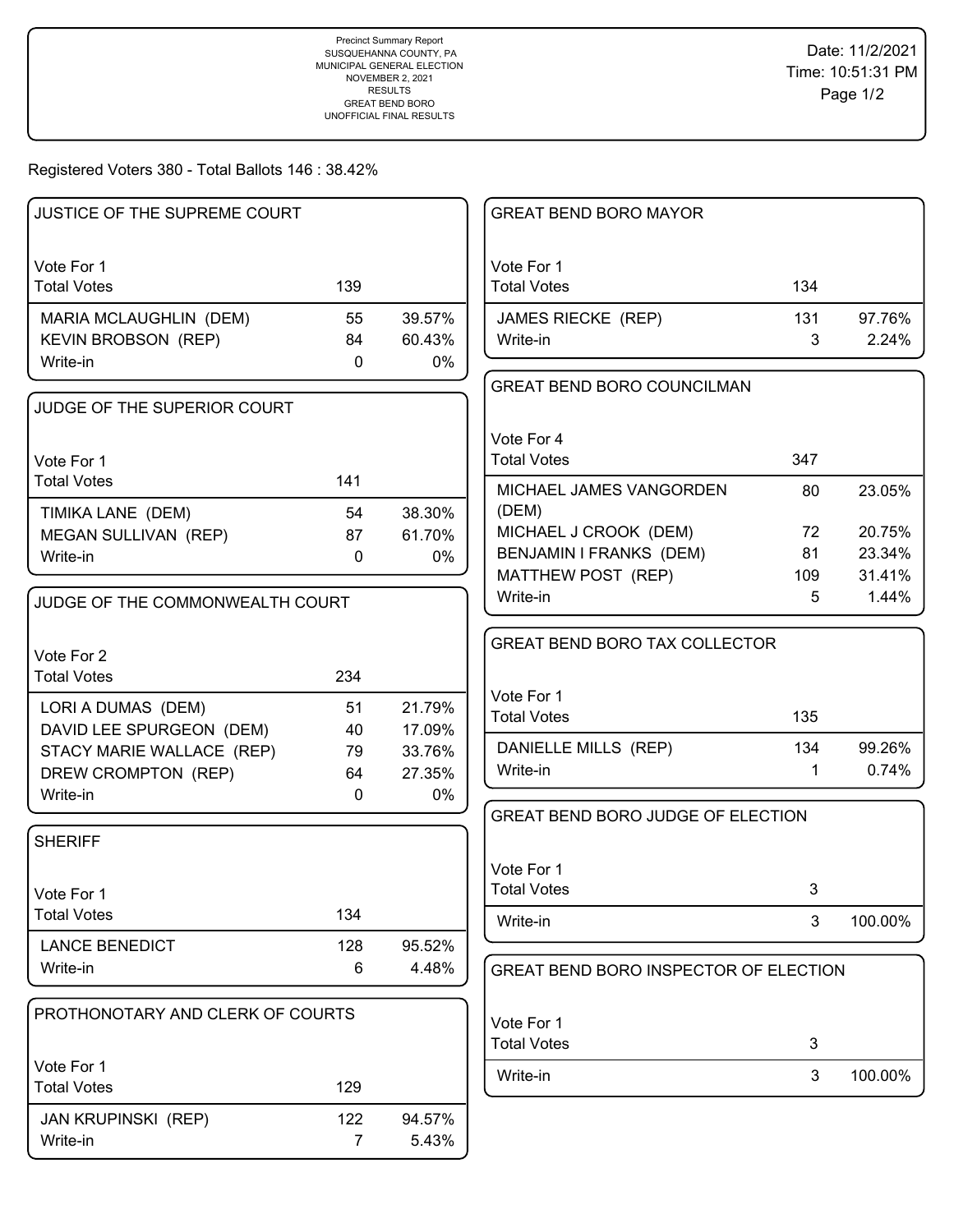Registered Voters 380 - Total Ballots 146 : 38.42%

| SCHOOL DIRECTOR BLUE RIDGE 2            |     |                 |
|-----------------------------------------|-----|-----------------|
| Vote For 1<br><b>Total Votes</b>        | 118 |                 |
| <b>HEATHER LYNN BARBOUR</b><br>Write-in | 114 | 96.61%<br>3.39% |

| SCHOOL DIRECTOR BLUE RIDGE 2A       |     |                 |
|-------------------------------------|-----|-----------------|
| Vote For 1<br><b>Total Votes</b>    | 144 |                 |
| <b>JESSICA L WRIGHT (DEM)</b>       | 78  | 54.17%          |
| CHRISTOPHER LEWIS (REP)<br>Write-in | 65  | 45.14%<br>0.69% |

| SUPERIOR COURT - BENDER |     |        |
|-------------------------|-----|--------|
| <b>Total Votes</b>      | 125 |        |
| <b>YES</b>              | 92  | 73.60% |
| NO.                     | 33  | 26.40% |

| <b>SUPERIOR COURT - BOWES</b> |          |                  |
|-------------------------------|----------|------------------|
| Total Votes                   | 123      |                  |
| <b>YES</b><br>NO              | 92<br>31 | 74.80%<br>25.20% |

| COMMONWEALTH COURT - COVEY |          |                  |
|----------------------------|----------|------------------|
| <b>Total Votes</b>         | 118      |                  |
| <b>YES</b><br><b>NO</b>    | 92<br>26 | 77.97%<br>22.03% |

| COMMONWEALTH COURT - JUBELIRER |           |                  |
|--------------------------------|-----------|------------------|
| Total Votes                    | 114       |                  |
| <b>YES</b><br>NO.              | 82.<br>32 | 71.93%<br>28.07% |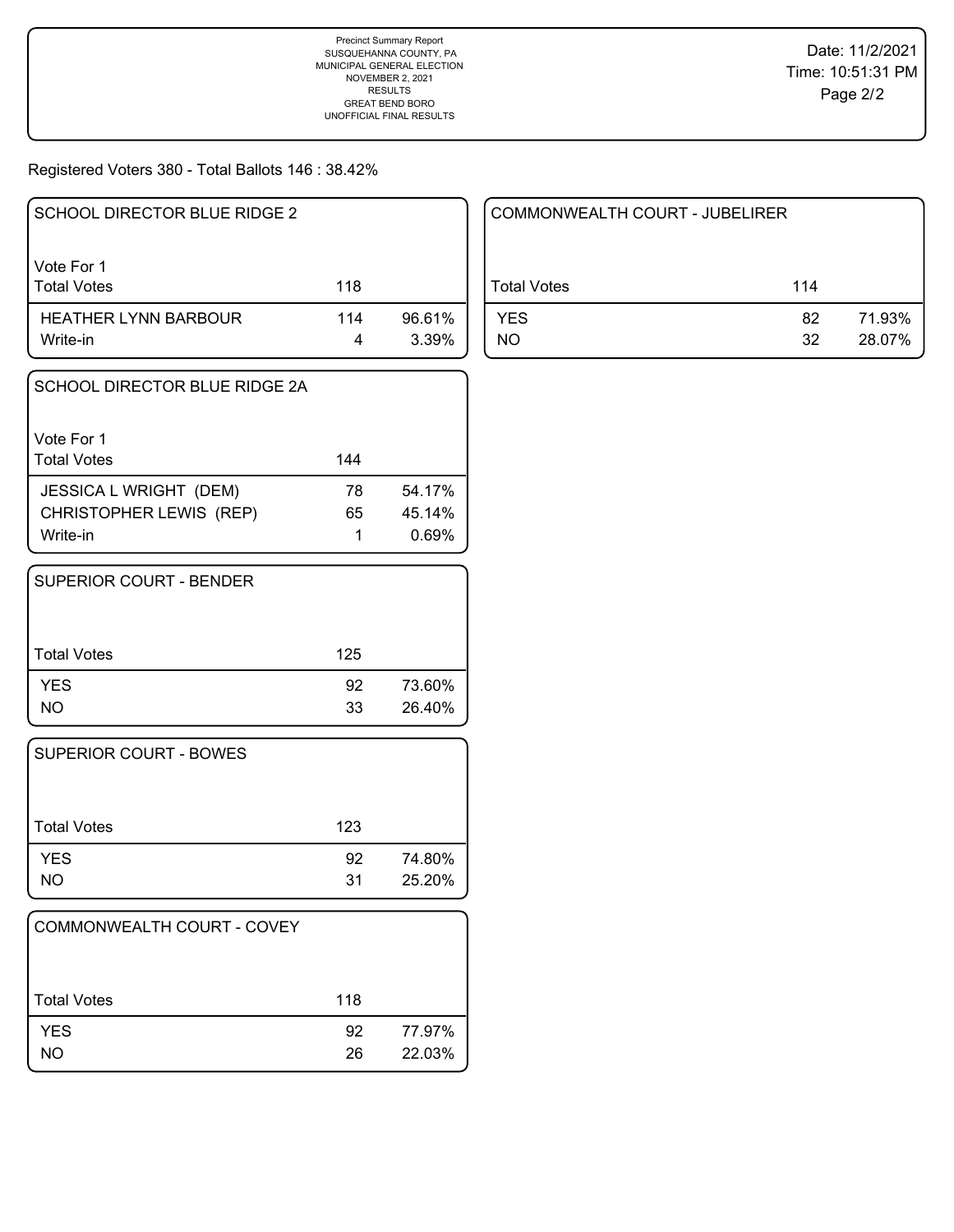Registered Voters 1,176 - Total Ballots 386 : 32.82%

| JUSTICE OF THE SUPREME COURT                         |             |                  | <b>GREAT BEND TWP SUPERVISOR</b>     |                |         |
|------------------------------------------------------|-------------|------------------|--------------------------------------|----------------|---------|
| Vote For 1                                           |             |                  | Vote For 1                           |                |         |
| <b>Total Votes</b>                                   | 378         |                  | <b>Total Votes</b>                   | 55             |         |
| MARIA MCLAUGHLIN (DEM)<br><b>KEVIN BROBSON (REP)</b> | 91<br>287   | 24.07%<br>75.93% | Write-in                             | 55             | 100.00% |
| Write-in                                             | 0           | 0%               | <b>GREAT BEND TWP AUDITOR 6 YEAR</b> |                |         |
| JUDGE OF THE SUPERIOR COURT                          |             |                  | Vote For 1                           |                |         |
|                                                      |             |                  | <b>Total Votes</b>                   | 13             |         |
| Vote For 1                                           |             |                  | Write-in                             | 13             | 100.00% |
| <b>Total Votes</b>                                   | 372         |                  |                                      |                |         |
| TIMIKA LANE (DEM)                                    | 75          | 20.16%           | <b>GREAT BEND TWP AUDITOR 4 YEAR</b> |                |         |
| MEGAN SULLIVAN (REP)                                 | 297         | 79.84%           |                                      |                |         |
| Write-in                                             | $\Omega$    | 0%               | Vote For 1                           |                |         |
| JUDGE OF THE COMMONWEALTH COURT                      |             |                  | <b>Total Votes</b>                   | 8              |         |
|                                                      |             |                  | Write-in                             | 8              | 100.00% |
| Vote For 2                                           |             |                  |                                      |                |         |
| <b>Total Votes</b>                                   | 689         |                  | <b>GREAT BEND TWP AUDITOR 2 YEAR</b> |                |         |
| LORI A DUMAS (DEM)                                   | 84          | 12.19%           |                                      |                |         |
| DAVID LEE SPURGEON (DEM)                             | 70          | 10.16%           | Vote For 1                           |                |         |
| STACY MARIE WALLACE (REP)                            | 278         | 40.35%           | <b>Total Votes</b>                   | 10             |         |
| DREW CROMPTON (REP)                                  | 257         | 37.30%           | Write-in                             | 10             | 100.00% |
| Write-in                                             | $\mathbf 0$ | 0%               |                                      |                |         |
| <b>SHERIFF</b>                                       |             |                  | <b>GREAT BEND TWP TAX COLLECTOR</b>  |                |         |
|                                                      |             |                  |                                      |                |         |
| Vote For 1                                           |             |                  | Vote For 1                           |                |         |
| <b>Total Votes</b>                                   | 365         |                  | <b>Total Votes</b>                   | 343            |         |
| <b>LANCE BENEDICT</b>                                | 364         | 99.73%           | SHEILA L GUINAN (REP)                | 338            | 98.54%  |
| Write-in                                             | 1           | 0.27%            | Write-in                             | 5              | 1.46%   |
|                                                      |             |                  | <b>GREAT BEND TWP CONSTABLE</b>      |                |         |
| PROTHONOTARY AND CLERK OF COURTS                     |             |                  |                                      |                |         |
| Vote For 1                                           |             |                  | Vote For 1                           |                |         |
| <b>Total Votes</b>                                   | 351         |                  | <b>Total Votes</b>                   | 348            |         |
|                                                      | 350         | 99.72%           | DENNIS L SILVER (REP)                | 346            | 99.43%  |
| JAN KRUPINSKI (REP)<br>Write-in                      | 1           | 0.28%            | Write-in                             | $\overline{2}$ | 0.57%   |
|                                                      |             |                  |                                      |                |         |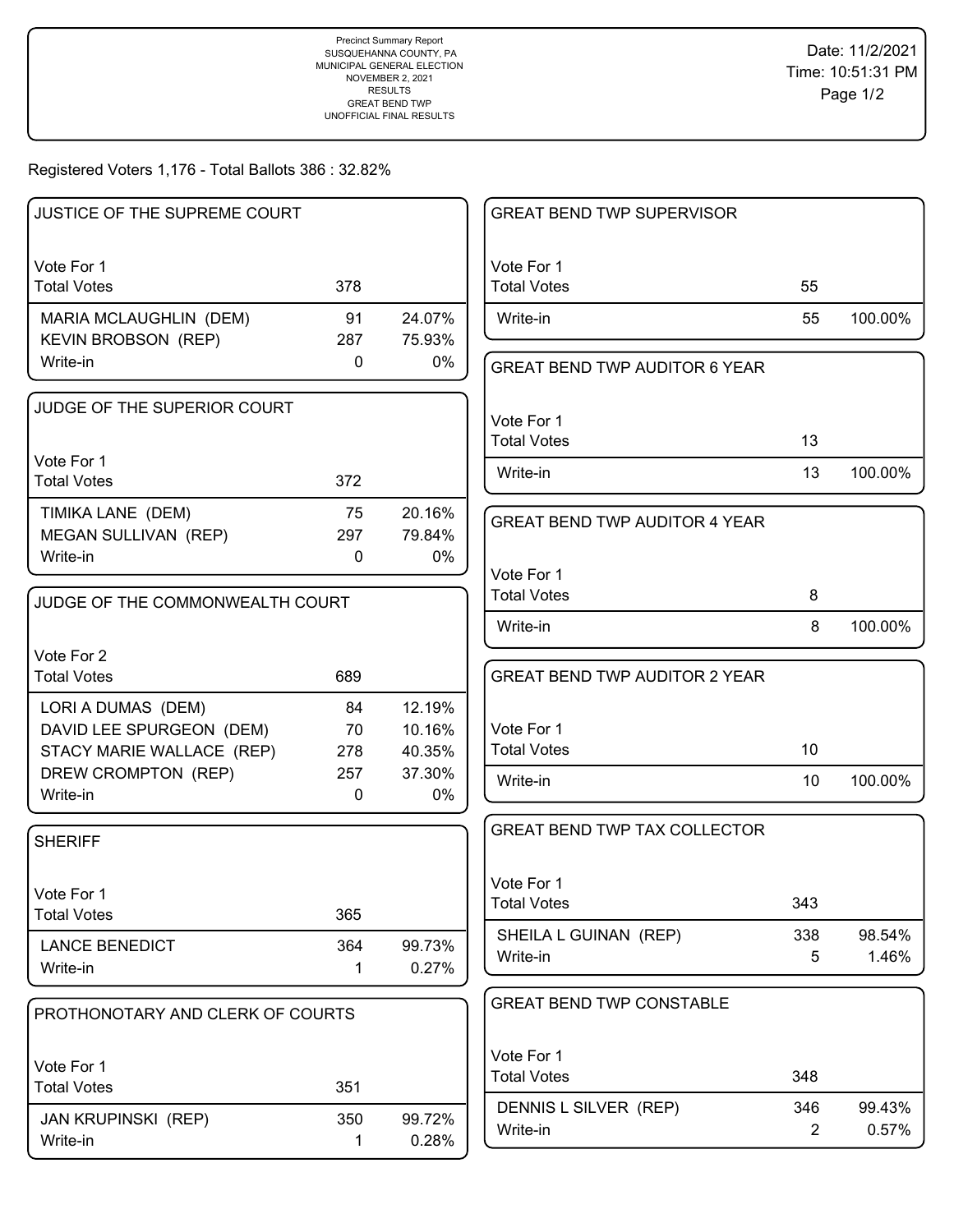Registered Voters 1,176 - Total Ballots 386 : 32.82%

| GREAT BEND TWP JUDGE OF ELECTION |                 |         |
|----------------------------------|-----------------|---------|
| Vote For 1<br>l Total Votes      | 12              |         |
| Write-in                         | 12 <sup>°</sup> | 100.00% |

| GREAT BEND TWP INSPECTOR OF ELECTION |          |                 |
|--------------------------------------|----------|-----------------|
| l Vote For 1<br>l Total Votes        | 353      |                 |
| KAREN L SINNETT (REP)<br>Write-in    | 350<br>3 | 99.15%<br>0.85% |

| <b>SCHOOL DIRECTOR BLUE RIDGE 3B</b> |           |                  |
|--------------------------------------|-----------|------------------|
| Vote For 1<br><b>Total Votes</b>     | 232       |                  |
| <b>JOSEPH ANDUSKO</b><br>Write-in    | 195<br>37 | 84.05%<br>15.95% |

| <b>SUPERIOR COURT - BENDER</b> |           |                  |
|--------------------------------|-----------|------------------|
| Total Votes                    | 329       |                  |
| <b>YES</b><br><b>NO</b>        | 231<br>98 | 70.21%<br>29.79% |

| <b>SUPERIOR COURT - BOWES</b> |           |                  |
|-------------------------------|-----------|------------------|
| <b>Total Votes</b>            | 321       |                  |
| <b>YES</b><br>NO.             | 235<br>86 | 73.21%<br>26.79% |

| COMMONWEALTH COURT - COVEY |           |                  |
|----------------------------|-----------|------------------|
| <b>Total Votes</b>         | 321       |                  |
| <b>YES</b><br><b>NO</b>    | 227<br>94 | 70.72%<br>29.28% |

COMMONWEALTH COURT - JUBELIRER

| Total Votes | 320 |        |
|-------------|-----|--------|
| YES         | 227 | 70.94% |
| <b>NO</b>   | 93  | 29.06% |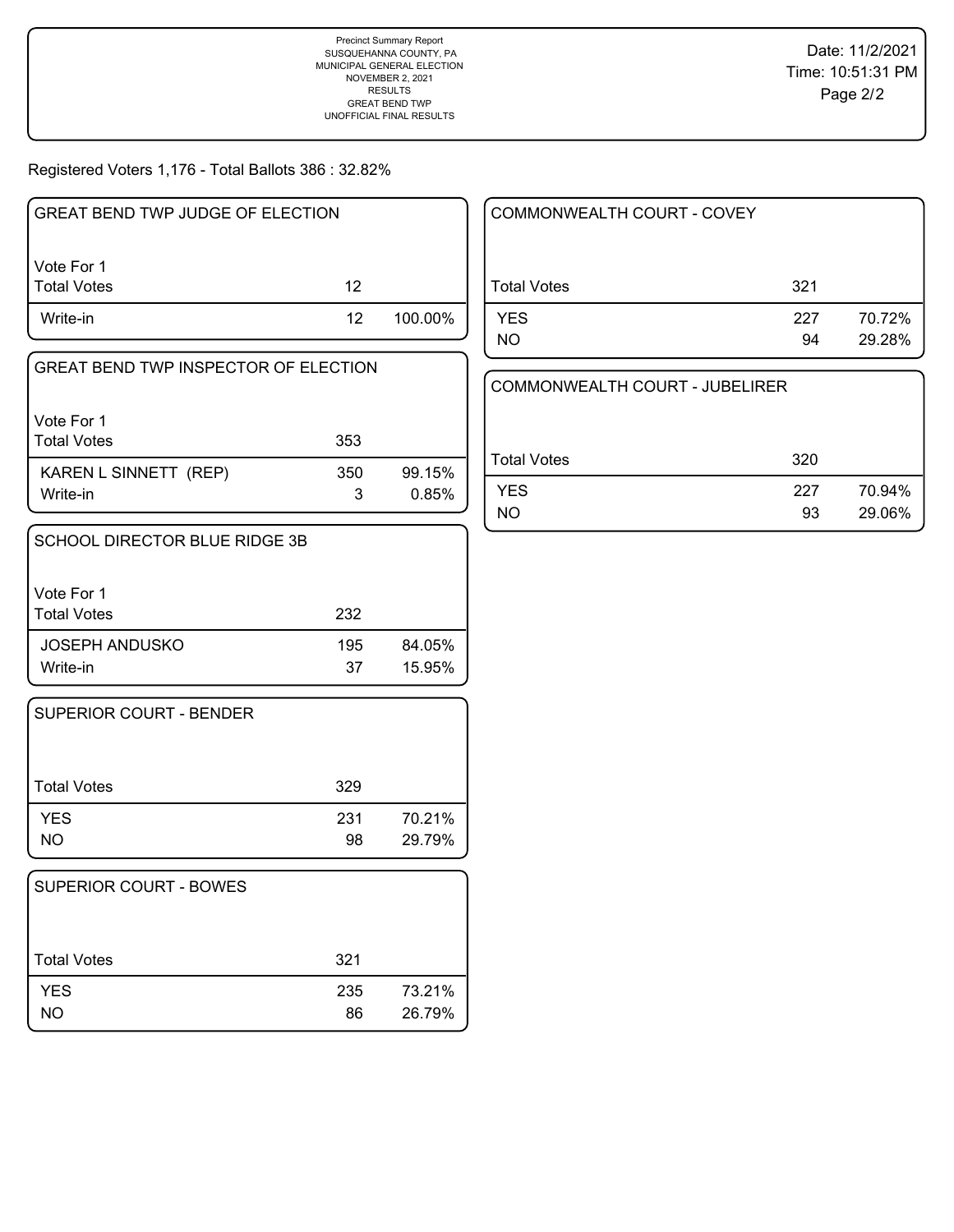Registered Voters 692 - Total Ballots 197 : 28.47%

| JUSTICE OF THE SUPREME COURT              |              |        | <b>HALLSTEAD MAYOR</b>                   |          |                 |
|-------------------------------------------|--------------|--------|------------------------------------------|----------|-----------------|
| Vote For 1                                |              |        | Vote For 1                               |          |                 |
| <b>Total Votes</b>                        | 194          |        | <b>Total Votes</b>                       | 158      |                 |
| MARIA MCLAUGHLIN (DEM)                    | 77           | 39.69% | ANGELA ZICK (DEM)                        | 141      | 89.24%          |
| <b>KEVIN BROBSON (REP)</b>                | 117          | 60.31% | Write-in                                 | 17       | 10.76%          |
| Write-in                                  | 0            | 0%     | HALLSTEAD COUNCILMAN                     |          |                 |
| JUDGE OF THE SUPERIOR COURT               |              |        |                                          |          |                 |
|                                           |              |        |                                          |          |                 |
| Vote For 1                                |              |        | Vote For 4<br><b>Total Votes</b>         | 198      |                 |
| <b>Total Votes</b>                        | 192          |        |                                          |          |                 |
|                                           |              | 36.98% | LAURIE BONNER (DEM)                      | 120      | 60.61%          |
| TIMIKA LANE (DEM)<br>MEGAN SULLIVAN (REP) | 71<br>121    | 63.02% | Write-in                                 | 78       | 39.39%          |
| Write-in                                  | $\mathbf{0}$ | 0%     | HALLSTEAD AUDITOR 6 YEAR                 |          |                 |
|                                           |              |        |                                          |          |                 |
| JUDGE OF THE COMMONWEALTH COURT           |              |        | Vote For 1                               |          |                 |
|                                           |              |        | <b>Total Votes</b>                       | 14       |                 |
| Vote For 2                                |              |        |                                          |          |                 |
| <b>Total Votes</b>                        | 331          |        | Write-in                                 | 14       | 100.00%         |
| LORI A DUMAS (DEM)                        | 74           | 22.36% | HALLSTEAD AUDITOR 4 YEAR                 |          |                 |
| DAVID LEE SPURGEON (DEM)                  | 52           | 15.71% |                                          |          |                 |
| STACY MARIE WALLACE (REP)                 | 105          | 31.72% | Vote For 1                               |          |                 |
| DREW CROMPTON (REP)                       | 100          | 30.21% | <b>Total Votes</b>                       | 9        |                 |
| Write-in                                  | $\mathbf{0}$ | 0%     |                                          |          |                 |
| <b>SHERIFF</b>                            |              |        | Write-in                                 | 9        | 100.00%         |
|                                           |              |        | <b>HALLSTEAD AUDITOR 2 YEAR</b>          |          |                 |
| Vote For 1                                |              |        |                                          |          |                 |
| <b>Total Votes</b>                        | 190          |        | Vote For 1                               |          |                 |
| <b>LANCE BENEDICT</b>                     | 189          | 99.47% | <b>Total Votes</b>                       | 9        |                 |
| Write-in                                  | 1            | 0.53%  |                                          |          |                 |
|                                           |              |        | Write-in                                 | 9        | 100.00%         |
| PROTHONOTARY AND CLERK OF COURTS          |              |        | HALLSTEAD TAX COLLECTOR                  |          |                 |
|                                           |              |        |                                          |          |                 |
| Vote For 1                                |              |        | Vote For 1                               |          |                 |
| <b>Total Votes</b>                        | 165          |        | <b>Total Votes</b>                       | 167      |                 |
| <b>JAN KRUPINSKI (REP)</b>                | 162          | 98.18% |                                          |          |                 |
| Write-in                                  | 3            | 1.82%  | <b>KRISTINE MORRIS (REP)</b><br>Write-in | 165<br>2 | 98.80%<br>1.20% |
|                                           |              |        |                                          |          |                 |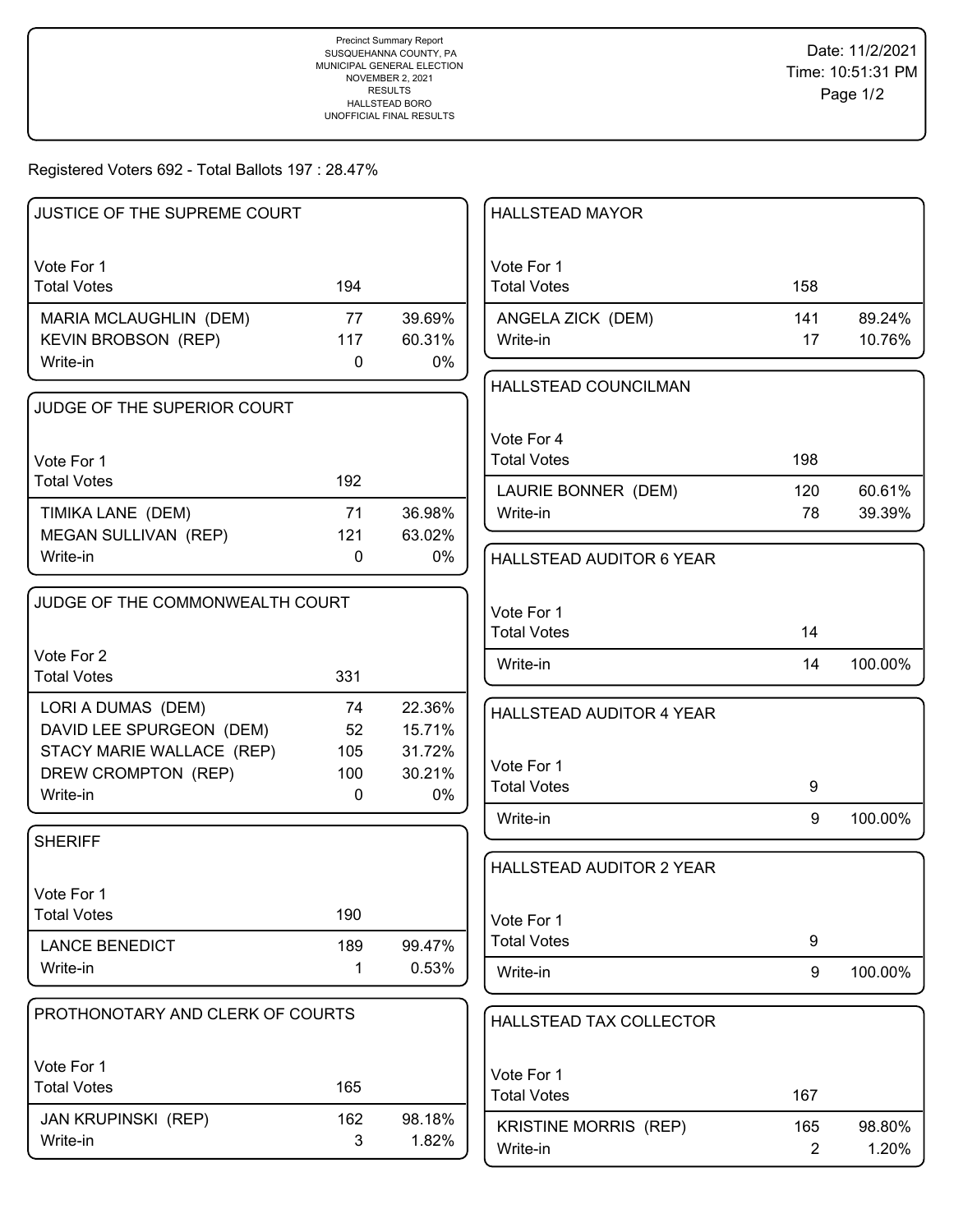## Registered Voters 692 - Total Ballots 197 : 28.47%

| HALLSTEAD CONSTABLE                     |           |                  | SUPERIOR COURT - BOWES         |           |                  |
|-----------------------------------------|-----------|------------------|--------------------------------|-----------|------------------|
| Vote For 1<br><b>Total Votes</b>        | 160       |                  | <b>Total Votes</b>             | 163       |                  |
| KEVIN J WALSH (REP)<br>Write-in         | 155<br>5  | 96.88%<br>3.12%  | <b>YES</b><br><b>NO</b>        | 107<br>56 | 65.64%<br>34.36% |
| HALLSTEAD JUDGE OF ELECTION             |           |                  | COMMONWEALTH COURT - COVEY     |           |                  |
| Vote For 1<br><b>Total Votes</b>        | 20        |                  | <b>Total Votes</b>             | 160       |                  |
| Write-in                                | 20        | 100.00%          | <b>YES</b><br><b>NO</b>        | 107<br>53 | 66.88%<br>33.12% |
| HALLSTEAD INSPECTOR OF ELECTION         |           |                  | COMMONWEALTH COURT - JUBELIRER |           |                  |
| Vote For 1<br><b>Total Votes</b>        | 17        |                  |                                |           |                  |
| Write-in                                | 17        | 100.00%          | <b>Total Votes</b>             | 162       |                  |
| SCHOOL DIRECTOR BLUE RIDGE 2            |           |                  | <b>YES</b><br><b>NO</b>        | 106<br>56 | 65.43%<br>34.57% |
| Vote For 1<br><b>Total Votes</b>        | 179       |                  |                                |           |                  |
| <b>HEATHER LYNN BARBOUR</b><br>Write-in | 152<br>27 | 84.92%<br>15.08% |                                |           |                  |
| SCHOOL DIRECTOR BLUE RIDGE 2B           |           |                  |                                |           |                  |
| Vote For 1<br><b>Total Votes</b>        | 72        |                  |                                |           |                  |
| Write-in                                | 72        | 100.00%          |                                |           |                  |
| SUPERIOR COURT - BENDER                 |           |                  |                                |           |                  |
| <b>Total Votes</b>                      | 167       |                  |                                |           |                  |
| <b>YES</b><br><b>NO</b>                 | 113<br>54 | 67.66%<br>32.34% |                                |           |                  |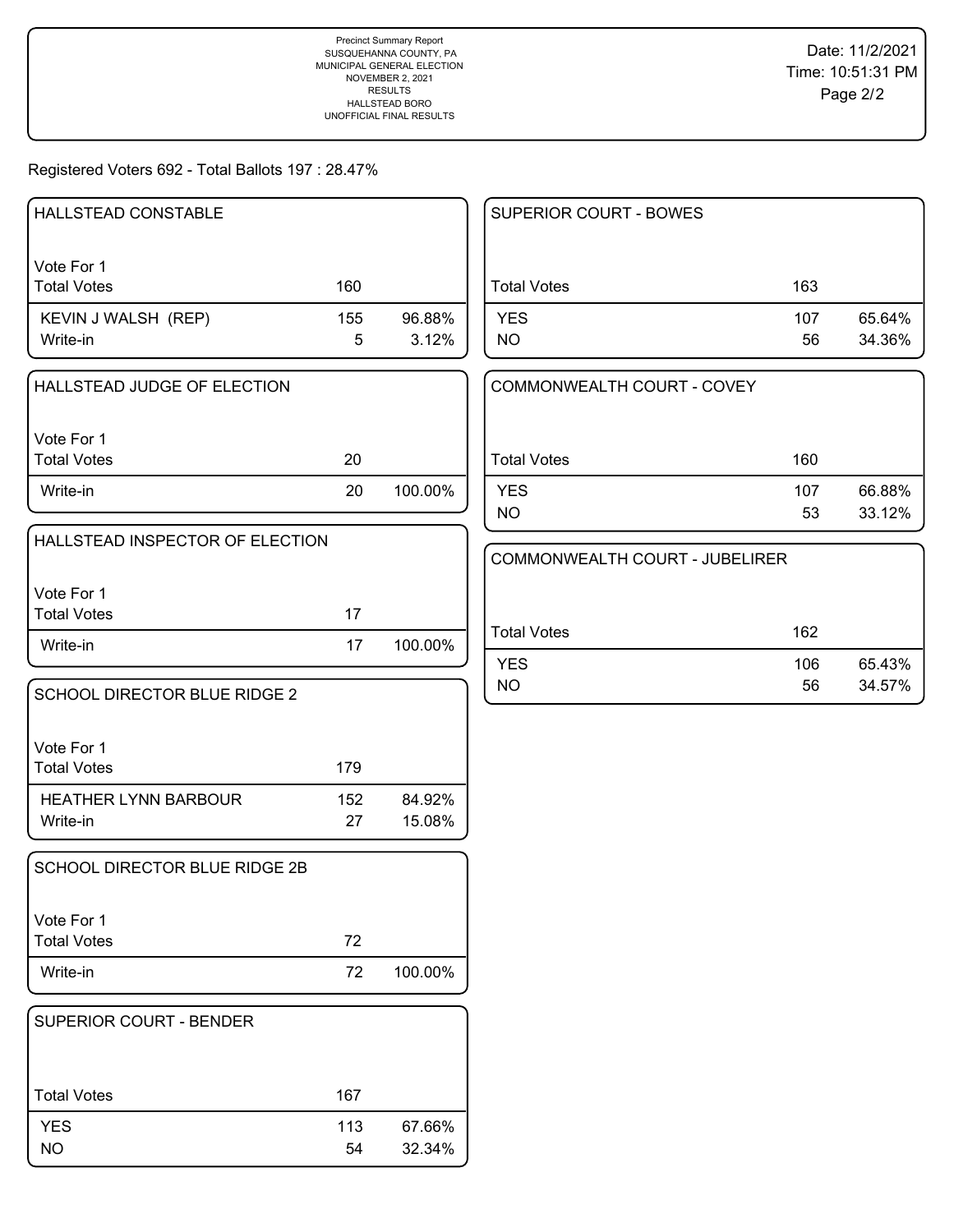Registered Voters 956 - Total Ballots 313 : 32.74%

| JUSTICE OF THE SUPREME COURT                         |                |                  | <b>HARFORD SUPERVISOR</b>        |     |         |
|------------------------------------------------------|----------------|------------------|----------------------------------|-----|---------|
| Vote For 1<br><b>Total Votes</b>                     | 306            |                  | Vote For 1<br><b>Total Votes</b> | 102 |         |
| MARIA MCLAUGHLIN (DEM)<br><b>KEVIN BROBSON (REP)</b> | 66<br>240      | 21.57%<br>78.43% | Write-in                         | 102 | 100.00% |
| Write-in                                             | 0              | 0%               | HARFORD AUDITOR 6 YEAR           |     |         |
| JUDGE OF THE SUPERIOR COURT                          |                |                  | Vote For 1<br><b>Total Votes</b> | 278 |         |
| Vote For 1<br><b>Total Votes</b>                     | 304            |                  | CONNIE BREESE (REP)              | 275 | 98.92%  |
| TIMIKA LANE (DEM)                                    | 62             | 20.39%           | Write-in                         | 3   | 1.08%   |
| MEGAN SULLIVAN (REP)                                 | 242            | 79.61%           | HARFORD AUDITOR 4 YEAR           |     |         |
| Write-in                                             | $\mathbf 0$    | 0%               |                                  |     |         |
| JUDGE OF THE COMMONWEALTH COURT                      |                |                  | Vote For 1                       |     |         |
|                                                      |                |                  | <b>Total Votes</b>               | 288 |         |
| Vote For 2                                           |                |                  | <b>SHARON DECKER</b>             | 287 | 99.65%  |
| <b>Total Votes</b>                                   | 564            |                  | Write-in                         | 1   | 0.35%   |
| LORI A DUMAS (DEM)                                   | 61             | 10.82%           | HARFORD TAX COLLECTOR            |     |         |
| DAVID LEE SPURGEON (DEM)                             | 54             | 9.57%            |                                  |     |         |
| STACY MARIE WALLACE (REP)                            | 232            | 41.13%           | Vote For 1                       |     |         |
| DREW CROMPTON (REP)<br>Write-in                      | 217<br>0       | 38.48%<br>0%     | <b>Total Votes</b>               | 291 |         |
|                                                      |                |                  | <b>JESSICA MILLER</b>            | 290 | 99.66%  |
| <b>SHERIFF</b>                                       |                |                  | Write-in                         | 1   | 0.34%   |
|                                                      |                |                  |                                  |     |         |
| Vote For 1                                           |                |                  | HARFORD JUDGE OF ELECTION        |     |         |
| <b>Total Votes</b>                                   | 288            |                  |                                  |     |         |
| <b>LANCE BENEDICT</b>                                | 288            | 100.00%          | Vote For 1<br><b>Total Votes</b> | 289 |         |
| Write-in                                             | $\mathbf 0$    | $0\%$            | <b>ROBERT FISHER</b>             | 288 | 99.65%  |
| PROTHONOTARY AND CLERK OF COURTS                     |                |                  | Write-in                         | 1   | 0.35%   |
| Vote For 1                                           |                |                  |                                  |     |         |
| <b>Total Votes</b>                                   | 281            |                  |                                  |     |         |
| JAN KRUPINSKI (REP)                                  | 279            | 99.29%           |                                  |     |         |
| Write-in                                             | $\overline{2}$ | 0.71%            |                                  |     |         |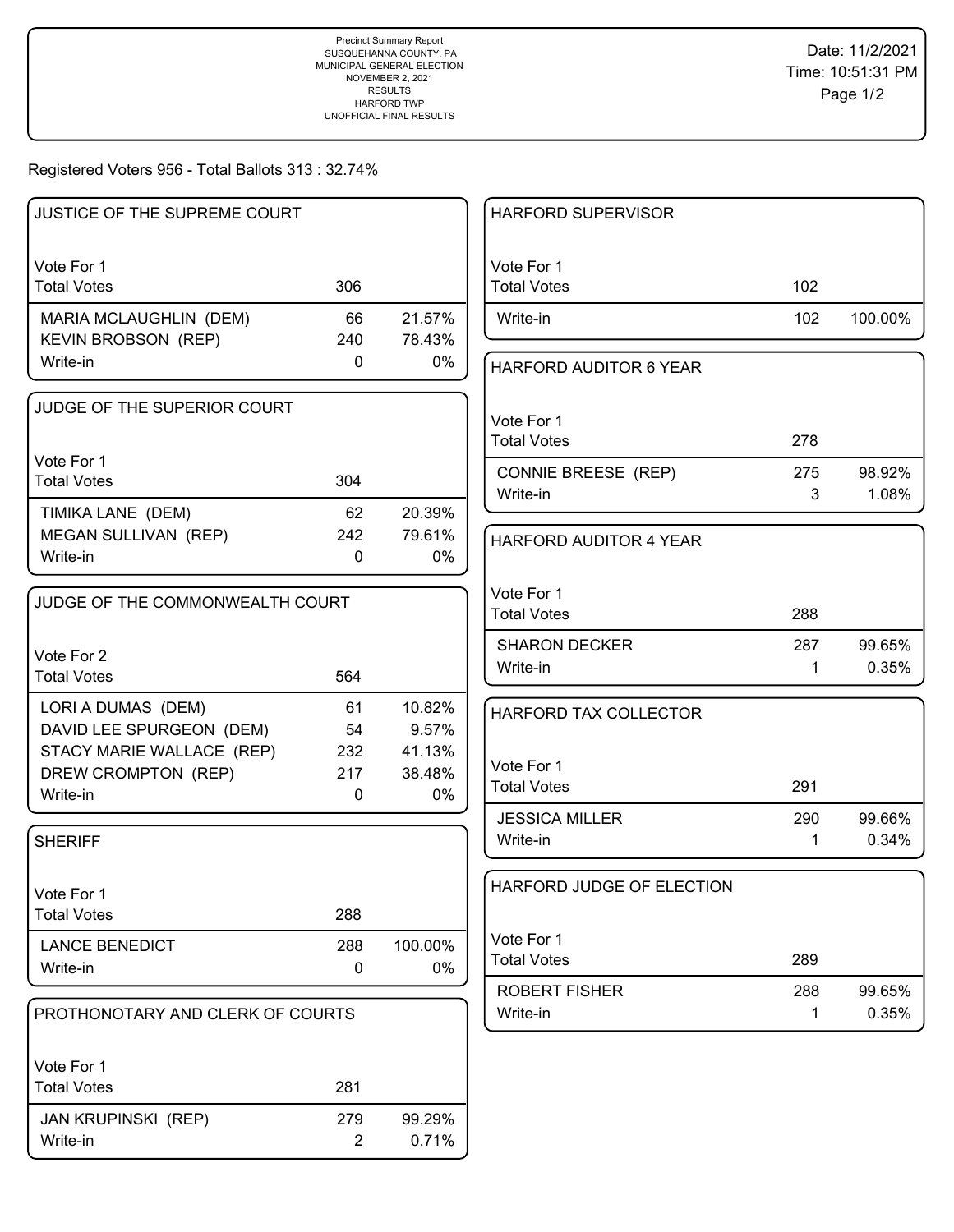Registered Voters 956 - Total Ballots 313 : 32.74%

| Vote For 1<br><b>Total Votes</b><br>309<br>17.15%<br>ALICE ARCHER (DEM)<br>53<br>81.88%<br>ALVERNA GOW (REP)<br>253 | HARFORD INSPECTOR OF ELECTION |   |       |
|---------------------------------------------------------------------------------------------------------------------|-------------------------------|---|-------|
|                                                                                                                     |                               |   |       |
|                                                                                                                     | Write-in                      | З | 0.97% |

| SCHOOL DIRECTOR MOUNTAIN VIEW 2C |           |                 |
|----------------------------------|-----------|-----------------|
| Vote For 1<br><b>Total Votes</b> | 261       |                 |
| MICHAEL TALABISKA<br>Write-in    | 250<br>11 | 95.79%<br>4.21% |

| SUPERIOR COURT - BENDER |           |                  |
|-------------------------|-----------|------------------|
| <b>Total Votes</b>      | 274       |                  |
| <b>YES</b><br>NO.       | 184<br>90 | 67.15%<br>32.85% |

| <b>SUPERIOR COURT - BOWES</b> |           |                  |
|-------------------------------|-----------|------------------|
| Total Votes                   | 272       |                  |
| <b>YES</b><br>NO              | 179<br>93 | 65.81%<br>34.19% |

| COMMONWEALTH COURT - COVEY |           |                  |
|----------------------------|-----------|------------------|
| l Total Votes              | 274       |                  |
| <b>YES</b><br><b>NO</b>    | 192<br>82 | 70.07%<br>29.93% |

| COMMONWEALTH COURT - JUBELIRER |           |                  |
|--------------------------------|-----------|------------------|
| Total Votes                    | 268       |                  |
| <b>YES</b><br>NO.              | 183<br>85 | 68.28%<br>31.72% |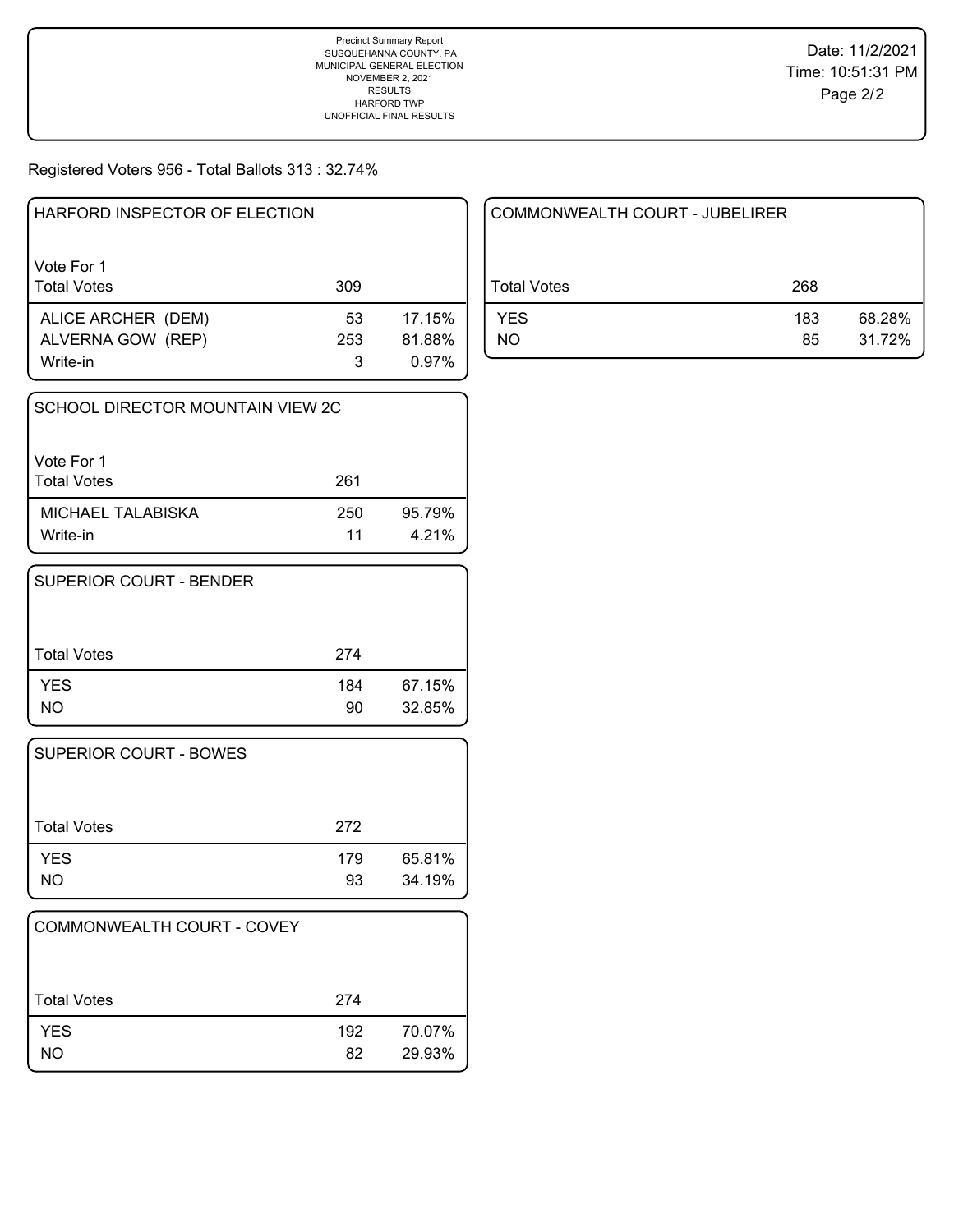## Registered Voters 345 - Total Ballots 112 : 32.46%

| JUSTICE OF THE SUPREME COURT      |                     |                 | <b>HARMONY SUPERVISOR</b>        |                |         |
|-----------------------------------|---------------------|-----------------|----------------------------------|----------------|---------|
|                                   |                     |                 |                                  |                |         |
| Vote For 1                        |                     |                 | Vote For 1                       |                |         |
| <b>Total Votes</b>                | 110                 |                 | <b>Total Votes</b>               | 97             |         |
| MARIA MCLAUGHLIN (DEM)            | 28                  | 25.45%          | DARWIN R GREENE (REP)            | 93             | 95.88%  |
| <b>KEVIN BROBSON (REP)</b>        | 82                  | 74.55%          | Write-in                         | 4              | 4.12%   |
| Write-in                          | $\mathbf{0}$        | $0\%$           |                                  |                |         |
|                                   |                     |                 | <b>HARMONY AUDITOR</b>           |                |         |
| JUDGE OF THE SUPERIOR COURT       |                     |                 |                                  |                |         |
|                                   |                     |                 | Vote For 1                       |                |         |
| Vote For 1                        |                     |                 | <b>Total Votes</b>               | 22             |         |
| <b>Total Votes</b>                | 109                 |                 | Write-in                         | 22             | 100.00% |
| TIMIKA LANE (DEM)                 | 29                  | 26.61%          |                                  |                |         |
| MEGAN SULLIVAN (REP)              | 80                  | 73.39%          | <b>HARMONY TAX COLLECTOR</b>     |                |         |
| Write-in                          | $\mathbf{0}$        | 0%              |                                  |                |         |
|                                   |                     |                 | Vote For 1                       |                |         |
| JUDGE OF THE COMMONWEALTH COURT   |                     |                 | <b>Total Votes</b>               | 99             |         |
|                                   |                     |                 | <b>GARY KIERNAN (REP)</b>        | 96             | 96.97%  |
| Vote For 2                        |                     |                 | Write-in                         | 3              | 3.03%   |
| <b>Total Votes</b>                | 196                 |                 |                                  |                |         |
| LORI A DUMAS (DEM)                | 28                  | 14.29%          | <b>HARMONY CONSTABLE</b>         |                |         |
| DAVID LEE SPURGEON (DEM)          | 28                  | 14.29%          |                                  |                |         |
| STACY MARIE WALLACE (REP)         | 70                  | 35.71%          | Vote For 1                       |                |         |
| DREW CROMPTON (REP)<br>Write-in   | 70<br>$\mathbf 0$   | 35.71%<br>0%    | <b>Total Votes</b>               | 18             |         |
|                                   |                     |                 | Write-in                         | 18             | 100.00% |
| <b>SHERIFF</b>                    |                     |                 |                                  |                |         |
|                                   |                     |                 | HARMONY JUDGE OF ELECTION        |                |         |
| Vote For 1                        |                     |                 |                                  |                |         |
| <b>Total Votes</b>                | 102                 |                 |                                  |                |         |
|                                   |                     |                 | Vote For 1<br><b>Total Votes</b> | $\overline{7}$ |         |
| <b>LANCE BENEDICT</b><br>Write-in | 101<br>$\mathbf{1}$ | 99.02%<br>0.98% |                                  |                |         |
|                                   |                     |                 | Write-in                         | $\overline{7}$ | 100.00% |
| PROTHONOTARY AND CLERK OF COURTS  |                     |                 |                                  |                |         |
|                                   |                     |                 | HARMONY INSPECTOR OF ELECTION    |                |         |
| Vote For 1                        |                     |                 |                                  |                |         |
| <b>Total Votes</b>                | 98                  |                 | Vote For 1                       |                |         |
|                                   |                     |                 | <b>Total Votes</b>               | 8              |         |
| <b>JAN KRUPINSKI (REP)</b>        | 98                  | 100.00%         | Write-in                         | 8              | 100.00% |
| Write-in                          | 0                   | 0%              |                                  |                |         |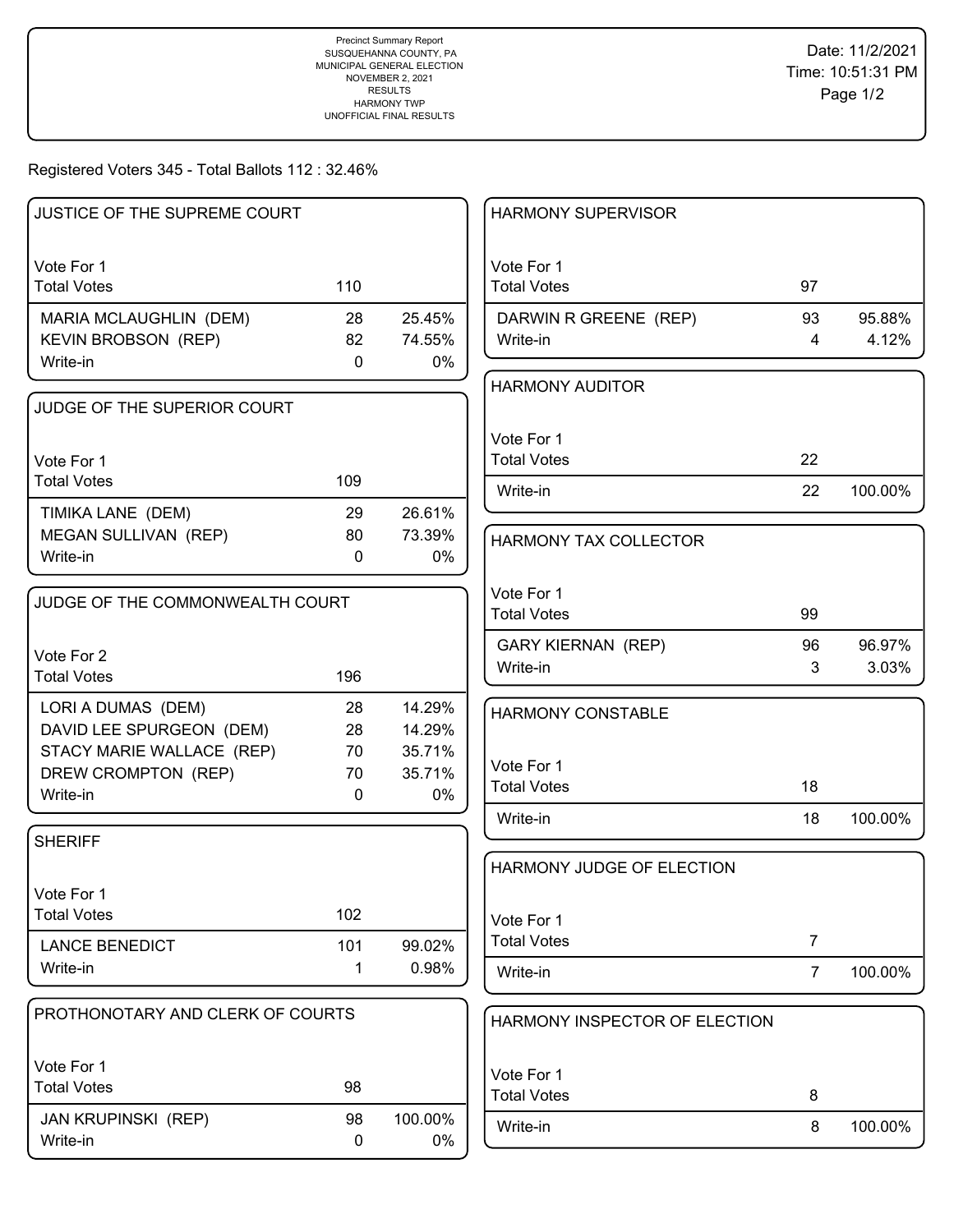Registered Voters 345 - Total Ballots 112 : 32.46%

| Write-in                         | 25 | 100.00% |
|----------------------------------|----|---------|
| Vote For 1<br><b>Total Votes</b> | 25 |         |
| SCHOOL DIRECTOR SUSQUEHANNA 3    |    |         |

| <b>SUPERIOR COURT - BENDER</b> |          |                  |
|--------------------------------|----------|------------------|
| <b>Total Votes</b>             | 98       |                  |
| <b>YES</b><br>NO               | 56<br>42 | 57.14%<br>42.86% |

| <b>SUPERIOR COURT - BOWES</b> |          |                  |
|-------------------------------|----------|------------------|
| <b>Total Votes</b>            | 98       |                  |
| <b>YES</b><br>NO              | 55<br>43 | 56.12%<br>43.88% |

| COMMONWEALTH COURT - COVEY |          |                  |
|----------------------------|----------|------------------|
| Total Votes                | 94       |                  |
| <b>YES</b><br>NO           | 55<br>39 | 58.51%<br>41.49% |

| COMMONWEALTH COURT - JUBELIRER |          |                  |
|--------------------------------|----------|------------------|
| <b>Total Votes</b>             | 98       |                  |
| <b>YES</b><br>NO.              | 57<br>41 | 58.16%<br>41.84% |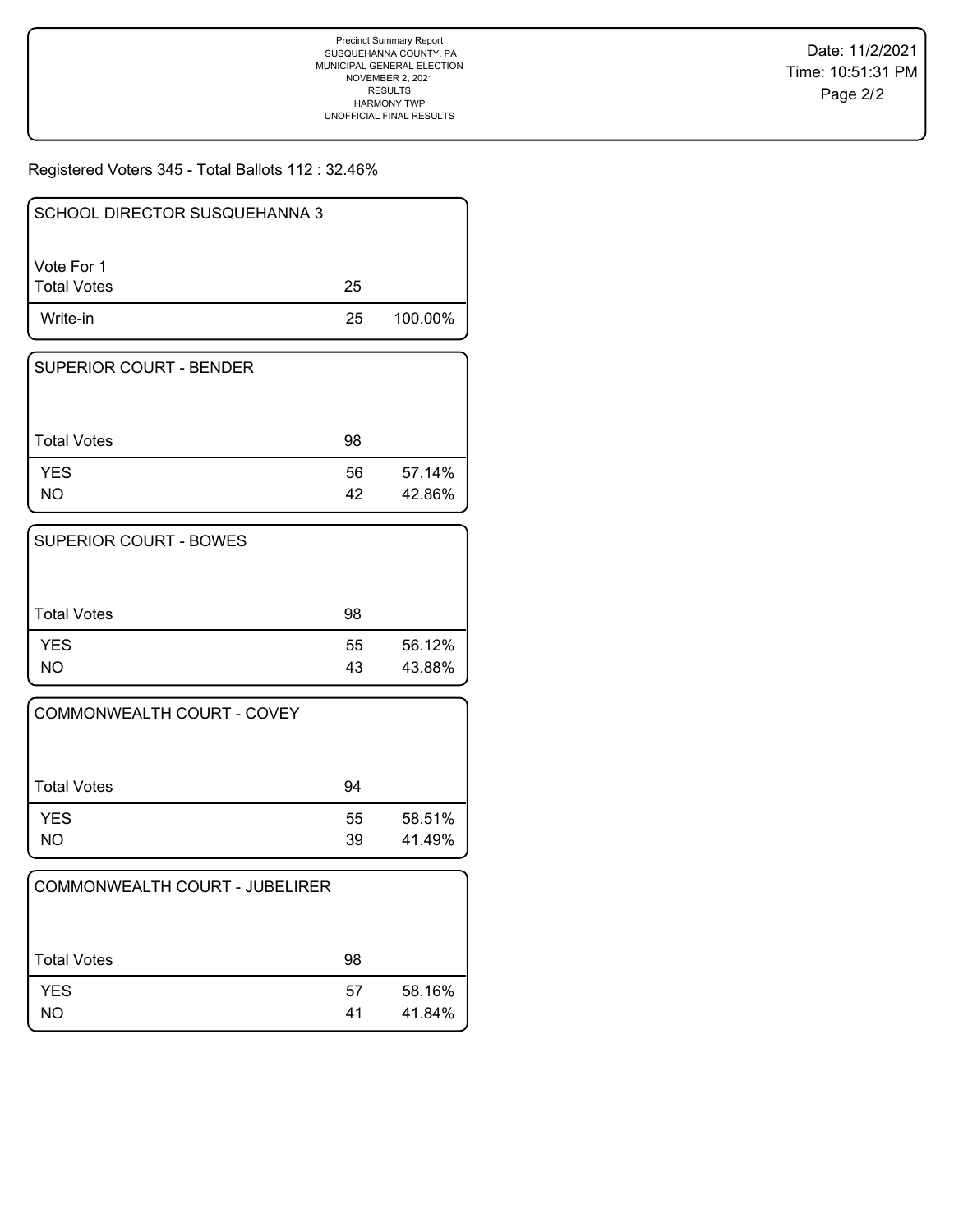Registered Voters 605 - Total Ballots 218 : 36.03%

| JUSTICE OF THE SUPREME COURT                         |              |                  | <b>HERRICK SUPERVISOR</b>     |     |         |
|------------------------------------------------------|--------------|------------------|-------------------------------|-----|---------|
| Vote For 1                                           |              |                  | Vote For 1                    |     |         |
| <b>Total Votes</b>                                   | 211          |                  | <b>Total Votes</b>            | 33  |         |
| MARIA MCLAUGHLIN (DEM)<br><b>KEVIN BROBSON (REP)</b> | 101<br>110   | 47.87%<br>52.13% | Write-in                      | 33  | 100.00% |
| Write-in                                             | $\mathbf{0}$ | 0%               | <b>HERRICK AUDITOR 6 YEAR</b> |     |         |
| JUDGE OF THE SUPERIOR COURT                          |              |                  | Vote For 1                    |     |         |
|                                                      |              |                  | <b>Total Votes</b>            | 9   |         |
| Vote For 1                                           |              |                  | Write-in                      | 9   | 100.00% |
| <b>Total Votes</b>                                   | 209          |                  |                               |     |         |
| TIMIKA LANE (DEM)                                    | 93           | 44.50%           | <b>HERRICK AUDITOR 4 YEAR</b> |     |         |
| MEGAN SULLIVAN (REP)                                 | 116          | 55.50%           |                               |     |         |
| Write-in                                             | 0            | $0\%$            | Vote For 1                    |     |         |
|                                                      |              |                  | <b>Total Votes</b>            | 8   |         |
| JUDGE OF THE COMMONWEALTH COURT                      |              |                  |                               |     |         |
|                                                      |              |                  | Write-in                      | 8   | 100.00% |
| Vote For 2                                           |              |                  |                               |     |         |
| <b>Total Votes</b>                                   | 386          |                  | <b>HERRICK TAX COLLECTOR</b>  |     |         |
| LORI A DUMAS (DEM)                                   | 95           | 24.61%           |                               |     |         |
| DAVID LEE SPURGEON (DEM)                             | 81           | 20.98%           | Vote For 1                    |     |         |
| STACY MARIE WALLACE (REP)                            | 111          | 28.76%           | <b>Total Votes</b>            | 198 |         |
| DREW CROMPTON (REP)                                  | 99           | 25.65%           | JOSEPH SVECZ JR (REP)         | 197 | 99.49%  |
| Write-in                                             | $\mathbf 0$  | 0%               | Write-in                      | 1   | 0.51%   |
| <b>SHERIFF</b>                                       |              |                  |                               |     |         |
|                                                      |              |                  | HERRICK JUDGE OF ELECTION     |     |         |
|                                                      |              |                  |                               |     |         |
| Vote For 1                                           |              |                  | Vote For 1                    |     |         |
| <b>Total Votes</b>                                   | 195          |                  | <b>Total Votes</b>            | 6   |         |
| <b>LANCE BENEDICT</b>                                | 192          | 98.46%           | Write-in                      | 6   | 100.00% |
| Write-in                                             | 3            | 1.54%            |                               |     |         |
| PROTHONOTARY AND CLERK OF COURTS                     |              |                  | HERRICK INSPECTOR OF ELECTION |     |         |
|                                                      |              |                  | Vote For 1                    |     |         |
| Vote For 1                                           |              |                  | <b>Total Votes</b>            | 6   |         |
| <b>Total Votes</b>                                   | 170          |                  |                               | 6   | 100.00% |
| <b>JAN KRUPINSKI (REP)</b>                           | 167          | 98.24%           | Write-in                      |     |         |
| Write-in                                             | 3            | 1.76%            |                               |     |         |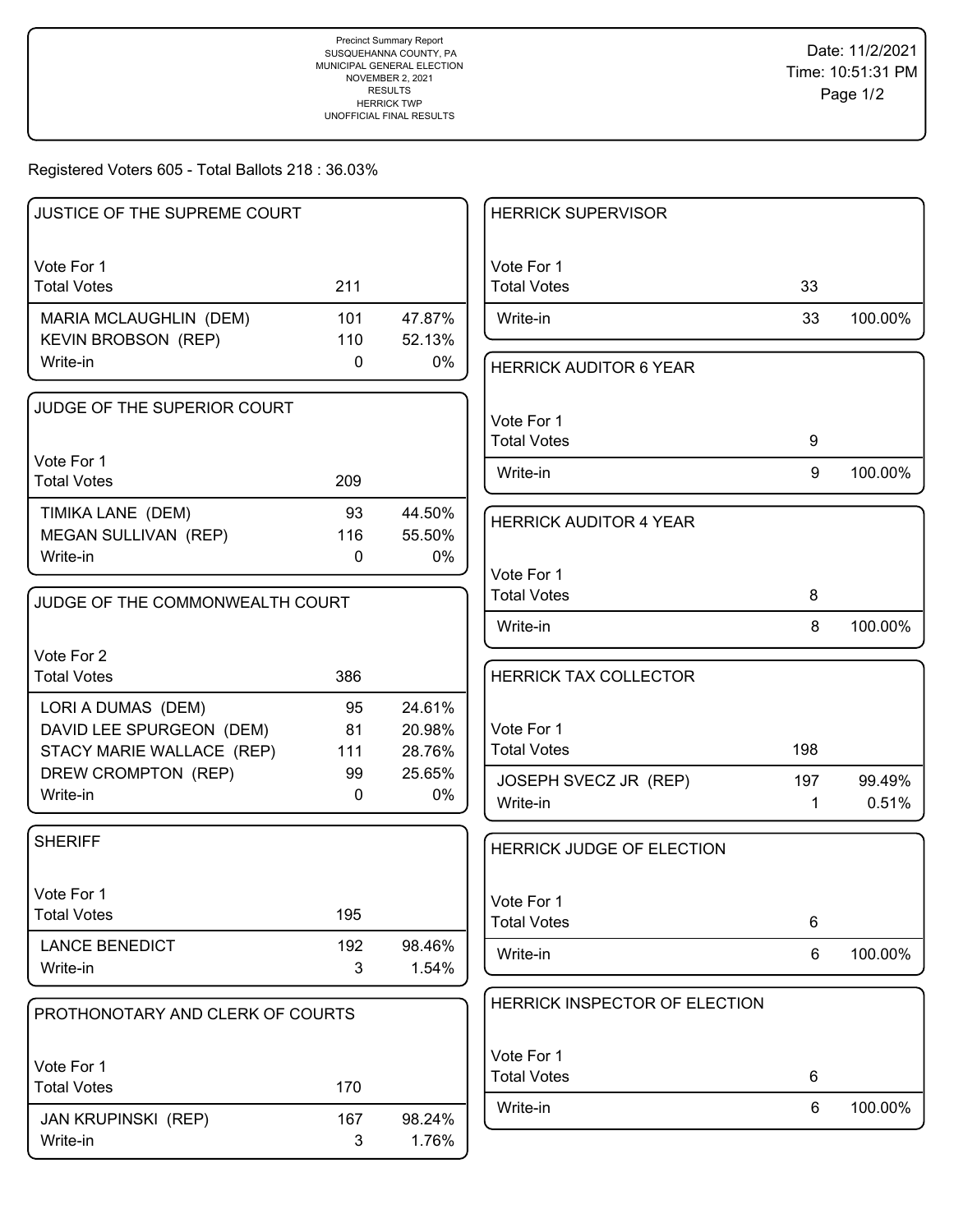Registered Voters 605 - Total Ballots 218 : 36.03%

| SCHOOL DIRECTOR FOREST CITY 2    |     |        |
|----------------------------------|-----|--------|
| Vote For 1<br><b>Total Votes</b> | 214 |        |
| LEEANNA ZEMBRZYCKI (DEM)         | 89  | 41.59% |
| STEPHEN J URISCH (REP)           | 124 | 57.94% |
| Write-in                         | 1   | 0.47%  |

| <b>SUPERIOR COURT - BENDER</b> |           |                  |
|--------------------------------|-----------|------------------|
| Total Votes                    | 194       |                  |
| <b>YES</b><br><b>NO</b>        | 121<br>73 | 62.37%<br>37.63% |

| <b>SUPERIOR COURT - BOWES</b> |     |        |
|-------------------------------|-----|--------|
| <b>Total Votes</b>            | 189 |        |
| <b>YES</b>                    | 127 | 67.20% |
| NΟ                            | 62  | 32.80% |

| COMMONWEALTH COURT - COVEY |           |                  |
|----------------------------|-----------|------------------|
| Total Votes                | 189       |                  |
| <b>YES</b><br><b>NO</b>    | 118<br>71 | 62.43%<br>37.57% |

| COMMONWEALTH COURT - JUBELIRER |           |                  |
|--------------------------------|-----------|------------------|
| ⊦Total Votes                   | 189       |                  |
| <b>YES</b><br>NO.              | 120<br>69 | 63.49%<br>36.51% |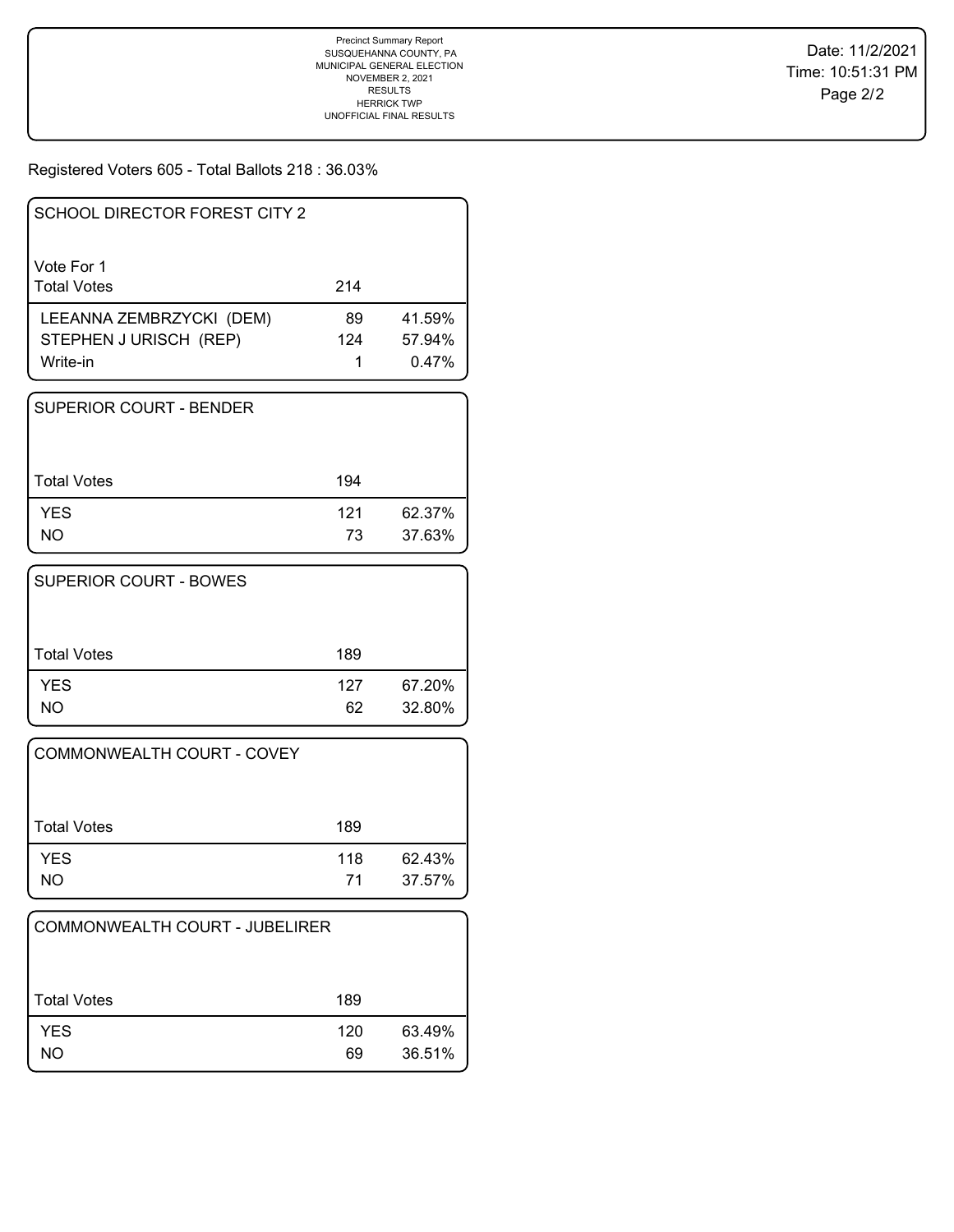Registered Voters 190 - Total Ballots 68 : 35.79%

| JUSTICE OF THE SUPREME COURT     |                  |         | HOP BOTTOM MAYOR                 |             |         |
|----------------------------------|------------------|---------|----------------------------------|-------------|---------|
|                                  |                  |         |                                  |             |         |
| Vote For 1                       |                  |         | Vote For 1                       |             |         |
| <b>Total Votes</b>               | 66               |         | <b>Total Votes</b>               | 65          |         |
| MARIA MCLAUGHLIN (DEM)           | 25               | 37.88%  | WILLIAM BLACK (REP)              | 65          | 100.00% |
| KEVIN BROBSON (REP)              | 41               | 62.12%  | Write-in                         | 0           | 0%      |
| Write-in                         | 0                | 0%      |                                  |             |         |
|                                  |                  |         | HOP BOTTOM COUNCILMAN            |             |         |
| JUDGE OF THE SUPERIOR COURT      |                  |         |                                  |             |         |
|                                  |                  |         | Vote For 3                       |             |         |
| Vote For 1                       |                  |         | <b>Total Votes</b>               | 161         |         |
| <b>Total Votes</b>               | 64               |         | STEPHEN G SMITHBAUER             | 47          | 29.19%  |
| TIMIKA LANE (DEM)                | 23               | 35.94%  | (DEM)                            |             |         |
| MEGAN SULLIVAN (REP)             | 41               | 64.06%  | JOHN R KOSHINSKI (REP)           | 58          | 36.02%  |
| Write-in                         | 0                | 0%      | <b>JANICE K WEBSTER (REP)</b>    | 55          | 34.16%  |
|                                  |                  |         | Write-in                         | $\mathbf 1$ | 0.62%   |
| JUDGE OF THE COMMONWEALTH COURT  |                  |         |                                  |             |         |
|                                  |                  |         | HOP BOTTOM TAX COLLECTOR         |             |         |
| Vote For 2                       |                  |         |                                  |             |         |
| <b>Total Votes</b>               | 120              |         | Vote For 1                       |             |         |
| LORI A DUMAS (DEM)               | 19               | 15.83%  | <b>Total Votes</b>               | 20          |         |
| DAVID LEE SPURGEON (DEM)         | 20               | 16.67%  | Write-in                         | 20          | 100.00% |
| STACY MARIE WALLACE (REP)        | 42               | 35.00%  |                                  |             |         |
| DREW CROMPTON (REP)              | 39               | 32.50%  | HOP BOTTOM CONSTABLE             |             |         |
| Write-in                         | $\mathbf 0$      | 0%      |                                  |             |         |
|                                  |                  |         |                                  |             |         |
| <b>SHERIFF</b>                   |                  |         | Vote For 1<br><b>Total Votes</b> |             |         |
|                                  |                  |         |                                  | 1           |         |
| Vote For 1                       |                  |         | Write-in                         | $\mathbf 1$ | 100.00% |
| <b>Total Votes</b>               | 65               |         |                                  |             |         |
|                                  |                  |         | HOP BOTTOM JUDGE OF ELECTION     |             |         |
| <b>LANCE BENEDICT</b>            | 65               | 100.00% |                                  |             |         |
| Write-in                         | 0                | 0%      | Vote For 1                       |             |         |
| PROTHONOTARY AND CLERK OF COURTS |                  |         | <b>Total Votes</b>               | 23          |         |
|                                  |                  |         | Write-in                         | 23          | 100.00% |
| Vote For 1                       |                  |         |                                  |             |         |
| <b>Total Votes</b>               | 59               |         |                                  |             |         |
|                                  |                  |         |                                  |             |         |
| <b>JAN KRUPINSKI (REP)</b>       | 59               | 100.00% |                                  |             |         |
| Write-in                         | $\boldsymbol{0}$ | 0%      |                                  |             |         |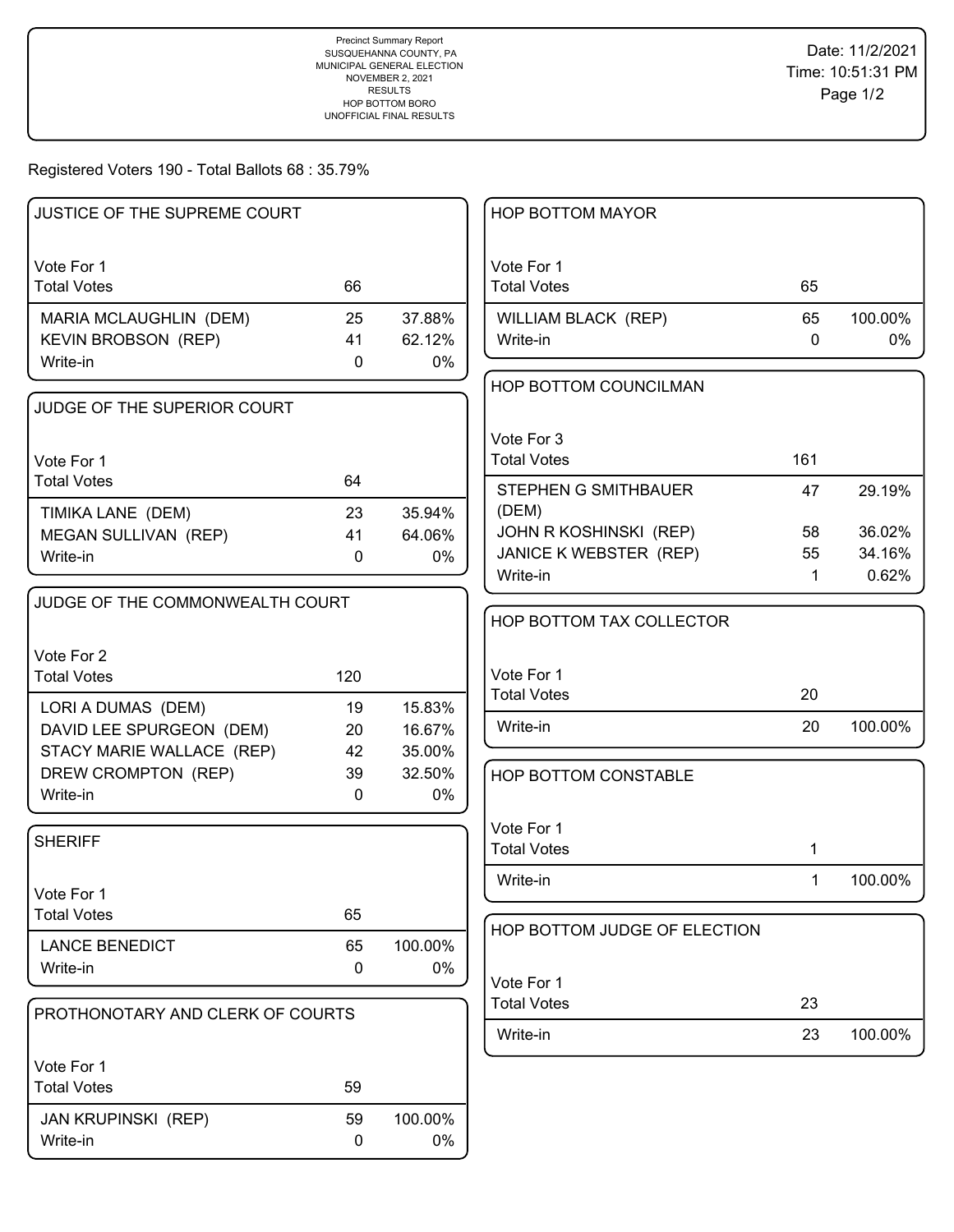Registered Voters 190 - Total Ballots 68 : 35.79%

| l Vote For 1 |    |         |
|--------------|----|---------|
| Total Votes  | 21 |         |
| Write-in     | 21 | 100.00% |

| SUPERIOR COURT - BENDER |          |                  |
|-------------------------|----------|------------------|
| Total Votes             | 60       |                  |
| <b>YES</b><br>NO        | 34<br>26 | 56.67%<br>43.33% |

| <b>SUPERIOR COURT - BOWES</b> |          |                  |
|-------------------------------|----------|------------------|
| <b>Total Votes</b>            | 59       |                  |
| <b>YES</b><br><b>NO</b>       | 40<br>19 | 67.80%<br>32.20% |

| COMMONWEALTH COURT - COVEY |          |                  |
|----------------------------|----------|------------------|
| Total Votes                | 58       |                  |
| <b>YES</b><br>NO.          | 41<br>17 | 70.69%<br>29.31% |

| COMMONWEALTH COURT - JUBELIRER |          |                  |
|--------------------------------|----------|------------------|
| <b>Total Votes</b>             | 58       |                  |
| <b>YES</b><br>NO.              | 35<br>23 | 60.34%<br>39.66% |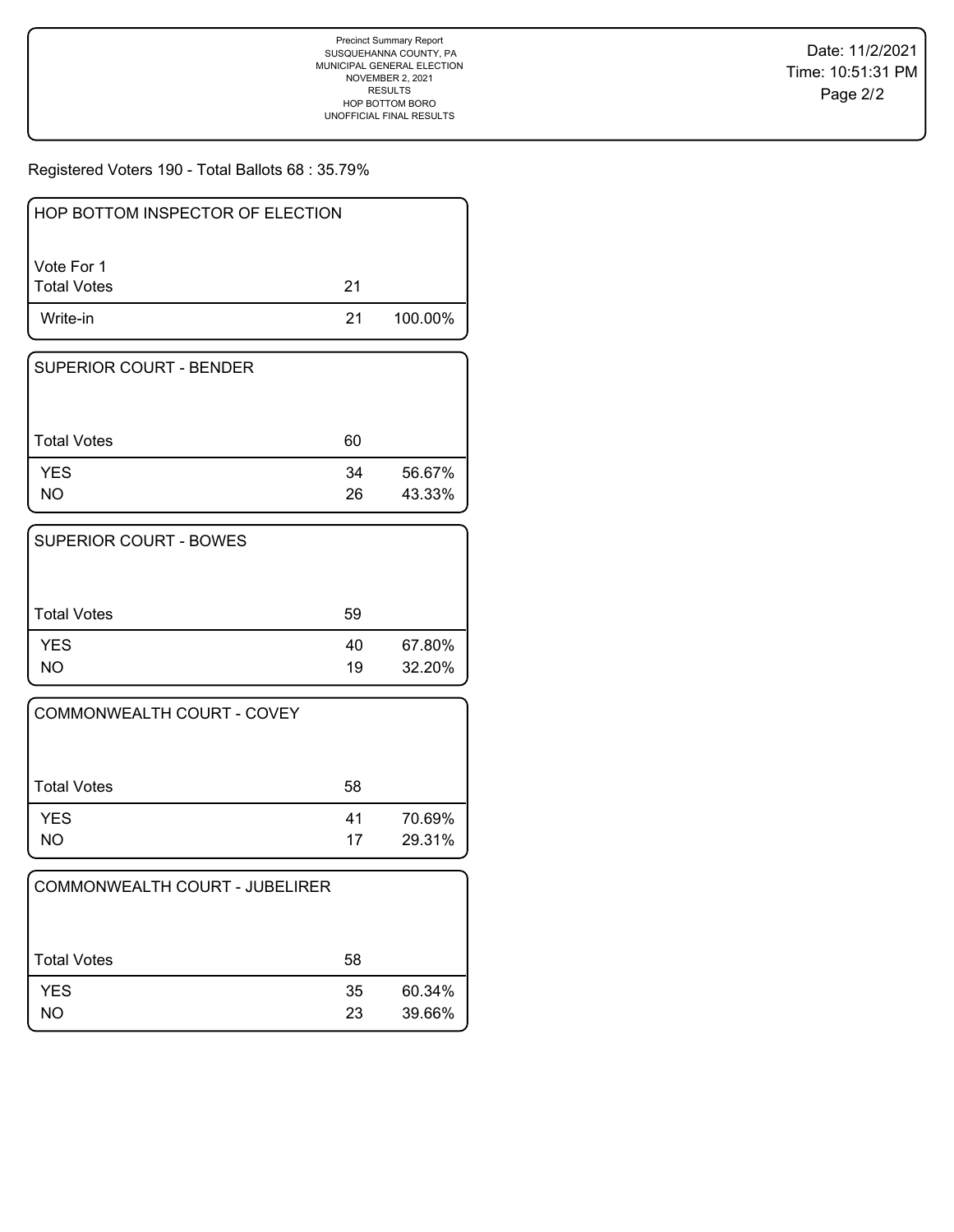# Registered Voters 624 - Total Ballots 202 : 32.37%

| JUSTICE OF THE SUPREME COURT     |                |        | <b>JACKSON SUPERVISOR</b>     |                |         |
|----------------------------------|----------------|--------|-------------------------------|----------------|---------|
| Vote For 1                       |                |        | Vote For 1                    |                |         |
| <b>Total Votes</b>               | 202            |        | <b>Total Votes</b>            | 188            |         |
| MARIA MCLAUGHLIN (DEM)           | 42             | 20.79% | KEVIN L CONKLIN (REP)         | 184            | 97.87%  |
| <b>KEVIN BROBSON (REP)</b>       | 160            | 79.21% | Write-in                      | 4              | 2.13%   |
| Write-in                         | $\mathbf 0$    | $0\%$  |                               |                |         |
| JUDGE OF THE SUPERIOR COURT      |                |        | <b>JACKSON AUDITOR</b>        |                |         |
|                                  |                |        | Vote For 1                    |                |         |
| Vote For 1                       |                |        | <b>Total Votes</b>            | 14             |         |
| <b>Total Votes</b>               | 200            |        | Write-in                      | 14             | 100.00% |
| TIMIKA LANE (DEM)                | 40             | 20.00% |                               |                |         |
| MEGAN SULLIVAN (REP)             | 160            | 80.00% | <b>JACKSON TAX COLLECTOR</b>  |                |         |
| Write-in                         | 0              | 0%     |                               |                |         |
|                                  |                |        | Vote For 1                    |                |         |
| JUDGE OF THE COMMONWEALTH COURT  |                |        | <b>Total Votes</b>            | 190            |         |
|                                  |                |        | SUSAN L PEASE (REP)           | 188            | 98.95%  |
| Vote For 2<br><b>Total Votes</b> | 373            |        | Write-in                      | $\overline{2}$ | 1.05%   |
| LORI A DUMAS (DEM)               | 41             | 10.99% |                               |                |         |
| DAVID LEE SPURGEON (DEM)         | 34             | 9.12%  | JACKSON JUDGE OF ELECTION     |                |         |
| STACY MARIE WALLACE (REP)        | 155            | 41.55% |                               |                |         |
| DREW CROMPTON (REP)              | 143            | 38.34% | Vote For 1                    |                |         |
| Write-in                         | 0              | 0%     | <b>Total Votes</b>            | 179            |         |
|                                  |                |        | ELIZABETH M CIAVOLA (REP)     | 178            | 99.44%  |
| <b>SHERIFF</b>                   |                |        | Write-in                      | $\mathbf 1$    | 0.56%   |
|                                  |                |        | JACKSON INSPECTOR OF ELECTION |                |         |
| Vote For 1<br><b>Total Votes</b> | 193            |        |                               |                |         |
|                                  |                |        | Vote For 1                    |                |         |
| <b>LANCE BENEDICT</b>            | 191            | 98.96% | <b>Total Votes</b>            | 185            |         |
| Write-in                         | $\overline{2}$ | 1.04%  | CAROL CARPENTER (REP)         | 185            | 100.00% |
| PROTHONOTARY AND CLERK OF COURTS |                |        | Write-in                      | $\mathbf 0$    | 0%      |
|                                  |                |        |                               |                |         |
| Vote For 1                       |                |        |                               |                |         |
| <b>Total Votes</b>               | 183            |        |                               |                |         |
| <b>JAN KRUPINSKI (REP)</b>       | 182            | 99.45% |                               |                |         |
| Write-in                         | 1              | 0.55%  |                               |                |         |
|                                  |                |        |                               |                |         |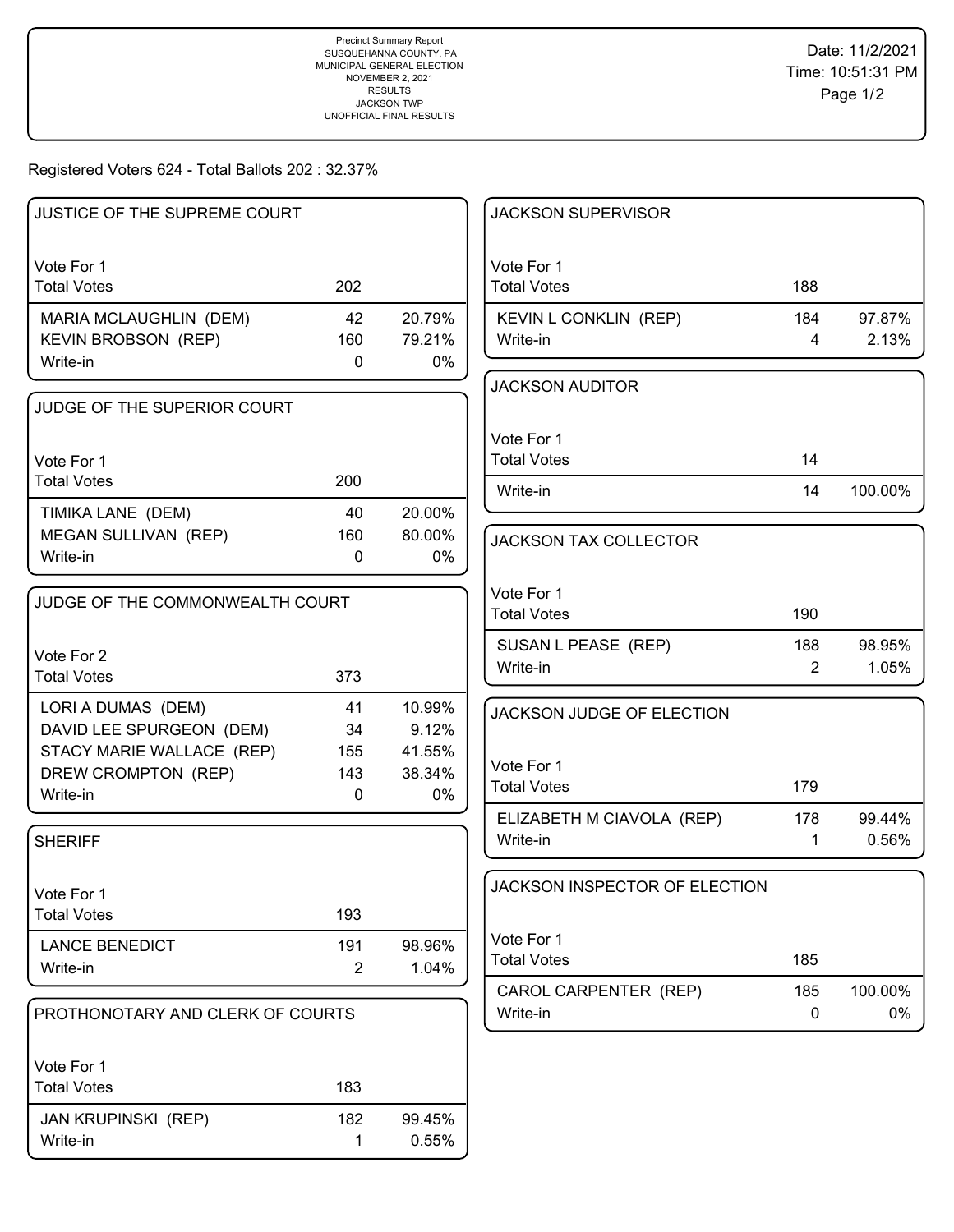# Registered Voters 624 - Total Ballots 202 : 32.37%

| <b>SUPERIOR COURT - BENDER</b> |           |                  |
|--------------------------------|-----------|------------------|
| <b>Total Votes</b>             | 184       |                  |
| <b>YES</b><br>NO               | 134<br>50 | 72.83%<br>27.17% |

| SUPERIOR COURT - BOWES |           |                  |
|------------------------|-----------|------------------|
| Total Votes            | 182       |                  |
| <b>YES</b><br>NΟ       | 133<br>49 | 73.08%<br>26.92% |

| COMMONWEALTH COURT - COVEY |           |                  |
|----------------------------|-----------|------------------|
| Total Votes                | 185       |                  |
| <b>YES</b><br><b>NO</b>    | 139<br>46 | 75.14%<br>24.86% |

| COMMONWEALTH COURT - JUBELIRER |           |                  |
|--------------------------------|-----------|------------------|
| Total Votes                    | 185       |                  |
| <b>YES</b><br>ΝO               | 139<br>46 | 75.14%<br>24.86% |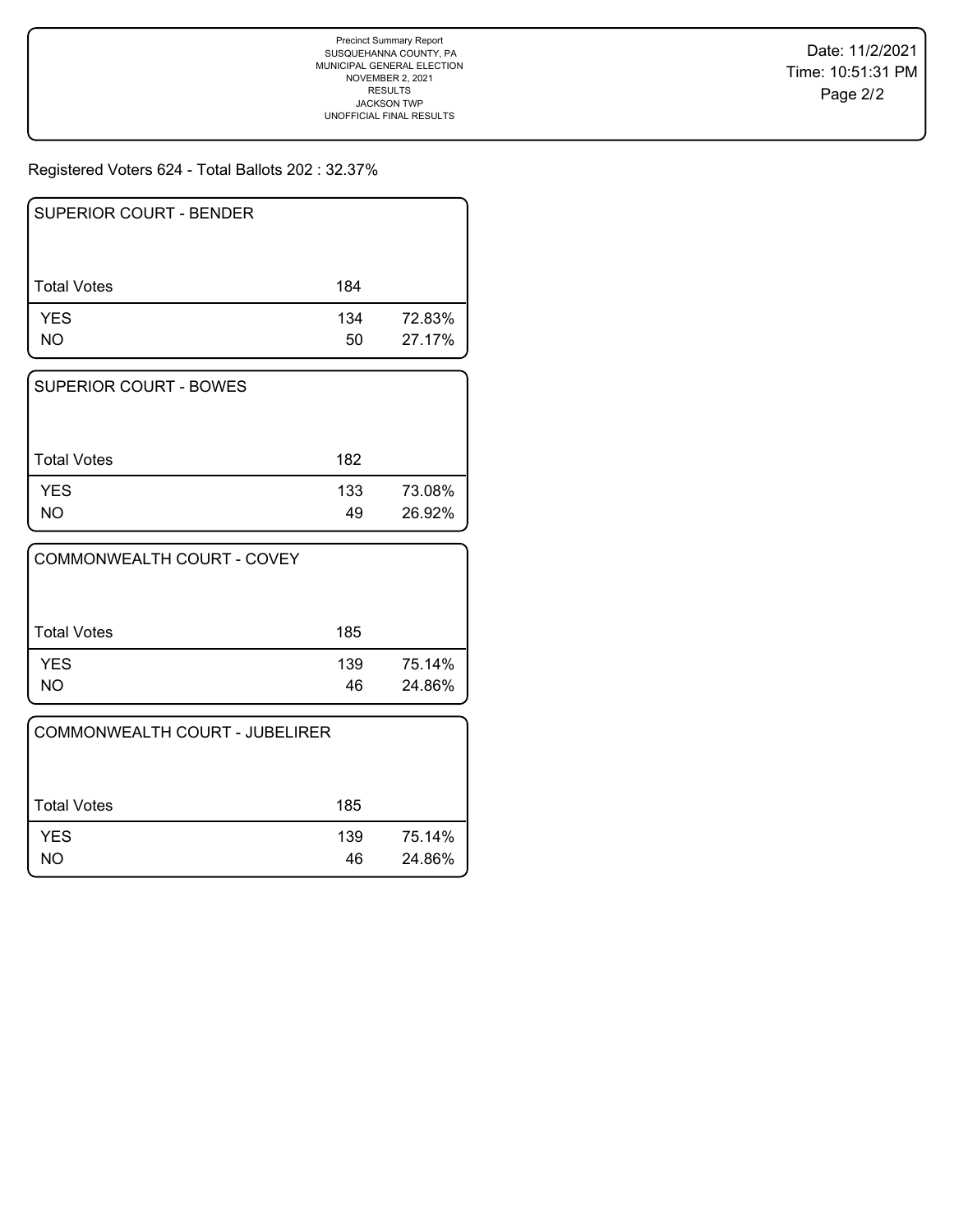### Registered Voters 350 - Total Ballots 140 : 40.00%

| <b>JUSTICE OF THE SUPREME COURT</b> |             |         | <b>JESSUP SUPERVISOR</b>         |                |         |
|-------------------------------------|-------------|---------|----------------------------------|----------------|---------|
| Vote For 1<br><b>Total Votes</b>    | 133         |         | Vote For 1<br><b>Total Votes</b> | 116            |         |
| MARIA MCLAUGHLIN (DEM)              | 32          | 24.06%  | <b>BRUCE GRIFFIS (REP)</b>       | 104            | 89.66%  |
| <b>KEVIN BROBSON (REP)</b>          | 101         | 75.94%  | Write-in                         | 12             | 10.34%  |
| Write-in                            | 0           | $0\%$   |                                  |                |         |
|                                     |             |         | <b>JESSUP AUDITOR 6 YEAR</b>     |                |         |
| JUDGE OF THE SUPERIOR COURT         |             |         |                                  |                |         |
|                                     |             |         | Vote For 1                       |                |         |
| Vote For 1                          |             |         | <b>Total Votes</b>               | 123            |         |
| <b>Total Votes</b>                  | 130         |         | PAMELA K LEWIS (REP)             | 123            | 100.00% |
| TIMIKA LANE (DEM)                   | 31          | 23.85%  | Write-in                         | $\mathbf 0$    | $0\%$   |
| <b>MEGAN SULLIVAN (REP)</b>         | 99          | 76.15%  |                                  |                |         |
| Write-in                            | $\mathbf 0$ | 0%      | <b>JESSUP AUDITOR 2 YEAR</b>     |                |         |
|                                     |             |         |                                  |                |         |
| JUDGE OF THE COMMONWEALTH COURT     |             |         | Vote For 1                       |                |         |
|                                     |             |         | <b>Total Votes</b>               | 120            |         |
| Vote For 2                          |             |         |                                  | 120            | 100.00% |
| <b>Total Votes</b>                  | 243         |         | KRISTIN L ROSE (REP)<br>Write-in | $\mathbf 0$    | 0%      |
| LORI A DUMAS (DEM)                  | 31          | 12.76%  |                                  |                |         |
| DAVID LEE SPURGEON (DEM)            | 29          | 11.93%  | <b>JESSUP TAX COLLECTOR</b>      |                |         |
| STACY MARIE WALLACE (REP)           | 91          | 37.45%  |                                  |                |         |
| DREW CROMPTON (REP)                 | 92          | 37.86%  |                                  |                |         |
| Write-in                            | $\mathbf 0$ | 0%      | Vote For 1<br><b>Total Votes</b> | 126            |         |
|                                     |             |         |                                  |                |         |
| <b>SHERIFF</b>                      |             |         | HUNTER A LEWIS (REP)             | 126            | 100.00% |
|                                     |             |         | Write-in                         | 0              | 0%      |
| Vote For 1                          |             |         | <b>JESSUP CONSTABLE</b>          |                |         |
| <b>Total Votes</b>                  | 131         |         |                                  |                |         |
| <b>LANCE BENEDICT</b>               | 131         | 100.00% |                                  |                |         |
| Write-in                            | 0           | 0%      | Vote For 1                       |                |         |
|                                     |             |         | <b>Total Votes</b>               | 6              |         |
| PROTHONOTARY AND CLERK OF COURTS    |             |         | Write-in                         | 6              | 100.00% |
|                                     |             |         |                                  |                |         |
| Vote For 1                          |             |         | JESSUP JUDGE OF ELECTION         |                |         |
| <b>Total Votes</b>                  | 125         |         |                                  |                |         |
| JAN KRUPINSKI (REP)                 | 122         | 97.60%  | Vote For 1                       |                |         |
| Write-in                            | 3           | 2.40%   | <b>Total Votes</b>               | $\overline{7}$ |         |
|                                     |             |         | Write-in                         | $\overline{7}$ | 100.00% |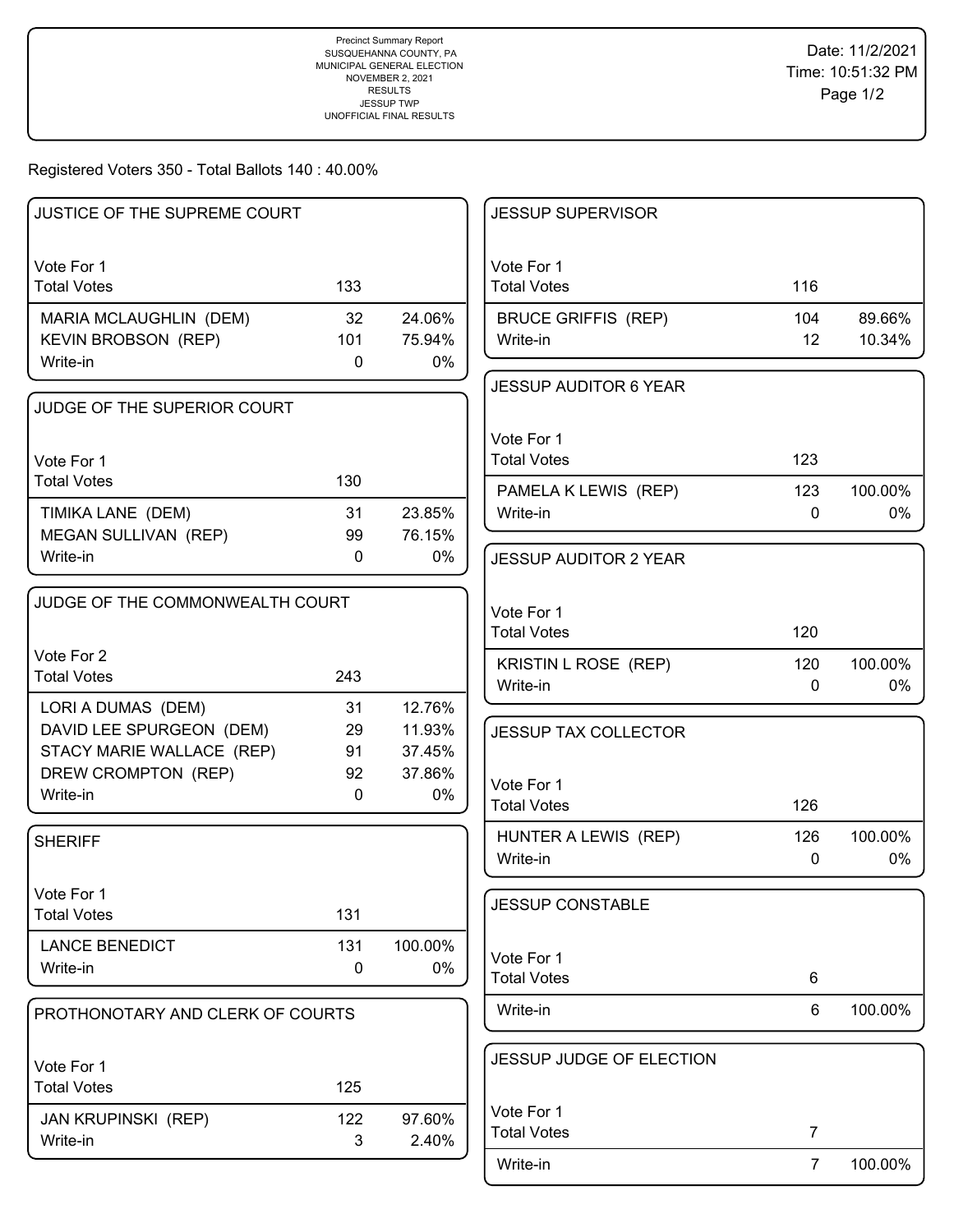Registered Voters 350 - Total Ballots 140 : 40.00%

| <b>JESSUP INSPECTOR OF ELECTION</b> |     |         |  |
|-------------------------------------|-----|---------|--|
| Vote For 1                          |     |         |  |
| <b>Total Votes</b>                  | 6   |         |  |
| Write-in                            | 6   | 100.00% |  |
| SCHOOL DIRECTOR MONTROSE 1 4 YEAR   |     |         |  |
| Vote For 2                          |     |         |  |
| <b>Total Votes</b>                  | 202 |         |  |
| JENNIFER A STRICKLAND               | 116 | 57.43%  |  |
| <b>GLORIA SMITH</b>                 | 86  | 42.57%  |  |
| Write-in                            |     | 0%      |  |
| SCHOOL DIRECTOR MONTROSE 1 2 YEAR   |     |         |  |

| l Vote For 1           |     |        |
|------------------------|-----|--------|
| Total Votes            | 107 |        |
| <b>TAYLOR M WARNER</b> | 105 | 98.13% |
| Write-in               | 2   | 1.87%  |

| <b>SUPERIOR COURT - BENDER</b> |          |                  |
|--------------------------------|----------|------------------|
| Total Votes                    | 118      |                  |
| <b>YES</b><br><b>NO</b>        | 62<br>56 | 52.54%<br>47.46% |

| <b>SUPERIOR COURT - BOWES</b> |          |                  |
|-------------------------------|----------|------------------|
| <b>Total Votes</b>            | 116      |                  |
| <b>YES</b><br><b>NO</b>       | 68<br>48 | 58.62%<br>41.38% |

| COMMONWEALTH COURT - COVEY |     |        |
|----------------------------|-----|--------|
| <b>Total Votes</b>         | 119 |        |
| <b>YES</b>                 | 69  | 57.98% |
| <b>NO</b>                  | 50  | 42.02% |

| COMMONWEALTH COURT - JUBELIRER |     |        |
|--------------------------------|-----|--------|
| <b>Total Votes</b>             | 116 |        |
| <b>YES</b>                     | 68  | 58.62% |
| חמ                             | 48  | 41.38% |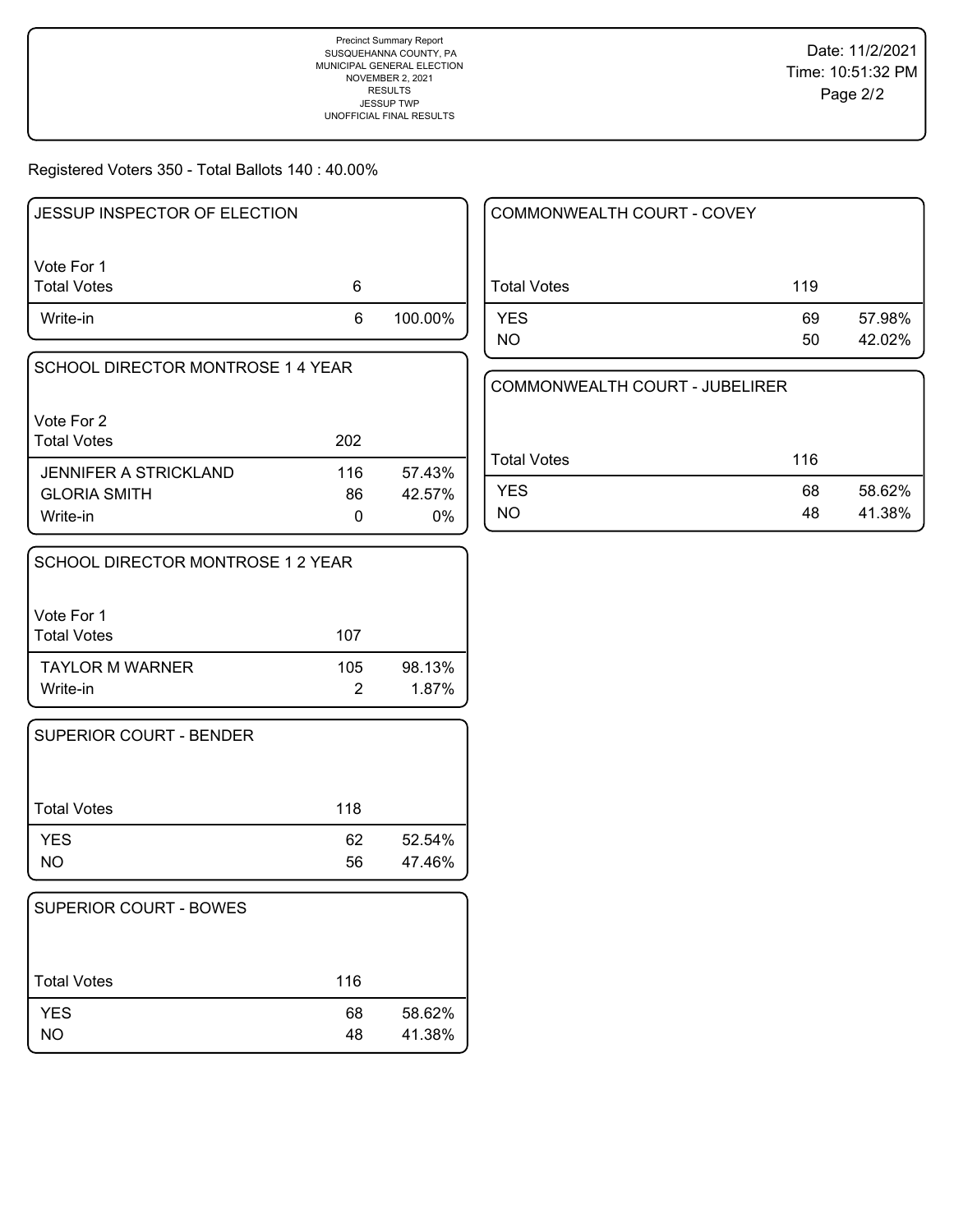# Registered Voters 248 - Total Ballots 75 : 30.24%

| JUSTICE OF THE SUPREME COURT              |              |        | <b>LANESBOROUGH MAYOR</b>                     |                |                  |
|-------------------------------------------|--------------|--------|-----------------------------------------------|----------------|------------------|
|                                           |              |        |                                               |                |                  |
| Vote For 1                                |              |        | Vote For 1                                    |                |                  |
| <b>Total Votes</b>                        | 74           |        | <b>Total Votes</b>                            | 70             |                  |
| MARIA MCLAUGHLIN (DEM)                    | 23           | 31.08% | CHRISTOPHER J MABY (REP)                      | 68             | 97.14%           |
| <b>KEVIN BROBSON (REP)</b>                | 51           | 68.92% | Write-in                                      | $\overline{2}$ | 2.86%            |
| Write-in                                  | $\mathbf{0}$ | 0%     |                                               |                |                  |
|                                           |              |        | LANESBOROUGH COUNCILMAN                       |                |                  |
| JUDGE OF THE SUPERIOR COURT               |              |        |                                               |                |                  |
|                                           |              |        | Vote For 3                                    |                |                  |
| Vote For 1                                |              |        | <b>Total Votes</b>                            | 138            |                  |
| <b>Total Votes</b>                        | 70           |        |                                               |                |                  |
|                                           | 23           | 32.86% | MICHAEL SELLITTO (REP)<br>DAVID GLIDDEN (REP) | 62<br>65       | 44.93%<br>47.10% |
| TIMIKA LANE (DEM)<br>MEGAN SULLIVAN (REP) | 47           | 67.14% | Write-in                                      | 11             | 7.97%            |
| Write-in                                  | $\mathbf{0}$ | 0%     |                                               |                |                  |
|                                           |              |        | LANESBOROUGH TAX COLLECTOR                    |                |                  |
| JUDGE OF THE COMMONWEALTH COURT           |              |        |                                               |                |                  |
|                                           |              |        |                                               |                |                  |
|                                           |              |        | Vote For 1                                    |                |                  |
| Vote For 2                                |              |        | <b>Total Votes</b>                            | 72             |                  |
| <b>Total Votes</b>                        | 126          |        | <b>BARBARA EDWARDS (REP)</b>                  | 71             | 98.61%           |
| LORI A DUMAS (DEM)                        | 24           | 19.05% | Write-in                                      | $\mathbf 1$    | 1.39%            |
| DAVID LEE SPURGEON (DEM)                  | 23           | 18.25% |                                               |                |                  |
| STACY MARIE WALLACE (REP)                 | 43           | 34.13% | LANESBOROUGH CONSTABLE                        |                |                  |
| DREW CROMPTON (REP)                       | 36           | 28.57% |                                               |                |                  |
| Write-in                                  | $\mathbf 0$  | 0%     | Vote For 1                                    |                |                  |
|                                           |              |        | <b>Total Votes</b>                            | 65             |                  |
| <b>SHERIFF</b>                            |              |        |                                               | 63             | 96.92%           |
|                                           |              |        | EDWARD G ARZOUIAN (REP)<br>Write-in           | $\overline{2}$ | 3.08%            |
| l Vote For 1                              |              |        |                                               |                |                  |
| <b>Total Votes</b>                        | 69           |        | LANESBOROUGH JUDGE OF ELECTION                |                |                  |
| <b>LANCE BENEDICT</b>                     | 68           | 98.55% |                                               |                |                  |
| Write-in                                  | 1            | 1.45%  |                                               |                |                  |
|                                           |              |        | Vote For 1                                    |                |                  |
| PROTHONOTARY AND CLERK OF COURTS          |              |        | <b>Total Votes</b>                            | 70             |                  |
|                                           |              |        | LISA BARTON (REP)                             | 69             | 98.57%           |
|                                           |              |        | Write-in                                      | 1              | 1.43%            |
| Vote For 1<br><b>Total Votes</b>          | 68           |        |                                               |                |                  |
|                                           |              |        |                                               |                |                  |
| <b>JAN KRUPINSKI (REP)</b>                | 67           | 98.53% |                                               |                |                  |
| Write-in                                  | 1            | 1.47%  |                                               |                |                  |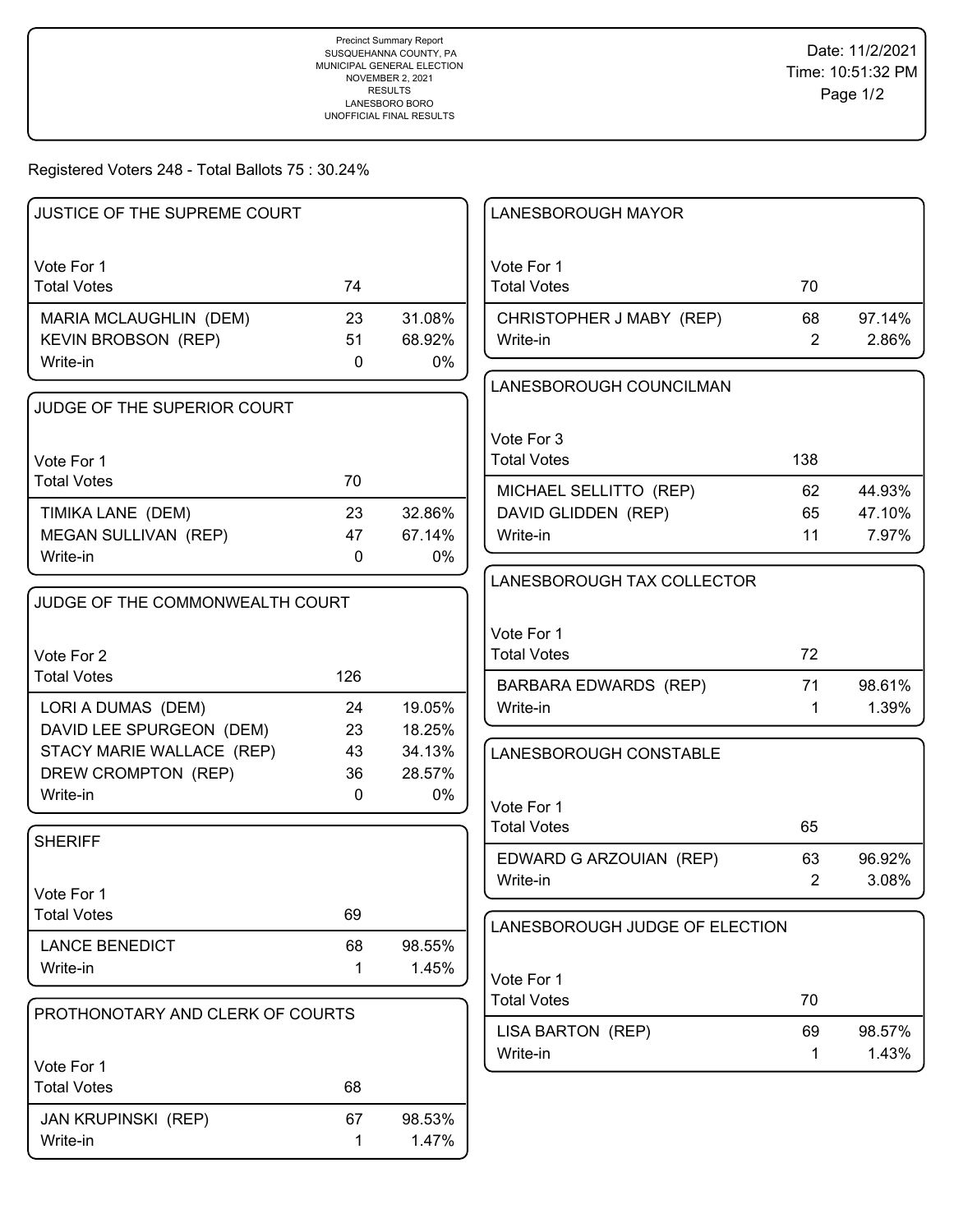Registered Voters 248 - Total Ballots 75 : 30.24%

| LANESBOROUGH INSPECTOR OF ELECTION |    |                 |
|------------------------------------|----|-----------------|
| Vote For 1<br><b>Total Votes</b>   | 68 |                 |
| DONNA M GELATT (REP)<br>Write-in   | 66 | 97.06%<br>2.94% |

| SCHOOL DIRECTOR SUSQUEHANNA 1    |         |                 |
|----------------------------------|---------|-----------------|
| Vote For 1<br><b>Total Votes</b> | 59      |                 |
| AMANDA COOK (DEM)<br>Write-in    | 55<br>4 | 93.22%<br>6.78% |

| SUPERIOR COURT - BENDER |          |                  |
|-------------------------|----------|------------------|
| <b>Total Votes</b>      | 60       |                  |
| <b>YES</b><br>NO.       | 41<br>19 | 68.33%<br>31.67% |

| <b>SUPERIOR COURT - BOWES</b> |          |                  |
|-------------------------------|----------|------------------|
| <b>Total Votes</b>            | 63       |                  |
| <b>YES</b><br><b>NO</b>       | 42<br>21 | 66.67%<br>33.33% |

| COMMONWEALTH COURT - COVEY |          |                  |
|----------------------------|----------|------------------|
| <b>Total Votes</b>         | 64       |                  |
| <b>YES</b><br>NΟ           | 44<br>20 | 68.75%<br>31.25% |

| COMMONWEALTH COURT - JUBELIRER |          |                  |
|--------------------------------|----------|------------------|
| Total Votes                    | 62       |                  |
| <b>YES</b><br>NO.              | 43<br>19 | 69.35%<br>30.65% |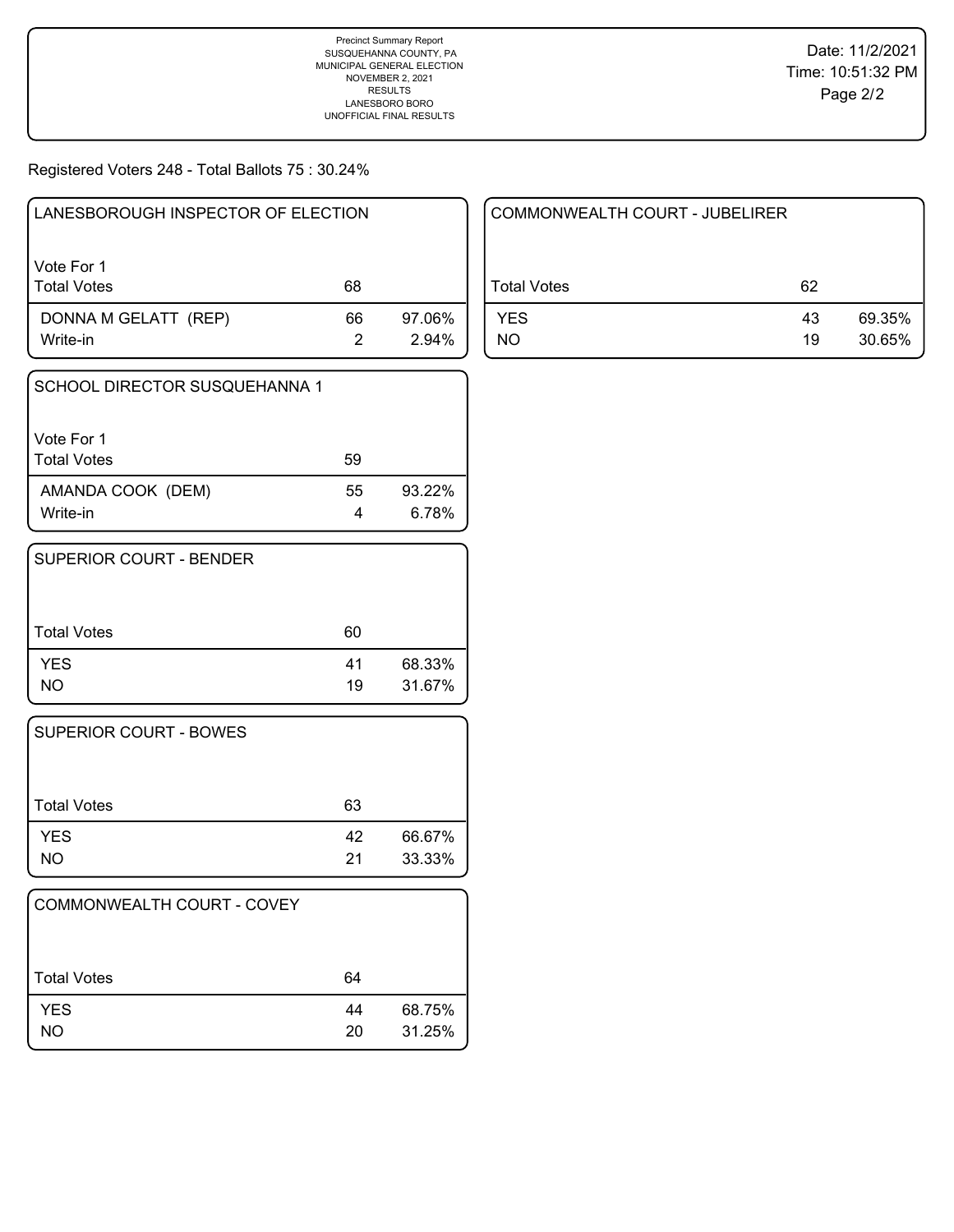Registered Voters 536 - Total Ballots 182 : 33.96%

| JUSTICE OF THE SUPREME COURT                          |                     |                  | LATHROP SUPERVISOR 6 YEAR        |     |        |
|-------------------------------------------------------|---------------------|------------------|----------------------------------|-----|--------|
| Vote For 1                                            |                     |                  | Vote For 1                       |     |        |
| <b>Total Votes</b>                                    | 180                 |                  | <b>Total Votes</b>               | 159 |        |
| MARIA MCLAUGHLIN (DEM)                                | 55                  | 30.56%           | ELWOOD G PHELPS (DEM)            | 158 | 99.37% |
| <b>KEVIN BROBSON (REP)</b>                            | 125                 | 69.44%           | Write-in                         | 1   | 0.63%  |
| Write-in                                              | 0                   | 0%               |                                  |     |        |
| JUDGE OF THE SUPERIOR COURT                           |                     |                  | LATHROP SUPERVISOR 4 YEAR        |     |        |
|                                                       |                     |                  | Vote For 1                       |     |        |
| Vote For 1                                            |                     |                  | <b>Total Votes</b>               | 154 |        |
| <b>Total Votes</b>                                    | 173                 |                  |                                  |     |        |
|                                                       |                     |                  | DONNA BRENNEMAN (REP)            | 153 | 99.35% |
| TIMIKA LANE (DEM)                                     | 55                  | 31.79%           | Write-in                         | 1   | 0.65%  |
| MEGAN SULLIVAN (REP)<br>Write-in                      | 118<br>$\mathbf{0}$ | 68.21%<br>0%     |                                  |     |        |
|                                                       |                     |                  | <b>LATHROP AUDITOR</b>           |     |        |
| JUDGE OF THE COMMONWEALTH COURT                       |                     |                  |                                  |     |        |
|                                                       |                     |                  | Vote For 1<br><b>Total Votes</b> | 158 |        |
| Vote For 2                                            |                     |                  |                                  |     |        |
| <b>Total Votes</b>                                    | 328                 |                  | ELWOOD WILLIAMS (REP)            | 155 | 98.10% |
|                                                       |                     |                  | Write-in                         | 3   | 1.90%  |
| LORI A DUMAS (DEM)                                    | 56                  | 17.07%           |                                  |     |        |
| DAVID LEE SPURGEON (DEM)<br>STACY MARIE WALLACE (REP) | 49<br>116           | 14.94%<br>35.37% | LATHROP TAX COLLECTOR            |     |        |
| DREW CROMPTON (REP)                                   | 107                 | 32.62%           |                                  |     |        |
| Write-in                                              | $\mathbf{0}$        | 0%               | Vote For 1                       |     |        |
|                                                       |                     |                  | <b>Total Votes</b>               | 160 |        |
| <b>SHERIFF</b>                                        |                     |                  | THELMA FAY WILLIAMS (REP)        | 157 | 98.12% |
|                                                       |                     |                  | Write-in                         | 3   | 1.88%  |
| Vote For 1                                            |                     |                  |                                  |     |        |
| <b>Total Votes</b>                                    | 179                 |                  | LATHROP CONSTABLE                |     |        |
|                                                       |                     |                  |                                  |     |        |
| <b>LANCE BENEDICT</b>                                 | 178                 | 99.44%           | Vote For 1                       |     |        |
| Write-in                                              | $\mathbf{1}$        | 0.56%            | <b>Total Votes</b>               | 159 |        |
| PROTHONOTARY AND CLERK OF COURTS                      |                     |                  | JAMES GLEMBOSKI (REP)            | 158 | 99.37% |
|                                                       |                     |                  | Write-in                         | 1   | 0.63%  |
| Vote For 1                                            |                     |                  |                                  |     |        |
| <b>Total Votes</b>                                    | 160                 |                  |                                  |     |        |
|                                                       |                     |                  |                                  |     |        |
| JAN KRUPINSKI (REP)                                   | 158                 | 98.75%           |                                  |     |        |
| Write-in                                              | $\overline{2}$      | 1.25%            |                                  |     |        |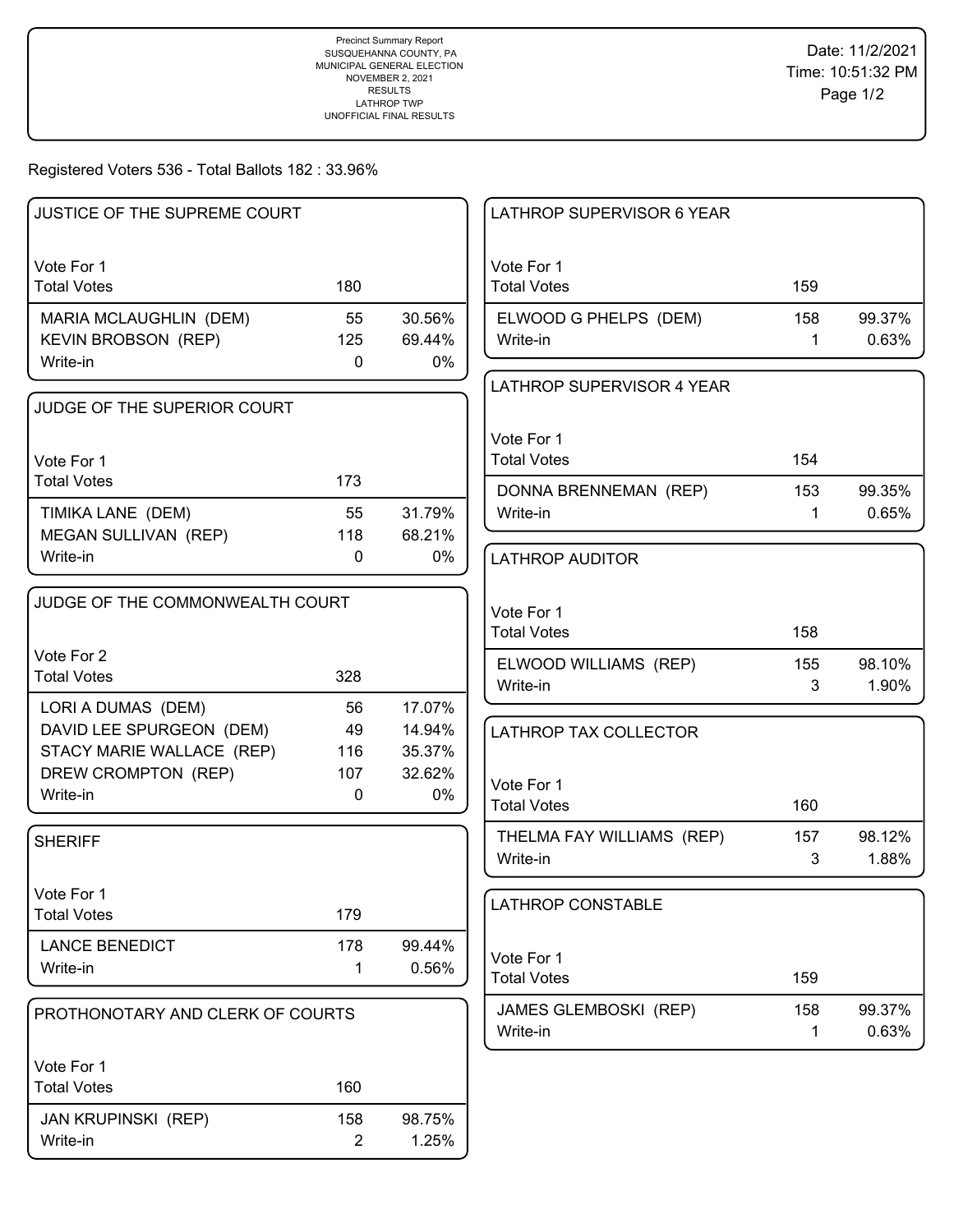# Registered Voters 536 - Total Ballots 182 : 33.96%

| LATHROP JUDGE OF ELECTION        |     |                 |
|----------------------------------|-----|-----------------|
| Vote For 1<br><b>Total Votes</b> | 156 |                 |
| BRENDA WALTER (REP)<br>Write-in  | 155 | 99.36%<br>0.64% |

| l Vote For 1<br>  Total Votes | 179 |        |
|-------------------------------|-----|--------|
| MONICA TURNER (DEM)           | 90  | 50.28% |
| LIANNE GLEMBOSKI (REP)        | 88  | 49.16% |
| Write-in                      |     | 0.56%  |

| SCHOOL DIRECTOR MOUNTAIN VIEW 3B |     |        |
|----------------------------------|-----|--------|
| Vote For 1<br><b>Total Votes</b> | 158 |        |
| DANNY VERY (REP)                 | 152 | 96.20% |
| Write-in                         | 6   | 3.80%  |

| <b>SUPERIOR COURT - BENDER</b> |           |                  |
|--------------------------------|-----------|------------------|
| Total Votes                    | 156       |                  |
| <b>YES</b><br><b>NO</b>        | 110<br>46 | 70.51%<br>29.49% |

| SUPERIOR COURT - BOWES |           |                  |
|------------------------|-----------|------------------|
| <b>Total Votes</b>     | 155       |                  |
| <b>YES</b><br>NΟ       | 108<br>47 | 69.68%<br>30.32% |

| COMMONWEALTH COURT - COVEY |           |                  |
|----------------------------|-----------|------------------|
| <b>Total Votes</b>         | 156       |                  |
| <b>YES</b><br>NO.          | 107<br>49 | 68.59%<br>31.41% |

| COMMONWEALTH COURT - JUBELIRER |     |        |
|--------------------------------|-----|--------|
| Total Votes                    | 151 |        |
| <b>YES</b>                     | 100 | 66.23% |
| NΟ                             | 51  | 33.77% |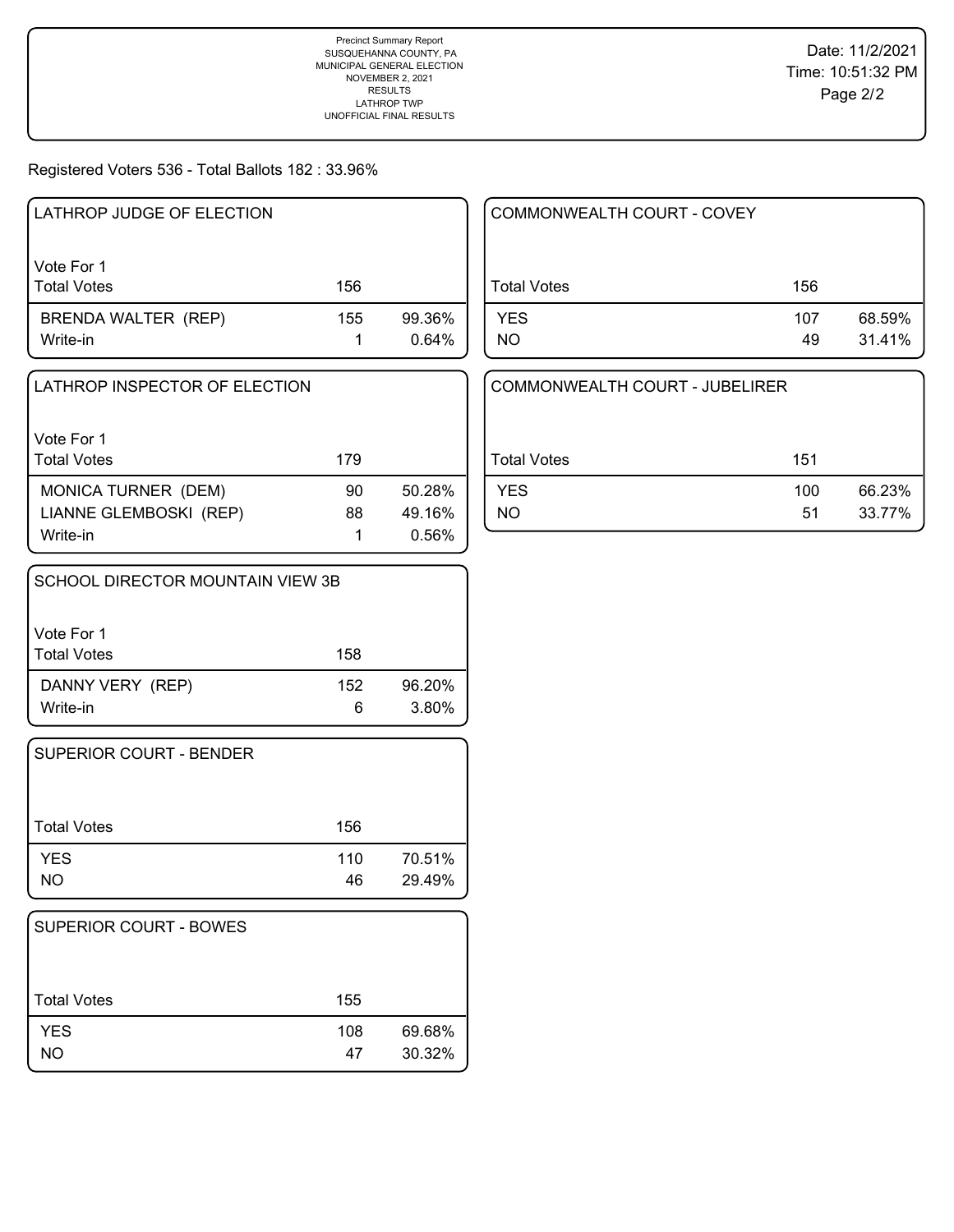Registered Voters 1,228 - Total Ballots 351 : 28.58%

| JUSTICE OF THE SUPREME COURT                                                                       |                         |                                      | <b>LENOX SUPERVISOR</b>                                         |            |                 |
|----------------------------------------------------------------------------------------------------|-------------------------|--------------------------------------|-----------------------------------------------------------------|------------|-----------------|
| Vote For 1<br><b>Total Votes</b>                                                                   | 343                     |                                      | Vote For 1<br><b>Total Votes</b>                                | 290        |                 |
| MARIA MCLAUGHLIN (DEM)<br><b>KEVIN BROBSON (REP)</b><br>Write-in                                   | 115<br>227<br>1         | 33.53%<br>66.18%<br>0.29%            | JAMES TAYLOR (REP)<br>Write-in                                  | 279<br>11  | 96.21%<br>3.79% |
| JUDGE OF THE SUPERIOR COURT                                                                        |                         |                                      | <b>LENOX AUDITOR 6 YEAR</b>                                     |            |                 |
| Vote For 1<br><b>Total Votes</b>                                                                   | 341                     |                                      | Vote For 1<br><b>Total Votes</b>                                | 16         |                 |
| TIMIKA LANE (DEM)                                                                                  | 108                     | 31.67%                               | Write-in                                                        | 16         | 100.00%         |
| MEGAN SULLIVAN (REP)<br>Write-in                                                                   | 232<br>1                | 68.04%<br>0.29%                      | <b>LENOX AUDITOR 4 YEAR</b>                                     |            |                 |
| JUDGE OF THE COMMONWEALTH COURT                                                                    |                         |                                      | Vote For 1<br><b>Total Votes</b>                                | 23         |                 |
| Vote For 2<br><b>Total Votes</b>                                                                   | 615                     |                                      | Write-in                                                        | 23         | 100.00%         |
| LORI A DUMAS (DEM)<br>DAVID LEE SPURGEON (DEM)<br>STACY MARIE WALLACE (REP)<br>DREW CROMPTON (REP) | 102<br>93<br>218<br>202 | 16.59%<br>15.12%<br>35.45%<br>32.85% | <b>LENOX AUDITOR 2 YEAR</b><br>Vote For 1<br><b>Total Votes</b> | 279        |                 |
| Write-in                                                                                           | $\mathbf 0$             | 0%                                   | THERESA ANN PRICE (REP)<br>Write-in                             | 276<br>3   | 98.92%<br>1.08% |
| <b>SHERIFF</b>                                                                                     |                         |                                      | <b>LENOX TAX COLLECTOR</b>                                      |            |                 |
| Vote For 1<br><b>Total Votes</b>                                                                   | 327                     |                                      | Vote For 1                                                      |            |                 |
| <b>LANCE BENEDICT</b><br>Write-in                                                                  | 326<br>1                | 99.69%<br>0.31%                      | <b>Total Votes</b><br><b>CHRISTINE HENKE</b>                    | 324<br>323 | 99.69%          |
| PROTHONOTARY AND CLERK OF COURTS                                                                   |                         |                                      | Write-in                                                        | 1          | 0.31%           |
| Vote For 1                                                                                         |                         |                                      | <b>LENOX CONSTABLE</b>                                          |            |                 |
| <b>Total Votes</b><br><b>JAN KRUPINSKI (REP)</b>                                                   | 288<br>285              | 98.96%                               | Vote For 1<br><b>Total Votes</b>                                | 295        |                 |
| Write-in                                                                                           | 3                       | 1.04%                                | LUCAS TAYLOR (REP)<br>Write-in                                  | 291<br>4   | 98.64%<br>1.36% |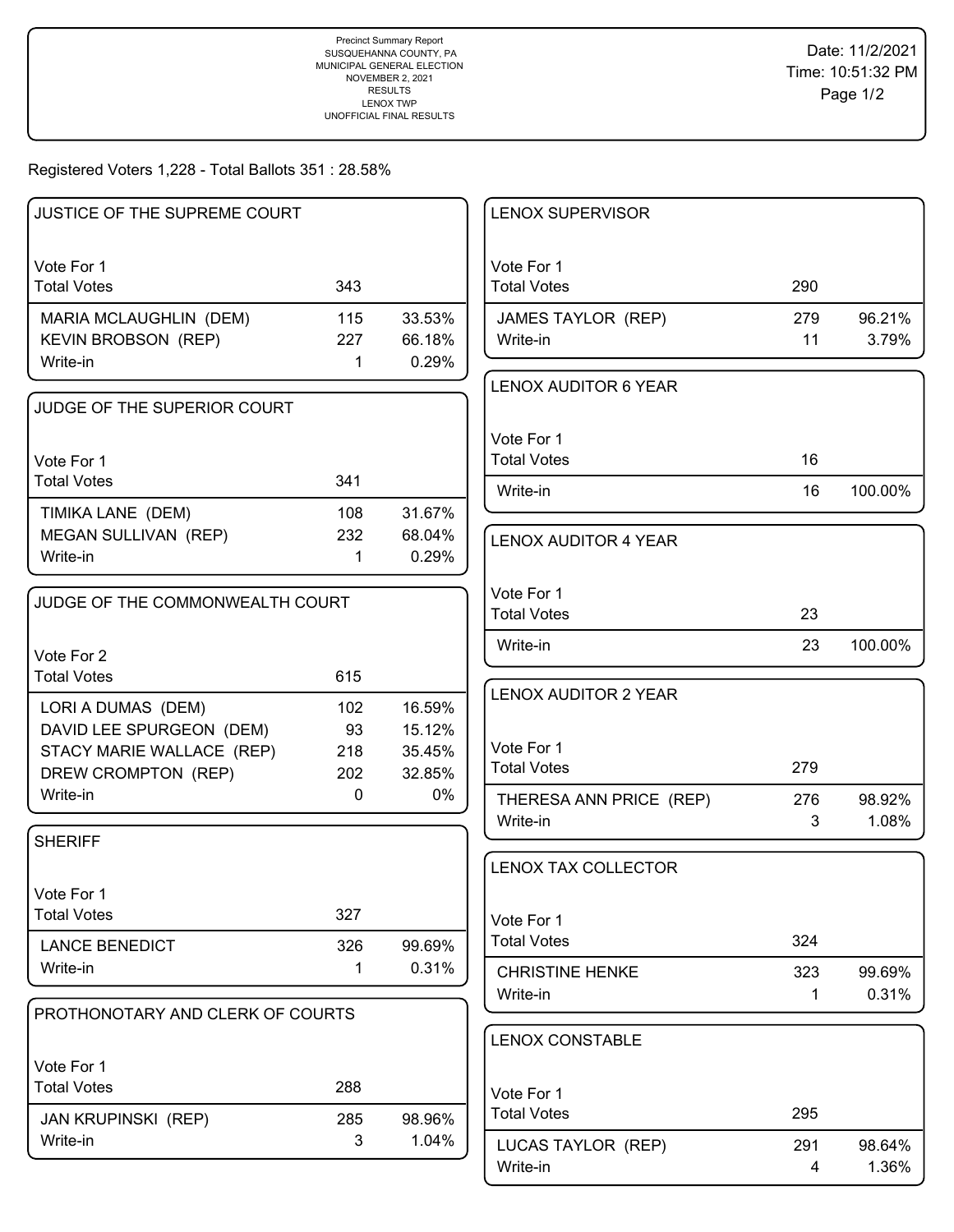### Registered Voters 1,228 - Total Ballots 351 : 28.58%

| LENOX JUDGE OF ELECTION          |     |                 |
|----------------------------------|-----|-----------------|
| Vote For 1<br><b>Total Votes</b> | 290 |                 |
| STELLA JERAULD (REP)<br>Write-in | 289 | 99.66%<br>0.34% |

| LENOX INSPECTOR OF ELECTION |  |
|-----------------------------|--|
|                             |  |
|                             |  |

| Vote For 1       |     |        |
|------------------|-----|--------|
| Total Votes      | 298 |        |
| ANN ROGERS (REP) | 290 | 97.32% |
| Write-in         |     | 2.68%  |

| SCHOOL DIRECTOR MOUNTAIN VIEW 2C |           |                 |
|----------------------------------|-----------|-----------------|
| Vote For 1<br><b>Total Votes</b> | 302       |                 |
| MICHAEL TALABISKA<br>Write-in    | 286<br>16 | 94.70%<br>5.30% |

| SUPERIOR COURT - BENDER |            |                  |
|-------------------------|------------|------------------|
| <b>Total Votes</b>      | 292        |                  |
| <b>YES</b><br><b>NO</b> | 185<br>107 | 63.36%<br>36.64% |

| <b>SUPERIOR COURT - BOWES</b> |           |                  |
|-------------------------------|-----------|------------------|
| <b>Total Votes</b>            | 285       |                  |
| <b>YES</b><br><b>NO</b>       | 192<br>93 | 67.37%<br>32.63% |

| COMMONWEALTH COURT - COVEY |           |                  |
|----------------------------|-----------|------------------|
| <b>Total Votes</b>         | 285       |                  |
| <b>YES</b><br><b>NO</b>    | 195<br>90 | 68.42%<br>31.58% |

| COMMONWEALTH COURT - JUBELIRER |     |        |
|--------------------------------|-----|--------|
| Total Votes                    | 275 |        |
| <b>YES</b>                     | 186 | 67.64% |
| NO.                            | 89  | 32.36% |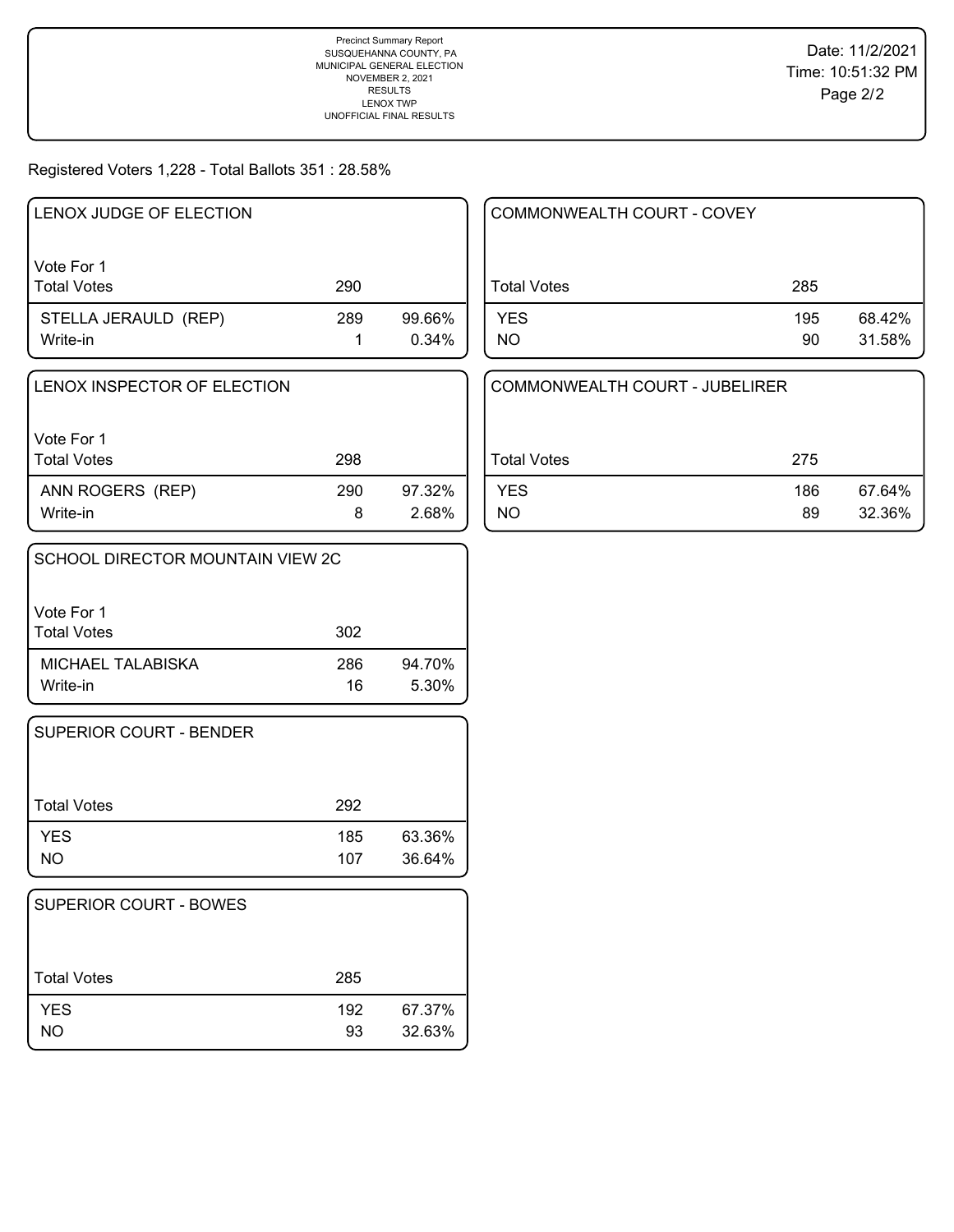### Registered Voters 744 - Total Ballots 258 : 34.68%

| JUSTICE OF THE SUPREME COURT                   |                       |                  | <b>LIBERTY SUPERVISOR</b>        |     |         |
|------------------------------------------------|-----------------------|------------------|----------------------------------|-----|---------|
| Vote For 1                                     |                       |                  | Vote For 1                       |     |         |
| <b>Total Votes</b>                             | 256                   |                  | <b>Total Votes</b>               | 236 |         |
| MARIA MCLAUGHLIN (DEM)                         | 72                    | 28.12%           | DAVID BAILEY (REP)               | 160 | 67.80%  |
| KEVIN BROBSON (REP)                            | 183                   | 71.48%           | Write-in                         | 76  | 32.20%  |
| Write-in                                       | $\mathbf 1$           | 0.39%            |                                  |     |         |
| JUDGE OF THE SUPERIOR COURT                    |                       |                  | <b>LIBERTY AUDITOR</b>           |     |         |
|                                                |                       |                  |                                  |     |         |
| Vote For 1                                     |                       |                  | Vote For 1<br><b>Total Votes</b> | 14  |         |
| <b>Total Votes</b>                             | 251                   |                  |                                  |     |         |
| TIMIKA LANE (DEM)                              | 71                    | 28.29%           | Write-in                         | 14  | 100.00% |
| MEGAN SULLIVAN (REP)                           | 180                   | 71.71%           | <b>LIBERTY TAX COLLECTOR</b>     |     |         |
| Write-in                                       | 0                     | $0\%$            |                                  |     |         |
|                                                |                       |                  | Vote For 1                       |     |         |
| JUDGE OF THE COMMONWEALTH COURT                |                       |                  | <b>Total Votes</b>               | 244 |         |
|                                                |                       |                  | ALICE L ROE (REP)                | 243 | 99.59%  |
| Vote For 2<br><b>Total Votes</b>               | 466                   |                  | Write-in                         | 1   | 0.41%   |
|                                                |                       |                  |                                  |     |         |
| LORI A DUMAS (DEM)<br>DAVID LEE SPURGEON (DEM) | 70<br>62              | 15.02%<br>13.30% | <b>LIBERTY JUDGE OF ELECTION</b> |     |         |
| STACY MARIE WALLACE (REP)                      | 173                   | 37.12%           |                                  |     |         |
| DREW CROMPTON (REP)                            | 161                   | 34.55%           | Vote For 1                       |     |         |
| Write-in                                       | 0                     | 0%               | <b>Total Votes</b>               | 229 |         |
|                                                |                       |                  | STACEY KALECHITZ (REP)           | 226 | 98.69%  |
| <b>SHERIFF</b>                                 |                       |                  | Write-in                         | 3   | 1.31%   |
|                                                |                       |                  | LIBERTY INSPECTOR OF ELECTION    |     |         |
| Vote For 1<br><b>Total Votes</b>               | 242                   |                  |                                  |     |         |
|                                                |                       |                  | Vote For 1                       |     |         |
| <b>LANCE BENEDICT</b><br>Write-in              | 240<br>$\overline{2}$ | 99.17%<br>0.83%  | <b>Total Votes</b>               | 253 |         |
|                                                |                       |                  | JOHN HOTVEDT (DEM)               | 62  | 24.51%  |
| PROTHONOTARY AND CLERK OF COURTS               |                       |                  | CYNTHIA OLENIACZ (REP)           | 191 | 75.49%  |
|                                                |                       |                  | Write-in                         | 0   | 0%      |
| Vote For 1                                     |                       |                  |                                  |     |         |
| <b>Total Votes</b>                             | 230                   |                  |                                  |     |         |
| JAN KRUPINSKI (REP)                            | 226                   | 98.26%           |                                  |     |         |
| Write-in                                       | 4                     | 1.74%            |                                  |     |         |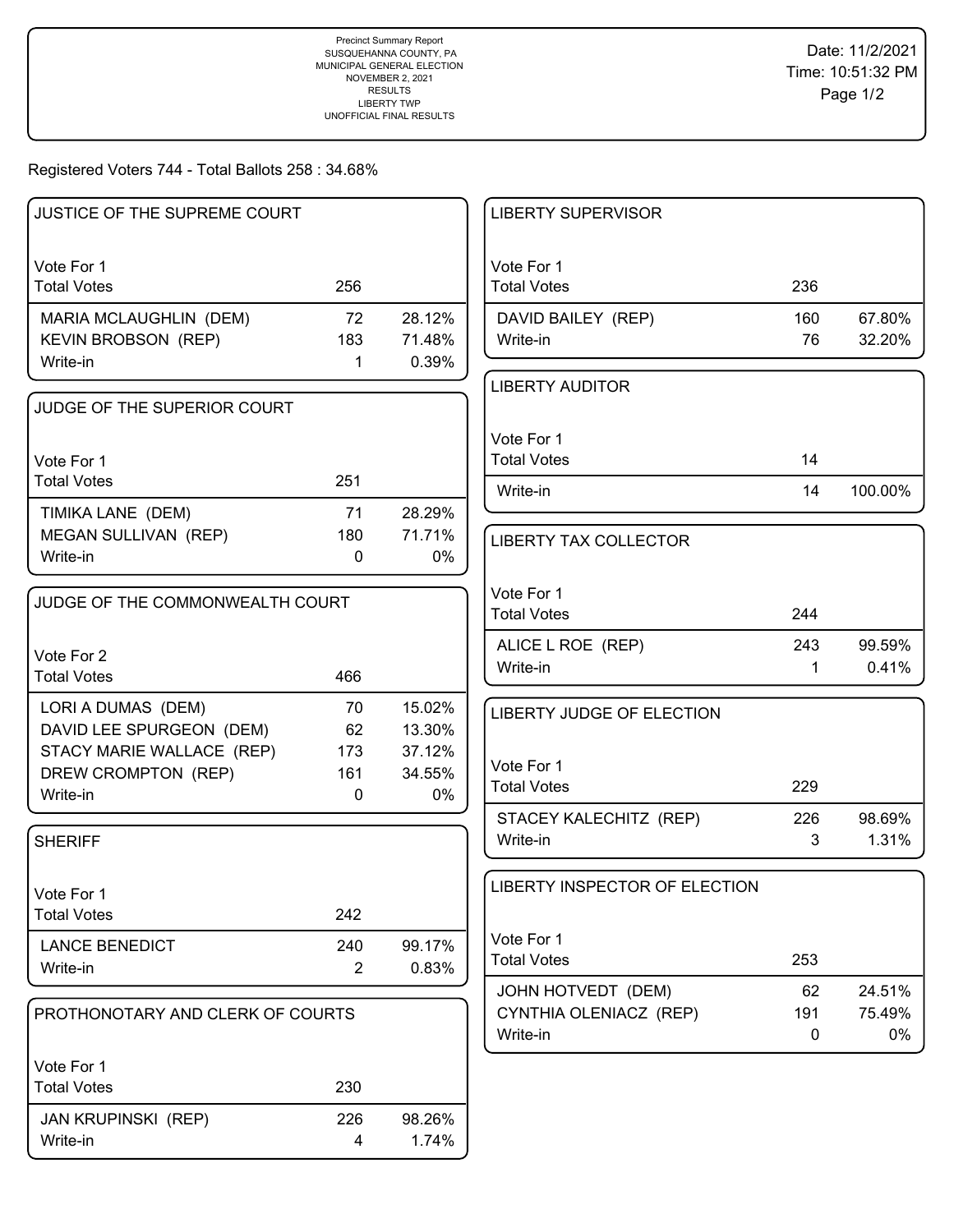Registered Voters 744 - Total Ballots 258 : 34.68%

| SCHOOL DIRECTOR MONTROSE 2 4 YEAR  |     |                 |
|------------------------------------|-----|-----------------|
| Vote For 1<br><b>Total Votes</b>   | 216 |                 |
| RICHARD M JORDAN (REP)<br>Write-in | 214 | 99.07%<br>0.93% |

| l SCHOOL DIRECTOR MONTROSE 2 2 YEAR |          |                    |
|-------------------------------------|----------|--------------------|
| l Vote For 1<br>l Total Votes       | 230      |                    |
| DOUG WILCOX<br>Write-in             | 227<br>3 | 98.70%<br>$1.30\%$ |

| SUPERIOR COURT - BENDER |           |                  |
|-------------------------|-----------|------------------|
| <b>Total Votes</b>      | 220       |                  |
| <b>YES</b><br>NO.       | 148<br>72 | 67.27%<br>32.73% |

| <b>SUPERIOR COURT - BOWES</b> |           |                  |
|-------------------------------|-----------|------------------|
| <b>Total Votes</b>            | 221       |                  |
| <b>YES</b><br>NO              | 154<br>67 | 69.68%<br>30.32% |

| COMMONWEALTH COURT - COVEY |           |                  |
|----------------------------|-----------|------------------|
| <b>Total Votes</b>         | 220       |                  |
| <b>YES</b><br>NO           | 152<br>68 | 69.09%<br>30.91% |

| COMMONWEALTH COURT - JUBELIRER |           |                  |
|--------------------------------|-----------|------------------|
| Total Votes                    | 212       |                  |
| <b>YES</b><br>NO               | 149<br>63 | 70.28%<br>29.72% |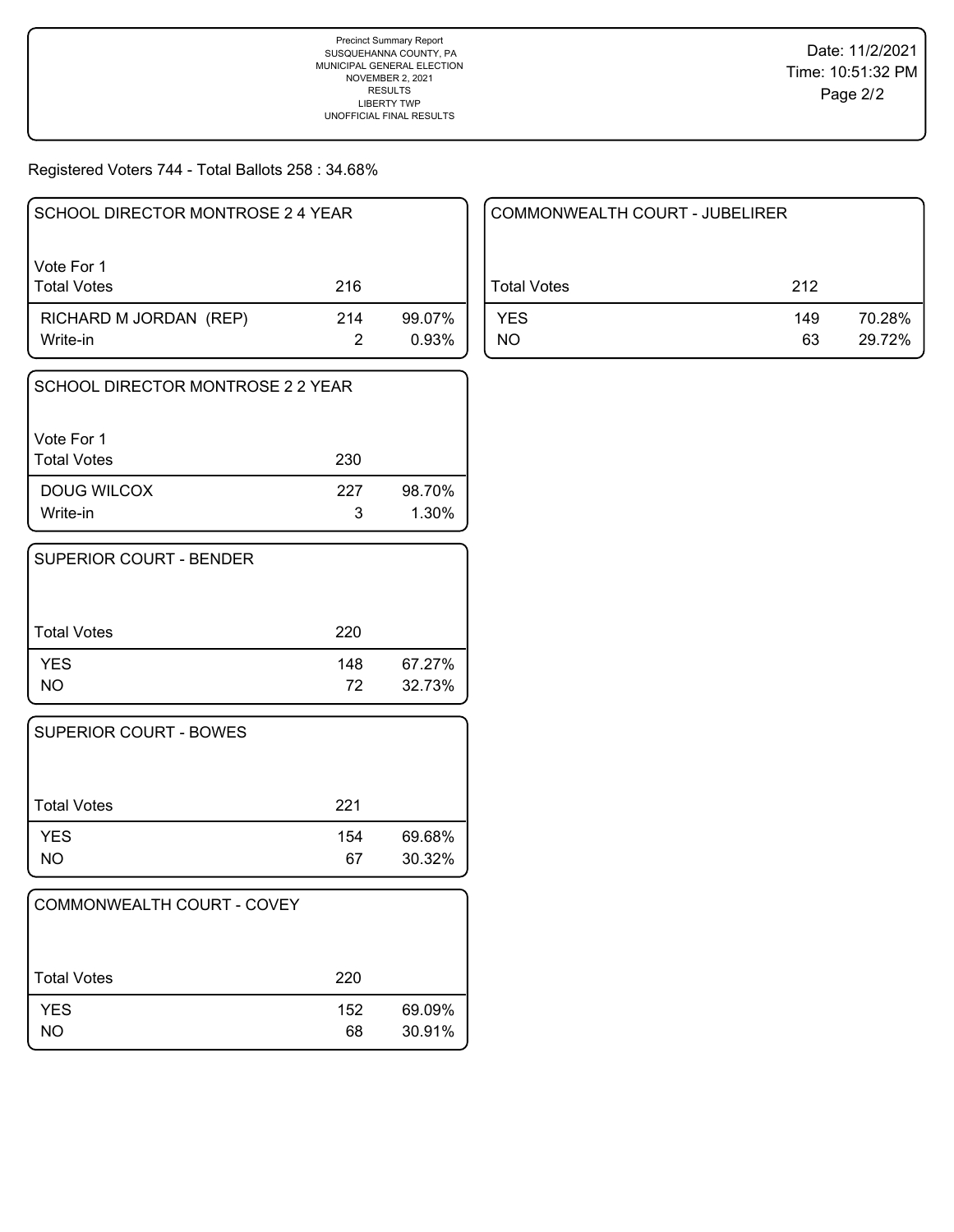Registered Voters 182 - Total Ballots 70 : 38.46%

| JUSTICE OF THE SUPREME COURT                   |                     |                | <b>LITTLE MDWS MAYOR</b>             |                    |               |
|------------------------------------------------|---------------------|----------------|--------------------------------------|--------------------|---------------|
| Vote For 1                                     |                     |                | Vote For 1                           |                    |               |
| <b>Total Votes</b>                             | 68                  |                | <b>Total Votes</b>                   | 63                 |               |
| MARIA MCLAUGHLIN (DEM)                         | $\overline{7}$      | 10.29%         | LISA L LEHR KLEIN (REP)              | 63                 | 100.00%       |
| <b>KEVIN BROBSON (REP)</b>                     | 61                  | 89.71%         | Write-in                             | $\mathbf{0}$       | 0%            |
| Write-in                                       | $\mathbf{0}$        | 0%             |                                      |                    |               |
| JUDGE OF THE SUPERIOR COURT                    |                     |                | LITTLE MDWS COUNCILMAN               |                    |               |
|                                                |                     |                |                                      |                    |               |
| Vote For 1                                     |                     |                | Vote For 3<br><b>Total Votes</b>     | 96                 |               |
| <b>Total Votes</b>                             | 67                  |                |                                      | 54                 | 56.25%        |
| TIMIKA LANE (DEM)                              | $\overline{7}$      | 10.45%         | MARY ELLEN CARMODY (REP)<br>Write-in | 42                 | 43.75%        |
| MEGAN SULLIVAN (REP)                           | 60                  | 89.55%         |                                      |                    |               |
| Write-in                                       | $\Omega$            | 0%             | LITTLE MDWS AUDITOR 6 YEAR           |                    |               |
|                                                |                     |                |                                      |                    |               |
| JUDGE OF THE COMMONWEALTH COURT                |                     |                | Vote For 1                           |                    |               |
|                                                |                     |                | <b>Total Votes</b>                   | $\overline{7}$     |               |
| Vote For 2<br><b>Total Votes</b>               | 120                 |                | Write-in                             | $\overline{7}$     | 100.00%       |
|                                                |                     |                |                                      |                    |               |
| LORI A DUMAS (DEM)<br>DAVID LEE SPURGEON (DEM) | $\overline{7}$<br>8 | 5.83%<br>6.67% | LITTLE MDWS AUDITOR 2 YEAR           |                    |               |
| STACY MARIE WALLACE (REP)                      | 54                  | 45.00%         |                                      |                    |               |
| DREW CROMPTON (REP)                            | 51                  | 42.50%         | Vote For 1                           |                    |               |
| Write-in                                       | $\mathbf{0}$        | 0%             | <b>Total Votes</b>                   | 4                  |               |
|                                                |                     |                | Write-in                             | $\overline{4}$     | 100.00%       |
| <b>SHERIFF</b>                                 |                     |                |                                      |                    |               |
|                                                |                     |                | LITTLE MDWS TAX COLLECTOR            |                    |               |
| Vote For 1<br><b>Total Votes</b>               | 66                  |                |                                      |                    |               |
|                                                |                     |                | Vote For 1<br><b>Total Votes</b>     | 69                 |               |
| <b>LANCE BENEDICT</b><br>Write-in              | 66<br>0             | 100.00%<br>0%  |                                      |                    |               |
|                                                |                     |                | CINDY L FASULO (REP)<br>Write-in     | 69<br>$\mathbf{0}$ | 100.00%<br>0% |
| PROTHONOTARY AND CLERK OF COURTS               |                     |                |                                      |                    |               |
|                                                |                     |                | LITTLE MDWS CONSTABLE                |                    |               |
| Vote For 1                                     |                     |                |                                      |                    |               |
| <b>Total Votes</b>                             | 63                  |                | Vote For 1                           |                    |               |
| <b>JAN KRUPINSKI (REP)</b>                     | 63                  | 100.00%        | <b>Total Votes</b>                   | 22                 |               |
| Write-in                                       | 0                   | 0%             | Write-in                             | 22                 | 100.00%       |
|                                                |                     |                |                                      |                    |               |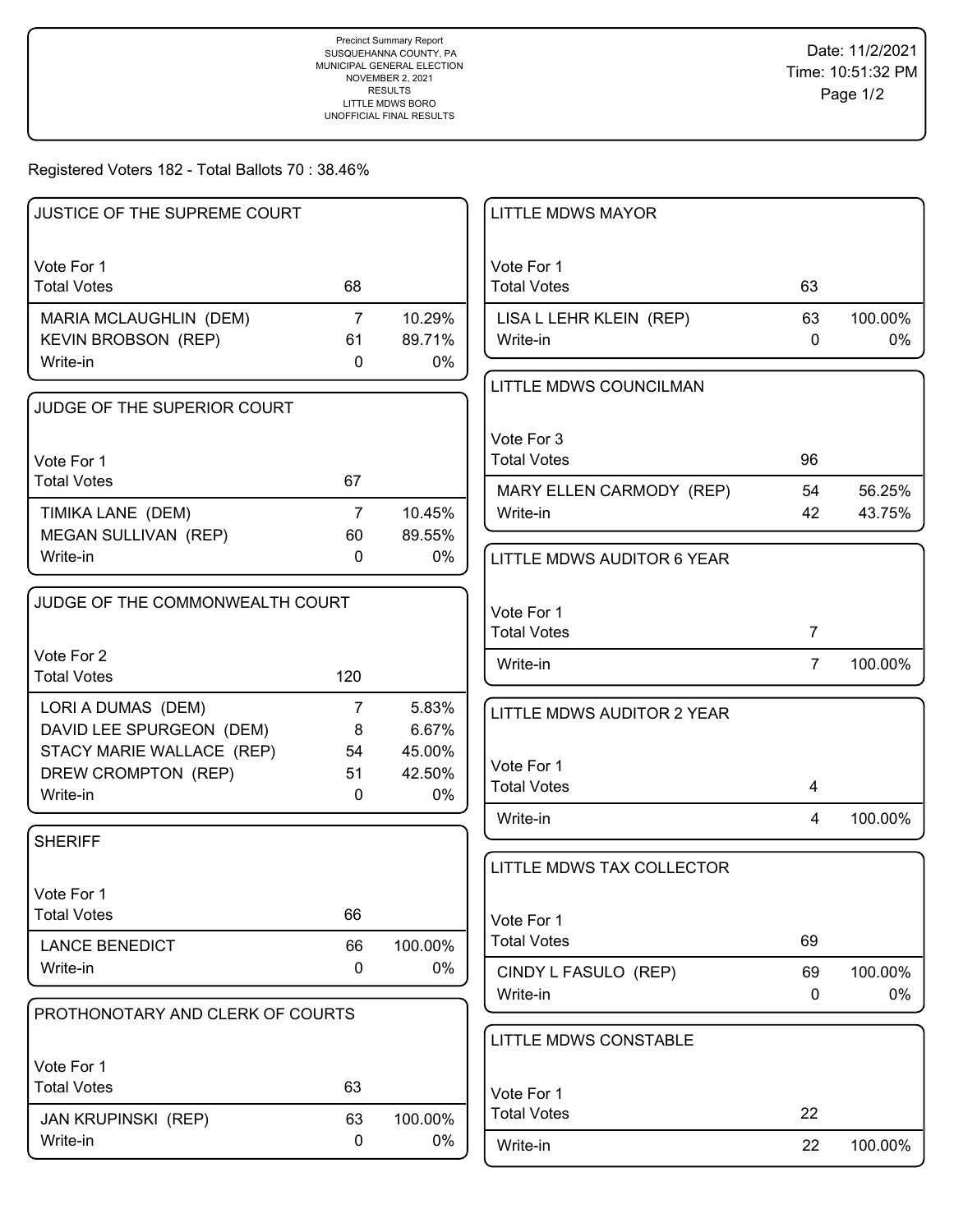Registered Voters 182 - Total Ballots 70 : 38.46%

| LITTLE MDWS JUDGE OF ELECTION |    |         |
|-------------------------------|----|---------|
| l Vote For 1<br>Total Votes   | 17 |         |
| Write-in                      | 17 | 100.00% |

| LITTLE MDWS INSPECTOR OF ELECTION |  |
|-----------------------------------|--|
|                                   |  |
| 11/1                              |  |

Vote For 1 Write-in 18 100.00% Total Votes 18

| SCHOOL DIRECTOR MONTROSE 3          |    |         |
|-------------------------------------|----|---------|
| Vote For 1<br><b>Total Votes</b>    | 64 |         |
| <b>JOHN FREDERICK WOOD</b><br>(REP) | 64 | 100.00% |
| Write-in                            |    | 0%      |

| SUPERIOR COURT - BENDER |          |                  |
|-------------------------|----------|------------------|
| <b>Total Votes</b>      | 62       |                  |
| <b>YES</b><br>NO.       | 45<br>17 | 72.58%<br>27.42% |

| 62       |                  |
|----------|------------------|
| 44<br>18 | 70.97%<br>29.03% |
|          |                  |

| COMMONWEALTH COURT - COVEY |          |                  |
|----------------------------|----------|------------------|
| <b>Total Votes</b>         | 61       |                  |
| <b>YES</b><br>NO.          | 45<br>16 | 73.77%<br>26.23% |

COMMONWEALTH COURT - JUBELIRER

| Total Votes | 60              |        |
|-------------|-----------------|--------|
| <b>YES</b>  | 45              | 75.00% |
| NO.         | 15 <sup>1</sup> | 25.00% |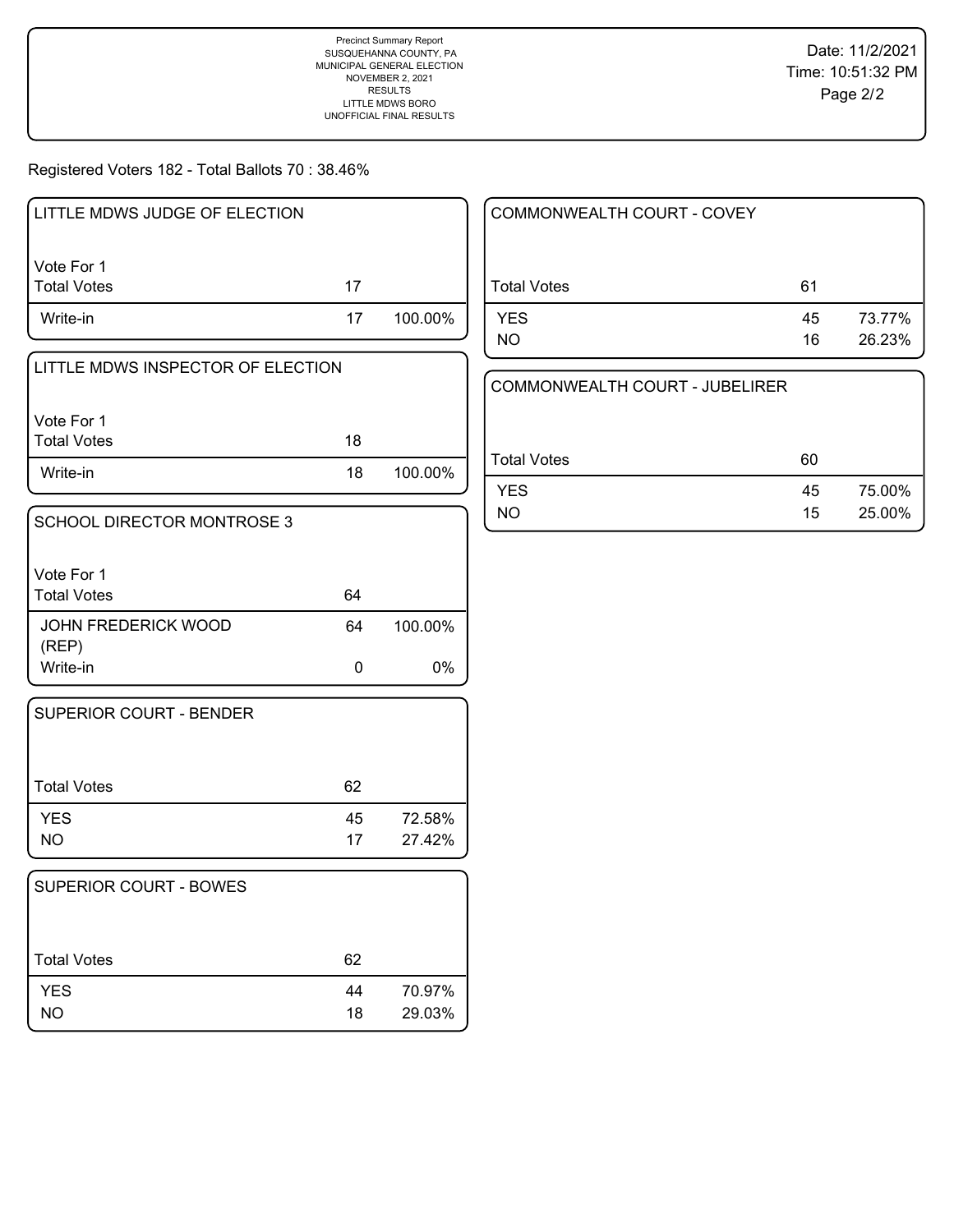Registered Voters 249 - Total Ballots 100 : 40.16%

| JUSTICE OF THE SUPREME COURT     |             |         | MIDDLETOWN SUPERVISOR              |                |                 |
|----------------------------------|-------------|---------|------------------------------------|----------------|-----------------|
| Vote For 1                       |             |         | Vote For 2                         |                |                 |
| <b>Total Votes</b>               | 97          |         | <b>Total Votes</b>                 | 144            |                 |
| MARIA MCLAUGHLIN (DEM)           | 11          | 11.34%  | DAVID J DUDOCK (DEM)               | 54             | 37.50%          |
| KEVIN BROBSON (REP)              | 86          | 88.66%  | JOSEPH CONBOY (REP)                | 87             | 60.42%          |
| Write-in                         | $\mathbf 0$ | 0%      | Write-in                           | 3              | 2.08%           |
| JUDGE OF THE SUPERIOR COURT      |             |         | <b>MIDDLETOWN AUDITOR</b>          |                |                 |
| Vote For 1                       |             |         | Vote For 1                         |                |                 |
| <b>Total Votes</b>               | 98          |         | <b>Total Votes</b>                 | 95             |                 |
| TIMIKA LANE (DEM)                | 11          | 11.22%  | EILEEN DRAB (REP)                  | 95             | 100.00%         |
| <b>MEGAN SULLIVAN (REP)</b>      | 87          | 88.78%  | Write-in                           | 0              | 0%              |
| Write-in                         | $\mathbf 0$ | 0%      |                                    |                |                 |
|                                  |             |         | MIDDLETOWN TAX COLLECTOR           |                |                 |
| JUDGE OF THE COMMONWEALTH COURT  |             |         |                                    |                |                 |
|                                  |             |         | Vote For 1                         |                |                 |
| Vote For 2                       |             |         | <b>Total Votes</b>                 | 99             |                 |
| <b>Total Votes</b>               | 175         |         | MARY KATHY LONG (REP)              | 98             | 98.99%          |
| LORI A DUMAS (DEM)               | 12          | 6.86%   | Write-in                           | $\mathbf 1$    | 1.01%           |
| DAVID LEE SPURGEON (DEM)         | 10          | 5.71%   |                                    |                |                 |
| STACY MARIE WALLACE (REP)        | 76          | 43.43%  | MIDDLETOWN JUDGE OF ELECTION       |                |                 |
| DREW CROMPTON (REP)              | 77          | 44.00%  |                                    |                |                 |
| Write-in                         | $\mathbf 0$ | 0%      | Vote For 1                         |                |                 |
|                                  |             |         | <b>Total Votes</b>                 | 95             |                 |
| <b>SHERIFF</b>                   |             |         |                                    |                |                 |
|                                  |             |         | CHRIS J SHADDUCK (REP)<br>Write-in | 94<br>1        | 98.95%<br>1.05% |
| Vote For 1                       |             |         |                                    |                |                 |
| <b>Total Votes</b>               | 94          |         | MIDDLETOWN INSPECTOR OF ELECTION   |                |                 |
| <b>LANCE BENEDICT</b>            | 94          | 100.00% |                                    |                |                 |
| Write-in                         | 0           | 0%      |                                    |                |                 |
|                                  |             |         | Vote For 1<br><b>Total Votes</b>   | 94             |                 |
| PROTHONOTARY AND CLERK OF COURTS |             |         |                                    |                |                 |
|                                  |             |         | PATTI L DUDOCK (REP)               | 87             | 92.55%          |
| Vote For 1                       |             |         | Write-in                           | $\overline{7}$ | 7.45%           |
| <b>Total Votes</b>               | 93          |         |                                    |                |                 |
| JAN KRUPINSKI (REP)              | 93          | 100.00% |                                    |                |                 |
| Write-in                         | 0           | 0%      |                                    |                |                 |
|                                  |             |         |                                    |                |                 |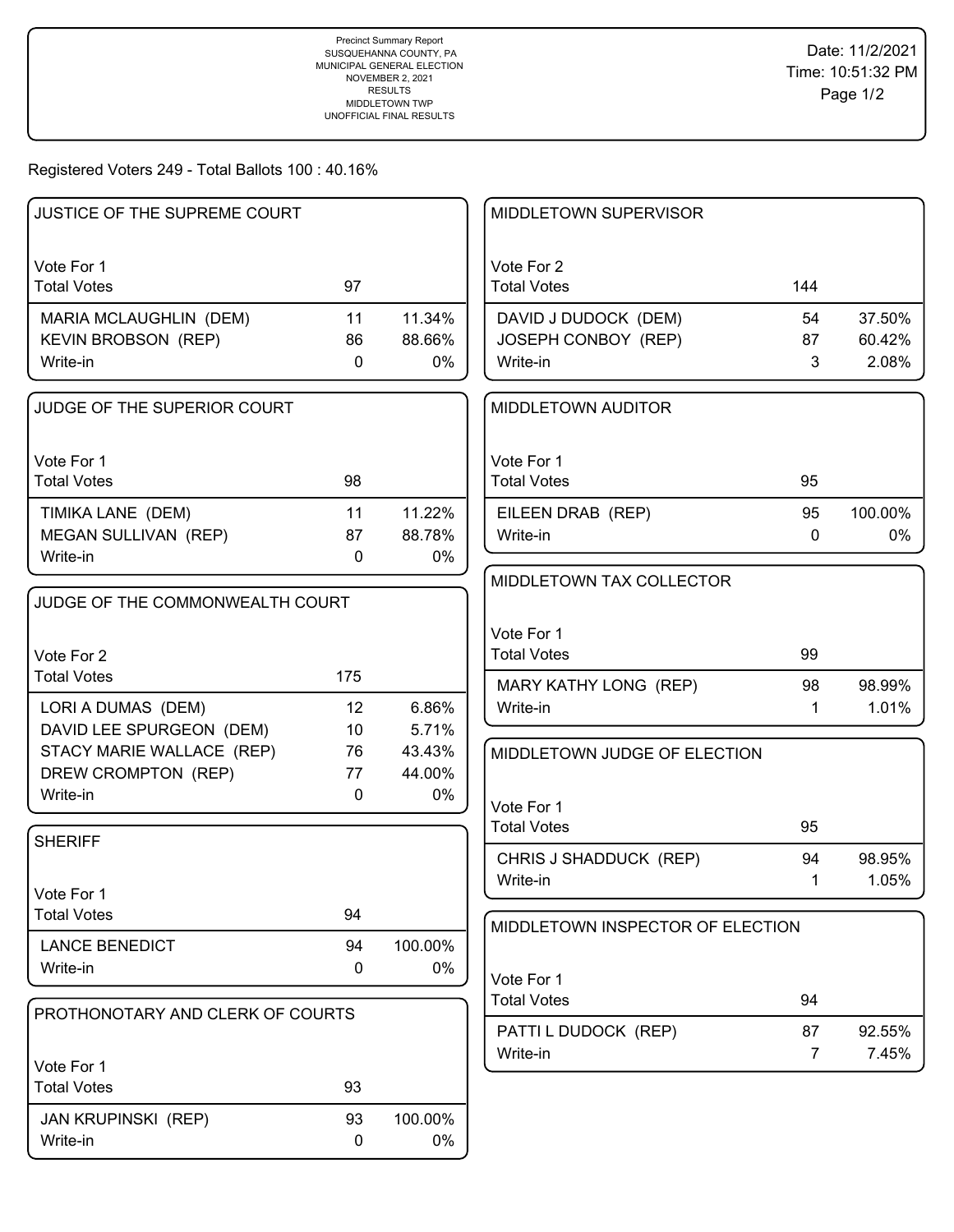Registered Voters 249 - Total Ballots 100 : 40.16%

| <b>SUPERIOR COURT - BENDER</b> |          |                  |
|--------------------------------|----------|------------------|
| <b>Total Votes</b>             | 86       |                  |
| <b>YES</b><br>NO.              | 63<br>23 | 73.26%<br>26.74% |

| <b>SUPERIOR COURT - BOWES</b> |    |        |
|-------------------------------|----|--------|
|                               |    |        |
| <b>Total Votes</b>            | 82 |        |
| <b>YES</b>                    | 61 | 74.39% |
| NΟ                            | 21 | 25.61% |

| COMMONWEALTH COURT - COVEY |          |                  |
|----------------------------|----------|------------------|
| <b>Total Votes</b>         | 84       |                  |
| <b>YES</b><br>NΟ           | 63<br>21 | 75.00%<br>25.00% |

| COMMONWEALTH COURT - JUBELIRER |          |                  |
|--------------------------------|----------|------------------|
| <b>Total Votes</b>             | 82       |                  |
| <b>YES</b><br>NΟ               | 61<br>21 | 74.39%<br>25.61% |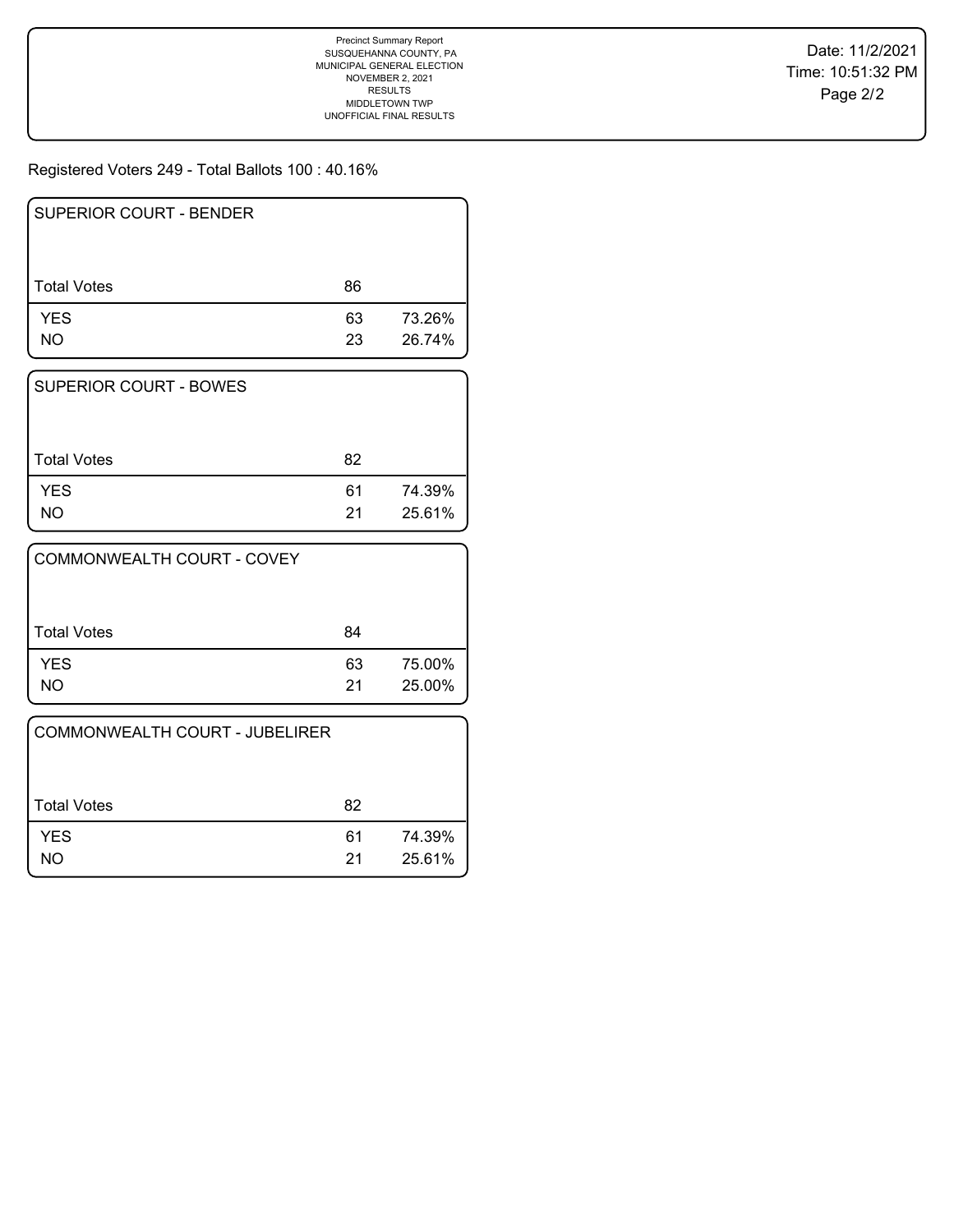Registered Voters 608 - Total Ballots 188 : 30.92%

| JUSTICE OF THE SUPREME COURT     |                |        | <b>MONTROSE MAYOR</b>             |                |         |
|----------------------------------|----------------|--------|-----------------------------------|----------------|---------|
| Vote For 1                       |                |        | Vote For 1                        |                |         |
| <b>Total Votes</b>               | 184            |        | <b>Total Votes</b>                | 170            |         |
| MARIA MCLAUGHLIN (DEM)           | 78             | 42.39% | THOMAS J LAMONT (REP)             | 168            | 98.82%  |
| <b>KEVIN BROBSON (REP)</b>       | 106            | 57.61% | Write-in                          | $\overline{2}$ | 1.18%   |
| Write-in                         | $\mathbf 0$    | 0%     |                                   |                |         |
| JUDGE OF THE SUPERIOR COURT      |                |        | MONTROSE-1W COUNCILMAN            |                |         |
|                                  |                |        |                                   |                |         |
|                                  |                |        | Vote For 3                        |                |         |
| Vote For 1<br><b>Total Votes</b> | 181            |        | <b>Total Votes</b>                | 402            |         |
|                                  |                |        | SEAN T GRANAHAN (DEM)             | 123            | 30.60%  |
| TIMIKA LANE (DEM)                | 74             | 40.88% | TODD G CHAMBERLAIN (REP)          | 130            | 32.34%  |
| MEGAN SULLIVAN (REP)             | 107            | 59.12% | RANDALL SCHUSTER (REP)            | 136            | 33.83%  |
| Write-in                         | $\mathbf 0$    | $0\%$  | Write-in                          | 13             | 3.23%   |
| JUDGE OF THE COMMONWEALTH COURT  |                |        | MONTROSE TAX COLLECTOR            |                |         |
|                                  |                |        |                                   |                |         |
| Vote For 2                       |                |        | Vote For 1                        |                |         |
| <b>Total Votes</b>               | 344            |        | <b>Total Votes</b>                | 179            |         |
| LORI A DUMAS (DEM)               | 73             | 21.22% | <b>GEORGE P STARZEC</b>           | 176            | 98.32%  |
| DAVID LEE SPURGEON (DEM)         | 68             | 19.77% | Write-in                          | 3              | 1.68%   |
| STACY MARIE WALLACE (REP)        | 105            | 30.52% |                                   |                |         |
| DREW CROMPTON (REP)              | 98             | 28.49% | MONTROSE-1W JUDGE OF ELECTION     |                |         |
| Write-in                         | $\mathbf 0$    | $0\%$  |                                   |                |         |
|                                  |                |        | Vote For 1                        |                |         |
| <b>SHERIFF</b>                   |                |        | <b>Total Votes</b>                | 150            |         |
|                                  |                |        | MOLLY RIORDAN (DEM)               | 148            | 98.67%  |
| Vote For 1                       |                |        | Write-in                          | $\overline{2}$ | 1.33%   |
| <b>Total Votes</b>               | 180            |        |                                   |                |         |
| <b>LANCE BENEDICT</b>            | 178            | 98.89% | MONTROSE-1W INSPECTOR OF ELECTION |                |         |
| Write-in                         | $\overline{2}$ | 1.11%  |                                   |                |         |
|                                  |                |        | Vote For 1                        |                |         |
| PROTHONOTARY AND CLERK OF COURTS |                |        | <b>Total Votes</b>                | 16             |         |
| Vote For 1                       |                |        | Write-in                          | 16             | 100.00% |
| <b>Total Votes</b>               | 167            |        |                                   |                |         |
| JAN KRUPINSKI (REP)              | 164            | 98.20% |                                   |                |         |
| Write-in                         | 3              | 1.80%  |                                   |                |         |
|                                  |                |        |                                   |                |         |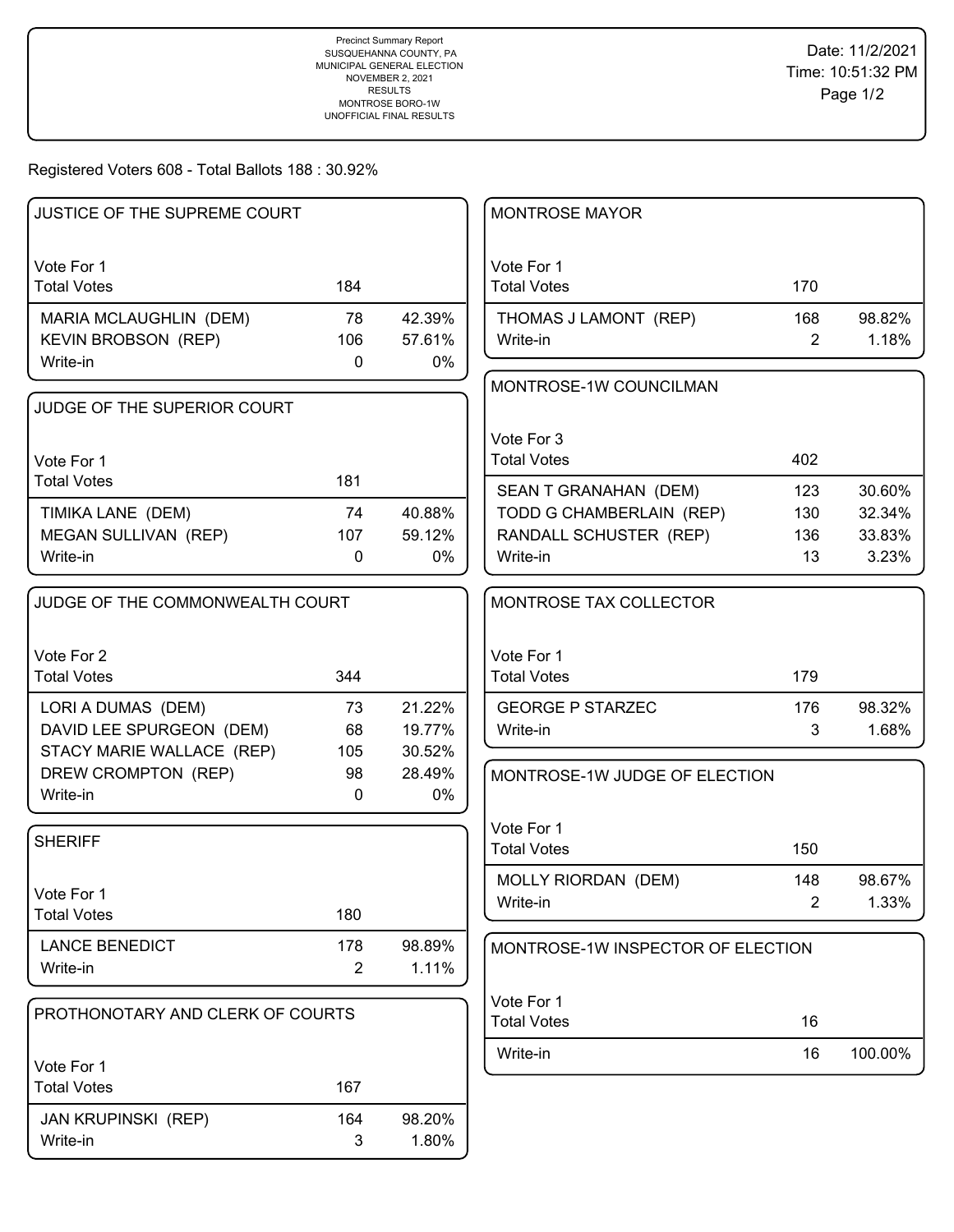Registered Voters 608 - Total Ballots 188 : 30.92%

| SCHOOL DIRECTOR MONTROSE 1 4 YEAR |     |        |
|-----------------------------------|-----|--------|
| Vote For 2<br><b>Total Votes</b>  | 293 |        |
| JENNIFER A STRICKLAND             | 156 | 53.24% |
| <b>GLORIA SMITH</b>               | 133 | 45.39% |
| Write-in                          | 4   | 1.37%  |

| SCHOOL DIRECTOR MONTROSE 1 2 YEAR  |     |                 |
|------------------------------------|-----|-----------------|
| Vote For 1<br><b>Total Votes</b>   | 171 |                 |
| <b>TAYLOR M WARNER</b><br>Write-in | 170 | 99.42%<br>0.58% |

| SUPERIOR COURT - BENDER |     |        |
|-------------------------|-----|--------|
| <b>Total Votes</b>      | 165 |        |
| <b>YES</b>              | 108 | 65.45% |
| <b>NO</b>               | 57  | 34.55% |

| <b>SUPERIOR COURT - BOWES</b> |           |                  |
|-------------------------------|-----------|------------------|
| Total Votes                   | 163       |                  |
| <b>YES</b><br>NO              | 113<br>50 | 69.33%<br>30.67% |

| COMMONWEALTH COURT - COVEY |           |                  |
|----------------------------|-----------|------------------|
| ⊦Total Votes               | 164       |                  |
| <b>YES</b><br><b>NO</b>    | 113<br>51 | 68.90%<br>31.10% |

| COMMONWEALTH COURT - JUBELIRER |           |                  |
|--------------------------------|-----------|------------------|
| Total Votes                    | 161       |                  |
| <b>YES</b><br>NΟ               | 112<br>49 | 69.57%<br>30.43% |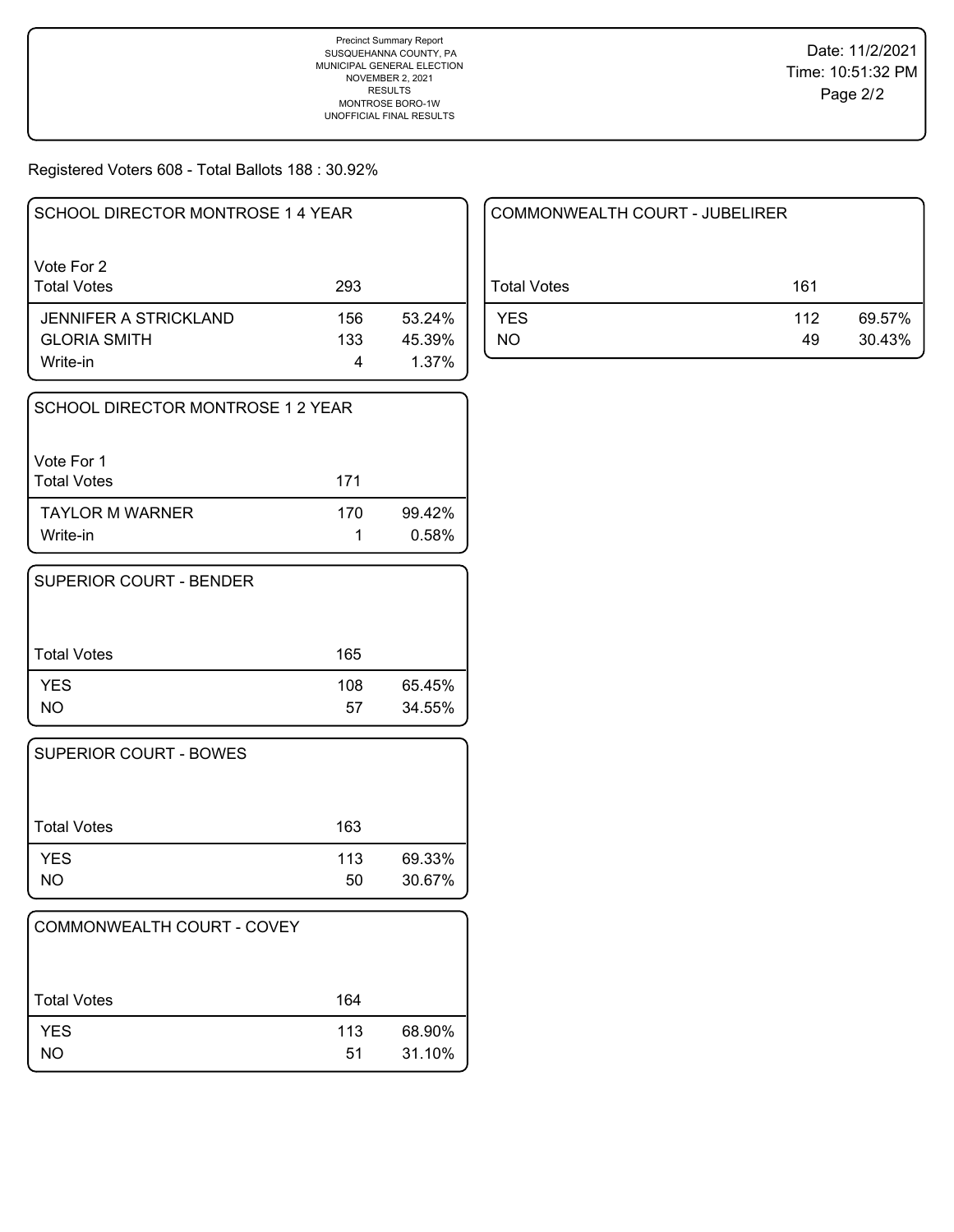Registered Voters 458 - Total Ballots 156 : 34.06%

| <b>JUSTICE OF THE SUPREME COURT</b>       |              |                  | <b>MONTROSE MAYOR</b>            |              |         |
|-------------------------------------------|--------------|------------------|----------------------------------|--------------|---------|
| Vote For 1                                |              |                  | Vote For 1                       |              |         |
| <b>Total Votes</b>                        | 154          |                  | <b>Total Votes</b>               | 137          |         |
| MARIA MCLAUGHLIN (DEM)                    | 60           | 38.96%           | THOMAS J LAMONT (REP)            | 136          | 99.27%  |
| <b>KEVIN BROBSON (REP)</b>                | 93           | 60.39%           | Write-in                         | $\mathbf{1}$ | 0.73%   |
| Write-in                                  | 1            | 0.65%            |                                  |              |         |
| JUDGE OF THE SUPERIOR COURT               |              |                  | MONTROSE-2W COUNCILMAN 4 YEAR    |              |         |
|                                           |              |                  |                                  |              |         |
| Vote For 1                                |              |                  | Vote For 1<br><b>Total Votes</b> | 137          |         |
| <b>Total Votes</b>                        | 151          |                  |                                  |              |         |
|                                           |              |                  | CRAIG REIMEL (REP)               | 129          | 94.16%  |
| TIMIKA LANE (DEM)<br>MEGAN SULLIVAN (REP) | 53<br>98     | 35.10%<br>64.90% | Write-in                         | 8            | 5.84%   |
| Write-in                                  | $\mathbf{0}$ | 0%               | MONTROSE-2W COUNCILMAN 2 YEAR    |              |         |
|                                           |              |                  |                                  |              |         |
| JUDGE OF THE COMMONWEALTH COURT           |              |                  | Vote For 1                       |              |         |
|                                           |              |                  | <b>Total Votes</b>               | 23           |         |
| Vote For 2                                |              |                  |                                  | 23           |         |
| <b>Total Votes</b>                        | 289          |                  | Write-in                         |              | 100.00% |
| LORI A DUMAS (DEM)                        | 56           | 19.38%           | MONTROSE TAX COLLECTOR           |              |         |
| DAVID LEE SPURGEON (DEM)                  | 56           | 19.38%           |                                  |              |         |
| STACY MARIE WALLACE (REP)                 | 92           | 31.83%           |                                  |              |         |
| DREW CROMPTON (REP)                       | 85           | 29.41%           | Vote For 1<br><b>Total Votes</b> | 146          |         |
| Write-in                                  | $\mathbf{0}$ | 0%               |                                  |              |         |
|                                           |              |                  | <b>GEORGE P STARZEC</b>          | 137          | 93.84%  |
| <b>SHERIFF</b>                            |              |                  | Write-in                         | 9            | 6.16%   |
|                                           |              |                  | MONTROSE-2W JUDGE OF ELECTION    |              |         |
| Vote For 1<br><b>Total Votes</b>          | 149          |                  |                                  |              |         |
|                                           |              |                  | Vote For 1                       |              |         |
| <b>LANCE BENEDICT</b>                     | 146          | 97.99%           | <b>Total Votes</b>               | 130          |         |
| Write-in                                  | 3            | 2.01%            | KAREN R HINDS-STANKIEWICZ        |              |         |
| PROTHONOTARY AND CLERK OF COURTS          |              |                  | (REP)                            | 130          | 100.00% |
|                                           |              |                  | Write-in                         | 0            | 0%      |
| Vote For 1                                |              |                  |                                  |              |         |
| <b>Total Votes</b>                        | 139          |                  |                                  |              |         |
| <b>JAN KRUPINSKI (REP)</b>                | 136          | 97.84%           |                                  |              |         |
| Write-in                                  | 3            | 2.16%            |                                  |              |         |
|                                           |              |                  |                                  |              |         |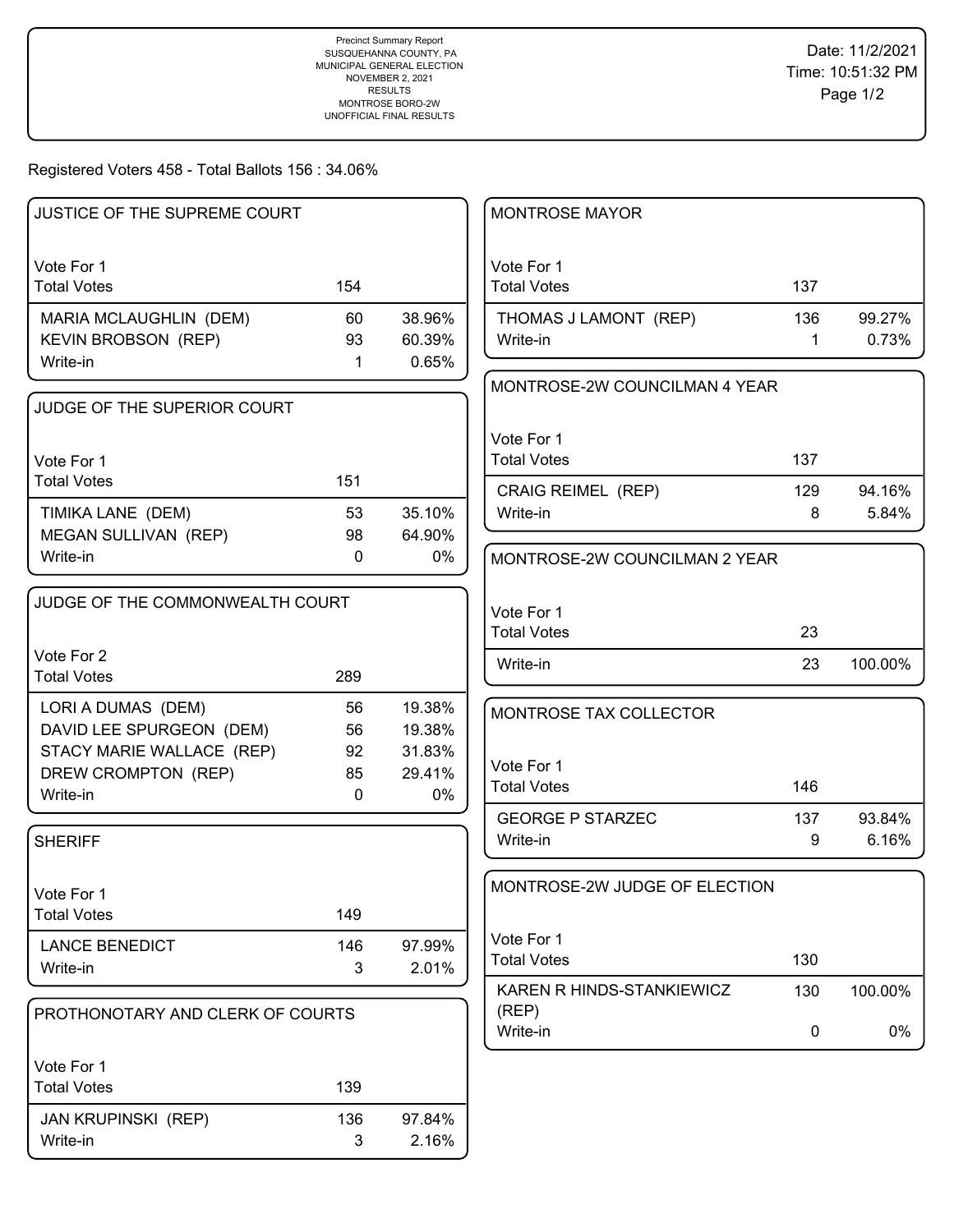Registered Voters 458 - Total Ballots 156 : 34.06%

| MONTROSE-2W INSPECTOR OF ELECTION |     |         |
|-----------------------------------|-----|---------|
| l Vote For 1<br>  Total Votes     | 12  |         |
| Write-in                          | 12. | 100.00% |

| SCHOOL DIRECTOR MONTROSE 1 4 YEAR |
|-----------------------------------|
|                                   |
| Vote For 2                        |

| l Total Votes         | 226 |        |
|-----------------------|-----|--------|
| JENNIFER A STRICKLAND | 116 | 51.33% |
| <b>GLORIA SMITH</b>   | 108 | 47.79% |
| Write-in              |     | 0.88%  |

| SCHOOL DIRECTOR MONTROSE 1 2 YEAR  |     |                 |
|------------------------------------|-----|-----------------|
| Vote For 1<br><b>Total Votes</b>   | 133 |                 |
| <b>TAYLOR M WARNER</b><br>Write-in | 132 | 99.25%<br>0.75% |

| SUPERIOR COURT - BENDER |     |        |
|-------------------------|-----|--------|
| Total Votes             | 139 |        |
| <b>YES</b>              | 99  | 71.22% |
| NO                      | 40  | 28.78% |

| <b>SUPERIOR COURT - BOWES</b> |          |                  |
|-------------------------------|----------|------------------|
| <b>Total Votes</b>            | 137      |                  |
| <b>YES</b><br>NO              | 98<br>39 | 71.53%<br>28.47% |

| COMMONWEALTH COURT - COVEY |          |                  |
|----------------------------|----------|------------------|
| <b>Total Votes</b>         | 133      |                  |
| <b>YES</b><br>NO.          | 95<br>38 | 71.43%<br>28.57% |

```
COMMONWEALTH COURT - JUBELIRER
```

| Total Votes | 134 |        |
|-------------|-----|--------|
| <b>YES</b>  | 97  | 72.39% |
| NO.         | 37  | 27.61% |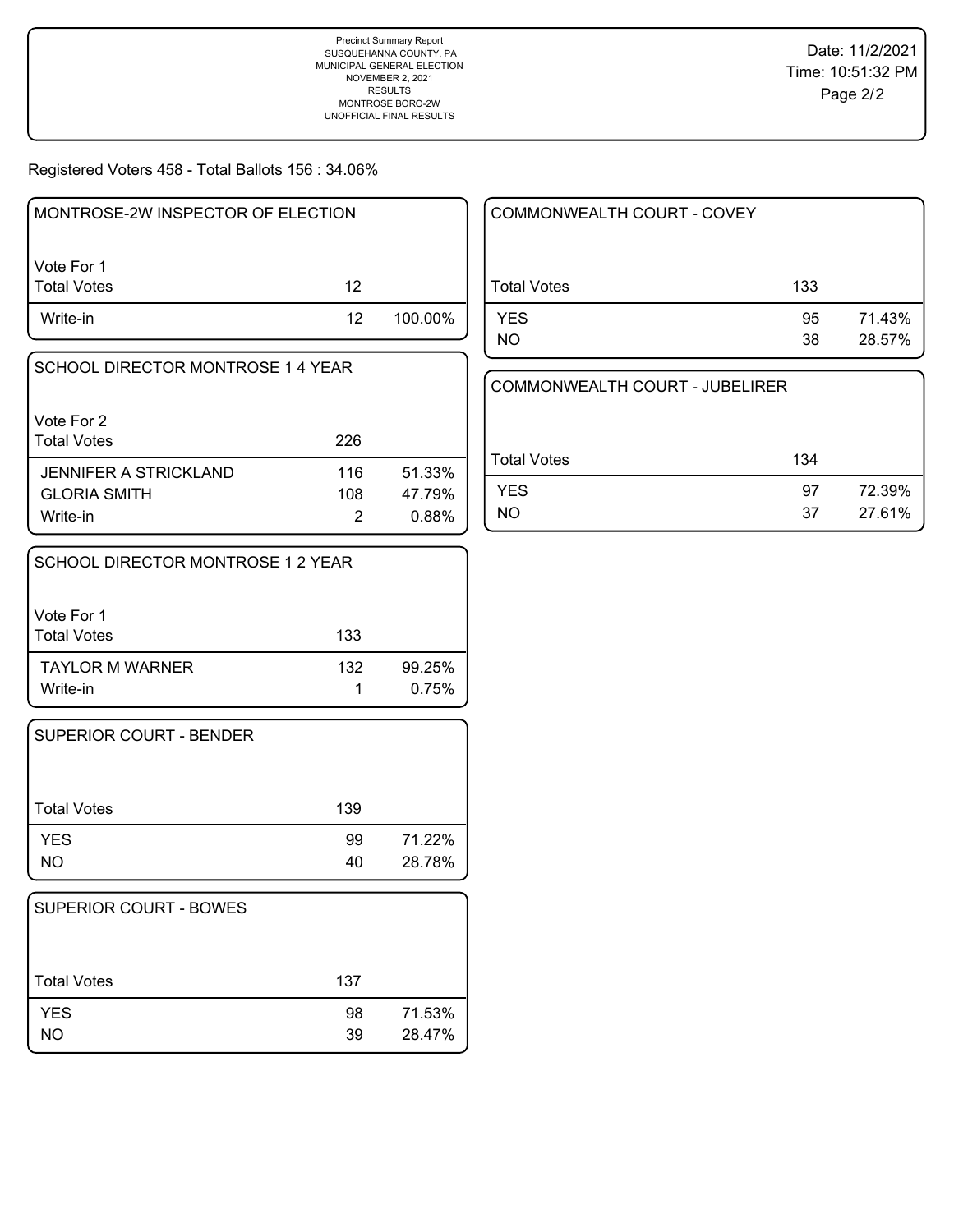Registered Voters 508 - Total Ballots 150 : 29.53%

| JUSTICE OF THE SUPREME COURT                         |              |                  | NEW MILFORD BORO MAYOR             |                |                 |
|------------------------------------------------------|--------------|------------------|------------------------------------|----------------|-----------------|
| Vote For 1<br><b>Total Votes</b>                     | 145          |                  | Vote For 1<br><b>Total Votes</b>   | 140            |                 |
|                                                      |              |                  |                                    |                |                 |
| MARIA MCLAUGHLIN (DEM)<br><b>KEVIN BROBSON (REP)</b> | 50<br>95     | 34.48%<br>65.52% | <b>SCOTT SMITH</b><br>Write-in     | 138<br>2       | 98.57%<br>1.43% |
| Write-in                                             | $\mathbf{0}$ | 0%               |                                    |                |                 |
|                                                      |              |                  | NEW MILFORD BORO COUNCILMAN        |                |                 |
| JUDGE OF THE SUPERIOR COURT                          |              |                  |                                    |                |                 |
|                                                      |              |                  | Vote For 4                         |                |                 |
| Vote For 1                                           |              |                  | <b>Total Votes</b>                 | 476            |                 |
| <b>Total Votes</b>                                   | 143          |                  | DONNA M COSMELLO (REP)             | 131            | 27.52%          |
| TIMIKA LANE (DEM)                                    | 48           | 33.57%           | LAWRENCE WHITE (REP)               | 121            | 25.42%          |
| MEGAN SULLIVAN (REP)                                 | 95           | 66.43%           | ZACHARY K CONRAD (REP)             | 108            | 22.69%          |
| Write-in                                             | $\mathbf{0}$ | 0%               | KERIN J WELCH (REP)                | 113            | 23.74%          |
|                                                      |              |                  | Write-in                           | 3              | 0.63%           |
| JUDGE OF THE COMMONWEALTH COURT                      |              |                  |                                    |                |                 |
|                                                      |              |                  | NEW MILFORD BORO TAX COLLECTOR     |                |                 |
| Vote For 2                                           |              |                  |                                    |                |                 |
| <b>Total Votes</b>                                   | 267          |                  | Vote For 1                         |                |                 |
| LORI A DUMAS (DEM)                                   | 47           | 17.60%           | <b>Total Votes</b>                 | 137            |                 |
| DAVID LEE SPURGEON (DEM)                             | 41           | 15.36%           | KAREN J GUDYKUNST (REP)            | 137            | 100.00%         |
| STACY MARIE WALLACE (REP)                            | 93           | 34.83%           | Write-in                           | 0              | 0%              |
| DREW CROMPTON (REP)                                  | 86           | 32.21%           |                                    |                |                 |
| Write-in                                             | $\mathbf{0}$ | 0%               | NEW MILFORD BORO CONSTABLE         |                |                 |
|                                                      |              |                  |                                    |                |                 |
| <b>SHERIFF</b>                                       |              |                  | Vote For 1                         |                |                 |
|                                                      |              |                  | <b>Total Votes</b>                 | $\overline{7}$ |                 |
| Vote For 1                                           |              |                  | Write-in                           | $\overline{7}$ | 100.00%         |
| <b>Total Votes</b>                                   | 147          |                  |                                    |                |                 |
| <b>LANCE BENEDICT</b>                                | 147          | 100.00%          | NEW MILFORD BORO JUDGE OF ELECTION |                |                 |
| Write-in                                             | 0            | 0%               |                                    |                |                 |
|                                                      |              |                  | Vote For 1                         |                |                 |
| PROTHONOTARY AND CLERK OF COURTS                     |              |                  | <b>Total Votes</b>                 | 19             |                 |
|                                                      |              |                  | Write-in                           | 19             | 100.00%         |
| Vote For 1<br><b>Total Votes</b>                     | 131          |                  |                                    |                |                 |
|                                                      |              |                  |                                    |                |                 |
| <b>JAN KRUPINSKI (REP)</b>                           | 131          | 100.00%          |                                    |                |                 |
| Write-in                                             | 0            | 0%               |                                    |                |                 |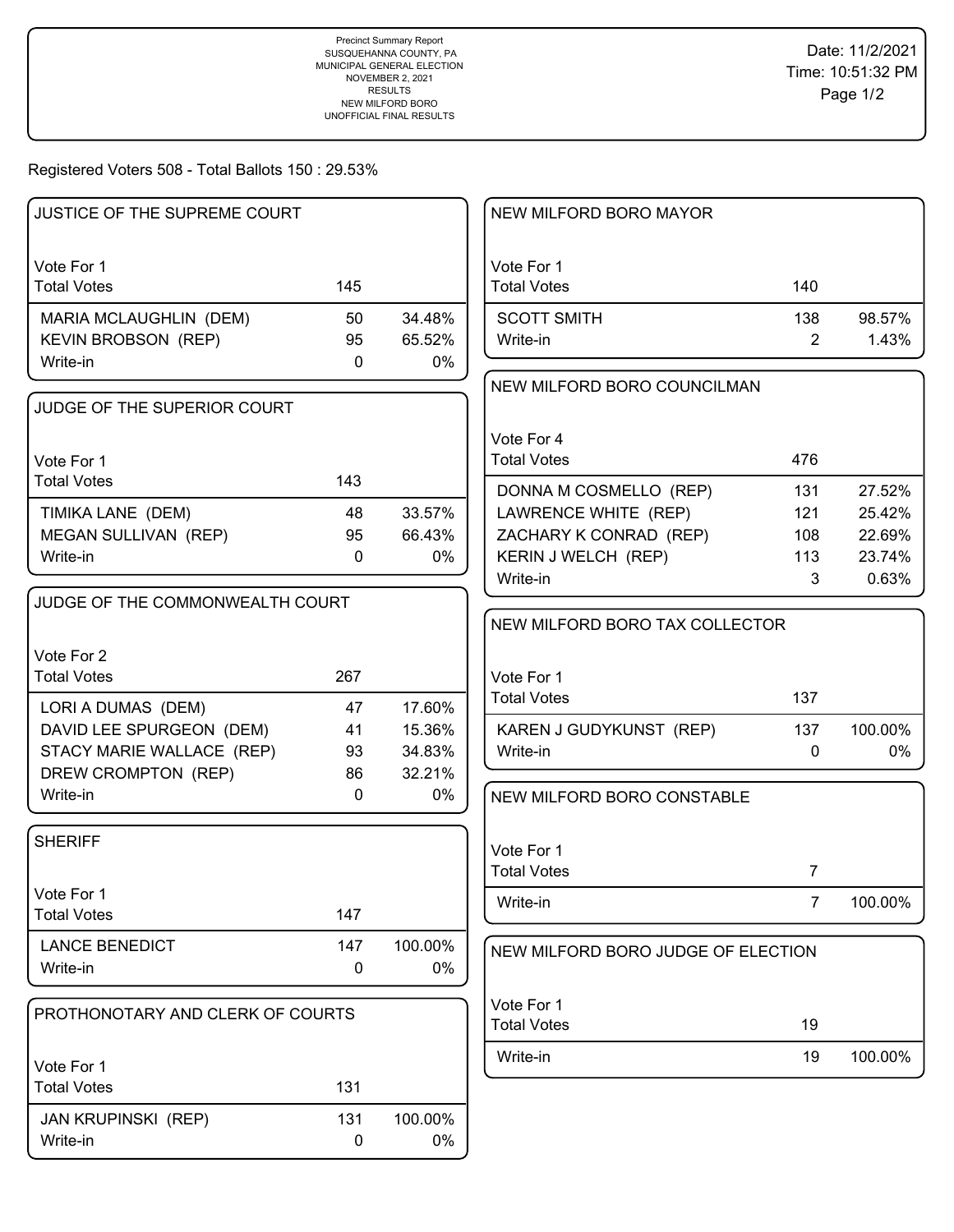Registered Voters 508 - Total Ballots 150 : 29.53%

| NEW MILFORD BORO INSPECTOR OF ELECTION |     |                 |  |  |
|----------------------------------------|-----|-----------------|--|--|
| Vote For 1<br><b>Total Votes</b>       | 137 |                 |  |  |
| VICKI L DRAKE (REP)<br>Write-in        | 134 | 97.81%<br>2.19% |  |  |

| SCHOOL DIRECTOR BLUE RIDGE 1A    |     |                  |
|----------------------------------|-----|------------------|
| Vote For 1<br><b>Total Votes</b> | 135 |                  |
| MINDI L CARR<br>Write-in         | 135 | 100.00%<br>$0\%$ |

| <b>SUPERIOR COURT - BENDER</b> |           |                  |
|--------------------------------|-----------|------------------|
| <b>Total Votes</b>             | 126       |                  |
| <b>YES</b><br>NO.              | 100<br>26 | 79.37%<br>20.63% |

| <b>SUPERIOR COURT - BOWES</b> |           |                  |
|-------------------------------|-----------|------------------|
| Total Votes                   | 127       |                  |
| <b>YES</b><br>NO              | 105<br>22 | 82.68%<br>17.32% |

| COMMONWEALTH COURT - COVEY |           |                  |
|----------------------------|-----------|------------------|
| <b>Total Votes</b>         | 131       |                  |
| <b>YES</b><br>NO           | 108<br>23 | 82.44%<br>17.56% |

| COMMONWEALTH COURT - JUBELIRER |           |                  |  |  |
|--------------------------------|-----------|------------------|--|--|
| Total Votes                    | 129       |                  |  |  |
| <b>YES</b><br>NO.              | 104<br>25 | 80.62%<br>19.38% |  |  |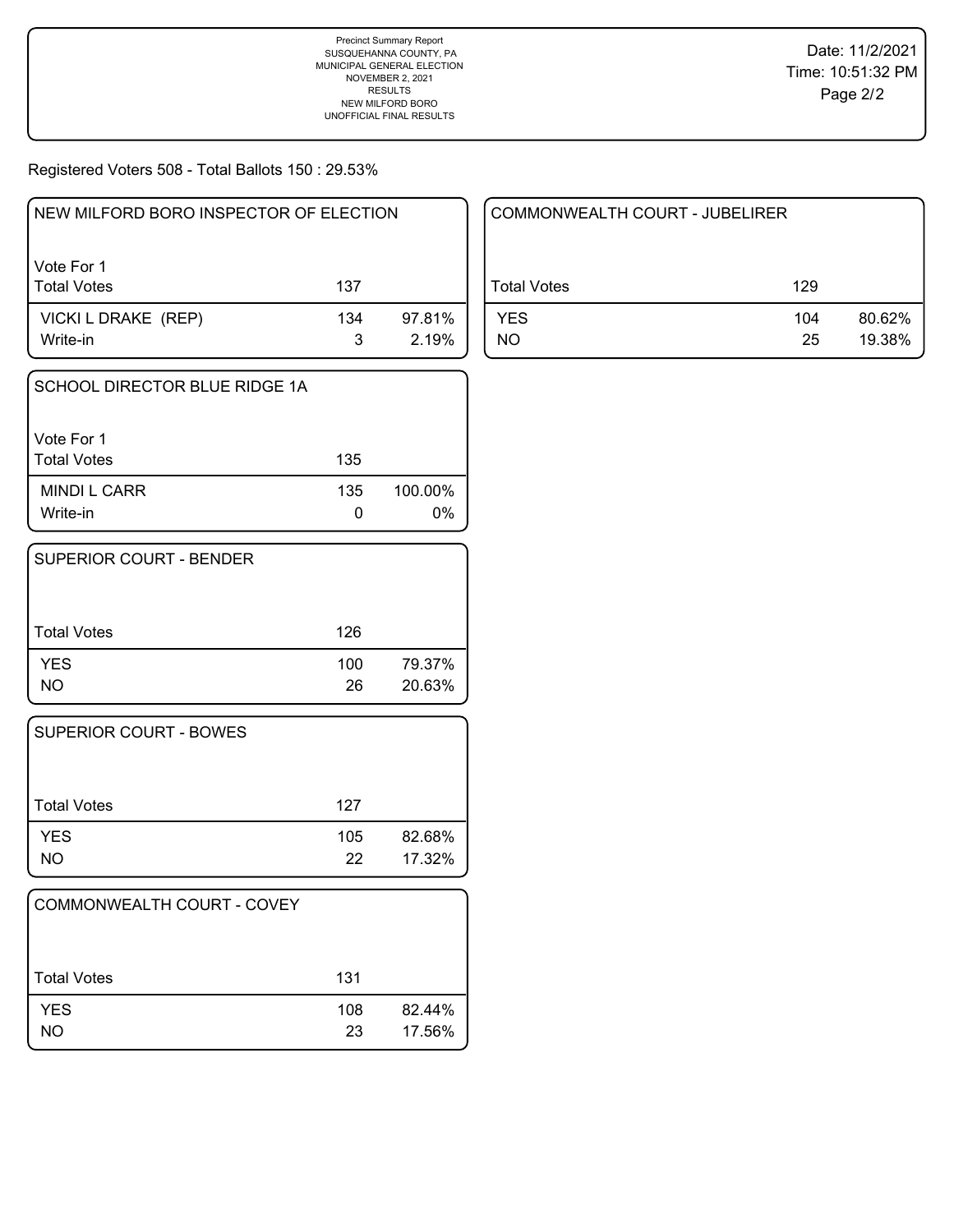Registered Voters 1,246 - Total Ballots 370 : 29.70%

| <b>JUSTICE OF THE SUPREME COURT</b>                                                                |                        |                                      | NEW MILFORD TWP SUPERVISOR                                        |           |                 |
|----------------------------------------------------------------------------------------------------|------------------------|--------------------------------------|-------------------------------------------------------------------|-----------|-----------------|
| Vote For 1<br><b>Total Votes</b>                                                                   | 363                    |                                      | Vote For 1<br><b>Total Votes</b>                                  | 225       |                 |
| MARIA MCLAUGHLIN (DEM)<br><b>KEVIN BROBSON (REP)</b><br>Write-in                                   | 88<br>275<br>0         | 24.24%<br>75.76%<br>0%               | DON SHIBLEY (DEM)<br>Write-in                                     | 209<br>16 | 92.89%<br>7.11% |
| JUDGE OF THE SUPERIOR COURT                                                                        |                        |                                      | NEW MILFORD TWP AUDITOR 6 YEAR                                    |           |                 |
| Vote For 1<br><b>Total Votes</b>                                                                   | 355                    |                                      | Vote For 1<br><b>Total Votes</b>                                  | 16        |                 |
| TIMIKA LANE (DEM)                                                                                  | 78                     | 21.97%                               | Write-in                                                          | 16        | 100.00%         |
| <b>MEGAN SULLIVAN (REP)</b><br>Write-in                                                            | 277<br>0               | 78.03%<br>0%                         | NEW MILFORD TWP AUDITOR 2 YEAR                                    |           |                 |
| JUDGE OF THE COMMONWEALTH COURT                                                                    |                        |                                      | Vote For 1<br><b>Total Votes</b>                                  | 9         |                 |
| Vote For 2<br><b>Total Votes</b>                                                                   | 670                    |                                      | Write-in                                                          | 9         | 100.00%         |
| LORI A DUMAS (DEM)<br>DAVID LEE SPURGEON (DEM)<br>STACY MARIE WALLACE (REP)<br>DREW CROMPTON (REP) | 84<br>74<br>267<br>245 | 12.54%<br>11.04%<br>39.85%<br>36.57% | NEW MILFORD TWP TAX COLLECTOR<br>Vote For 1<br><b>Total Votes</b> | 341       |                 |
| Write-in                                                                                           | 0                      | 0%                                   | AMY C HINE (REP)<br>Write-in                                      | 338<br>3  | 99.12%<br>0.88% |
| <b>SHERIFF</b>                                                                                     |                        |                                      | NEW MILFORD TWP JUDGE OF ELECTION                                 |           |                 |
| Vote For 1<br><b>Total Votes</b>                                                                   | 354                    |                                      | Vote For 1                                                        |           |                 |
| <b>LANCE BENEDICT</b><br>Write-in                                                                  | 352<br>$\overline{2}$  | 99.44%<br>0.56%                      | <b>Total Votes</b>                                                | 18        |                 |
|                                                                                                    |                        |                                      | Write-in                                                          | 18        | 100.00%         |
| PROTHONOTARY AND CLERK OF COURTS                                                                   |                        |                                      | NEW MILFORD TWP INSPECTOR OF ELECTION                             |           |                 |
| Vote For 1<br><b>Total Votes</b>                                                                   | 331                    |                                      | Vote For 1<br><b>Total Votes</b>                                  | 233       |                 |
| <b>JAN KRUPINSKI (REP)</b><br>Write-in                                                             | 328<br>3               | 99.09%<br>0.91%                      | CAROL SMITH (DEM)<br>Write-in                                     | 223<br>10 | 95.71%<br>4.29% |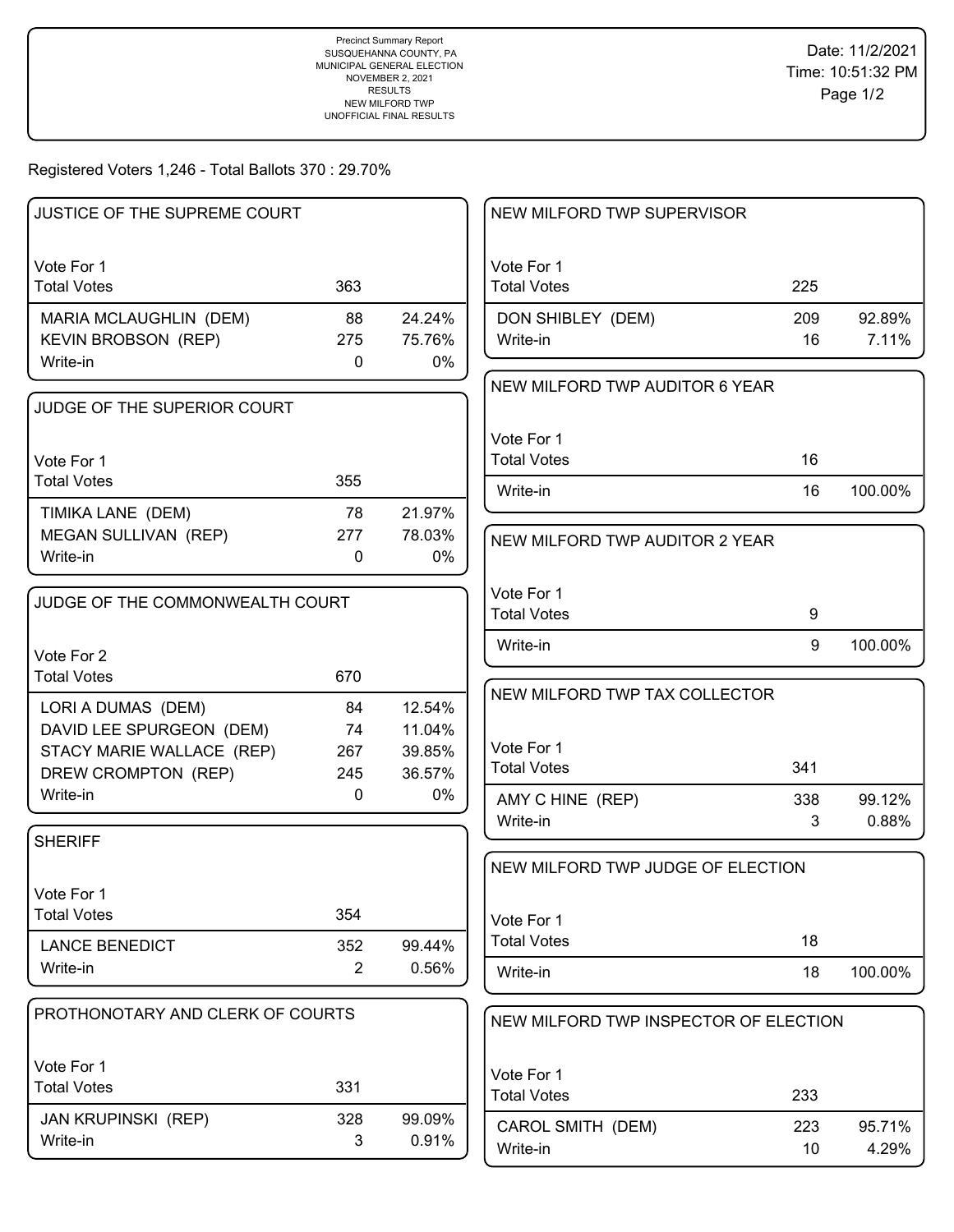Registered Voters 1,246 - Total Ballots 370 : 29.70%

| <b>SUPERIOR COURT - BENDER</b> |           |                  |
|--------------------------------|-----------|------------------|
| <b>Total Votes</b>             | 324       |                  |
| <b>YES</b><br>NO.              | 225<br>99 | 69.44%<br>30.56% |

| SUPERIOR COURT - BOWES |           |                  |
|------------------------|-----------|------------------|
| Total Votes            | 319       |                  |
| <b>YES</b><br>NO.      | 227<br>92 | 71.16%<br>28.84% |

| COMMONWEALTH COURT - COVEY |           |                  |
|----------------------------|-----------|------------------|
| Total Votes                | 314       |                  |
| <b>YES</b><br>NΟ           | 231<br>83 | 73.57%<br>26.43% |

| COMMONWEALTH COURT - JUBELIRER |            |                  |
|--------------------------------|------------|------------------|
| Total Votes                    | 311        |                  |
| <b>YES</b><br>NO               | 209<br>102 | 67.20%<br>32.80% |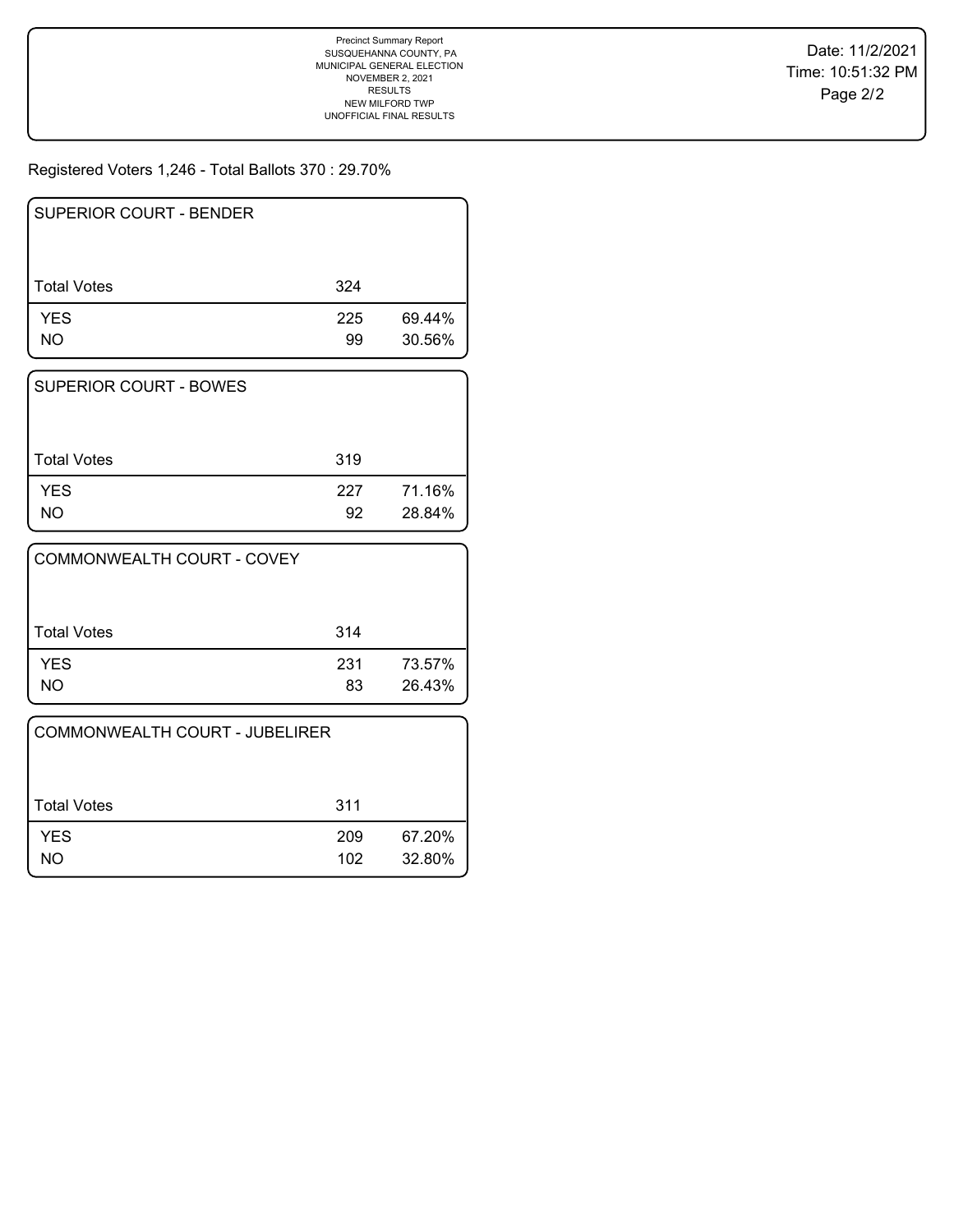Registered Voters 319 - Total Ballots 86 : 26.96%

| JUSTICE OF THE SUPREME COURT                     |             |                  | OAKLAND BORO MAYOR                 |                |         |
|--------------------------------------------------|-------------|------------------|------------------------------------|----------------|---------|
| Vote For 1                                       |             |                  | Vote For 1                         |                |         |
| <b>Total Votes</b>                               | 86          |                  | <b>Total Votes</b>                 | 49             |         |
| MARIA MCLAUGHLIN (DEM)                           | 25          | 29.07%           | Write-in                           | 49             | 100.00% |
| <b>KEVIN BROBSON (REP)</b>                       | 61          | 70.93%           |                                    |                |         |
| Write-in                                         | $\mathbf 0$ | 0%               | OAKLAND BORO COUNCILMAN            |                |         |
| JUDGE OF THE SUPERIOR COURT                      |             |                  |                                    |                |         |
|                                                  |             |                  | Vote For 4<br><b>Total Votes</b>   | 116            |         |
| Vote For 1                                       |             |                  |                                    |                |         |
| <b>Total Votes</b>                               | 84          |                  | ROBERT PAUL MUITER (REP)           | 55             | 47.41%  |
|                                                  |             |                  | VALERIE SENESE (REP)               | 51             | 43.97%  |
| TIMIKA LANE (DEM)<br>MEGAN SULLIVAN (REP)        | 24<br>60    | 28.57%<br>71.43% | Write-in                           | 10             | 8.62%   |
| Write-in                                         | 0           | 0%               |                                    |                |         |
|                                                  |             |                  | OAKLAND BORO TAX COLLECTOR         |                |         |
| JUDGE OF THE COMMONWEALTH COURT                  |             |                  |                                    |                |         |
|                                                  |             |                  | Vote For 1                         |                |         |
| Vote For 2                                       |             |                  | <b>Total Votes</b>                 | 70             |         |
| <b>Total Votes</b>                               | 158         |                  | SUSAN ARTHUR (REP)                 | 69             | 98.57%  |
|                                                  |             |                  | Write-in                           | $\mathbf 1$    | 1.43%   |
| LORI A DUMAS (DEM)                               | 24          | 15.19%           |                                    |                |         |
| DAVID LEE SPURGEON (DEM)                         | 19          | 12.03%           | OAKLAND BORO CONSTABLE             |                |         |
| STACY MARIE WALLACE (REP)<br>DREW CROMPTON (REP) | 58<br>56    | 36.71%<br>35.44% |                                    |                |         |
| Write-in                                         | 1           | 0.63%            | Vote For 1                         |                |         |
|                                                  |             |                  | <b>Total Votes</b>                 | $\overline{7}$ |         |
| <b>SHERIFF</b>                                   |             |                  | Write-in                           | $\overline{7}$ | 100.00% |
|                                                  |             |                  |                                    |                |         |
| Vote For 1                                       |             |                  | OAKLAND BORO JUDGE OF ELECTION     |                |         |
| <b>Total Votes</b>                               | 81          |                  |                                    |                |         |
| <b>LANCE BENEDICT</b>                            | 81          | 100.00%          | Vote For 1                         |                |         |
| Write-in                                         | 0           | 0%               | <b>Total Votes</b>                 | 9              |         |
| PROTHONOTARY AND CLERK OF COURTS                 |             |                  | Write-in                           | 9              | 100.00% |
|                                                  |             |                  |                                    |                |         |
|                                                  |             |                  | OAKLAND BORO INSPECTOR OF ELECTION |                |         |
| Vote For 1                                       |             |                  |                                    |                |         |
| <b>Total Votes</b>                               | 68          |                  | Vote For 1                         |                |         |
| <b>JAN KRUPINSKI (REP)</b>                       | 67          | 98.53%           | <b>Total Votes</b>                 | 67             |         |
| Write-in                                         | 1           | 1.47%            | DOUGLAS ARTHUR (REP)               | 67             | 100.00% |
|                                                  |             |                  | Write-in                           | 0              | 0%      |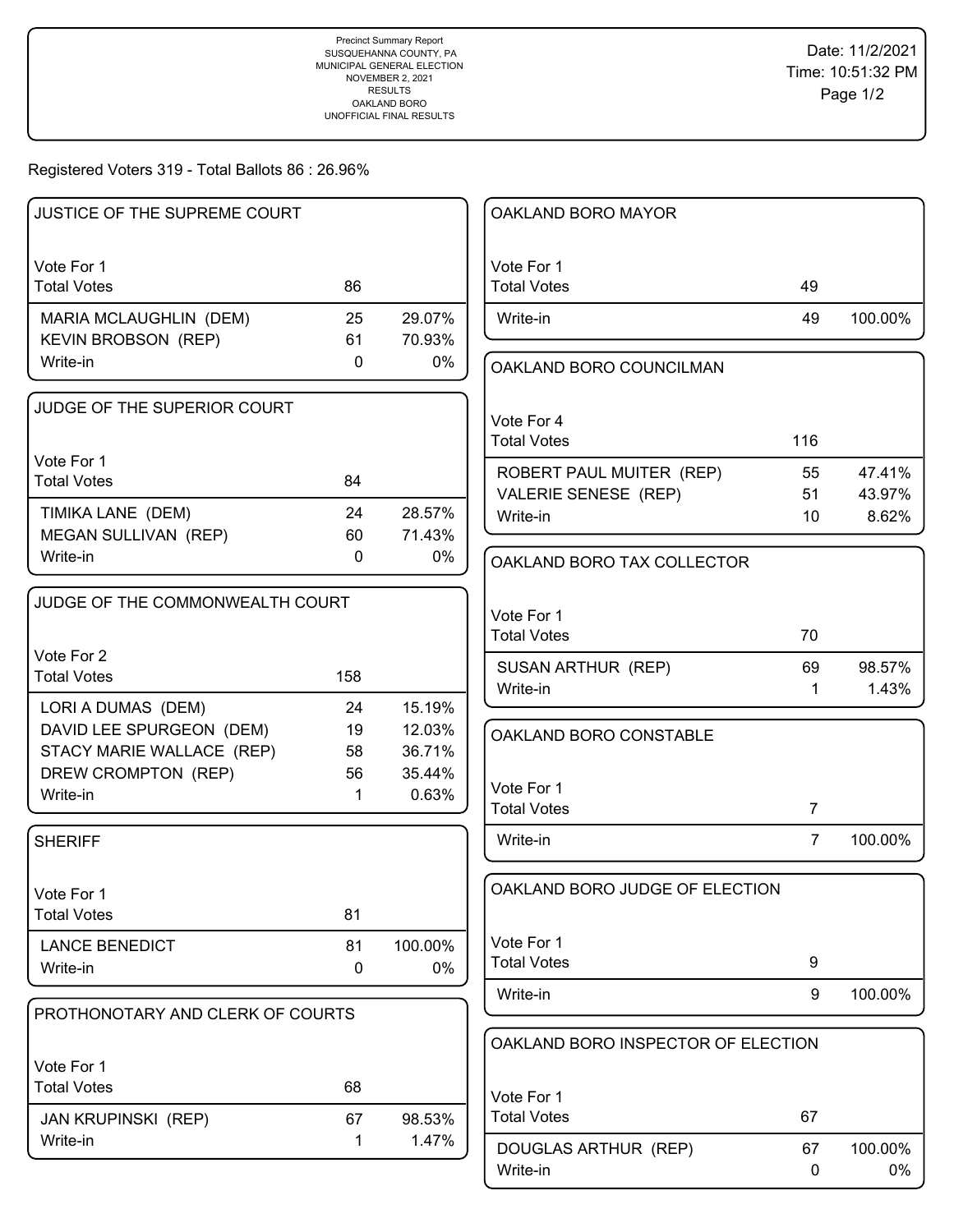Registered Voters 319 - Total Ballots 86 : 26.96%

| SCHOOL DIRECTOR SUSQUEHANNA 1    |          |                  |
|----------------------------------|----------|------------------|
| Vote For 1<br><b>Total Votes</b> | 54       |                  |
| AMANDA COOK (DEM)<br>Write-in    | 44<br>10 | 81.48%<br>18.52% |

| I SUPERIOR COURT - BENDER |          |                  |
|---------------------------|----------|------------------|
| Total Votes               | 74       |                  |
| <b>YES</b><br><b>NO</b>   | 52<br>22 | 70.27%<br>29.73% |

| <b>SUPERIOR COURT - BOWES</b> |          |                  |
|-------------------------------|----------|------------------|
| <b>Total Votes</b>            | 76       |                  |
| <b>YES</b><br>NΟ              | 55<br>21 | 72.37%<br>27.63% |

| <b>COMMONWEALTH COURT - COVEY</b> |          |                  |
|-----------------------------------|----------|------------------|
| <b>Total Votes</b>                | 74       |                  |
| <b>YES</b><br>NO                  | 55<br>19 | 74.32%<br>25.68% |

| COMMONWEALTH COURT - JUBELIRER |          |                  |
|--------------------------------|----------|------------------|
| Total Votes                    | 73       |                  |
| <b>YES</b><br>NO.              | 51<br>22 | 69.86%<br>30.14% |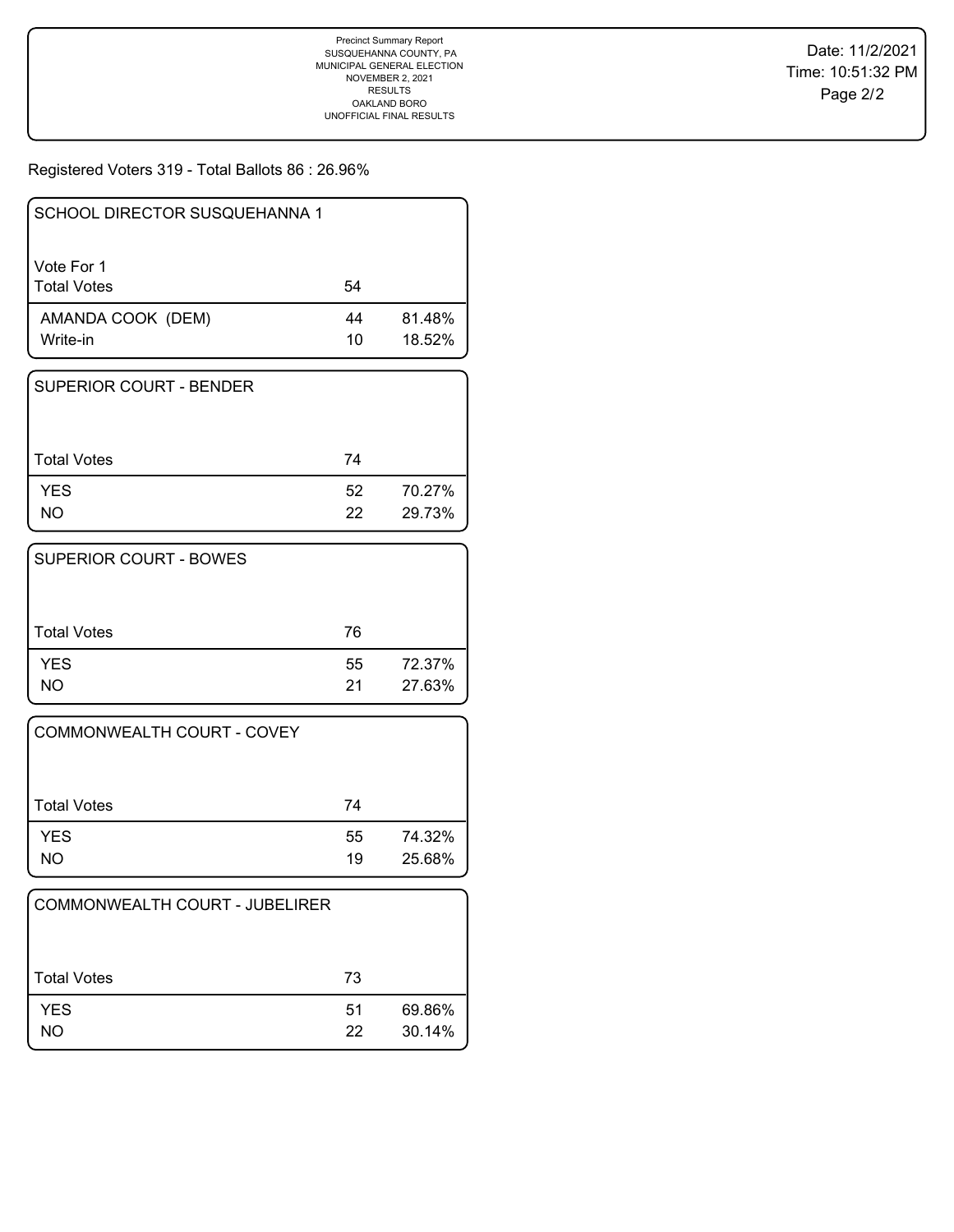Registered Voters 308 - Total Ballots 89 : 28.90%

|                                                |                    |                 | OAKLAND TWP SUPERVISOR           |                |         |
|------------------------------------------------|--------------------|-----------------|----------------------------------|----------------|---------|
| Vote For 1<br><b>Total Votes</b>               | 86                 |                 | Vote For 1<br><b>Total Votes</b> | 81             |         |
| MARIA MCLAUGHLIN (DEM)                         | 22                 | 25.58%          | MICHAEL FABRIZI JR (REP)         | 77             | 95.06%  |
| <b>KEVIN BROBSON (REP)</b>                     | 64                 | 74.42%          | Write-in                         | $\overline{4}$ | 4.94%   |
| Write-in                                       | $\mathbf{0}$       | 0%              |                                  |                |         |
|                                                |                    |                 | OAKLAND TWP AUDITOR 6 YEAR       |                |         |
| JUDGE OF THE SUPERIOR COURT                    |                    |                 |                                  |                |         |
|                                                |                    |                 | Vote For 1                       |                |         |
| Vote For 1<br><b>Total Votes</b>               | 85                 |                 | <b>Total Votes</b>               | 6              |         |
|                                                |                    |                 | Write-in                         | 6              | 100.00% |
| TIMIKA LANE (DEM)                              | 19                 | 22.35%          |                                  |                |         |
| MEGAN SULLIVAN (REP)                           | 66<br>$\mathbf{0}$ | 77.65%          | OAKLAND TWP AUDITOR 2 YEAR       |                |         |
| Write-in                                       |                    | $0\%$           |                                  |                |         |
| JUDGE OF THE COMMONWEALTH COURT                |                    |                 | Vote For 1                       |                |         |
|                                                |                    |                 | <b>Total Votes</b>               | $\overline{7}$ |         |
| Vote For 2                                     |                    |                 | Write-in                         | $\overline{7}$ | 100.00% |
| <b>Total Votes</b>                             | 159                |                 |                                  |                |         |
|                                                |                    |                 | OAKLAND TWP TAX COLLECTOR        |                |         |
| LORI A DUMAS (DEM)<br>DAVID LEE SPURGEON (DEM) | 19<br>15           | 11.95%<br>9.43% |                                  |                |         |
| STACY MARIE WALLACE (REP)                      | 65                 | 40.88%          | Vote For 1                       |                |         |
| DREW CROMPTON (REP)                            | 60                 | 37.74%          | <b>Total Votes</b>               | 81             |         |
| Write-in                                       | $\mathbf{0}$       | $0\%$           | LIANE FABRIZI (REP)              | 78             | 96.30%  |
|                                                |                    |                 | Write-in                         | 3              | 3.70%   |
| <b>SHERIFF</b>                                 |                    |                 |                                  |                |         |
|                                                |                    |                 | OAKLAND TWP CONSTABLE            |                |         |
| Vote For 1                                     |                    |                 |                                  |                |         |
| <b>Total Votes</b>                             | 84                 |                 | Vote For 1                       |                |         |
| <b>LANCE BENEDICT</b>                          | 84                 | 100.00%         | <b>Total Votes</b>               | 32             |         |
| Write-in                                       | 0                  | 0%              | Write-in                         | 32             | 100.00% |
|                                                |                    |                 |                                  |                |         |
| PROTHONOTARY AND CLERK OF COURTS               |                    |                 | OAKLAND TWP JUDGE OF ELECTION    |                |         |
| Vote For 1                                     |                    |                 | Vote For 1                       |                |         |
| <b>Total Votes</b>                             | 79                 |                 | <b>Total Votes</b>               | 9              |         |
| <b>JAN KRUPINSKI (REP)</b>                     | 77                 | 97.47%          |                                  |                |         |
| Write-in                                       | $\overline{2}$     | 2.53%           | Write-in                         | 9              | 100.00% |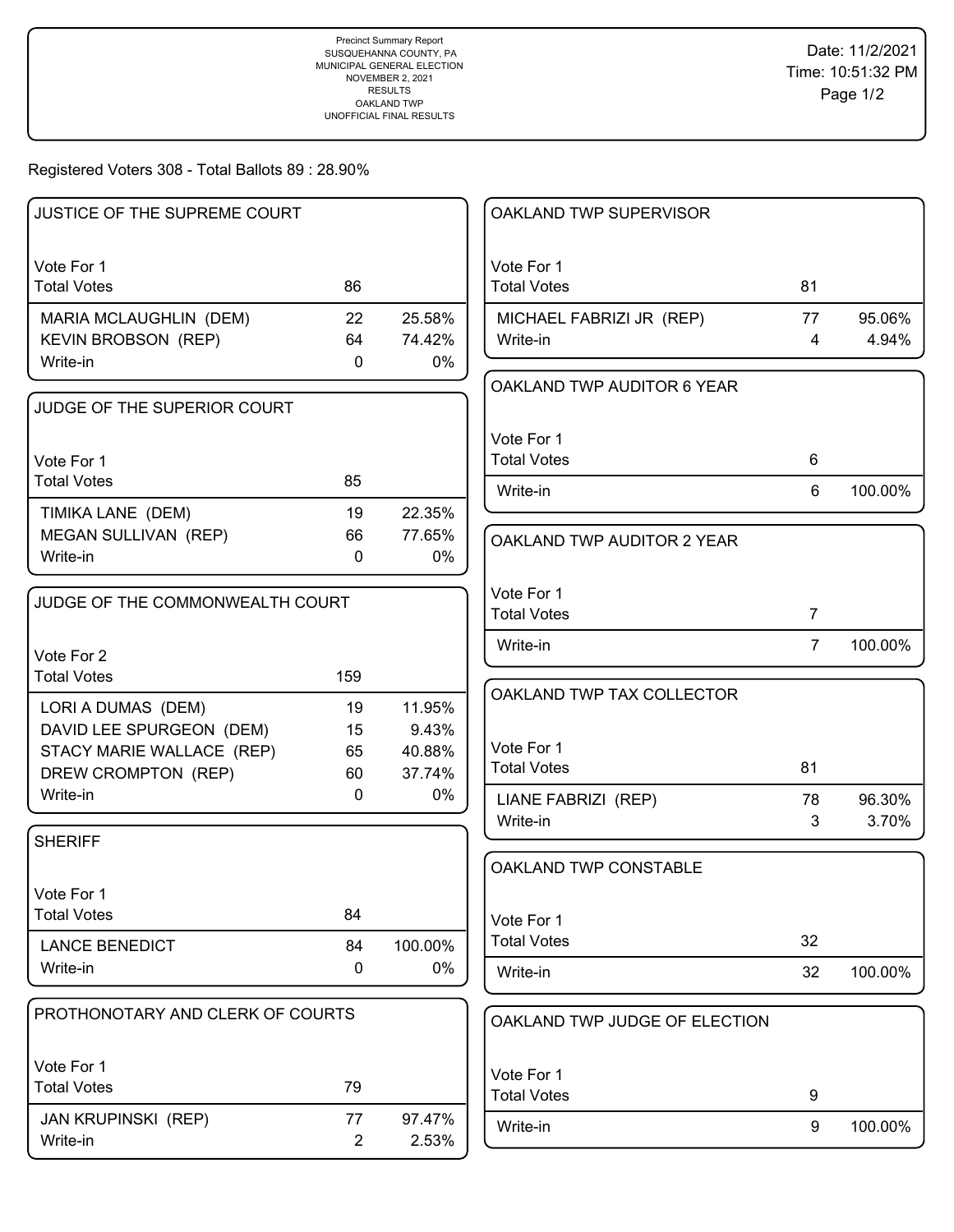Registered Voters 308 - Total Ballots 89 : 28.90%

| OAKLAND TWP INSPECTOR OF ELECTION |    |         |
|-----------------------------------|----|---------|
| l Vote For 1<br>  Total Votes     | 10 |         |
| Write-in                          | 10 | 100.00% |

| SCHOOL DIRECTOR SUSQUEHANNA 1    |    |                 |
|----------------------------------|----|-----------------|
| Vote For 1<br><b>Total Votes</b> | 54 |                 |
| AMANDA COOK (DEM)<br>Write-in    | 50 | 92.59%<br>7.41% |

| <b>SUPERIOR COURT - BENDER</b> |          |                  |
|--------------------------------|----------|------------------|
| <b>Total Votes</b>             | 79       |                  |
| <b>YES</b><br><b>NO</b>        | 48<br>31 | 60.76%<br>39.24% |

| <b>SUPERIOR COURT - BOWES</b> |          |                  |
|-------------------------------|----------|------------------|
| Total Votes                   | 75       |                  |
| <b>YES</b><br>NO              | 46<br>29 | 61.33%<br>38.67% |

| COMMONWEALTH COURT - COVEY |          |                  |
|----------------------------|----------|------------------|
| <b>Total Votes</b>         | 77       |                  |
| <b>YES</b><br>NO.          | 49<br>28 | 63.64%<br>36.36% |

| COMMONWEALTH COURT - JUBELIRER |          |                  |
|--------------------------------|----------|------------------|
| Total Votes                    | 76       |                  |
| <b>YES</b><br>NO.              | 46<br>30 | 60.53%<br>39.47% |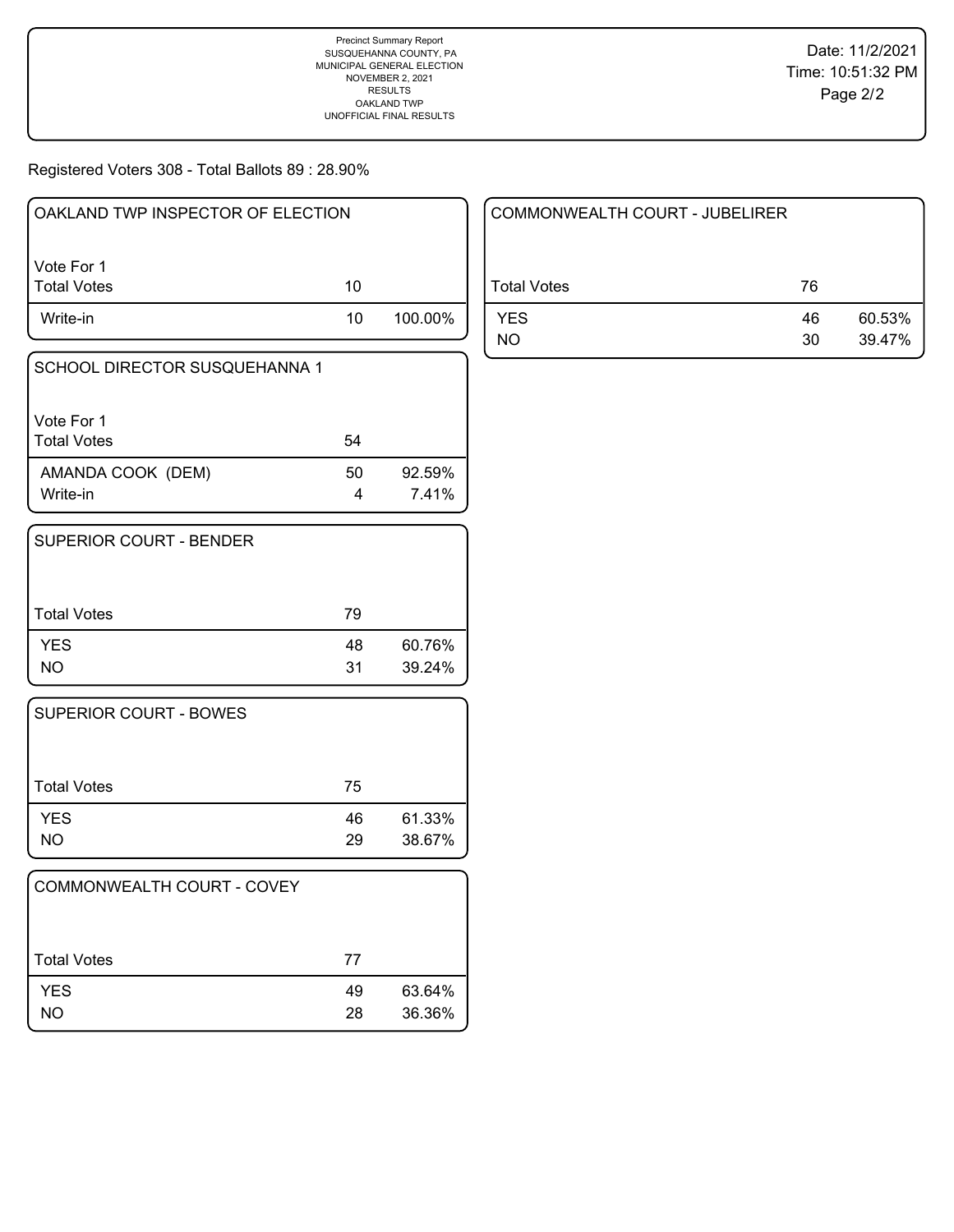### Registered Voters 752 - Total Ballots 225 : 29.92%

| JUSTICE OF THE SUPREME COURT     |                |              | <b>RUSH SUPERVISOR</b>              |                       |                 |
|----------------------------------|----------------|--------------|-------------------------------------|-----------------------|-----------------|
|                                  |                |              |                                     |                       |                 |
| Vote For 1<br><b>Total Votes</b> | 223            |              | Vote For 1<br><b>Total Votes</b>    | 207                   |                 |
| MARIA MCLAUGHLIN (DEM)           | 50             | 22.42%       | KEVIN STOCKHOLM (REP)               | 198                   | 95.65%          |
| <b>KEVIN BROBSON (REP)</b>       | 173            | 77.58%       | Write-in                            | 9                     | 4.35%           |
| Write-in                         | $\mathbf{0}$   | 0%           |                                     |                       |                 |
|                                  |                |              | <b>RUSH AUDITOR 6 YEAR</b>          |                       |                 |
| JUDGE OF THE SUPERIOR COURT      |                |              |                                     |                       |                 |
|                                  |                |              | Vote For 1                          |                       |                 |
| Vote For 1                       |                |              | <b>Total Votes</b>                  | 34                    |                 |
| <b>Total Votes</b>               | 211            |              | Write-in                            | 34                    | 100.00%         |
| TIMIKA LANE (DEM)                | 39             | 18.48%       |                                     |                       |                 |
| MEGAN SULLIVAN (REP)             | 172            | 81.52%       | <b>RUSH AUDITOR 4 YEAR</b>          |                       |                 |
| Write-in                         | 0              | 0%           |                                     |                       |                 |
|                                  |                |              | Vote For 1                          |                       |                 |
| JUDGE OF THE COMMONWEALTH COURT  |                |              | <b>Total Votes</b>                  | 31                    |                 |
|                                  |                |              | Write-in                            | 31                    | 100.00%         |
| Vote For 2                       |                |              |                                     |                       |                 |
| <b>Total Votes</b>               | 405            |              | RUSH TAX COLLECTOR                  |                       |                 |
| LORI A DUMAS (DEM)               | 43             | 10.62%       |                                     |                       |                 |
| DAVID LEE SPURGEON (DEM)         | 42             | 10.37%       | Vote For 1                          |                       |                 |
| STACY MARIE WALLACE (REP)        | 166            | 40.99%       | <b>Total Votes</b>                  | 217                   |                 |
| DREW CROMPTON (REP)<br>Write-in  | 154<br>0       | 38.02%<br>0% |                                     |                       |                 |
|                                  |                |              | DENISE E CAMPBELL (REP)<br>Write-in | 216<br>$\mathbf 1$    | 99.54%<br>0.46% |
| <b>SHERIFF</b>                   |                |              |                                     |                       |                 |
|                                  |                |              | RUSH JUDGE OF ELECTION              |                       |                 |
| Vote For 1                       |                |              |                                     |                       |                 |
| <b>Total Votes</b>               | 206            |              | Vote For 1                          |                       |                 |
| <b>LANCE BENEDICT</b>            | 204            | 99.03%       | <b>Total Votes</b>                  | 209                   |                 |
| Write-in                         | $\overline{2}$ | 0.97%        |                                     |                       |                 |
|                                  |                |              | VICKY L ST CLAIR (REP)<br>Write-in  | 207<br>$\overline{2}$ | 99.04%<br>0.96% |
| PROTHONOTARY AND CLERK OF COURTS |                |              |                                     |                       |                 |
|                                  |                |              | RUSH INSPECTOR OF ELECTION          |                       |                 |
| Vote For 1                       |                |              |                                     |                       |                 |
| <b>Total Votes</b>               | 201            |              | Vote For 1                          |                       |                 |
| <b>JAN KRUPINSKI (REP)</b>       | 200            | 99.50%       | <b>Total Votes</b>                  | 44                    |                 |
| Write-in                         | 1              | 0.50%        | Write-in                            | 44                    | 100.00%         |
|                                  |                |              |                                     |                       |                 |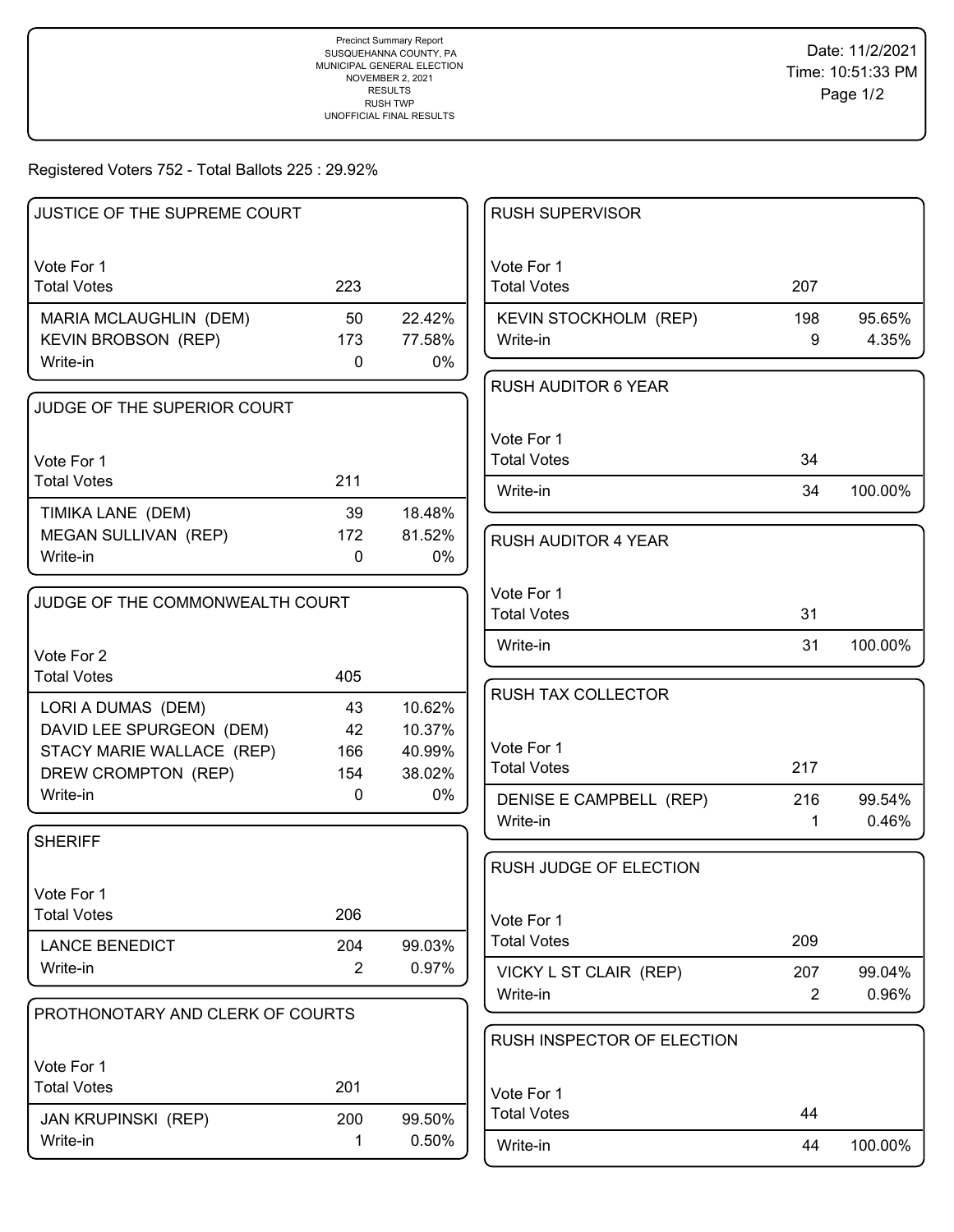# Registered Voters 752 - Total Ballots 225 : 29.92%

| <b>SCHOOL DIRECTOR ELK LAKE 8</b> |          |                    |
|-----------------------------------|----------|--------------------|
| Vote For 1<br><b>Total Votes</b>  | 200      |                    |
| DONICA R MCGEE<br>Write-in        | 196<br>4 | 98.00%<br>$2.00\%$ |

| SUPERIOR COURT - BENDER |           |                  |
|-------------------------|-----------|------------------|
| l Total Votes           | 187       |                  |
| <b>YES</b><br>NO.       | 122<br>65 | 65.24%<br>34.76% |

| <b>SUPERIOR COURT - BOWES</b> |           |                  |
|-------------------------------|-----------|------------------|
| <b>Total Votes</b>            | 186       |                  |
| <b>YES</b><br>NΟ              | 130<br>56 | 69.89%<br>30.11% |

| COMMONWEALTH COURT - COVEY |           |                  |
|----------------------------|-----------|------------------|
| Total Votes                | 185       |                  |
| <b>YES</b><br>NO.          | 126<br>59 | 68.11%<br>31.89% |

| COMMONWEALTH COURT - JUBELIRER |           |                  |
|--------------------------------|-----------|------------------|
| Total Votes                    | 181       |                  |
| <b>YES</b><br>NO               | 123<br>58 | 67.96%<br>32.04% |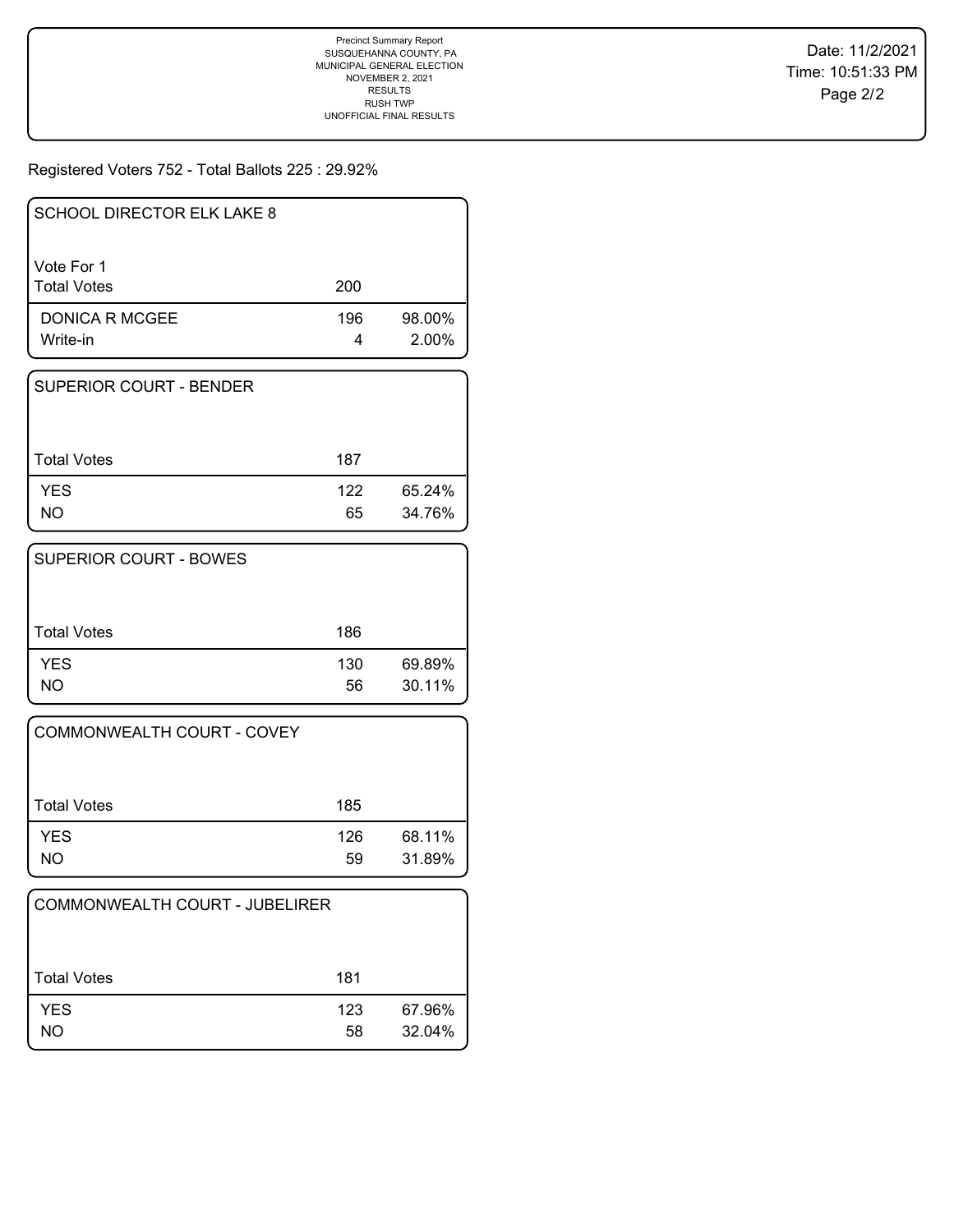Registered Voters 1,302 - Total Ballots 452 : 34.72%

| JUSTICE OF THE SUPREME COURT                          |                |                  | SILVER LAKE SUPERVISOR            |                |         |
|-------------------------------------------------------|----------------|------------------|-----------------------------------|----------------|---------|
| Vote For 1<br><b>Total Votes</b>                      | 447            |                  | Vote For 1<br><b>Total Votes</b>  | 402            |         |
| MARIA MCLAUGHLIN (DEM)                                | 139            | 31.10%           | FRANCIS W FRUEHAN (REP)           | 388            | 96.52%  |
| <b>KEVIN BROBSON (REP)</b>                            | 308            | 68.90%           | Write-in                          | 14             | 3.48%   |
| Write-in                                              | 0              | 0%               |                                   |                |         |
|                                                       |                |                  | <b>SILVER LAKE AUDITOR</b>        |                |         |
| JUDGE OF THE SUPERIOR COURT                           |                |                  |                                   |                |         |
|                                                       |                |                  | Vote For 1                        |                |         |
| Vote For 1                                            |                |                  | <b>Total Votes</b>                | 58             |         |
| <b>Total Votes</b>                                    | 444            |                  | Write-in                          | 58             | 100.00% |
| TIMIKA LANE (DEM)                                     | 127            | 28.60%           |                                   |                |         |
| MEGAN SULLIVAN (REP)                                  | 317            | 71.40%           | SILVER LAKE TAX COLLECTOR         |                |         |
| Write-in                                              | $\Omega$       | $0\%$            |                                   |                |         |
|                                                       |                |                  | Vote For 1                        |                |         |
| JUDGE OF THE COMMONWEALTH COURT                       |                |                  | <b>Total Votes</b>                | 427            |         |
|                                                       |                |                  | JOHN J NAGY (REP)                 | 424            | 99.30%  |
| Vote For 2<br><b>Total Votes</b>                      | 817            |                  | Write-in                          | 3              | 0.70%   |
|                                                       |                |                  |                                   |                |         |
| LORI A DUMAS (DEM)                                    | 135            | 16.52%           | SILVER LAKE JUDGE OF ELECTION     |                |         |
| DAVID LEE SPURGEON (DEM)<br>STACY MARIE WALLACE (REP) | 115<br>293     | 14.08%<br>35.86% |                                   |                |         |
| DREW CROMPTON (REP)                                   | 274            | 33.54%           | Vote For 1                        |                |         |
| Write-in                                              | $\mathbf{0}$   | 0%               | <b>Total Votes</b>                | 289            |         |
|                                                       |                |                  | SUSAN L ENGLISH (DEM)             | 268            | 92.73%  |
| <b>SHERIFF</b>                                        |                |                  | Write-in                          | 21             | 7.27%   |
|                                                       |                |                  |                                   |                |         |
| Vote For 1                                            |                |                  | SILVER LAKE INSPECTOR OF ELECTION |                |         |
| <b>Total Votes</b>                                    | 419            |                  |                                   |                |         |
| <b>LANCE BENEDICT</b>                                 | 419            | 100.00%          | Vote For 1                        |                |         |
| Write-in                                              | 0              | 0%               | <b>Total Votes</b>                | 444            |         |
|                                                       |                |                  | ROXIE H OBERG (DEM)               | 147            | 33.11%  |
| PROTHONOTARY AND CLERK OF COURTS                      |                |                  | <b>SCOTT HECKMAN (REP)</b>        | 295            | 66.44%  |
|                                                       |                |                  | Write-in                          | $\overline{2}$ | 0.45%   |
| Vote For 1                                            |                |                  |                                   |                |         |
| <b>Total Votes</b>                                    | 392            |                  |                                   |                |         |
| JAN KRUPINSKI (REP)                                   | 390            | 99.49%           |                                   |                |         |
| Write-in                                              | $\overline{2}$ | 0.51%            |                                   |                |         |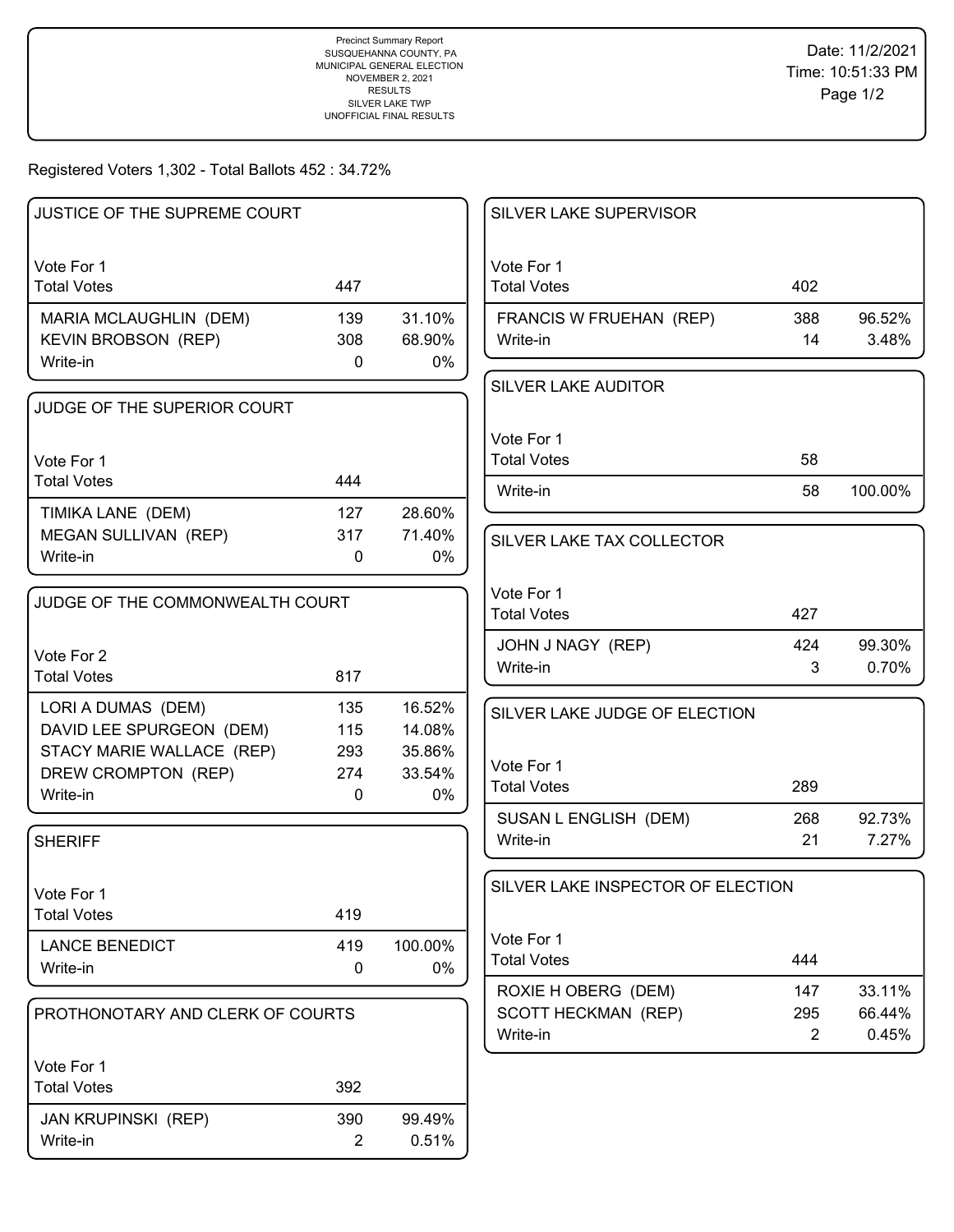Registered Voters 1,302 - Total Ballots 452 : 34.72%

| SCHOOL DIRECTOR MONTROSE 3          |     |        |
|-------------------------------------|-----|--------|
| Vote For 1<br><b>Total Votes</b>    | 389 |        |
| <b>JOHN FREDERICK WOOD</b><br>(REP) | 383 | 98.46% |
| Write-in                            | 6   | 1.54%  |

| SUPERIOR COURT - BENDER |            |                  |
|-------------------------|------------|------------------|
| <b>Total Votes</b>      | 389        |                  |
| <b>YES</b><br>NΟ        | 277<br>112 | 71.21%<br>28.79% |

| <b>SUPERIOR COURT - BOWES</b> |            |                  |
|-------------------------------|------------|------------------|
| <b>Total Votes</b>            | 394        |                  |
| <b>YES</b><br>NΟ              | 290<br>104 | 73.60%<br>26.40% |

| COMMONWEALTH COURT - COVEY |            |                  |
|----------------------------|------------|------------------|
| Total Votes                | 389        |                  |
| <b>YES</b><br>NO           | 288<br>101 | 74.04%<br>25.96% |

| COMMONWEALTH COURT - JUBELIRER |            |                  |
|--------------------------------|------------|------------------|
| Total Votes                    | 387        |                  |
| <b>YES</b><br>NO               | 286<br>101 | 73.90%<br>26.10% |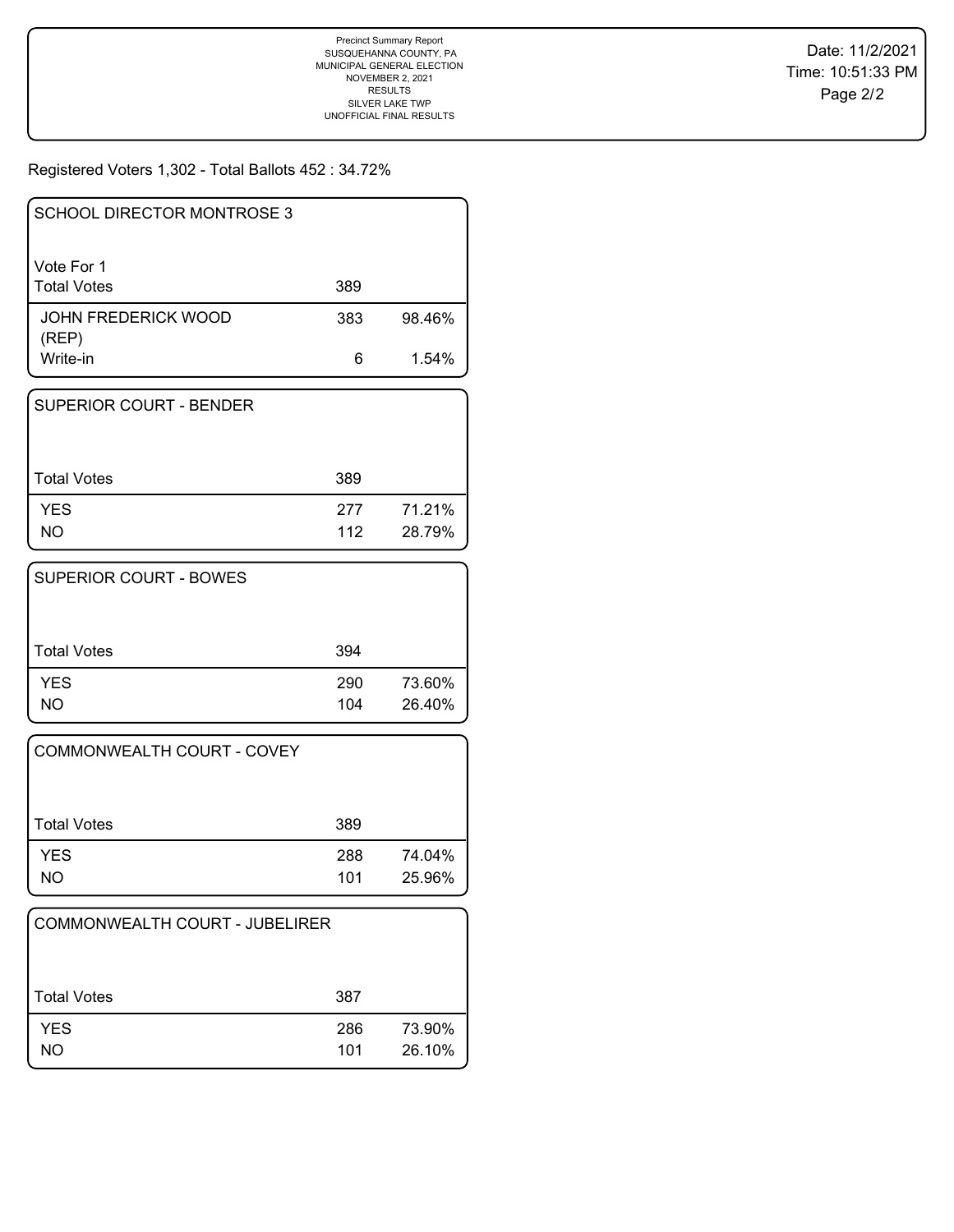Registered Voters 985 - Total Ballots 314 : 31.88%

| JUSTICE OF THE SUPREME COURT                                                |                  |                            | SPRINGVILLE SUPERVISOR                       |                       |                 |
|-----------------------------------------------------------------------------|------------------|----------------------------|----------------------------------------------|-----------------------|-----------------|
| Vote For 1<br><b>Total Votes</b>                                            | 312              |                            | Vote For 1<br><b>Total Votes</b>             | 289                   |                 |
| MARIA MCLAUGHLIN (DEM)<br>KEVIN BROBSON (REP)<br>Write-in                   | 104<br>208<br>0  | 33.33%<br>66.67%<br>0%     | <b>CHARLES D CLARK</b><br>Write-in           | 286<br>3              | 98.96%<br>1.04% |
| JUDGE OF THE SUPERIOR COURT                                                 |                  |                            | SPRINGVILLE AUDITOR                          |                       |                 |
| Vote For 1<br><b>Total Votes</b>                                            | 309              |                            | Vote For 1<br><b>Total Votes</b>             | 25                    |                 |
| TIMIKA LANE (DEM)<br>MEGAN SULLIVAN (REP)                                   | 104<br>205       | 33.66%<br>66.34%           | Write-in                                     | 25                    | 100.00%         |
| Write-in                                                                    | 0                | 0%                         | SPRINGVILLE TAX COLLECTOR                    |                       |                 |
| JUDGE OF THE COMMONWEALTH COURT                                             |                  |                            | Vote For 1<br><b>Total Votes</b>             | 277                   |                 |
| Vote For 2<br><b>Total Votes</b>                                            | 567              |                            | BARBARA T FUHREY (DEM)<br>Write-in           | 273<br>$\overline{4}$ | 98.56%<br>1.44% |
| LORI A DUMAS (DEM)<br>DAVID LEE SPURGEON (DEM)<br>STACY MARIE WALLACE (REP) | 104<br>86<br>195 | 18.34%<br>15.17%<br>34.39% | SPRINGVILLE CONSTABLE                        |                       |                 |
| DREW CROMPTON (REP)<br>Write-in                                             | 182<br>0         | 32.10%<br>0%               | Vote For 1<br><b>Total Votes</b>             | 16                    |                 |
| <b>SHERIFF</b>                                                              |                  |                            | Write-in                                     | 16                    | 100.00%         |
| Vote For 1                                                                  |                  |                            | SPRINGVILLE JUDGE OF ELECTION                |                       |                 |
| <b>Total Votes</b><br><b>LANCE BENEDICT</b>                                 | 294<br>290       | 98.64%                     | Vote For 1<br><b>Total Votes</b>             | 260                   |                 |
| Write-in                                                                    | 4                | 1.36%                      | MICHELLE BLAIR BRACE (REP)<br>Write-in       | 254<br>6              | 97.69%<br>2.31% |
| PROTHONOTARY AND CLERK OF COURTS                                            |                  |                            | SPRINGVILLE INSPECTOR OF ELECTION            |                       |                 |
| Vote For 1<br><b>Total Votes</b>                                            | 277              |                            | Vote For 1                                   |                       |                 |
| <b>JAN KRUPINSKI (REP)</b><br>Write-in                                      | 272<br>5         | 98.19%<br>1.81%            | <b>Total Votes</b><br>MARCIE ANN BLAIR (REP) | 270<br>261            | 96.67%          |
|                                                                             |                  |                            | Write-in                                     | 9                     | 3.33%           |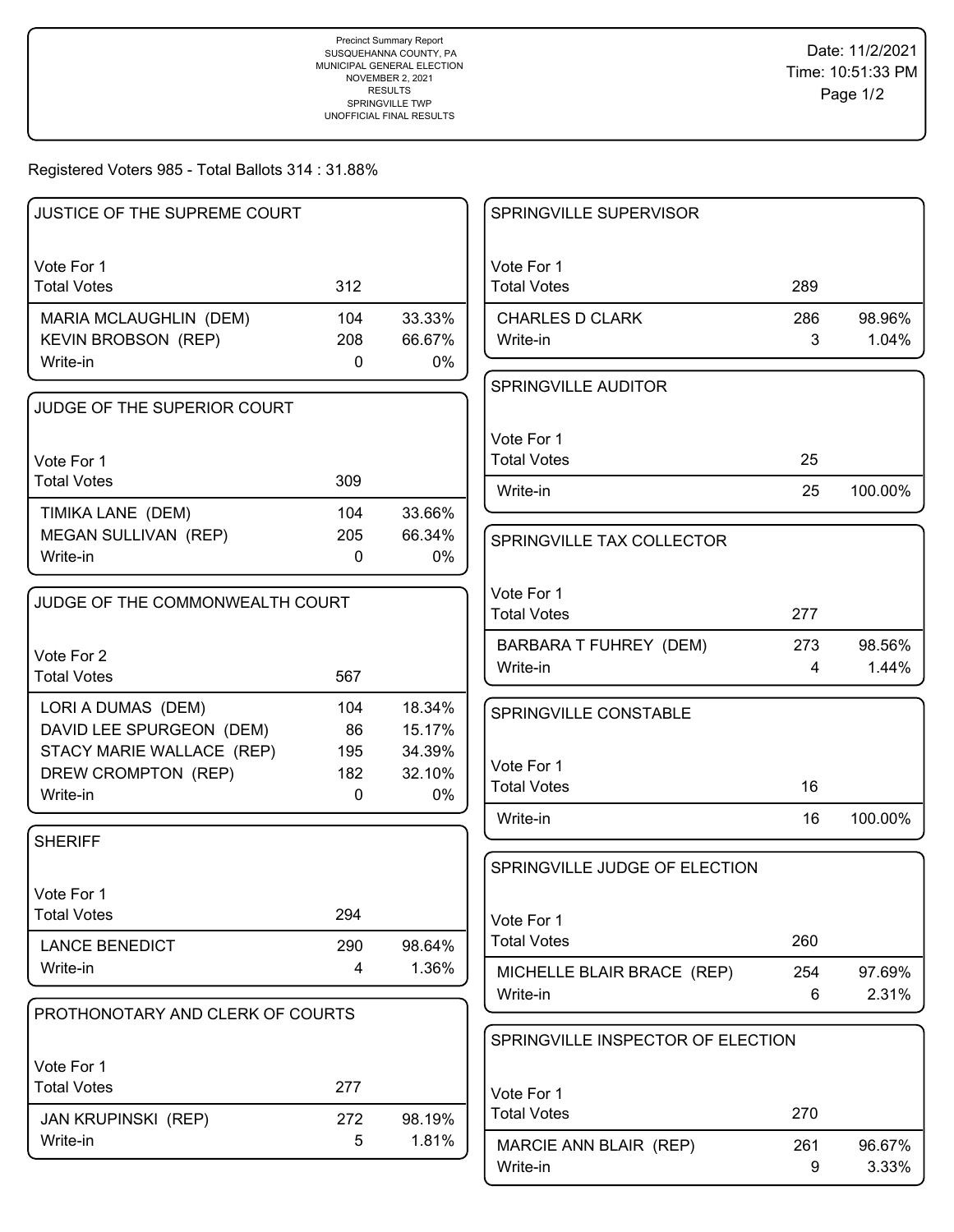Registered Voters 985 - Total Ballots 314 : 31.88%

| SCHOOL DIRECTOR ELK LAKE 9        |     |                 |
|-----------------------------------|-----|-----------------|
| Vote For 1<br><b>Total Votes</b>  | 275 |                 |
| <b>TYLER EMMERICH</b><br>Write-in | 271 | 98.55%<br>1.45% |

| I SUPERIOR COURT - BENDER |           |                  |
|---------------------------|-----------|------------------|
| <b>Total Votes</b>        | 275       |                  |
| <b>YES</b><br>NΟ          | 181<br>94 | 65.82%<br>34.18% |

| <b>SUPERIOR COURT - BOWES</b> |           |                  |
|-------------------------------|-----------|------------------|
| <b>Total Votes</b>            | 269       |                  |
| <b>YES</b><br>NO.             | 173<br>96 | 64.31%<br>35.69% |

| <b>COMMONWEALTH COURT - COVEY</b> |           |                  |
|-----------------------------------|-----------|------------------|
| <b>Total Votes</b>                | 270       |                  |
| <b>YES</b><br>NO                  | 174<br>96 | 64.44%<br>35.56% |

| COMMONWEALTH COURT - JUBELIRER |           |                  |
|--------------------------------|-----------|------------------|
| Total Votes                    | 276       |                  |
| <b>YES</b><br>NO               | 181<br>95 | 65.58%<br>34.42% |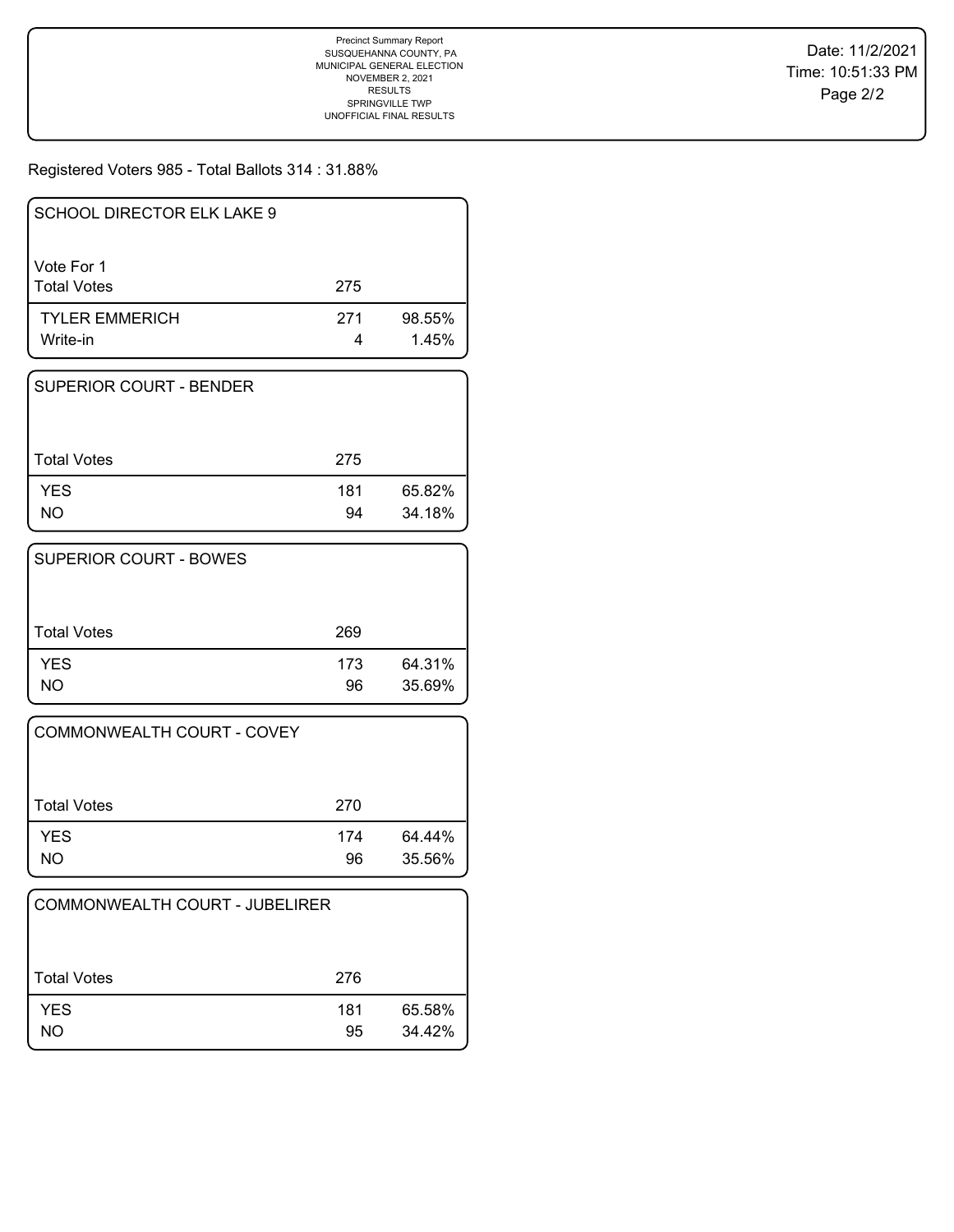Registered Voters 772 - Total Ballots 196 : 25.39%

| JUSTICE OF THE SUPREME COURT                                     |                            |                        | SUSQUEHANNA BORO MAYOR                 |           |                  |
|------------------------------------------------------------------|----------------------------|------------------------|----------------------------------------|-----------|------------------|
| Vote For 1<br><b>Total Votes</b>                                 | 193                        |                        | Vote For 1<br><b>Total Votes</b>       | 162       |                  |
| MARIA MCLAUGHLIN (DEM)<br><b>KEVIN BROBSON (REP)</b><br>Write-in | 82<br>111<br>0             | 42.49%<br>57.51%<br>0% | NANCY A HURLEY (DEM)<br>Write-in       | 142<br>20 | 87.65%<br>12.35% |
| JUDGE OF THE SUPERIOR COURT                                      |                            |                        | SUSQUEHANNA BORO COUNCILMAN            |           |                  |
| Vote For 1<br><b>Total Votes</b>                                 | 187                        |                        | Vote For 3<br><b>Total Votes</b>       | 231       |                  |
| TIMIKA LANE (DEM)                                                | 70                         | 37.43%                 | Write-in                               | 231       | 100.00%          |
| MEGAN SULLIVAN (REP)<br>Write-in                                 | 117<br>$\mathbf{0}$        | 62.57%<br>0%           | SUSQUEHANNA BORO TAX COLLECTOR         |           |                  |
| JUDGE OF THE COMMONWEALTH COURT                                  |                            |                        | Vote For 1<br><b>Total Votes</b>       | 171       |                  |
| Vote For 2<br><b>Total Votes</b>                                 | 347                        |                        | LINDA K SCHELL (DEM)<br>Write-in       | 167<br>4  | 97.66%<br>2.34%  |
| LORI A DUMAS (DEM)<br>DAVID LEE SPURGEON (DEM)                   | 79<br>58                   | 22.77%<br>16.71%       | SUSQUEHANNA BORO CONSTABLE             |           |                  |
| STACY MARIE WALLACE (REP)<br>DREW CROMPTON (REP)<br>Write-in     | 106<br>104<br>$\mathbf{0}$ | 30.55%<br>29.97%<br>0% | Vote For 1<br><b>Total Votes</b>       | 14        |                  |
| <b>SHERIFF</b>                                                   |                            |                        | Write-in                               | 14        | 100.00%          |
| Vote For 1                                                       |                            |                        | SUSQUEHANNA BORO JUDGE OF ELECTION     |           |                  |
| <b>Total Votes</b>                                               | 181                        |                        | Vote For 1                             |           |                  |
| <b>LANCE BENEDICT</b>                                            | 181                        | 100.00%                | <b>Total Votes</b>                     | 19        |                  |
| Write-in                                                         | $\mathbf 0$                | 0%                     | Write-in                               | 19        | 100.00%          |
| PROTHONOTARY AND CLERK OF COURTS                                 |                            |                        | SUSQUEHANNA BORO INSPECTOR OF ELECTION |           |                  |
| Vote For 1<br><b>Total Votes</b>                                 | 153                        |                        | Vote For 1<br><b>Total Votes</b>       | 155       |                  |
| <b>JAN KRUPINSKI (REP)</b><br>Write-in                           | 153<br>$\mathbf 0$         | 100.00%<br>0%          | MARLA TINKLEPAUGH (REP)<br>Write-in    | 150<br>5  | 96.77%<br>3.23%  |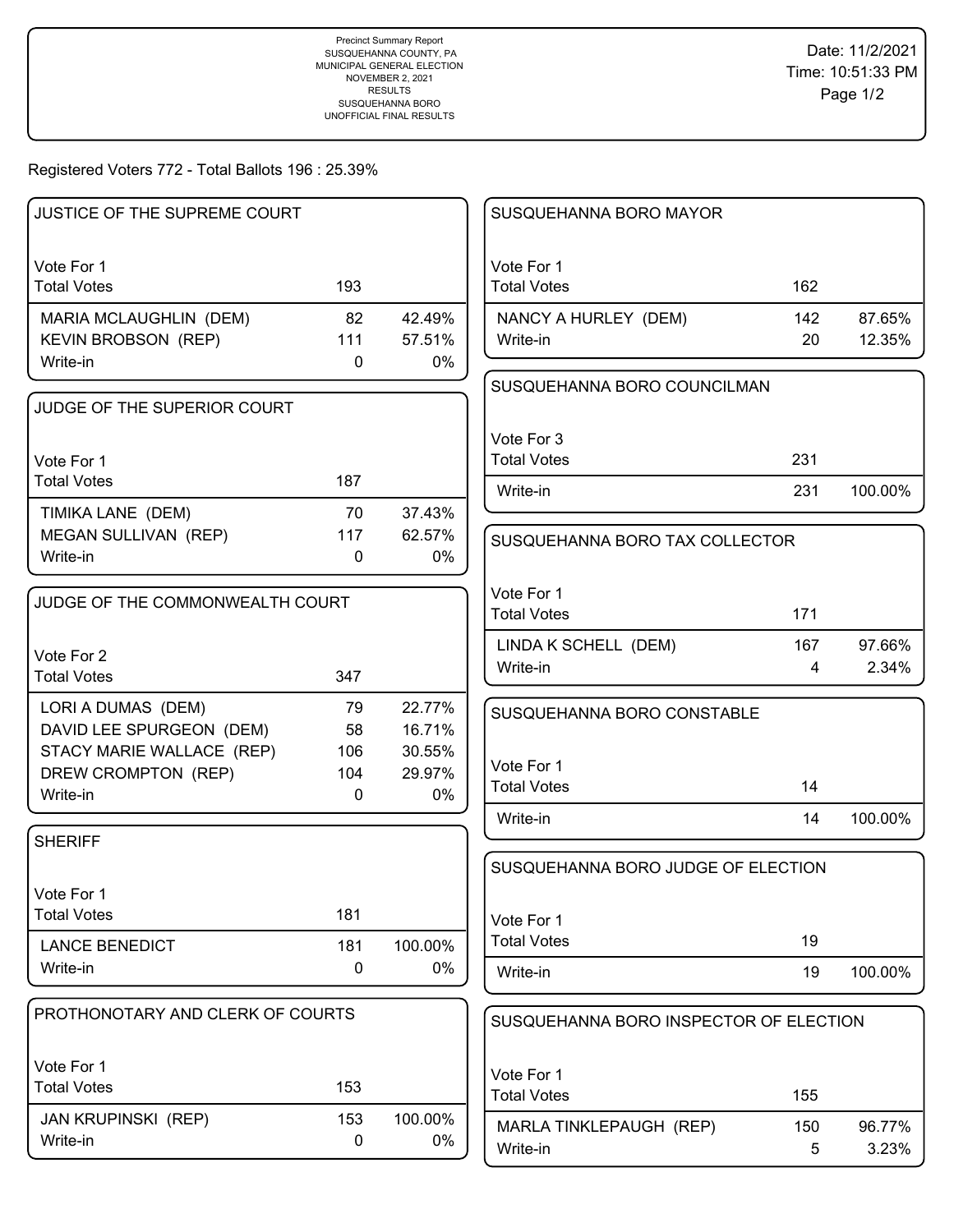Registered Voters 772 - Total Ballots 196 : 25.39%

| SCHOOL DIRECTOR SUSQUEHANNA 2    |     |        |
|----------------------------------|-----|--------|
| Vote For 2<br><b>Total Votes</b> | 180 |        |
| KRISTEN ANN LAWRENCE<br>(DEM)    | 123 | 68.33% |
| Write-in                         | 57  | 31.67% |

| <b>SUPERIOR COURT - BENDER</b> |           |                  |
|--------------------------------|-----------|------------------|
| Total Votes                    | 166       |                  |
| <b>YES</b><br>NO               | 116<br>50 | 69.88%<br>30.12% |

| SUPERIOR COURT - BOWES |           |                  |
|------------------------|-----------|------------------|
| <b>Total Votes</b>     | 165       |                  |
| <b>YES</b><br>NΟ       | 107<br>58 | 64.85%<br>35.15% |

| <b>COMMONWEALTH COURT - COVEY</b> |           |                  |
|-----------------------------------|-----------|------------------|
| <b>Total Votes</b>                | 169       |                  |
| <b>YES</b><br>NΟ                  | 124<br>45 | 73.37%<br>26.63% |

| COMMONWEALTH COURT - JUBELIRER |           |                  |
|--------------------------------|-----------|------------------|
| <b>Total Votes</b>             | 172       |                  |
| <b>YES</b><br>NO               | 119<br>53 | 69.19%<br>30.81% |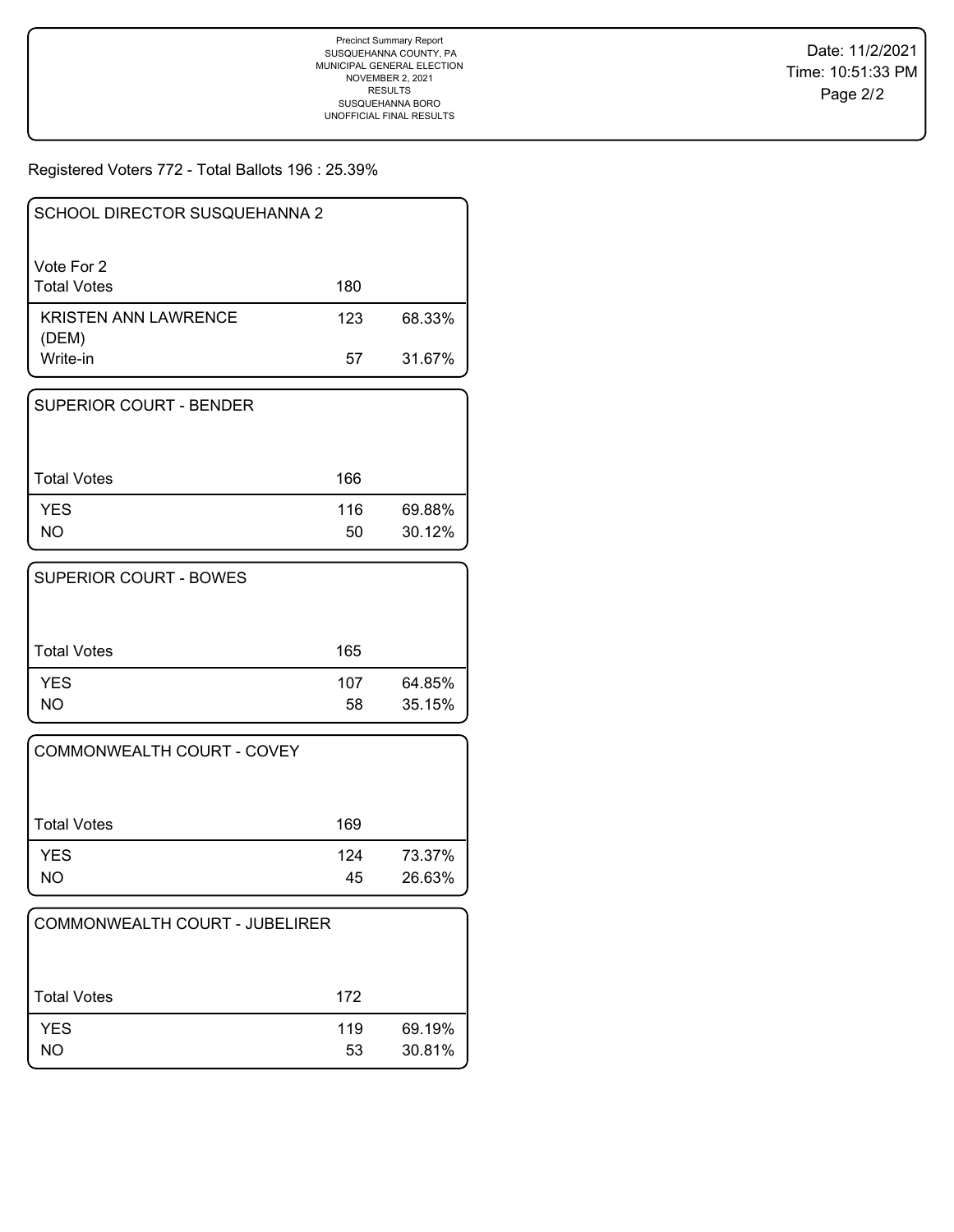Registered Voters 161 - Total Ballots 55 : 34.16%

| JUSTICE OF THE SUPREME COURT     |              |         | THOMPSON BORO MAYOR              |             |         |
|----------------------------------|--------------|---------|----------------------------------|-------------|---------|
| Vote For 1                       |              |         | Vote For 1                       |             |         |
| <b>Total Votes</b>               | 55           |         | <b>Total Votes</b>               | 46          |         |
| MARIA MCLAUGHLIN (DEM)           | 22           | 40.00%  | Write-in                         | 46          | 100.00% |
| <b>KEVIN BROBSON (REP)</b>       | 33           | 60.00%  |                                  |             |         |
| Write-in                         | $\mathbf 0$  | 0%      | THOMPSON BORO COUNCILMAN 4 YEAR  |             |         |
| JUDGE OF THE SUPERIOR COURT      |              |         | Vote For 3                       |             |         |
|                                  |              |         | <b>Total Votes</b>               | 54          |         |
| Vote For 1                       |              |         |                                  |             |         |
| <b>Total Votes</b>               | 54           |         | Write-in                         | 54          | 100.00% |
| TIMIKA LANE (DEM)                | 21           | 38.89%  | THOMPSON BORO COUNCILMAN 2 YEAR  |             |         |
| MEGAN SULLIVAN (REP)             | 33           | 61.11%  |                                  |             |         |
| Write-in                         | 0            | 0%      |                                  |             |         |
|                                  |              |         | Vote For 1<br><b>Total Votes</b> | 27          |         |
| JUDGE OF THE COMMONWEALTH COURT  |              |         |                                  |             |         |
|                                  |              |         | Write-in                         | 27          | 100.00% |
| Vote For 2                       |              |         |                                  |             |         |
| <b>Total Votes</b>               | 101          |         | THOMPSON BORO AUDITOR            |             |         |
| LORI A DUMAS (DEM)               | 21           | 20.79%  |                                  |             |         |
| DAVID LEE SPURGEON (DEM)         | 19           | 18.81%  | Vote For 1                       |             |         |
| STACY MARIE WALLACE (REP)        | 34           | 33.66%  | <b>Total Votes</b>               | 5           |         |
| DREW CROMPTON (REP)              | 27           | 26.73%  | Write-in                         | 5           | 100.00% |
| Write-in                         | $\mathbf{0}$ | 0%      |                                  |             |         |
| <b>SHERIFF</b>                   |              |         | THOMPSON BORO TAX COLLECTOR      |             |         |
|                                  |              |         |                                  |             |         |
| Vote For 1                       |              |         | Vote For 1                       |             |         |
| <b>Total Votes</b>               | 53           |         | <b>Total Votes</b>               | 53          |         |
| <b>LANCE BENEDICT</b>            | 53           | 100.00% | RHONDRA L BALDWIN (REP)          | 52          | 98.11%  |
| Write-in                         | 0            | 0%      | Write-in                         | $\mathbf 1$ | 1.89%   |
|                                  |              |         |                                  |             |         |
| PROTHONOTARY AND CLERK OF COURTS |              |         | THOMPSON BORO CONSTABLE          |             |         |
|                                  |              |         | Vote For 1                       |             |         |
| Vote For 1                       |              |         | <b>Total Votes</b>               | 6           |         |
| <b>Total Votes</b>               | 47           |         | Write-in                         | 6           | 100.00% |
| <b>JAN KRUPINSKI (REP)</b>       | 46           | 97.87%  |                                  |             |         |
| Write-in                         | 1            | 2.13%   |                                  |             |         |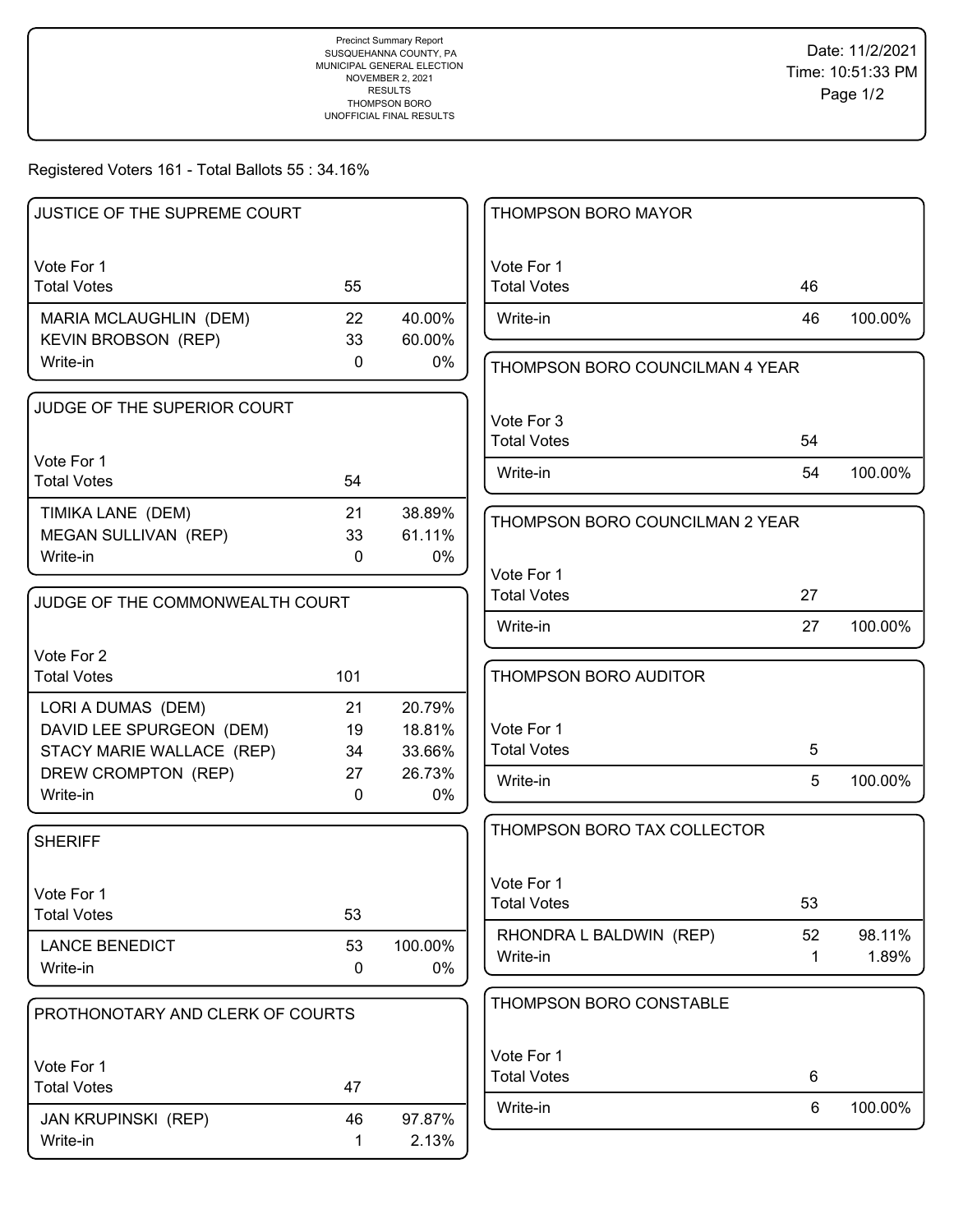Registered Voters 161 - Total Ballots 55 : 34.16%

| THOMPSON BORO JUDGE OF ELECTION     |    |         |  |  |
|-------------------------------------|----|---------|--|--|
| Vote For 1<br><b>Total Votes</b>    | 12 |         |  |  |
| Write-in                            | 12 | 100.00% |  |  |
| THOMPSON BORO INSPECTOR OF ELECTION |    |         |  |  |

| I Vote For 1 |                 |         |
|--------------|-----------------|---------|
| Total Votes  | 12              |         |
| Write-in     | 12 <sup>7</sup> | 100.00% |

| SCHOOL DIRECTOR SUSQUEHANNA 3 |    |         |
|-------------------------------|----|---------|
| l Vote For 1<br>Total Votes   | 14 |         |
| Write-in                      | 14 | 100.00% |

| SUPERIOR COURT - BENDER |    |        |
|-------------------------|----|--------|
| <b>Total Votes</b>      | 53 |        |
| <b>YES</b>              | 34 | 64.15% |
| NO.                     | 19 | 35.85% |

| 52       |                  |
|----------|------------------|
| 36<br>16 | 69.23%<br>30.77% |
|          |                  |

| COMMONWEALTH COURT - COVEY |    |        |
|----------------------------|----|--------|
| <b>Total Votes</b>         | 49 |        |
| <b>YES</b>                 | 29 | 59.18% |
| NO.                        | 20 | 40.82% |

| COMMONWEALTH COURT - JUBELIRER |          |                  |
|--------------------------------|----------|------------------|
| Total Votes                    | 49       |                  |
| <b>YES</b><br>NO               | 32<br>17 | 65.31%<br>34.69% |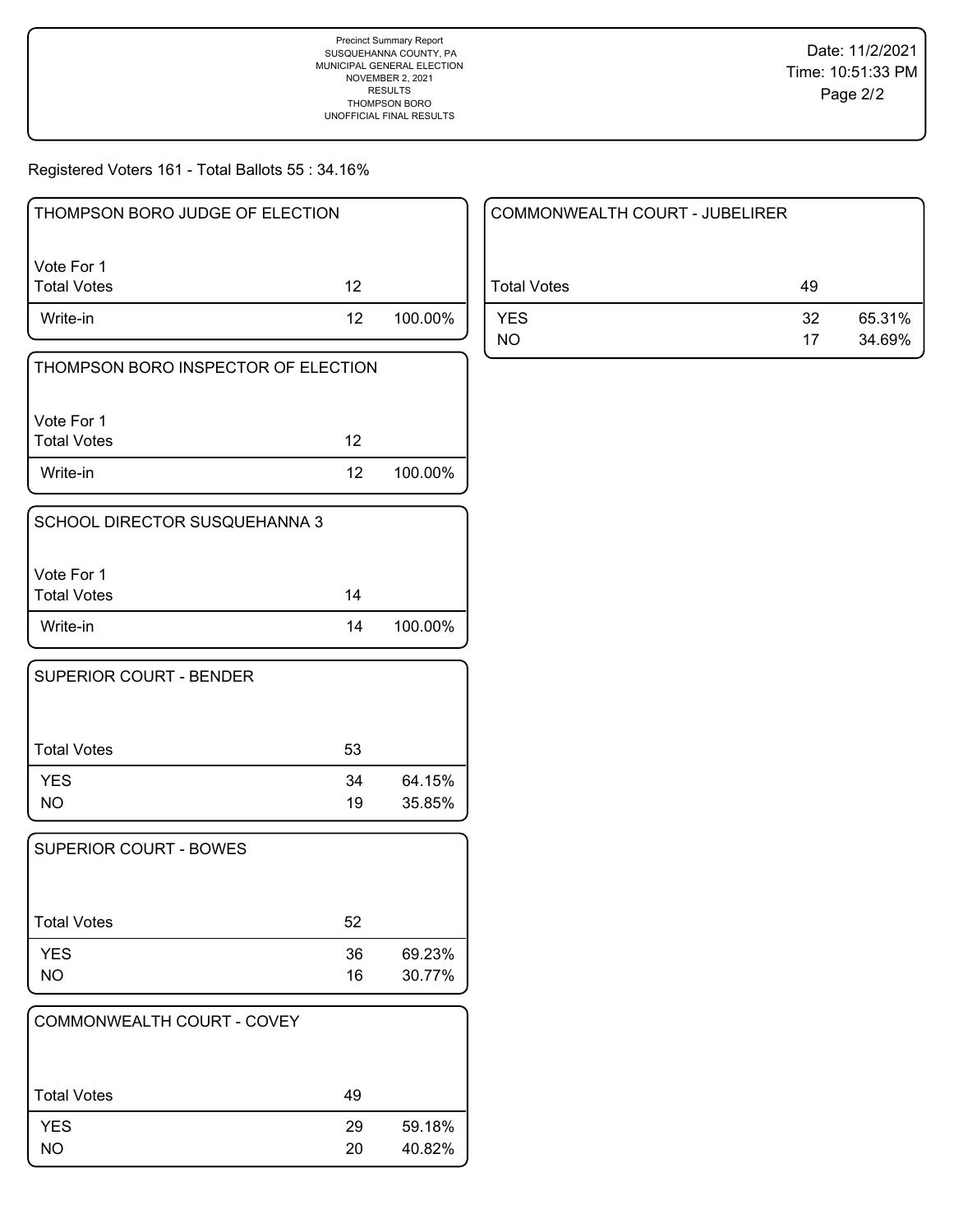Registered Voters 328 - Total Ballots 118 : 35.98%

| JUSTICE OF THE SUPREME COURT     |             |         | THOMPSON TWP SUPERVISOR 6 YEAR    |              |               |
|----------------------------------|-------------|---------|-----------------------------------|--------------|---------------|
| Vote For 1<br><b>Total Votes</b> | 118         |         | Vote For 1<br><b>Total Votes</b>  | 89           |               |
|                                  |             |         |                                   |              |               |
| MARIA MCLAUGHLIN (DEM)           | 37          | 31.36%  | RICHARD B WADEMAN (REP)           | 75           | 84.27%        |
| <b>KEVIN BROBSON (REP)</b>       | 81          | 68.64%  | Write-in                          | 14           | 15.73%        |
| Write-in                         | $\mathbf 0$ | 0%      | THOMPSON TWP SUPERVISOR 4 YEAR    |              |               |
| JUDGE OF THE SUPERIOR COURT      |             |         |                                   |              |               |
|                                  |             |         | Vote For 1                        |              |               |
| Vote For 1                       |             |         | <b>Total Votes</b>                | 95           |               |
| <b>Total Votes</b>               | 114         |         | RAYMOND FRANCIS LEONARD           | 94           | 98.95%        |
| TIMIKA LANE (DEM)                | 36          | 31.58%  | (REP)                             |              |               |
| MEGAN SULLIVAN (REP)             | 78          | 68.42%  | Write-in                          | $\mathbf{1}$ | 1.05%         |
| Write-in                         | $\mathbf 0$ | 0%      |                                   |              |               |
|                                  |             |         | THOMPSON TWP AUDITOR 6 YEAR       |              |               |
| JUDGE OF THE COMMONWEALTH COURT  |             |         |                                   |              |               |
|                                  |             |         | Vote For 1                        |              |               |
| Vote For 2                       |             |         | <b>Total Votes</b>                | 93           |               |
| <b>Total Votes</b>               | 218         |         | ROBERT L CONKLIN (REP)            | 67           | 72.04%        |
| LORI A DUMAS (DEM)               | 36          | 16.51%  | Write-in                          | 26           | 27.96%        |
| DAVID LEE SPURGEON (DEM)         | 32          | 14.68%  |                                   |              |               |
| STACY MARIE WALLACE (REP)        | 76          | 34.86%  | THOMPSON TWP AUDITOR 4 YEAR       |              |               |
| DREW CROMPTON (REP)              | 74          | 33.94%  |                                   |              |               |
| Write-in                         | $\mathbf 0$ | 0%      | Vote For 1                        |              |               |
|                                  |             |         | <b>Total Votes</b>                | 104          |               |
| <b>SHERIFF</b>                   |             |         | ARDITH CALLENDER (REP)            | 103          | 99.04%        |
|                                  |             |         | Write-in                          | 1            | 0.96%         |
| Vote For 1                       |             |         |                                   |              |               |
| <b>Total Votes</b>               | 107         |         | THOMPSON TWP TAX COLLECTOR        |              |               |
| <b>LANCE BENEDICT</b>            | 107         | 100.00% |                                   |              |               |
| Write-in                         | 0           | $0\%$   | Vote For 1                        |              |               |
|                                  |             |         | <b>Total Votes</b>                | 108          |               |
| PROTHONOTARY AND CLERK OF COURTS |             |         |                                   |              |               |
|                                  |             |         | DOLORES A STONE (REP)<br>Write-in | 108<br>0     | 100.00%<br>0% |
| Vote For 1                       |             |         |                                   |              |               |
| <b>Total Votes</b>               | 92          |         |                                   |              |               |
| <b>JAN KRUPINSKI (REP)</b>       | 92          | 100.00% |                                   |              |               |
| Write-in                         | 0           | 0%      |                                   |              |               |
|                                  |             |         |                                   |              |               |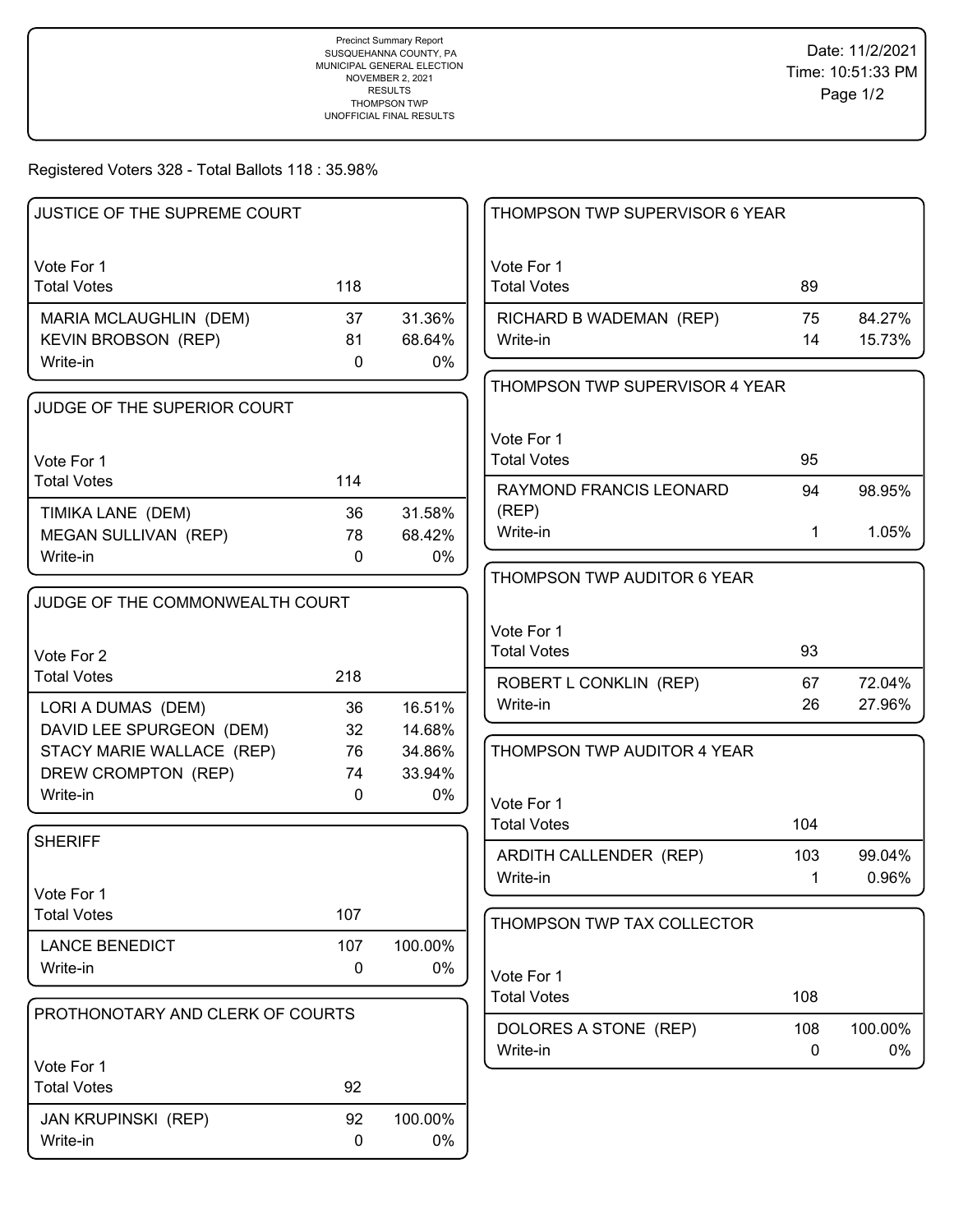Registered Voters 328 - Total Ballots 118 : 35.98%

| THOMPSON TWP CONSTABLE             |    |         |
|------------------------------------|----|---------|
| Vote For 1                         |    |         |
| <b>Total Votes</b>                 | 11 |         |
| Write-in                           | 11 | 100.00% |
| THOMPSON TWP JUDGE OF ELECTION     |    |         |
| Vote For 1                         |    |         |
| <b>Total Votes</b>                 | 18 |         |
| Write-in                           | 18 | 100.00% |
| THOMPSON TWP INSPECTOR OF ELECTION |    |         |
| Vote For 1                         |    |         |
| <b>Total Votes</b>                 | 19 |         |
| Write-in                           | 19 | 100.00% |
| SCHOOL DIRECTOR SUSQUEHANNA 3      |    |         |
| Vote For 1                         |    |         |
| <b>Total Votes</b>                 | 11 |         |
| Write-in                           | 11 | 100.00% |
| <b>SUPERIOR COURT - BENDER</b>     |    |         |
| <b>Total Votes</b>                 | 90 |         |
| <b>YES</b>                         | 60 | 66.67%  |
| <b>NO</b>                          | 30 | 33.33%  |
| SUPERIOR COURT - BOWES             |    |         |
|                                    |    |         |
| <b>Total Votes</b>                 | 92 |         |

YES 64 69.57% NO 28 30.43%

| COMMONWEALTH COURT - COVEY |          |                  |
|----------------------------|----------|------------------|
| <b>Total Votes</b>         | 88       |                  |
| <b>YES</b><br>NO.          | 57<br>31 | 64.77%<br>35.23% |

MMONWEALTH COURT - JUBELIRER

| Total Votes | 89 |        |
|-------------|----|--------|
| <b>YES</b>  | 60 | 67.42% |
| NO.         | 29 | 32.58% |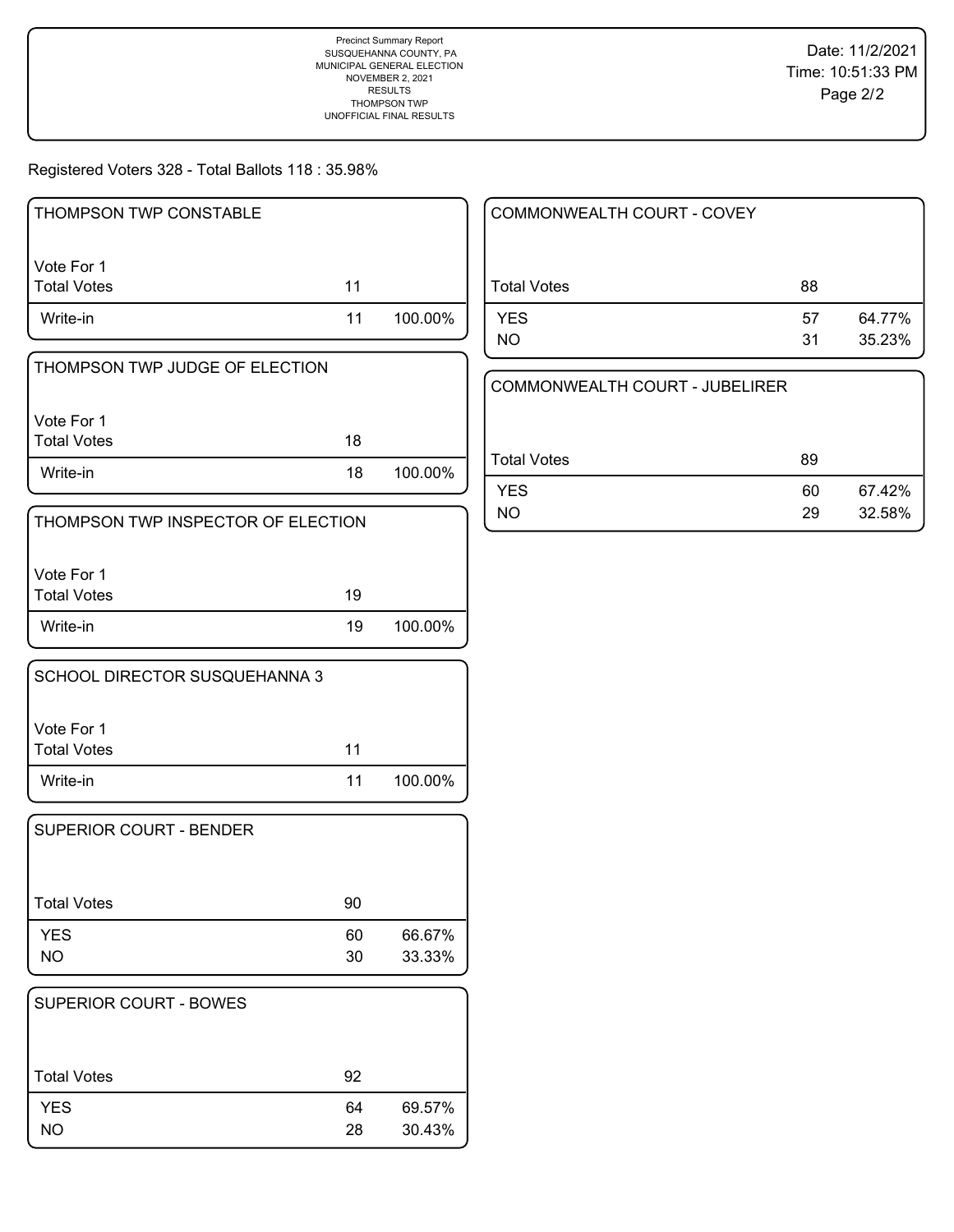## Registered Voters 163 - Total Ballots 61 : 37.42%

| <b>JUSTICE OF THE SUPREME COURT</b> |              |         | <b>UNION DALE MAYOR</b>          |                |         |
|-------------------------------------|--------------|---------|----------------------------------|----------------|---------|
| Vote For 1                          |              |         | Vote For 1                       |                |         |
| <b>Total Votes</b>                  | 57           |         | <b>Total Votes</b>               | 24             |         |
| MARIA MCLAUGHLIN (DEM)              | 12           | 21.05%  | Write-in                         | 24             | 100.00% |
| <b>KEVIN BROBSON (REP)</b>          | 44           | 77.19%  |                                  |                |         |
| Write-in                            | $\mathbf{1}$ | 1.75%   | UNION DALE COUNCILMAN            |                |         |
| JUDGE OF THE SUPERIOR COURT         |              |         |                                  |                |         |
|                                     |              |         | Vote For 2<br><b>Total Votes</b> | 61             |         |
| Vote For 1                          |              |         |                                  |                |         |
| <b>Total Votes</b>                  | 57           |         | DONNA TEDESCO (REP)              | 57             | 93.44%  |
| TIMIKA LANE (DEM)                   | 8            | 14.04%  | Write-in                         | $\overline{4}$ | 6.56%   |
| MEGAN SULLIVAN (REP)                | 49           | 85.96%  | UNION DALE AUDITOR 6 YEAR        |                |         |
| Write-in                            | $\mathbf{0}$ | $0\%$   |                                  |                |         |
|                                     |              |         | Vote For 1                       |                |         |
| JUDGE OF THE COMMONWEALTH COURT     |              |         | <b>Total Votes</b>               | 13             |         |
| Vote For 2                          |              |         | Write-in                         | 13             | 100.00% |
| <b>Total Votes</b>                  | 110          |         |                                  |                |         |
| LORI A DUMAS (DEM)                  | 9            | 8.18%   | UNION DALE AUDITOR 2 YEAR        |                |         |
| DAVID LEE SPURGEON (DEM)            | 8            | 7.27%   |                                  |                |         |
| STACY MARIE WALLACE (REP)           | 48           | 43.64%  | Vote For 1                       |                |         |
| DREW CROMPTON (REP)                 | 44           | 40.00%  | <b>Total Votes</b>               | 4              |         |
| Write-in                            | $\mathbf 1$  | 0.91%   | Write-in                         | $\overline{4}$ | 100.00% |
| <b>SHERIFF</b>                      |              |         | UNION DALE TAX COLLECTOR         |                |         |
|                                     |              |         |                                  |                |         |
| Vote For 1                          |              |         | Vote For 1                       |                |         |
| <b>Total Votes</b>                  | 60           |         | <b>Total Votes</b>               | 19             |         |
| <b>LANCE BENEDICT</b>               | 60           | 100.00% | Write-in                         | 19             | 100.00% |
| Write-in                            | 0            | $0\%$   |                                  |                |         |
| PROTHONOTARY AND CLERK OF COURTS    |              |         | UNION DALE CONSTABLE             |                |         |
|                                     |              |         |                                  |                |         |
| Vote For 1                          |              |         | Vote For 1                       |                |         |
| <b>Total Votes</b>                  | 53           |         | <b>Total Votes</b>               | $\overline{2}$ |         |
| JAN KRUPINSKI (REP)                 | 52           | 98.11%  | Write-in                         | 2              | 100.00% |
| Write-in                            | 1            | 1.89%   |                                  |                |         |
|                                     |              |         |                                  |                |         |